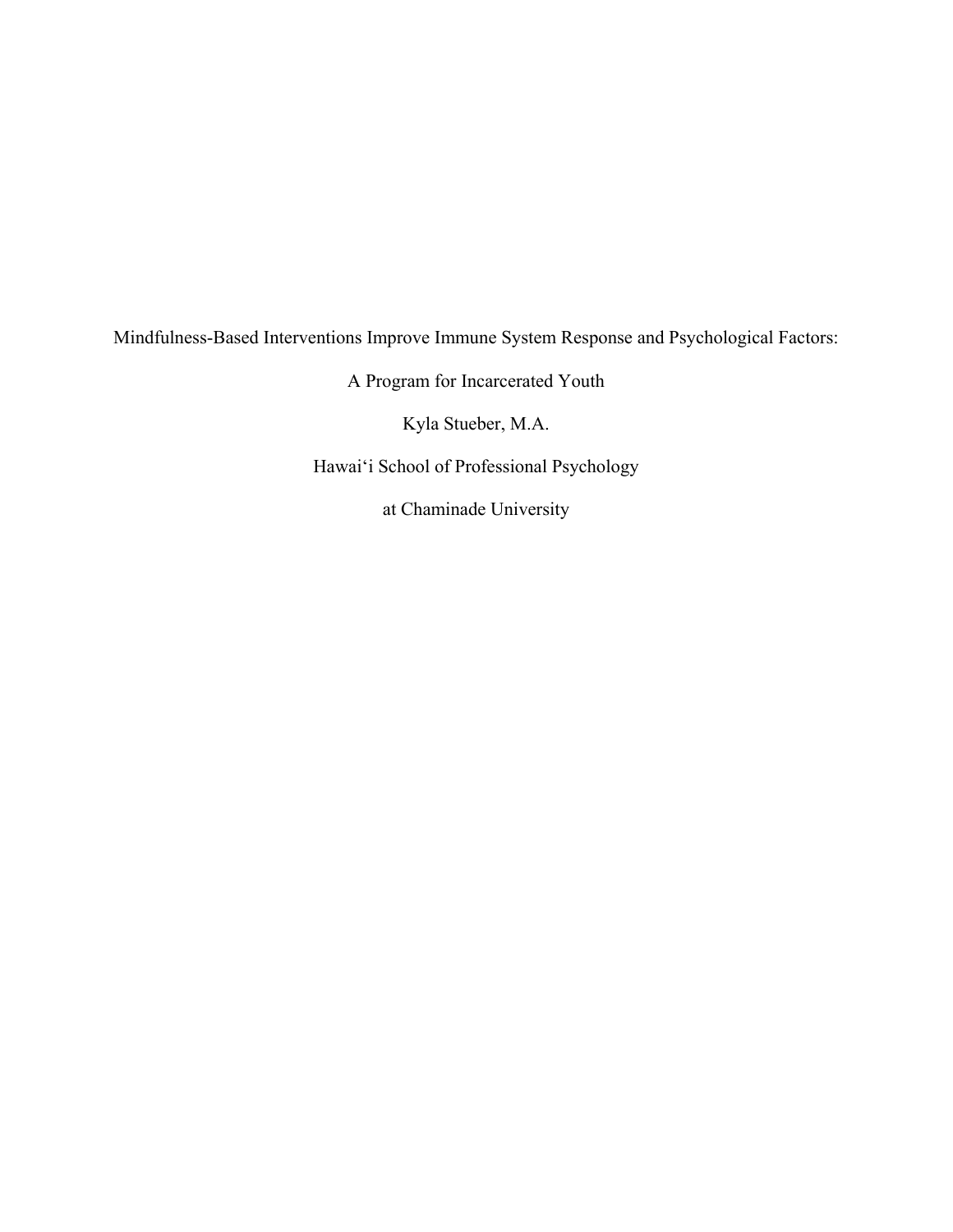Mindfulness-Based Interventions Improve Immune System Response and Psychological Factors: A Program for Incarcerated Youth

This Clinical Research Project by Kyla Stueber, directed and approved by the candidate's Clinical Research Project Committee, was approved by the faculty of the Hawaiʻi School of Professional Psychology at Chaminade University of Honolulu in partial fulfillment of the requirements of the degree of Doctor of Psychology in Clinical Psychology.

Sean W. Scanlan, Ph.D. (Oct 2, 2020 12:17 HST) Sean W. Scanlan, Ph.D. (Oct 2, 2020 12:17 HST) [Sean W. Scanlan, Ph.D.](https://na2.documents.adobe.com/verifier?tx=CBJCHBCAABAA1dPJEnzfWiNeKEc-dTAWHVth4FC9V61d)

 Sean W. Scanlan, PhD, Program Director Hawaiʻi School of Professional Psychology

Clinical Research Project Committee

signing for retired Dr. Omizo

Robert M, Anderson Jr., Ph.D. (Oct 2, 2020 12:16 HST) Michael Omizo, PhD

Chair

strado KP

[\\_\\_\\_\\_\\_\\_\\_\\_\\_\\_\\_\\_\\_\\_\\_\\_\\_\\_\\_\\_\\_\\_\\_\\_\\_\\_\\_\\_\\_\\_\\_\\_\\_\\_\\_](https://na2.documents.adobe.com/verifier?tx=CBJCHBCAABAA1dPJEnzfWiNeKEc-dTAWHVth4FC9V61d)\_\_\_\_\_\_ Ph.D. (Oct 2, 2020 12:16 HST)

Robert Anderson, PhD Committee Member

10/2/2020 Date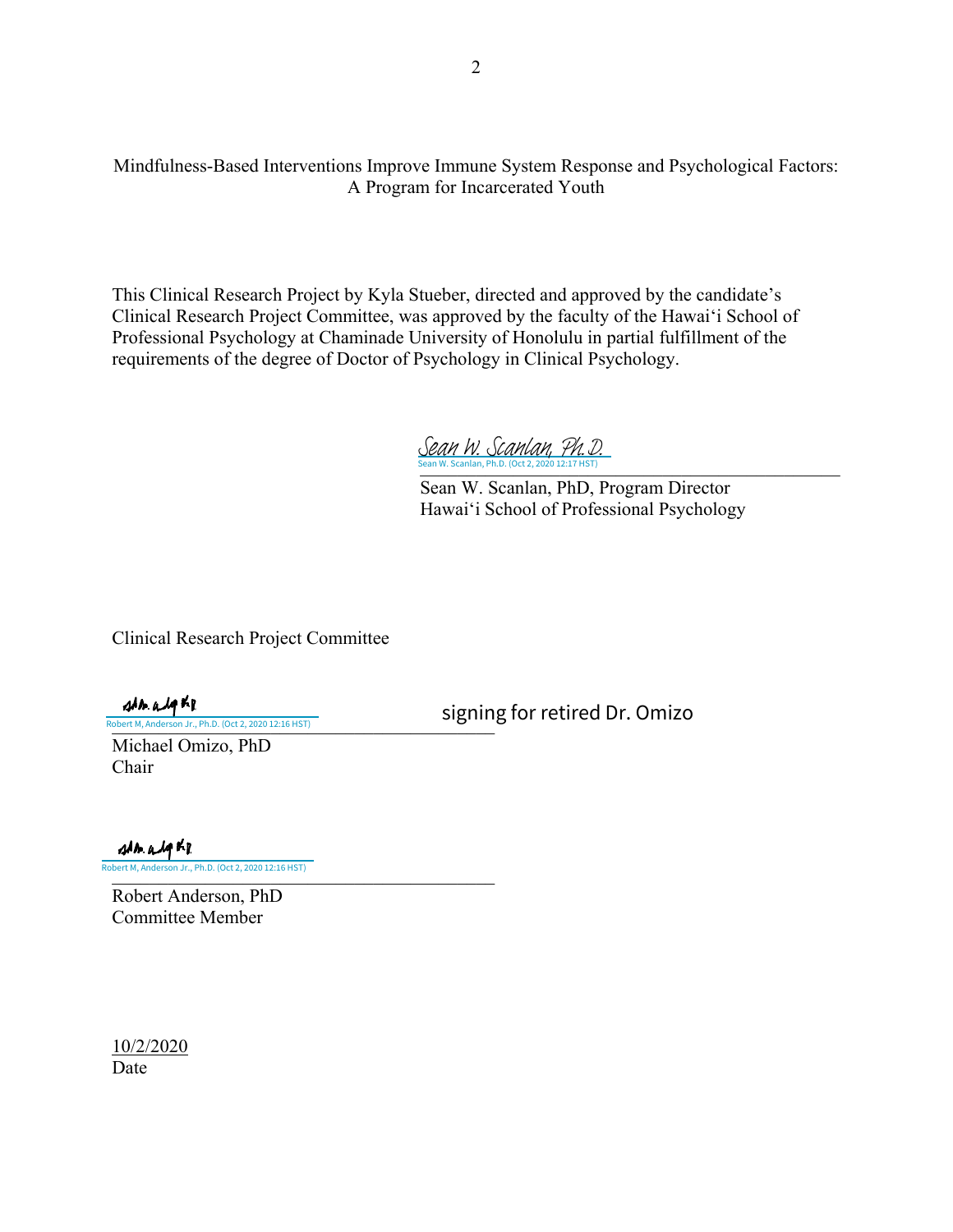## **Abstract**

Mindfulness-Based Interventions (MBIs) have been studied extensively in their ability to ameliorate a multitude of disorders. The current literature explores various aspects of mindfulness-based training's effects on the immune system, which is an essential component to health and vitality. Furthermore, the field of healthcare is evolving to embody a more holistic and integrative system and within this frame, it is arguably the most effective route to evaluate a person as an unabridged unit. In the present theoretically-designed intervention, incarcerated adolescents represent an appropriate population for an MBI program due to their high levels of baseline stress. The literature supporting such an intervention program is extremely important, as it aims to demonstrate the directional relationship between mindfulness-based training and enhanced immune responses, as well as increased self/emotional-regulation and decreased impulsivity. The purpose of this Clinical Research Project was to provide a theoretical treatment program for incarcerated youth utilizing MBIs per their beneficial effects on immune functioning and various psychological factors.

*Keywords:* mindfulness-based interventions, immune system, cortisol, SIgA, incarcerated youth, impulsivity, emotion-regulation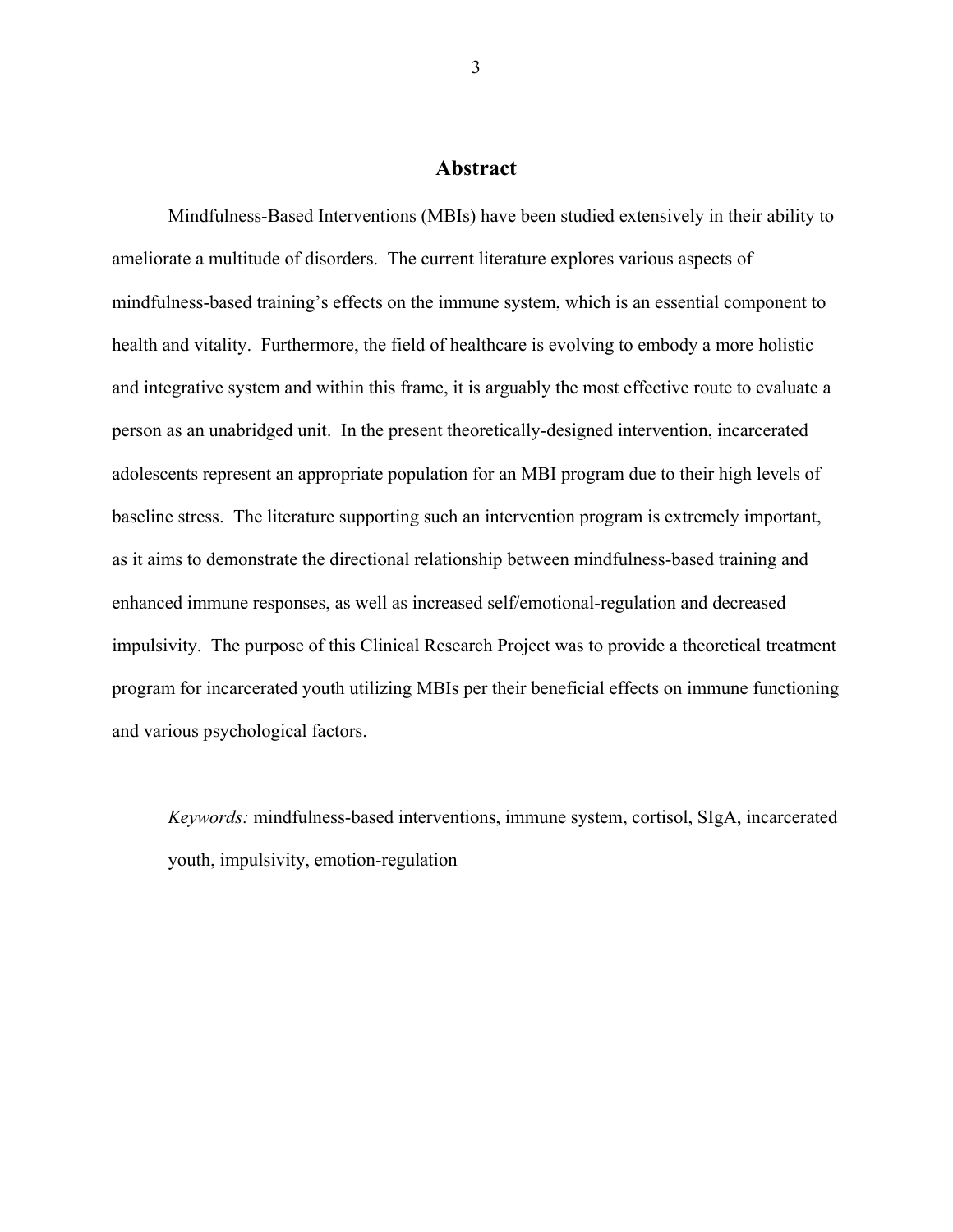# **Table of Contents**

| <b>CHAPTER 1</b> |                                                                                             |  |  |  |
|------------------|---------------------------------------------------------------------------------------------|--|--|--|
|                  |                                                                                             |  |  |  |
|                  |                                                                                             |  |  |  |
|                  |                                                                                             |  |  |  |
|                  |                                                                                             |  |  |  |
|                  |                                                                                             |  |  |  |
| <b>CHAPTER 2</b> |                                                                                             |  |  |  |
|                  |                                                                                             |  |  |  |
|                  |                                                                                             |  |  |  |
|                  |                                                                                             |  |  |  |
|                  |                                                                                             |  |  |  |
|                  |                                                                                             |  |  |  |
|                  | 2.6 MBSR in relation to quality of life, mood, symptoms of stress and levels of cortisol,   |  |  |  |
|                  | dehydroepiandrosterone sulfate (DHEAS) and melatonin in breast and prostate cancer          |  |  |  |
|                  |                                                                                             |  |  |  |
|                  | 2.7 MBSR for Older Adults: Executive Function, Frontal Alpha Asymmetry &                    |  |  |  |
|                  |                                                                                             |  |  |  |
|                  | 2.8 Alterations in Brain and Immune Function Produced by Mindfulness Meditation31           |  |  |  |
|                  | 2.9 Comparison of Mindfulness-Based Stress Reduction and an Active Control in Modulation of |  |  |  |
|                  |                                                                                             |  |  |  |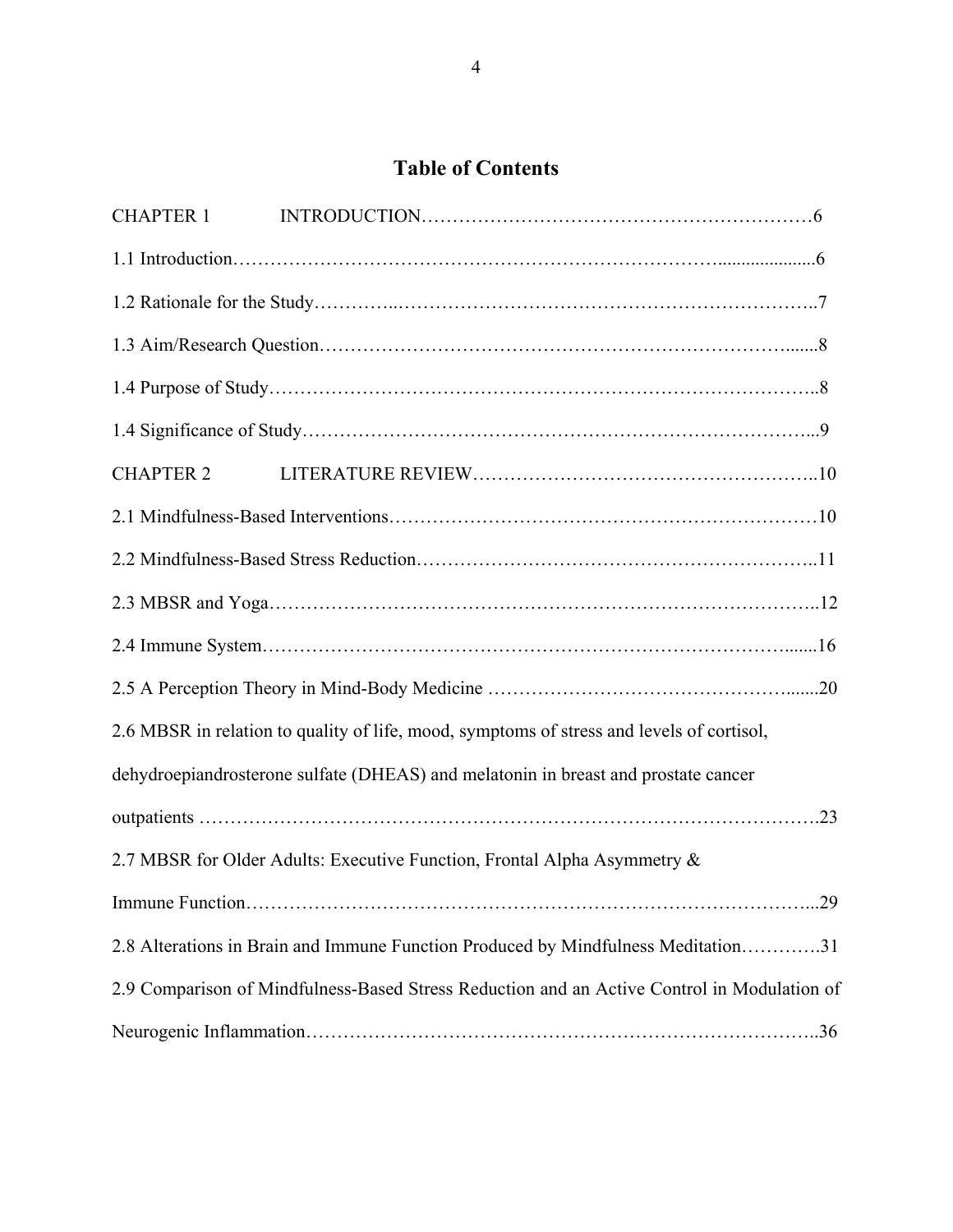| 2.10 Intensive Meditation Training, Immune Cell Telomerase Activity, and Psychological |  |  |  |
|----------------------------------------------------------------------------------------|--|--|--|
|                                                                                        |  |  |  |
|                                                                                        |  |  |  |
|                                                                                        |  |  |  |
|                                                                                        |  |  |  |
| <b>CHAPTER 3</b><br>MINDFUL MOMENTS: A MINDFULNESS-BASED TRAINING                      |  |  |  |
|                                                                                        |  |  |  |
|                                                                                        |  |  |  |
|                                                                                        |  |  |  |
|                                                                                        |  |  |  |
|                                                                                        |  |  |  |
|                                                                                        |  |  |  |
|                                                                                        |  |  |  |
|                                                                                        |  |  |  |
|                                                                                        |  |  |  |
|                                                                                        |  |  |  |
|                                                                                        |  |  |  |
|                                                                                        |  |  |  |
|                                                                                        |  |  |  |
|                                                                                        |  |  |  |
|                                                                                        |  |  |  |
|                                                                                        |  |  |  |
|                                                                                        |  |  |  |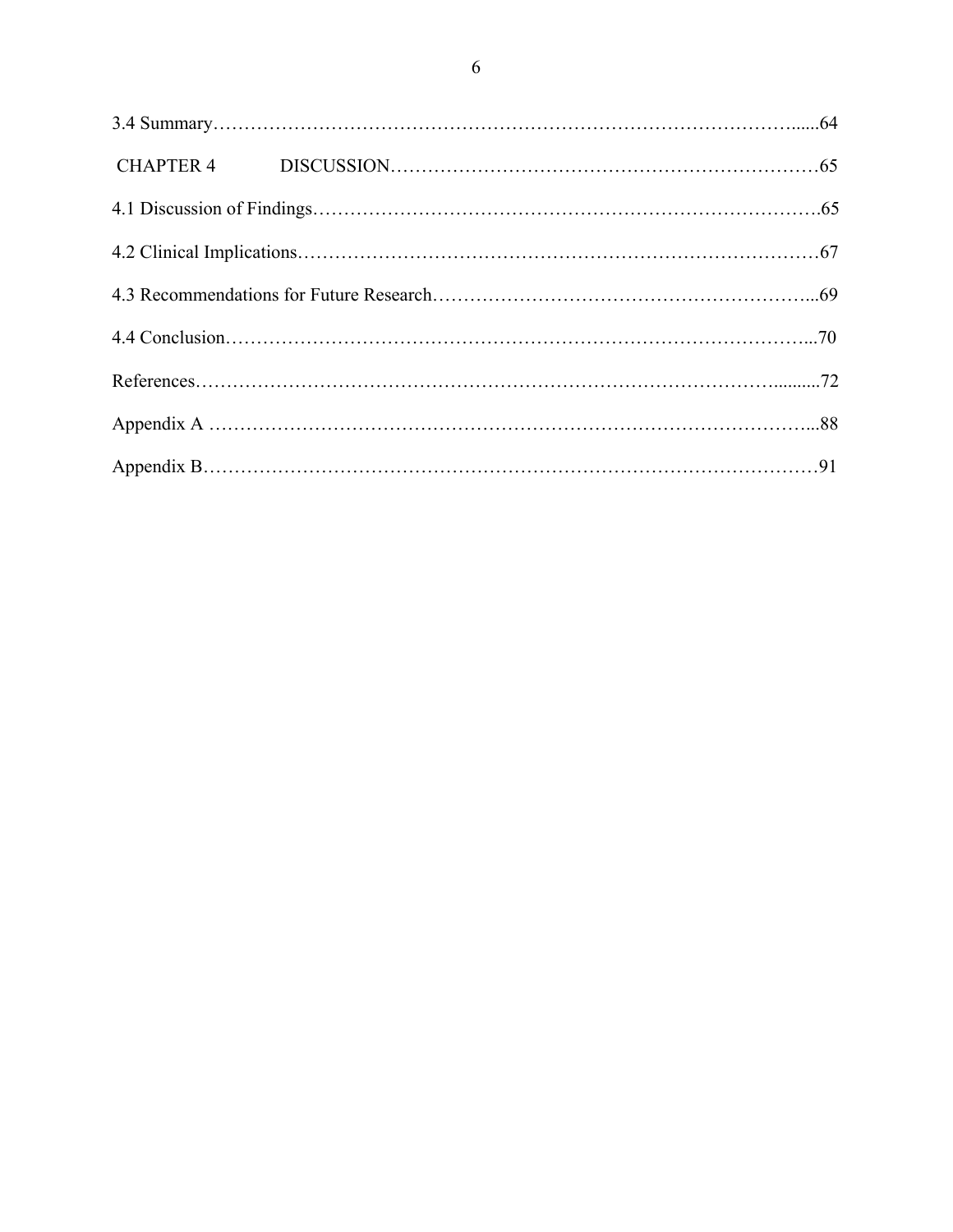## **Introduction**

The immune system is typically understood as a defensive configuration protecting an organism's body from malevolent invaders. It is an extremely complex system that aids many different functions of the body. Invaders are broken into categories varying from seemingly innocuous substances to sinister illness-causing viruses. An *antigen* is anything that causes an immune response; it can be relatively harmless such as grass or pollen, or harmful like the influenza virus. A *pathogen* is essentially a disease-causing antigen, such as viruses and parasites; simplistically, the immune system is designed to protect the body from pathogens.

There are several types of mindfulness-based interventions (MBIs) that have been developed in order to target various illnesses and/or populations of individuals. Jon Kabat-Zinn established Mindfulness-Based Stress Reduction (MBSR) in the year 1990 at the University of Massachusetts Medical Center (Kabat-Zinn, 1990). He has described mindfulness as a Buddhistderived practice that emphasizes an intentional and nonjudgmental awareness of the present moment (1990). Mindful awareness originated in the earliest Buddhist documents, but is not religious or spiritual in nature (Grossman, Niemann, Schmidt, & Wallach, 2004). Typically, MBSR and other MBIs begin by teaching the participant to focus on their breath, bringing conscious awareness to the current time. Mindfulness brings one to nonjudgmentally and unevaluatively observe their thoughts and emotions as they arise and to passively let them flow onwards. These types of meditation practices have gained increasing traction with regard to treatment techniques beyond cognitive and emotional problems; MBIs are becoming readily recognized as therapeutic practices for physiological conditions as well.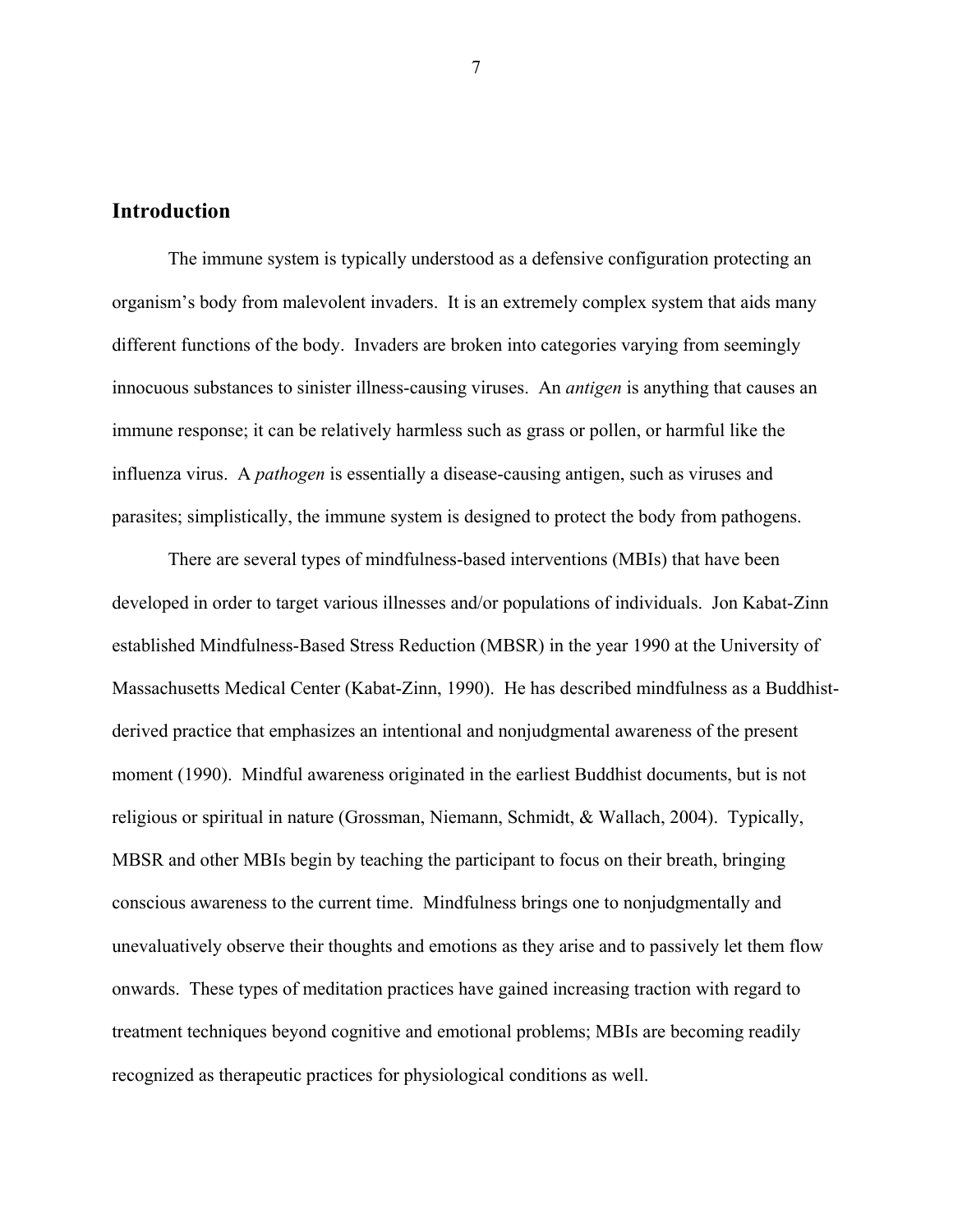Understanding the intricate mind-body relationship has been actively researched, as many assert that the mind has the ability to modify the body (Bedford, 2012). Thus far, researchers have sought to investigate the effects that mindfulness meditation has on the immune system, though in only very specific domains such as prostate and breast cancer patients. It is therefore critical that these effects be studied in broader populations to better understand the mind-body relationship and for generalizing the effects of MBSR on the immune system.

The field of healthcare is evolving to embody a more holistic and integrative system. This perspective emphasizes the interconnectedness of the human mind and body, which serves to present an Aristotelian perspective of holism in which the total is greater, or different depending on whom you ask, than the sum of its parts. Within this frame, it is arguably the most effective route to evaluate a person as an unabridged unit, as opposed to addressing each part of him as if each ailment is a mutually exclusive event.

Within the state of Hawai'i, minimal research has been performed so as to further understand/investigate the relationship between mindfulness-based interventions and the immune system. This is likely due, in part, to the cumbersome and not easily accessible nature of psychoneuro-immunology research. As immune functioning is a critical aspect of total-body wellness, furthering the understanding of techniques and interventions that serve to bolster such functioning is vitally important.

Stress, understood as "a state of mental or emotional strain or tension resulting from adverse or demanding circumstances," (Oxford University Press, 2018, p.1106) affects close to all individuals across age groups. The deleterious effects of stress on mental and physiological health has become readily accepted information. Specifically, stress negatively impacts the immune system; organisms that suffer an acute degree of stress, consequently experience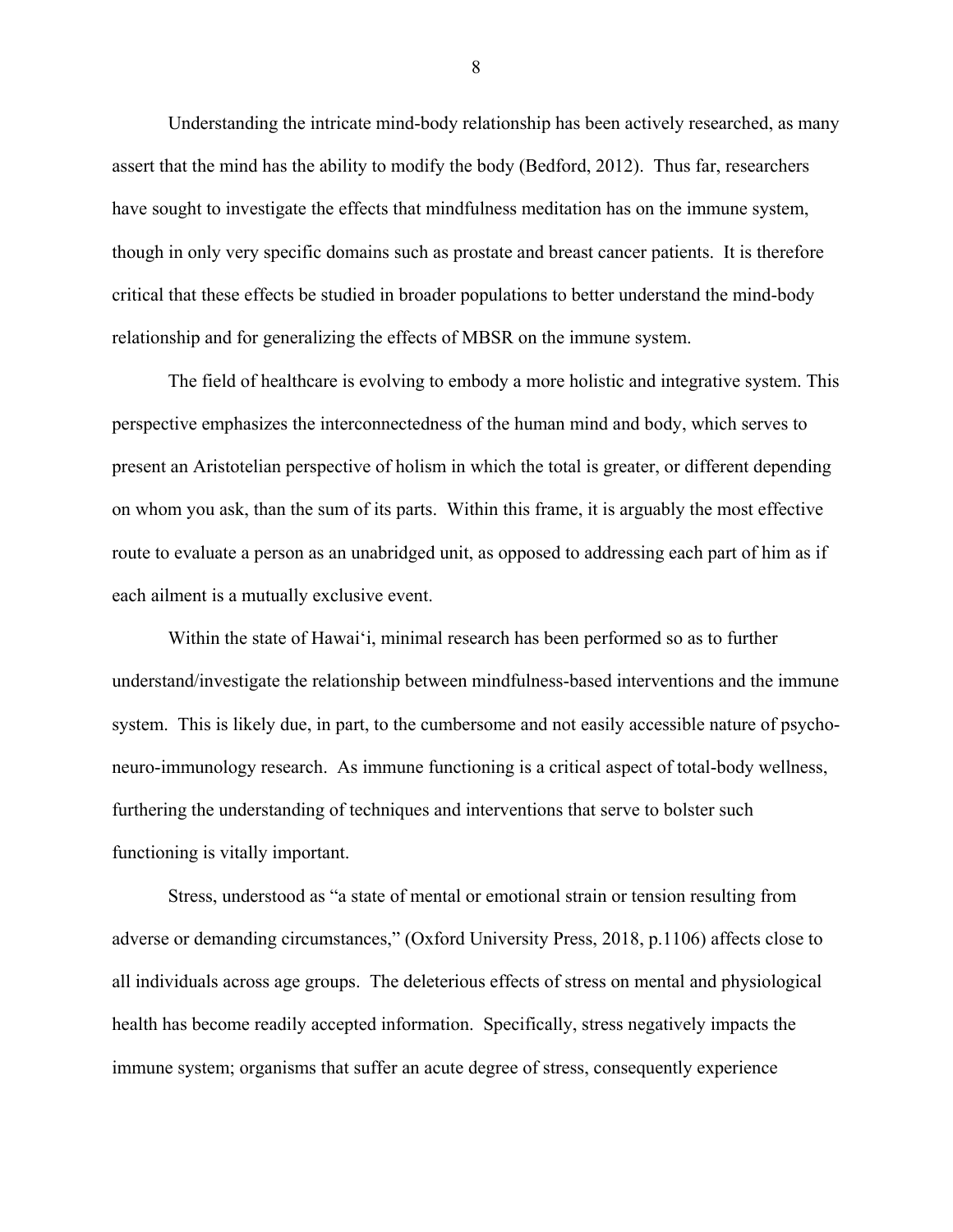immunosuppression or the suppression of humoral (immune) responses (Cohen, Miller, Rabin, 2001).

Incarcerated youth experience a heightened degree of stress for a multitude of reasons. These individuals face a lack freedom and autonomy, psychosocial stressors, and a limited access to nutritional foods and physical fitness. Youth in the corrections system experience global stress/stressors that can potentially overwhelm and exhaust their mental and physical resources (Le & Proulx, 2015). Furthermore, the developmentally-acquired ability for individuals to develop an objective awareness of one's own internal experience has been shown to be negatively impacted under circumstances of heightened stress (Kegan, 1982; Shapiro, Carlson, Astin, & Freedman, 2005; Le & Proulx, 2015). This is due to continued degradation of the prefrontal cortex areas, which are involved in executive functioning and improved decision making.

Mindfulness therefore corresponds with the aforementioned developmental competency by constructing and reinforcing troubled youth's capability to recognize and manage problematic thought patterns and behaviors through decoupling stimuli (thoughts, emotions) with self. Thus, incarcerated youth represent an appropriate population to receive a mindfulness-based intervention program that addresses different biomarkers (cortisol and SIgA) and various psychological factors (self-perceived stress, emotion regulation, etc.)

## **Purpose of the Study**

The purpose of this study was to provide a theoretical treatment program for incarcerated youth utilizing MBIs per their beneficial effects on immune functioning and various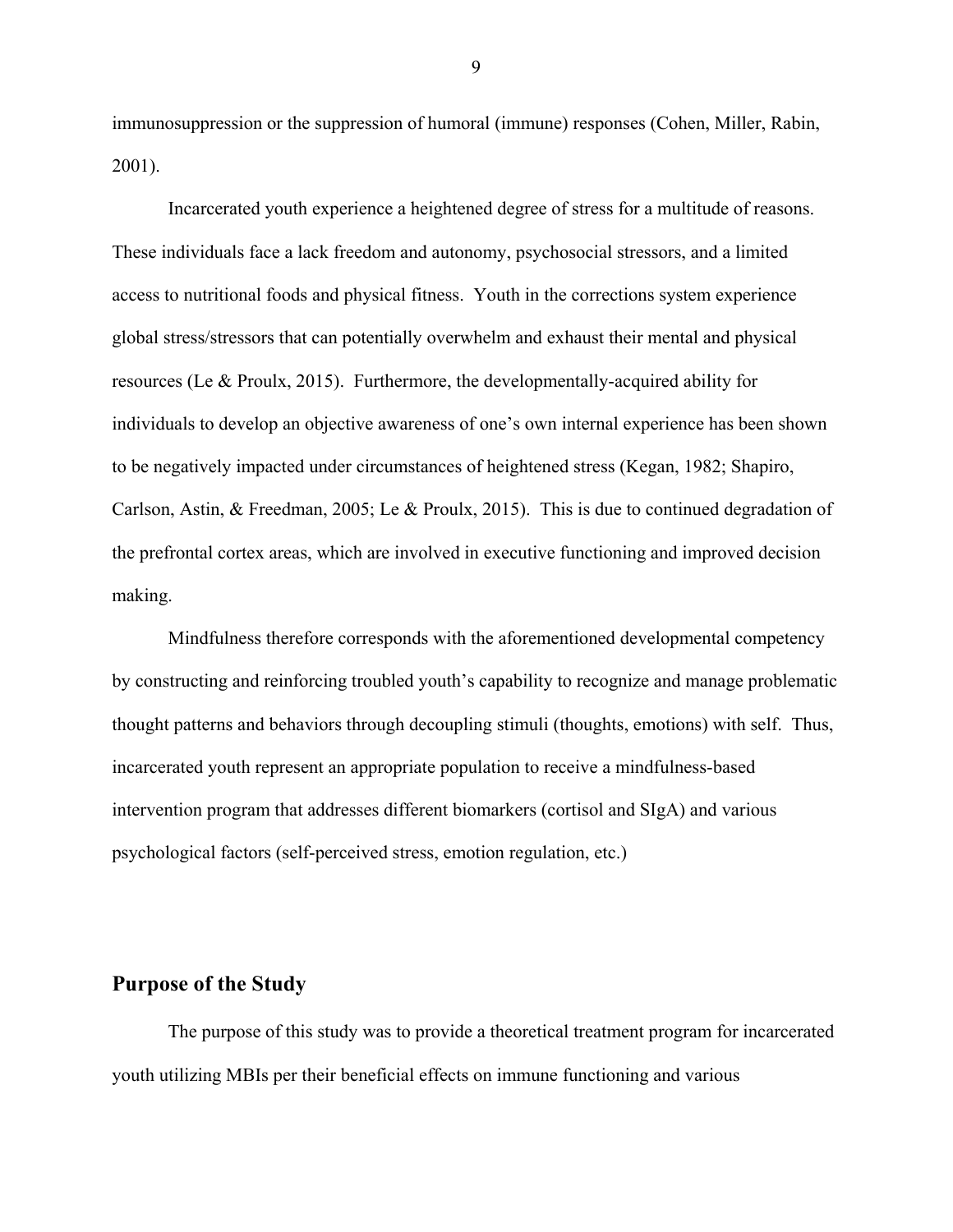psychological factors. These individuals experience a significant amount of stress daily, which consequently affects their mental health via impulsivity and problems with self-regulation (Barnert, Himelstein, Herbert, Garcia-Romeu, Chamberlain, 2014). Per the extant literature (Le & Proulx, 2014), participants' immune, cortisol, and emotional responses were evaluated, as their stressful lifestyle, i.e. cortisol inducing lifestyle, had likely negatively affected their immune functioning. The participants were assessed for self-reported self-regulation, impulsivity, as well as perceived stress and biomarkers of stress preintervention and postintervention.

The findings of said study indicated that participants' immune functioning, impulsivity, and self-regulation had improved. Therefore, this study's intervention program is extremely important due to its goals of perpetuating the beneficial effects of MBIs on a vulnerable population, as it is empirically supported that incarcerated youth experience poor emotional, psychological, and physiological health.

Humans experience some degree of stress throughout their lives, which puts us at risk for developing illness. Previously performed studies have sought to delineate this relationship due to the copious amount of research highlighting the mal-effects of stress on emotions, cognitive functioning, and the immune system. It is becoming increasingly more understood that illness such as the flu or common cold, for instance, can closely mimic and even cause depression-like symptoms by activating the body's immune response (Hall & Smith, 1996; Smith, Thomas, Kent, & Nicholson, 1999; Capuron, Lamarque, Dantzer, & Goodall, 1999). These such symptoms include fever, fatigue, depressed mood, lack of appetite, lack of motivation, social withdrawal, poor concentration, and altered sleep patterns (Raison, Capuron, & Miller, 2006). By continuing to establish the relationship between MBIs and the immune system, future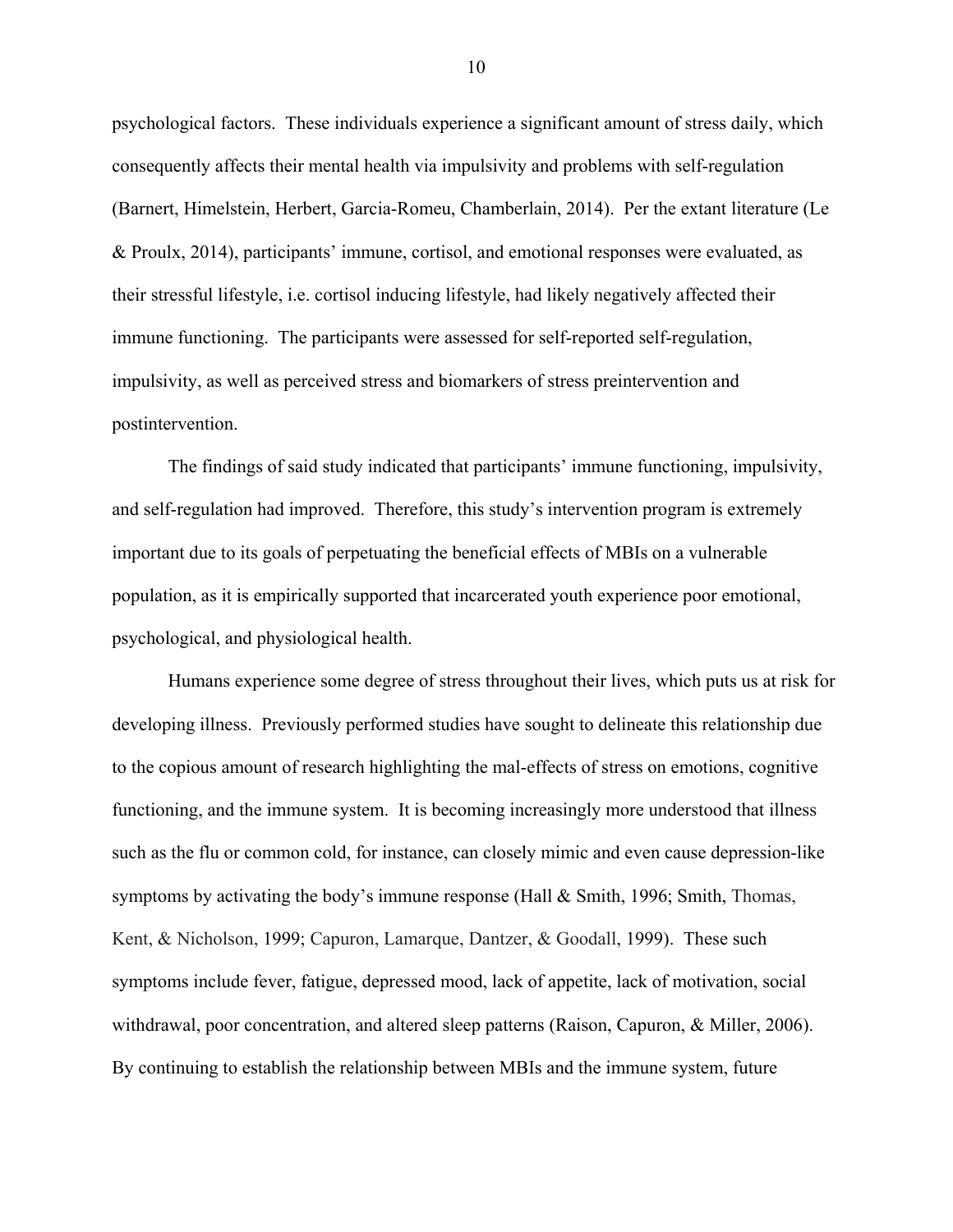practitioners will refine treatment techniques that's proven effectiveness can be integrated into all populations of people in order to address the interactions of mind and body. The present study has worked within the biopsychosocial and cognitive-behavioral frameworks due to the program's ability to simultaneously address biological, psychological, and social health factors and perceptual/cognitive and behavioral means of processing said factors.

## **Review of Literature**

#### *Mindfulness-Based Interventions*

Several types of mindfulness-based interventions (MBIs) target various illnesses and/or populations of individuals. Shonin, Van Gordon and Griffiths (2013) compiled a lengthy list of MBIs that include: Mindfulness-based stress reduction for various illnesses such as anxiety disorders, heart disease, chronic pain, cancer, and psoriasis, Mindfulness-based eating awareness therapy to treat binge-eating disorders, Mindfulness-based childbirth and parenting for maternal well-being during and post pregnancy, and Mindfulness-based mental fitness training for stress and trauma resilience for military personnel. Additionally, other mindfulness techniques have been integrated into a series of "one-to-one" cognitive-behavioral techniques such Dialectical Behavior Therapy (Linehan, 1993) and Acceptance and Commitment Therapy (Hayes, Strosahl & Wilson, 1999).

Mindfulness-Based Cognitive Therapy (MBCT) is a common treatment technique that is group-based, delivered over an 8-week period, has weekly meetings, incorporates guided mindfulness exercises, includes a CD for self-practice and encourages an all-day retreat (Shonin et al., 2013). The National Institute for Health and Clinical Excellence (2009), as well as the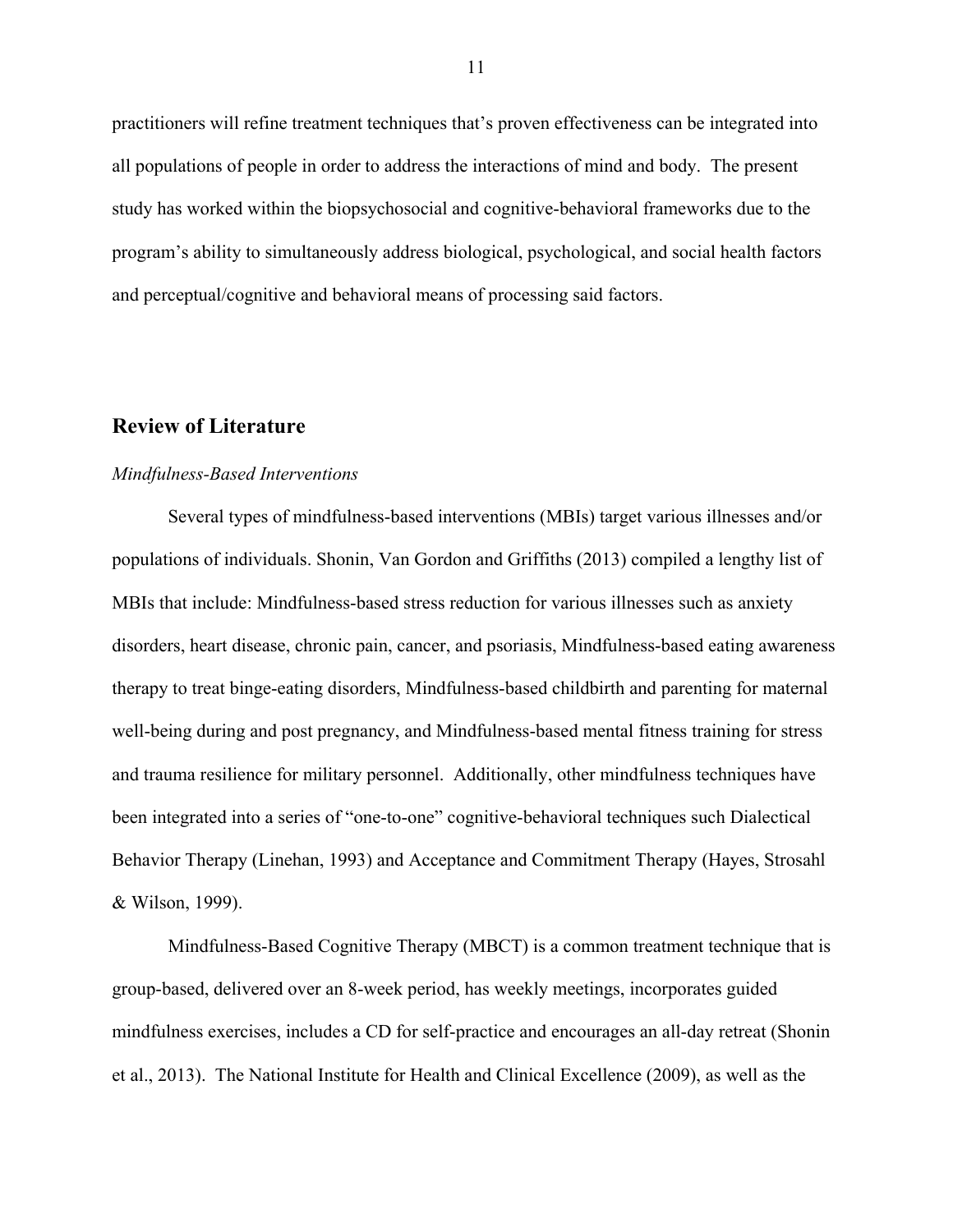American Psychiatric Association (2010), advocate MBCT for the treatment of specific depressive disorders.

#### *Mindfulness-Based Stress Reduction*

Jon Kabat-Zinn established Mindfulness-Based Stress Reduction (MBSR) in the year 1990 at the University of Massachusetts Medical Center (Kabat-Zinn, 1990). He has described mindfulness as a Buddhist-derived practice that emphasizes an intentional and nonjudgmental awareness of the present moment (Kabat-Zinn, 1990). Mindful awareness originated in the earliest Buddhist documents, but is not religious or spiritual in nature (Grossman, Niemann, Schmidt, & Wallach, 2004). This practice includes "continuous, immediate awareness of physical sensations, perceptions, affective states, thoughts, and imagery" (Grossman et al.*,*  2004). Typically, MBSR and other MBIs begin by teaching the participants to focus on their breath, bringing conscious awareness to the current time. Mindfulness brings one to nonjudgmentally and unevaluatively observe his/her thoughts and emotions as they arise and to passively let them flow onwards.

Grossman, Niemann, Schmidt and Walach (2004) argued for six assumptions that can be made following this concept and approach: (1) Humans are ordinarily largely unaware of their moment-to-moment experience, often operating in an "automatic pilot" mode; (2) we are capable of developing the ability to sustain attention to mental content; (3) development of this ability is gradual, progressive and requires regular practice; (4) moment-to-moment awareness of experience will provide a richer and more vital sense of life, inasmuch as experience becomes more vivid and active mindful participation replaces unconscious reactiveness; (5) such persistent, nonevaluative observation of mental content will gradually give rise to greater verticality of perceptions; and (6) because more accurate perception of one's own mental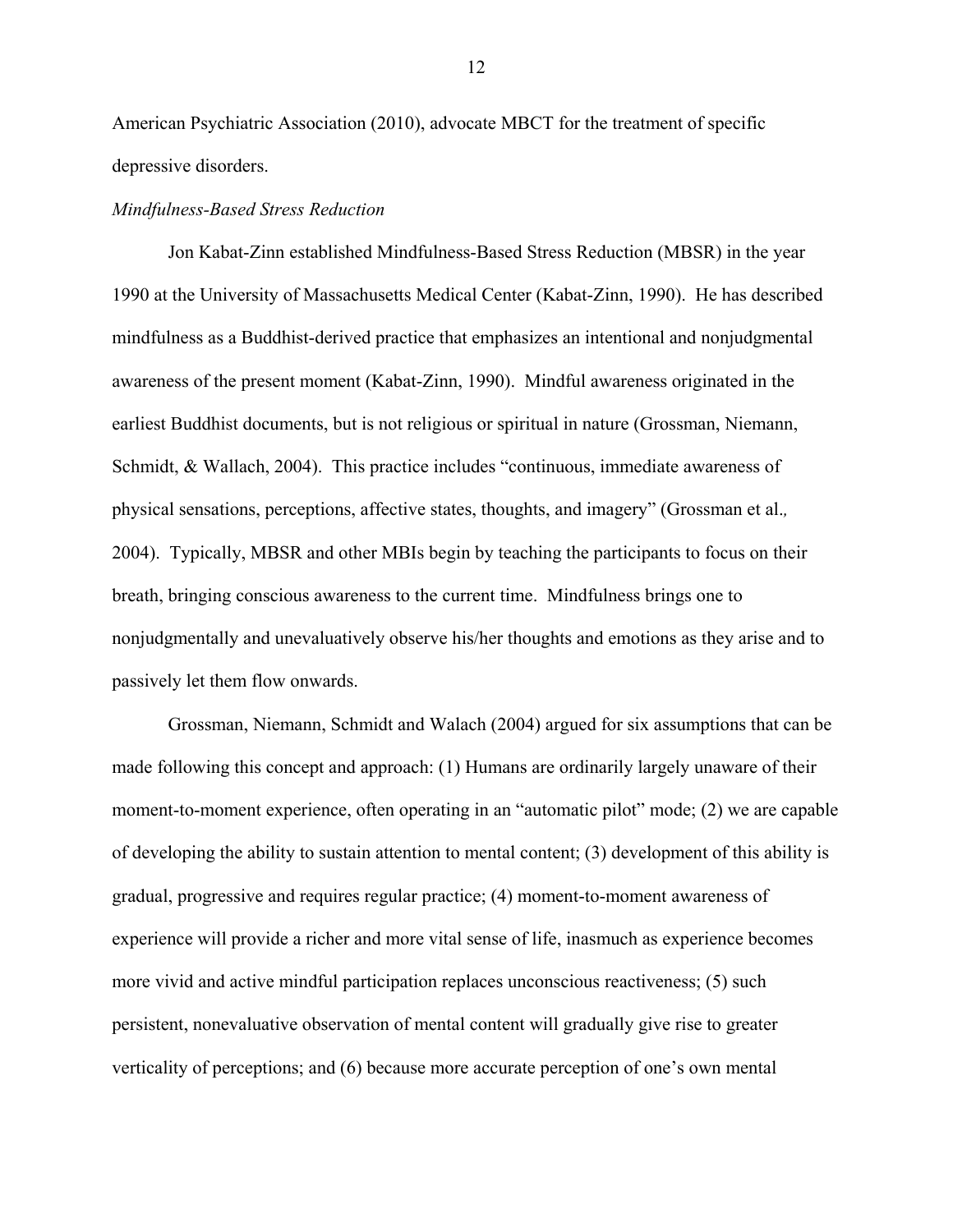responses to external and internal stimuli is achieved, additional gathered information will enhance effective action in the world, and lead to a greater sense of control.

Kabat-Zinn's MBSR is a group-based program consisting of weekly meetings, roughly three hours long, that is typically delivered over an 8-week period (Shonin et al., 2013). Group sizes vary between 10 to 40 participants. Each of the sessions covers specific exercises and topics that are explored through the mindfulness lens. Such exercises include mindfulness meditation practice, mindful awareness during yoga postures, and mindfulness during stressful situations. Additionally, mindful awareness as a skill is considered a muscle that strengthens with consistent use, thus participants are expected to carry out daily 45-minute homework assignments that include meditations practice, mindful yoga and applying mindfulness to situations in everyday life. Healthy individuals who have strived to improve their coping strategies when facing the stressors of daily life, as well as those that suffer from a myriad of illnesses have utilized this practice. It is estimated that there are over 240 MBSR programs across North America (Carlson, Speca, Patel, & Goodey, 2003).

Grossman, Niemann, Schmidt and Walach (2004) conducted a meta-analysis to examine 64 empirical studies that investigated the health effects of MBSR. They found that preliminary reports have suggested that MBSR has benefitted individuals suffering from chronic pain, fibromyalgia, cancer, anxiety disorders, depression and various stressors. The researchers found a strong level of effect sizes across samples suggesting that MBSR is a useful intervention for a broad range of chronic disorders and problems.

#### *MBSR and Yoga*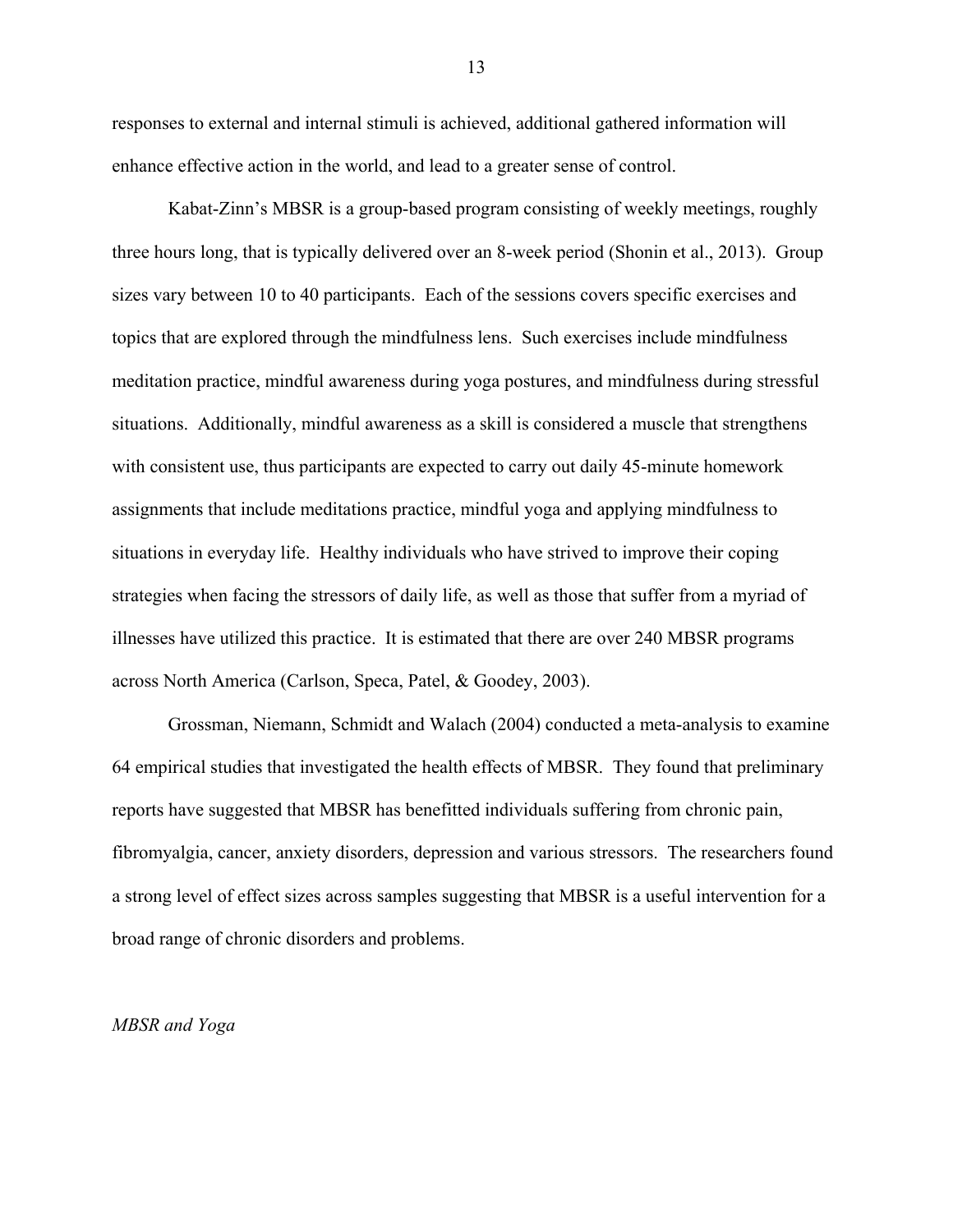A critical component of the MBSR program is hatha yoga, which focuses on the return to the body's natural self-regulation. Hatha yoga, however, is not a western practice; it is a culturally appropriated practice which has been reinterpreted by an agenda-driven Western mindset. Kundalini yoga's Eastern heritage has been maintained through its development and is the focus of the following sections.

While yoga has been known to effectively address a multitude of problems, paradoxically, the goal of Kundalini yoga is not to reduce pain or achieve any particular health benefit. Rather, it is essentially a practice that reconnects one with the natural flow of energy; the health benefits are happy byproducts but not the intent of the practice. The root understanding of this practice is such that to strive for a particular outcome would not be mindful, thus it would be counterproductive to the practice. In simpler terms, agenda corrupts the wisdom of energy to do what it does.

#### *The Source*

The Vedas, ancient texts found in the Indian subcontinent, include Sanskrit literature, as well as the earliest Hindu scriptures (Sarvepalli, 1957). Historians estimate that such texts came into existence between 1700-1100 BC (Johnston & Bauman, 2014). Within the Vedas, there are the Tantras, Upanishads, and Pranas, which are sacred writings pertaining to science and knowledge. According to Vedic scholar, B. B. Paliwal (2006), the Vedas discuss "astrology, music, mathematics, science, religion, medicine, astronomy, cosmogony" (p.13).

Kundalini Yoga and theory are predominantly discussed in the Tantras, thus making it Tantric yoga (Scott, 2006). Generally, when one ponders *tantric* practices, sexuality comes to mind, as the history of tantric practices have been traced to the Indus Valley, where the male principle (lingam or phallus) and female principle (yoni or vulva) have been discovered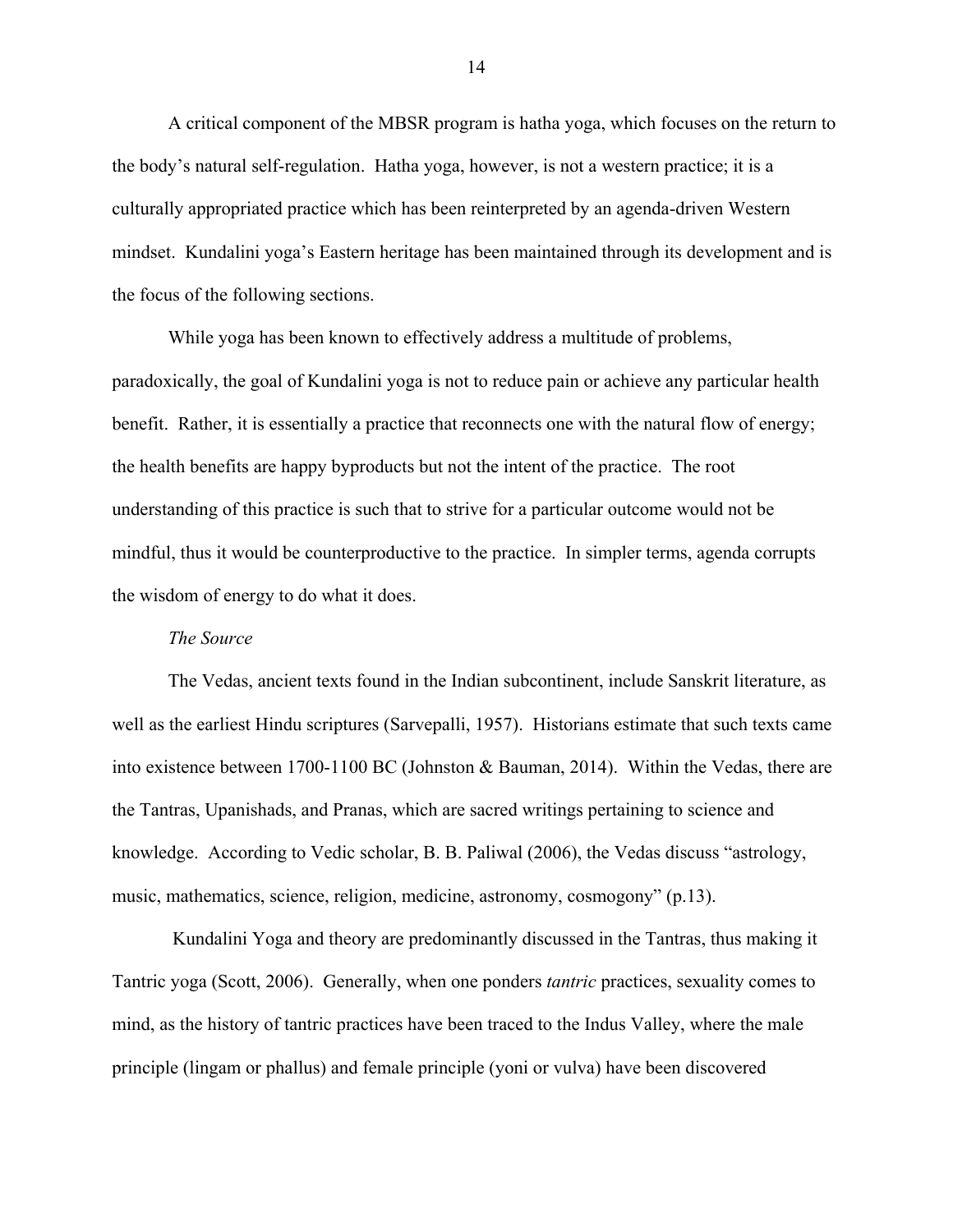(Worthington, 1982). Worthington, a yoga historian (1982), described *tantra* "philosophically as existential. Emotionally it marked the return of the mother goddess into the religious life of India" (p. 83).

The tantras are not accessible to traditional methods of rationalization. They deal with life as it is lived, and as life can be lived….By accepting the centrality of emotion tantra teaches the art of living. The sadhaka…embraces maya and does not reject it….The tantric formula is that yoga (discipline), and bhoga (enjoyment) can be and are the same, but it takes a vira (hero) to confront and assimilate both. Tantra dispels illusion. (p. 90)

Similarly, *Kundalini* is derived from the term *kundala,* which means "coiled up," and *sak,*  meaning *having power, being able* (Jung, 1996). Additionally, yogi scholar, R. Venugopalan (2001) stated that *Kundalini* is also related to the Sanskrit word *kund*, which means "pit." He explained that the specific imagery used to symbolize Kundalini is that of a serpent. The snake is said to represent dormant energy and is located in the small triangular bone cavity of the sacrum, coiled three-and-a-half times (p. 13).

According to Eliade (1985), tantric theory, human nature is comprised of a fixed number of *nadis,* or conduits, such as blood vessels, nerves, and chakras. *Chakra*, which means "circles" is typically translated as "centers." The theory also emphasizes breath, as it is considered the vital energy that circulates through the nadis. Simultaneously, cosmic energy resides in the latent state in the chakras (p. 3). Kundalini yoga encompasses engaging in breath and *asanas,* or body movements/postures, in order to awaken the aforementioned serpent, resting at the base of the spine around the first chakra (Judith, 2004). Judith (2004) explains that, according to the Hindu mythology, as the serpent, whom is considered a goddess, awakens, she rises up through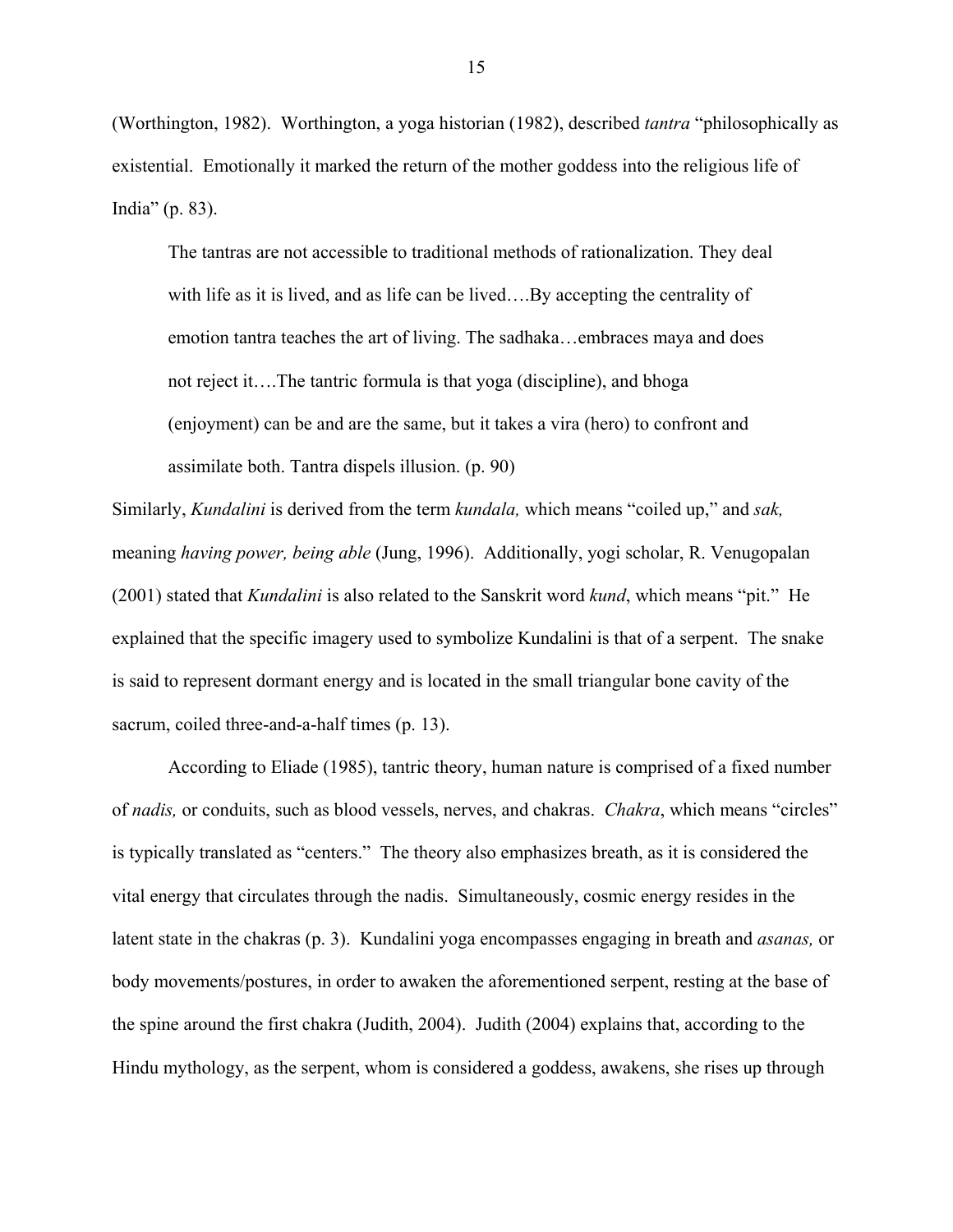the body, penetrating and opening the chakras. The serpent goddess' movement through the chakras "can be intense and painful, mentally, emotionally, and physically (Judith, 2004, p. 451; Gupta, 2015).

#### *Yoga Comes to the West*

Yogi Bhajan, master of Kundalini yoga, Hatha yoga, and White Tantric yoga, left India for the West in the year 1968 (Shannahoff-Khalsa, 2004). His aim was to instruct individuals whom were interested in exploring "altered states of consciousness without drugs, and to help implement novel treatment modalities for health care and the enhancement of life" (p. 91). Bhajan (1997) had since imparted close to 5000 different mediation techniques, of which many have been known to be specific for psychiatric disorders.

Shannahoff-Khalsa (2004) was trained in a particular Kundalini breathing method, which has been known to address obsessive-compulsive disorder (OCD). He formulated a series of texts that were published in the year 2001, whereby Kundalini yoga and meditation were posited to treat "anxiety, fatigue, stimulating the immune system for treating solid tumors, expanding and integrating the mind, developing a comprehensive, comparative and intuitive mind, and one for regenerating the central nervous system" (Shannahoff-Khalsa, 1991, p. 126). In his 2004 publication, Shannahoff-Khalsa addressed his specific treatment procedures for OCD, detailing four techniques, which addressed breathing, posturing and consequent effects. He continued on to introduce Kundalini yoga's beneficial impacts on several other psychological problems. The author addresses addiction disorders, depression, grief, learning disorders, phobias, and sleeping disorders. Lastly, in the conclusion section, Shannahoff-Khalsa briefly mentions that he has also been trained in various Kundalini yoga meditation techniques for the following disorders and conditions: abused children, adolescents, and adults; anger (chronic, "deep long-lasting variety");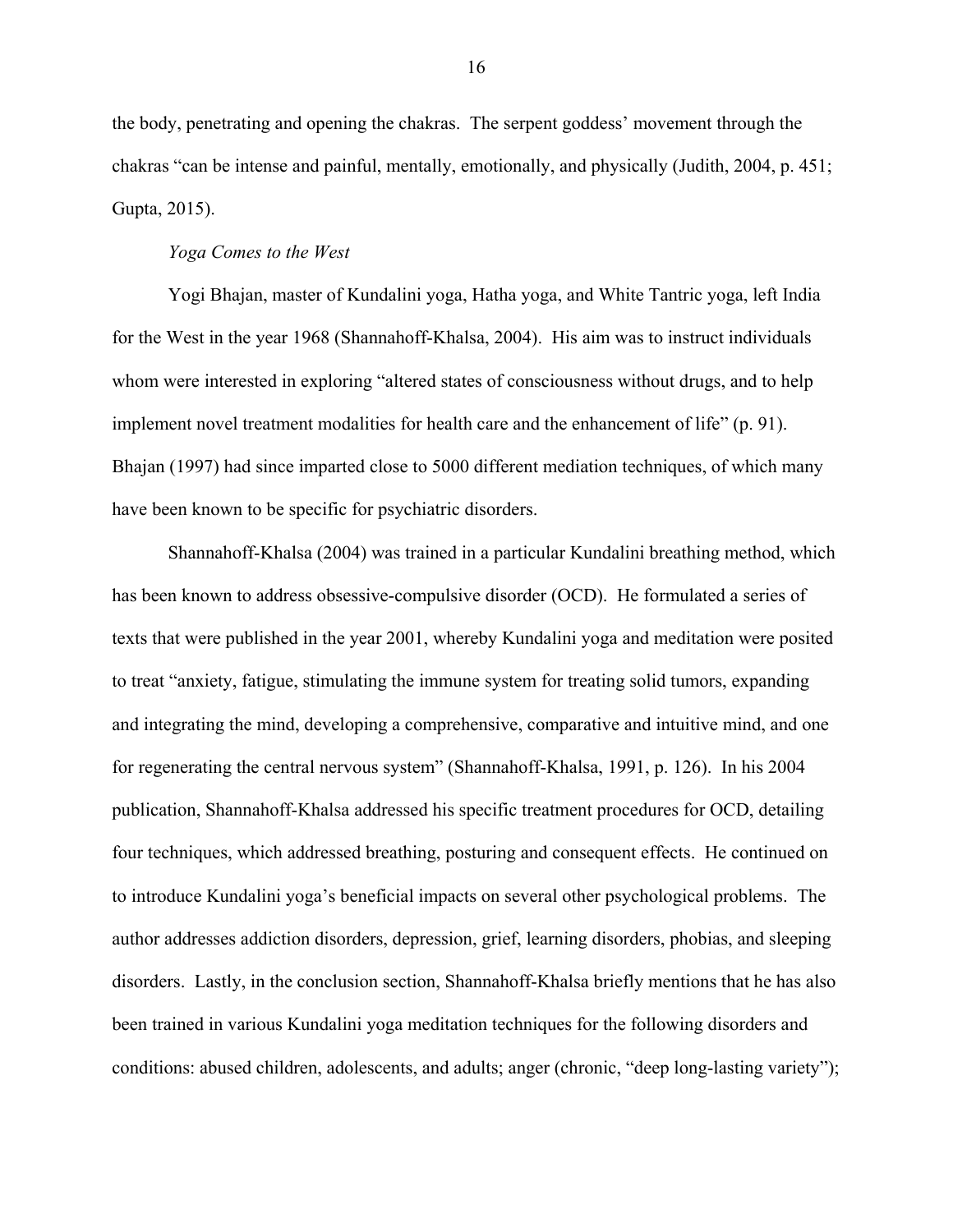bipolar disorders (one to resolve the condition in general); chronic fatigue syndrome; impulsive behaviors; Attention-Deficit Disorder; multiple complex personalities; mental illness in general; and nightmares (p. 100).

### *Immune System*

The immune system is an extremely complex system that aids many different functions of the body. Most individuals understand the basic components of this expansive system, though further clarification and introductions are necessary in order to properly understand the effects of MBSR. Janeway, Travers, Walport, and Schlomchik (2001) wrote an elaborate book that details all of the many components of the immune system. The following explanations will be directly credited to these authors' writings. An *antigen* is anything that causes an immune response; it can be relatively harmless such as grass or pollen, or harmful like the influenza virus. Immediately following, a *pathogen* is essentially a disease-causing antigen, such as viruses and parasites. Simplistically speaking, the immune system is designed to protect the body from pathogens.

During fetal development, the immune system begins with blood-making or *hematopoietic* stem cells. These stem cells differentiate into the many diverse cells that make up the immune system. Interestingly, some hematopoietic cells develop into *erythrocytes* or red blood cells that are not involved in the immune system at all. A basic break down of the cells making up the immune system follows: *Leukocytes*, or white blood cells, seek out and destroy disease-causing organisms or substances found in the body. These cells are stored in the lymphoid organs, the thymus, spleen and bone marrow. Additionally, the leukocytes are stored in fatty clumps of lymphoid tissue throughout the body in the lymph nodes. These can be found near the neck, under the arms, and groin region.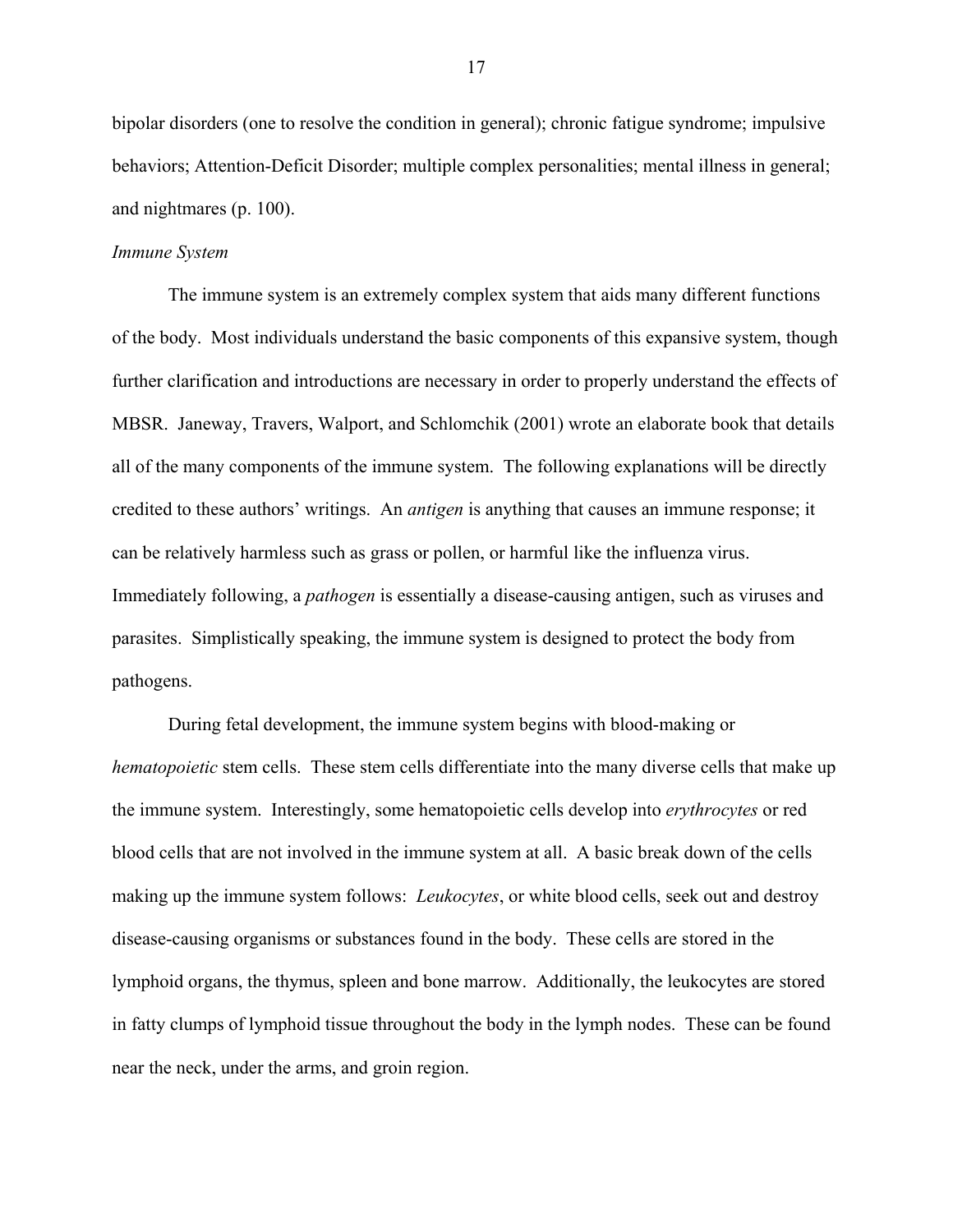There are two types of leukocytes: *phagocytes* and *lymphocytes*. Phagocytes are cells that grind up antigens or pathogens. Lymphocytes are cells that allow the body to recognize and remember previous invaders, thus allowing the immune system to detect and destroy the same invaders in the future. The chicken pox virus demonstrates this; children will typically get it only once and never catch it again.

Phagocytes and lymphocytes can be broken down further. *Neutrophil* is the most commonly identified phagocyte. Its primary job is to fight bacteria and actively devour invasive organisms. If doctors suspect that a patient has a bacterial infection, they will test their blood for high levels of neutrophil, indicating a triggered infection response. During development lymphocytes start out in bone marrow and either remain there to grow into *B lymphocytes,* or they leave for the thymus gland, where they mature into *T lymphocytes*.

The B lymphocytes are like the body's military; they seek out their targets (i.e. invaders) and send defenses to attach to them. B lymphocytes secrete special substances, called *antibodies,* into the body's fluids. These antibodies circulate throughout the bloodstream and ambush threatening antigens. Each B lymphocyte is preprogrammed to make one specific antibody; unsurprisingly there are heaps of antibody types. Antibodies belong to a family of large molecules called *immunoglobulins (Ig,)* and within this family there are five subtypes. IgG coats microbes, speeding their uptake by other cells in the immune system; IgM very effectively kills bacteria; IgA (also known as SIgA) is concentrated in body fluids such as tears, saliva, secretions of respiratory tract and digestive tract, and acts as the guards that prevent entrance into the body; IgE's natural job is to protect against parasitic infections; IgD remains attached to B lymphocytes and plays a pivotal role in initiating early B lymphocyte responses.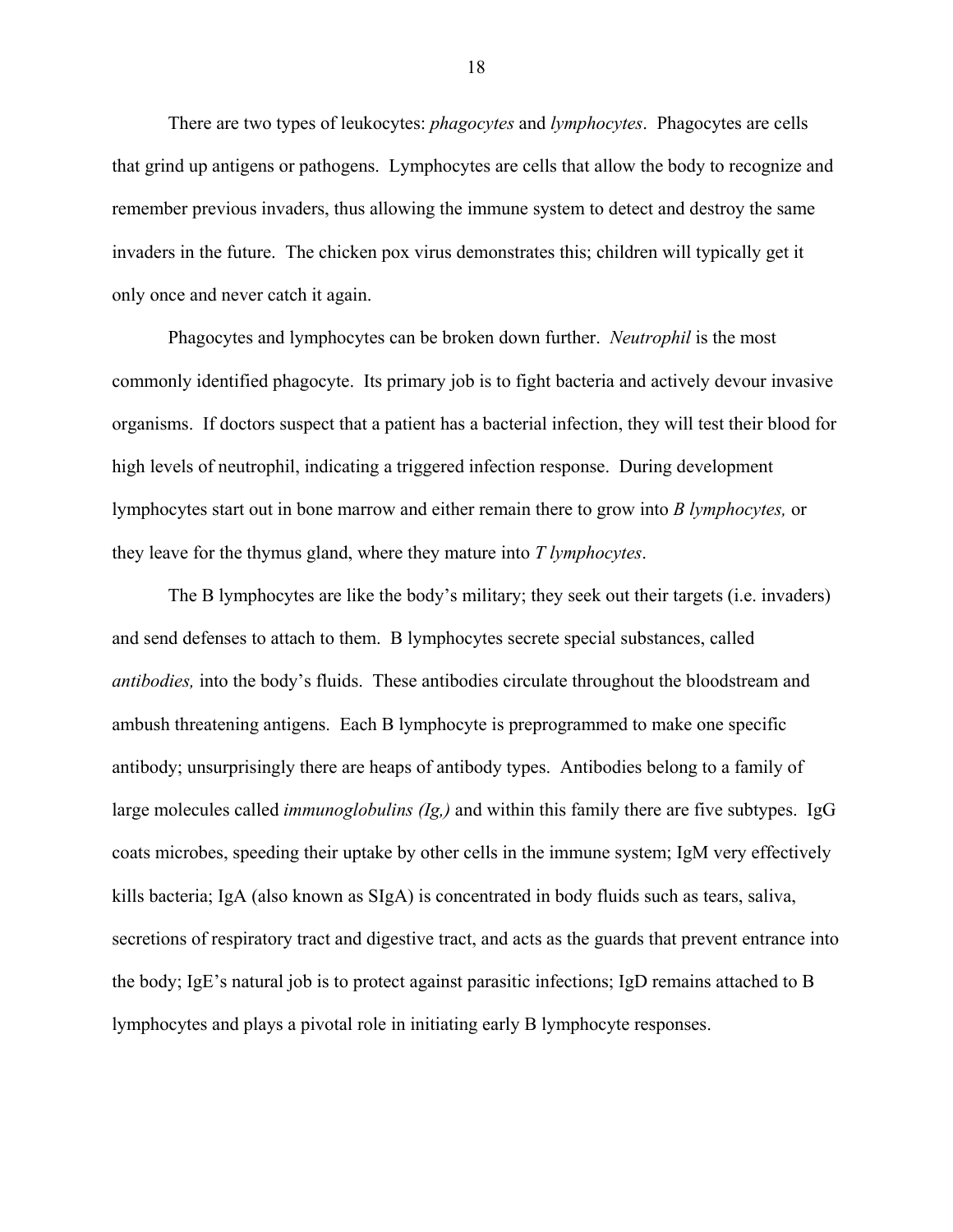T lymphocytes are the individual soldiers that actively destroy the invading pathogen that has been identified and marked. These cells also signal other cells, such as phagocytes, to do their jobs. T lymphocytes' surfaces contain specialized antibody-like receptors that can identify fragments of antigens on infected cells. T lymphocytes fall within three categories: *Helper T (Th)* cells, *Killer T (cytotoxic T lymphocytes or CTL)* cells, and *Natural Killer (NK)* cells. Th cells coordinate immune responses by communicating with other cells nearby. Some of these cells signal B lymphocytes to produce antibodies, others directly attack injected cells, while another group calls upon microbe-eating cells, which will be discussed shortly. CTLs perform attacks directly on cells carrying certain abnormal or alien molecules on their surfaces. Lastly, NK cells recognize and attack other types of foreign cells.

The microbe-eating cells are called *phagocytes*, which are essentially large white blood cells that swallow and digest foreign microbes or antigens. Phagocytes are made up of *monocytes, macrophages,* and *granulocytes.* Monocytes circulate in the blood and develop into macrophages once they migrate into tissue. Macrophages are found in the lungs, kidneys, brain and liver; they play a scavenger-like role, ridding the body of old cells and other debris. Granulocytes contain tiny granules filled with potent chemicals that kill detrimental microorganisms.

Neutrophil, as mentioned, is a phagocyte and also a type of granulocyte. It uses prepackaged chemicals to break down the microbes it ingests. *Eosinophil* and *Basophil* are granulocytes that spray their chemicals onto harmful cells. *Mast cell*s are identical to basophils, except that it is not a blood cell and is found in the lungs, skin, tongue, and nose and intestinal tract lining. These cells flare up demonstrating symptoms of an allergy attack. *Platelets* are cell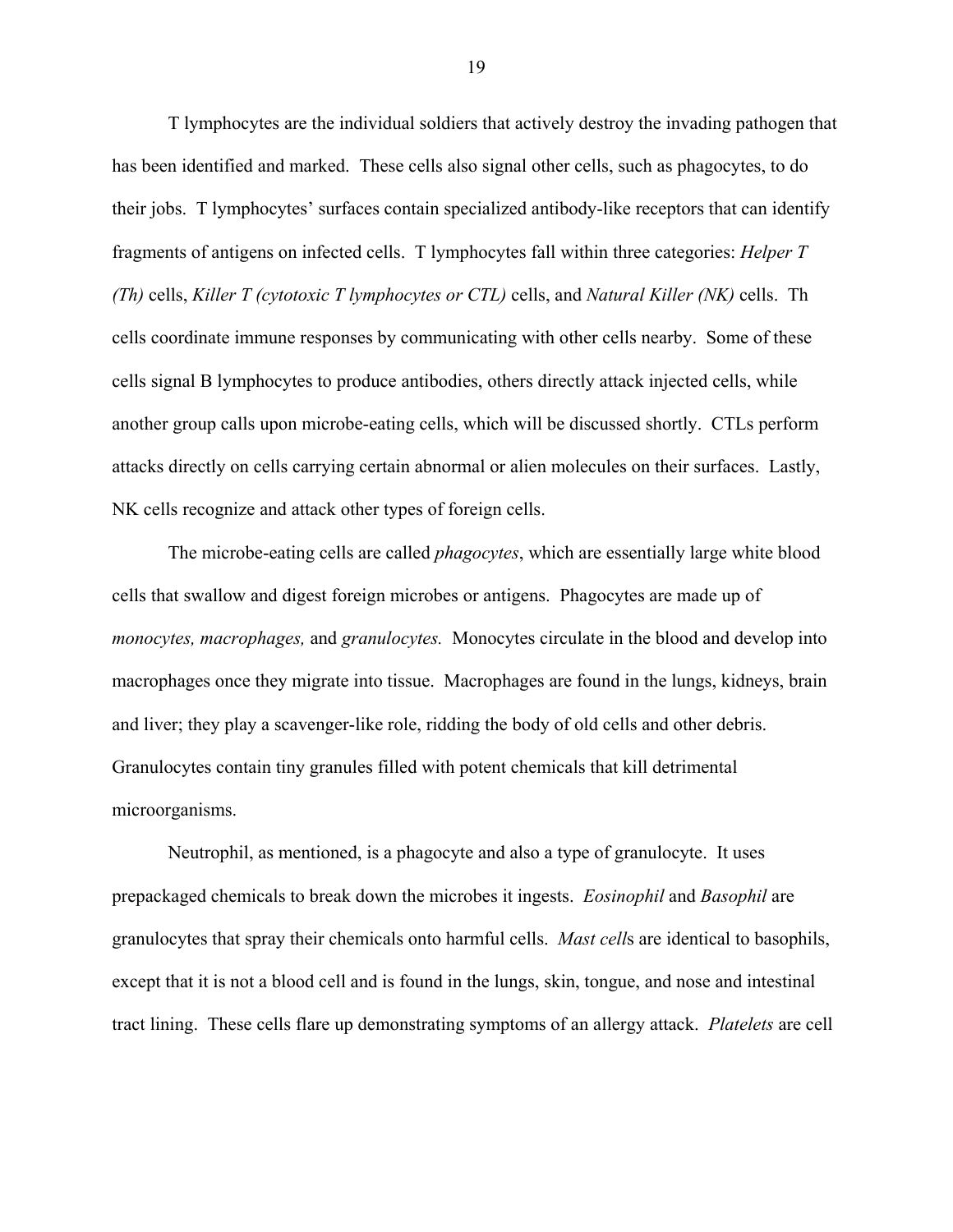fragments that contain granules; they promote blood clotting, aid in wound repair and activate some of the immune responses.

Chemical messengers called *cytokines* coordinate with other cells to activate an appropriate immune response. Cytokines include a diverse assortment of *interleukins, interferons,* and *growth factors. Interleukin 2 (IL-2)* activates the immune system to produce more T lymphocytes. Other cytokines chemically attract specific cells to engage in immune responses such as inflammation.

The *Complement System* is made up of 25 proteins that work together to aid the action of the abovementioned antibodies in destroying various antigens. The hardworking compliment proteins contribute to the warmth, redness, swelling, pain, and loss of function that typically characterize an inflammatory response. When the first protein in the compliment system series, comes in contact with an antigen, the Compliment System Cascade is set into motion, much like a domino effect. The antigen binds to the antibody IgG, which causes the protein to break apart and reattach in several forms. This cascade results in a cylindrical complex of proteins inserted into the cell wall of the antigen cell. The antigen cell swells, due to fluids and molecules flowing in and out, and eventually bursts. The complement system makes invading organisms more susceptible to phagocytes and/or beckons other fighter cells to the area.

The immune system is divided into two distinct structures: innate immunity and adaptive immunity (Janeway & Travers, 1999). *Innate*, or general *immunity* describes a fixed and unchanging subsystem in which humans are protected from harmful bacteria, viruses, etc. External barriers such as the skin and mucous membranes are a part of innate immunity, as they provide the first line of defense against pathogens and antigens. *Adaptive immunity*, also known as active immunity, develops throughout our lifetimes as we are exposed to millions upon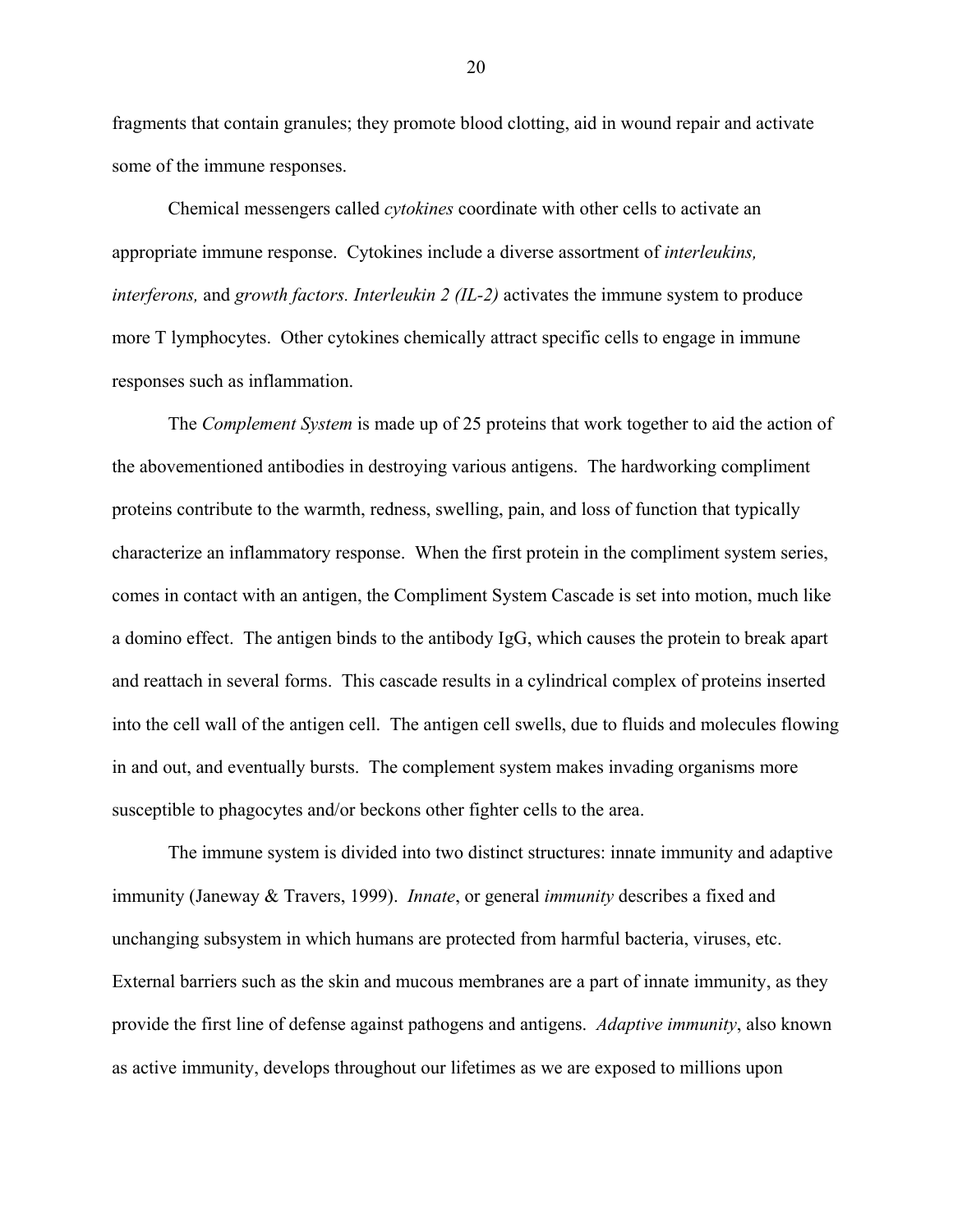billions of invaders. This subsystem generates receptors for previously encountered antigens, thus allowing us to protect ourselves upon future exposures to the same germ. The adaptive immunity is said to divide further into humeral and cellular immunity (Bedford, 2012). *Humeral immunity* (B cells) works to detect foreign objects. Additionally, it is able to recognize foreign objects without any processing of the object and is then able to produce antibodies and complement to destroy them. *Cellular immunity* (T cells) discover cells of its host body that have been tainted in some way, can detect peptides, and is able to directly destroy antigens instead of having to produce antibodies or complement.

## *A Perception Theory in Mind-Body Medicine*

There is an increasing understanding that a relationship exists between the mind and the body. Researchers have been continually investigating the effects that the mind has on the body. Post Pavlov, scientists determined that the immune system could be conditioned by the mind (Hull, 1934 & Spector, 2011); mental processes produce conditioned physical responses. They explained that by pairing a neutral stimulus, such as a scratch on the skin, repeatedly with a substance that causes an increase in white blood cells, such as the injection of bacteria, this eventually led to the neutral stimulus eliciting a white blood cell response without the immune response initiating substance. This finding demonstrated that a mental process can affect a physical one, which led to further investigation into the mind-body relationship.

In an article produced in 2012, Bedford sought to explain this mind-body interaction via a perception theory that addressed multiple components of cross-modal adaptation. She found that the mention of immune response conditioning first appeared decades ago (Hilgard & Marquis, 1940), though was deleted from later editions; years later, Ader and Cohen allegedly discovered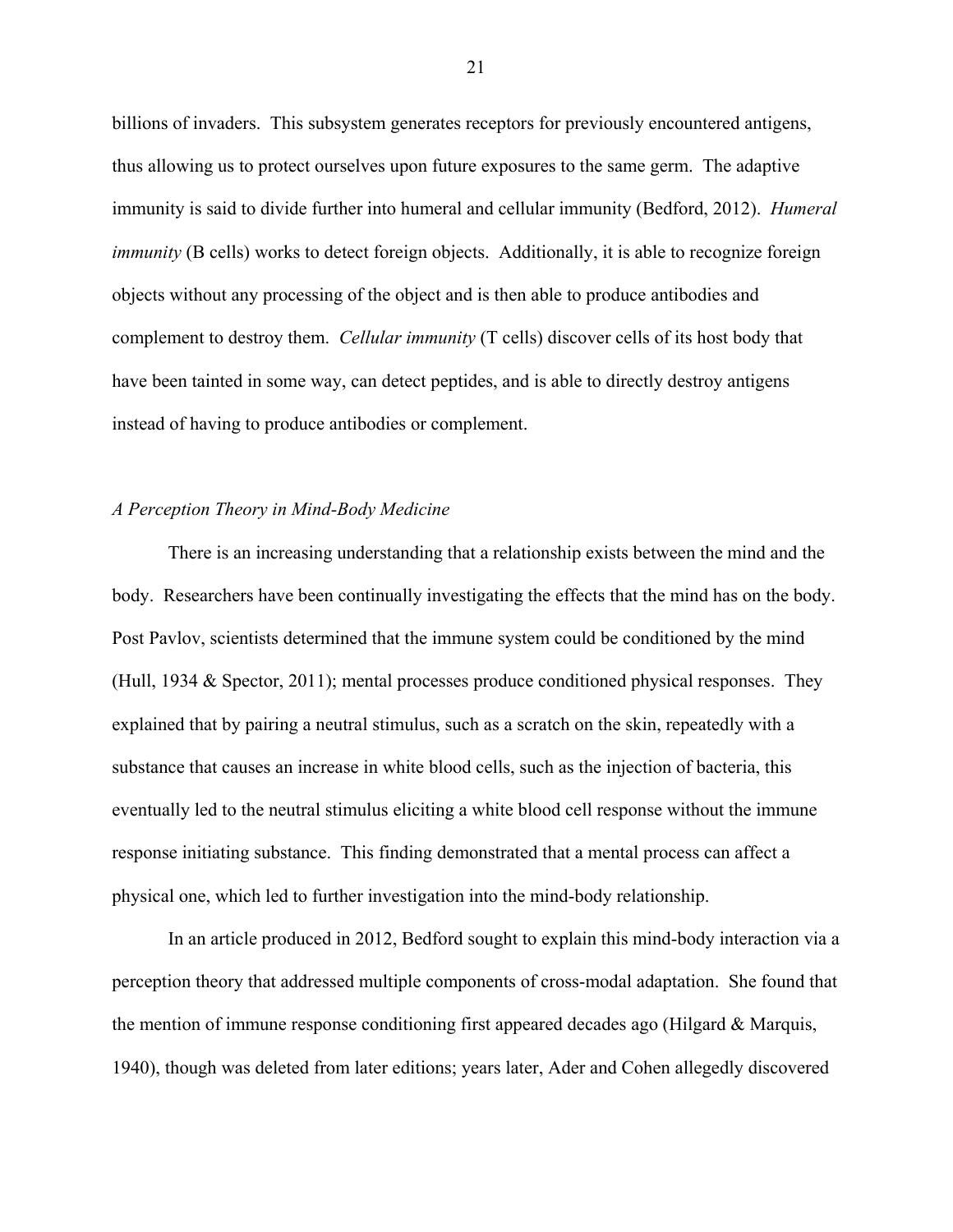this relationship in 1975. An important step towards validating the relationship between the brain and the immune system was through the discovery of a mode of communication; the same neurotransmitters and receptors located in the brain were also found to exist in the immune system. Additionally, various immune system chemicals, such as interferon and interleukin-1, were found to affect the brain (Blalock, 1989; Irwin, 2008; Pert, Dreher, & Ruff, 1998). Through these and many more investigative pursuits, an interdisciplinary field has emerged that studies the relation between the mind, the nervous system, and the immune system (Vedhara  $\&$ Irwin, 2005); it is called *psychoneuroimmunology.* Within this framework arises the interaction between stress and hormones. For instance, stress can increase the amount of CRH (corticotropin-releasing hormone), which results in immunodepression. This immunodepression is a process that can be curbed by the neurotransmitter GABA (ϒ-aminobutyric acid) (Irwin, 2008). A heightened focus on these types of exchanges can provide additional and holistic means for assessing and treating an inexhaustible list of ailments.

Bedford explains that the purpose of her article is to defend the preexisting claim that perceptual processes are central to mind-body interactions; she does this by introducing a new perception-based psychological theory. She asserts that the continued study of mind-body interactions "would benefit from perception's cumulative body of knowledge and its paradigms for investigating problems" (Bedford, p. 27); this would be helpful for explicating underlying psychological mechanisms. Bedford initially introduces guided imagery and mindfulness meditation as psychological manipulations that bring about positive change. Mindfulness meditation will be the singular focus, as mindfulness practices and their effects on the immune system are the central points of this paper.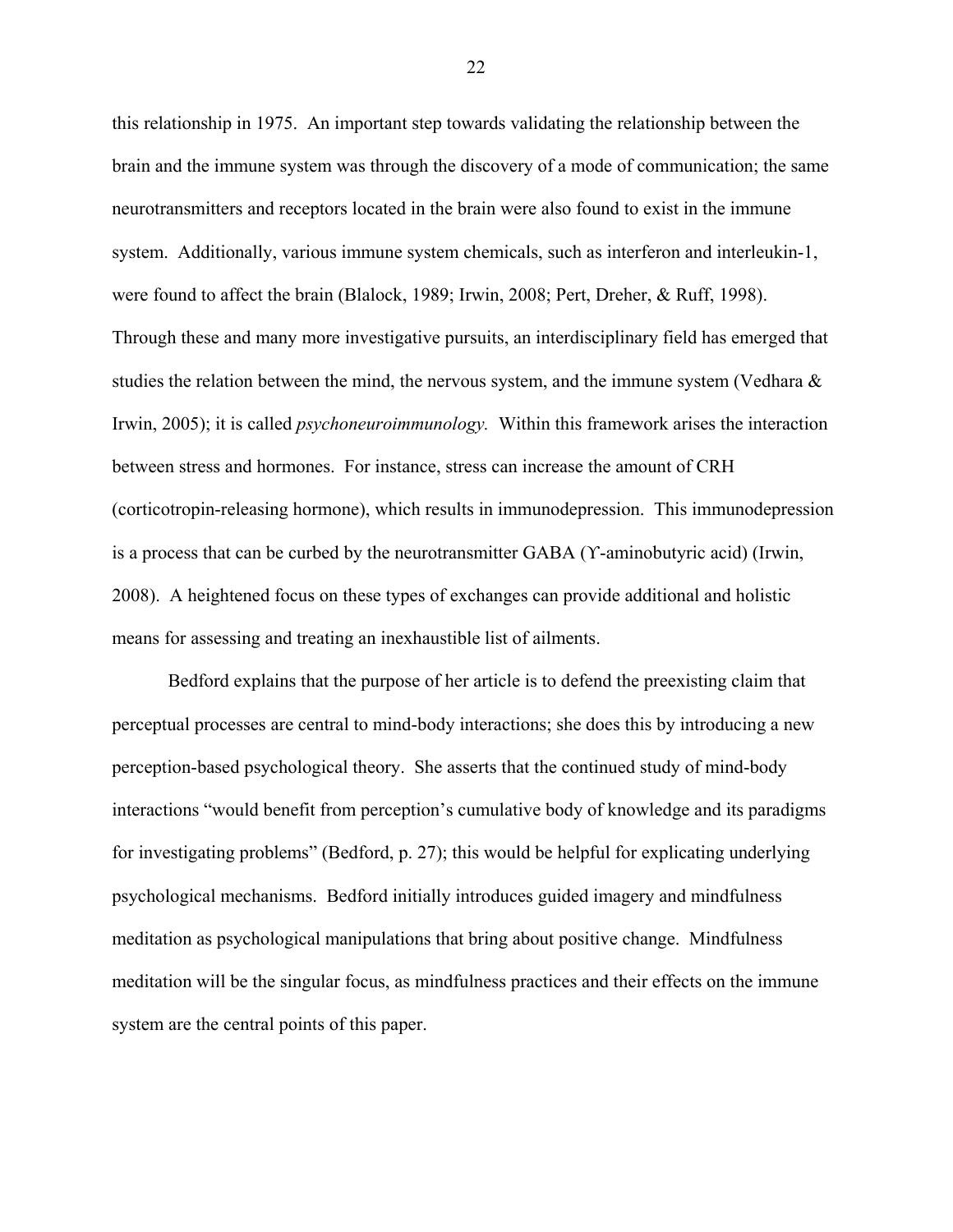According to MBSR creator, Jon Kabat-Zinn, *body scanning* is an essential component to mindfulness-based training. Body scanning is when the individual focuses attention on successive parts of the body, beginning with the left foot and eventually ending with the head (Kabat-Zinn, 2005). This exercise allows the meditator to become mindful of the precise feelings and sensations present throughout his/her entire body. Bedford explores body scanning through the perception lens, which she asserts is a practice of incorporating the body schema and proprioception. *Body schema* is a concept that involves having a mental representation of the shapes and positions of the body, as one knows where moveable parts of the body are at all times (Head  $&$  Holmes, 1911-1912). This is arguably essential in order to accurately reach for things or to avoid obstacles (Bedford, 2012). *Proprioception* is a related concept that allows the individual to construct their body schema, meaning that it involves the felt positions of body parts. Consider for a moment that when you close your eyes, you can picture exactly where your two arms are positioned without actually seeing them. Like the body schema, proprioception aids in our ability to attain and avoid objects and situations. These are important concepts when considering the mind-body relation through a perception and attention perspective and are notable through what is called *prism adaptation*, which is explained the following way:

An observer looks at her own hand through a wedge prism with the thin end to the left. She feels the hand to be in one spatial location, but sees it in another a few inches to the left because of the prism. The perceptual system has the constraint that one object cannot be in more than one place at one time, including one's own hand (Bedford, 2004). Consequently, if it is concluded that the visual and proprioceptive input refer to the same hand then discrepancy between the seen and felt positions of the hand indicates that there is something wrong with our own perceptual machinery, and adaptation is the process by which this inferred internal error is fixed (Bedford, 1993a, 1993b, 1995, 1999, 2001):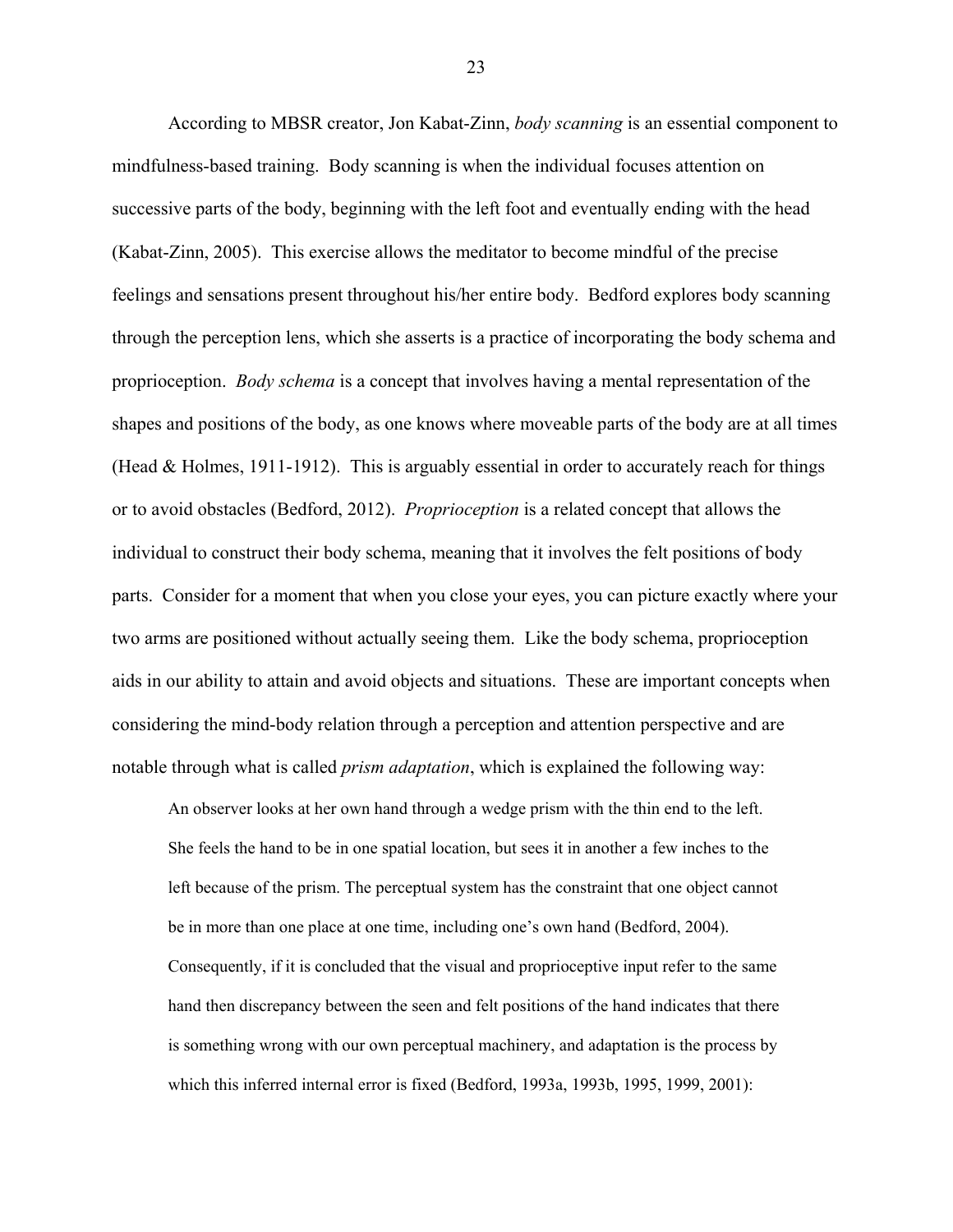Either the felt position of the hand will shift to the left or the perceived visual location nudged to the right, so as to remove the discrepancy (Harris, 1965; Redding  $&$  Wallace, 1990; Welch, 1978; Welch & Warren, 1986; Bedford, p.27).

Bedford proposes the idea in which visualizing one's self as fully healed and completely healthy, while also visualizing one's immune system as detecting a problem, will cause a conflict between the modalities. According to this theory, a resolution of error will result, meaning that one of the modalities will have to correct itself.

Bedford presents a well-justified argument for the multitude of ways that the mind-body interaction can be explained through cross-modal adaptation. Cross-modal adaption is essentially the perception that involves an interaction between two or more sensing modalities, such as the sight and hearing. Bedford asserts that this perception approach explains why discerned physical change to psychological interventions is actually just another way that we, as humans, adapt based on the way that our senses perceive our environment. Through Bedford's perception theory, the argument can be made that through a cognitive process such as mindfulness-based meditation, one can identify observable physical changes in the immune system.

*MBSR in relation to quality of life, mood, symptoms of stress and levels of cortisol, dehydroepiandrosterone sulfate (DHEAS) and melatonin in breast and prostate cancer outpatients*

Studies performed over several years have demonstrated MBSR's efficacy in treating problems such as chronic pain (Kabat-Zinn, 1982; Kabat-Zinn, Lipworth, Burney, & Sellers, 1987), anxiety disorders (Kabat-Zinn, Massion, Kristeller, Peterson, Fletcher, Pbert, Lednerkind, & Santorelli, 1992; Miller, Fletcher, & Kabat-Zinn, 1995), fibromyalgia (Kaplan, Goldenberg, &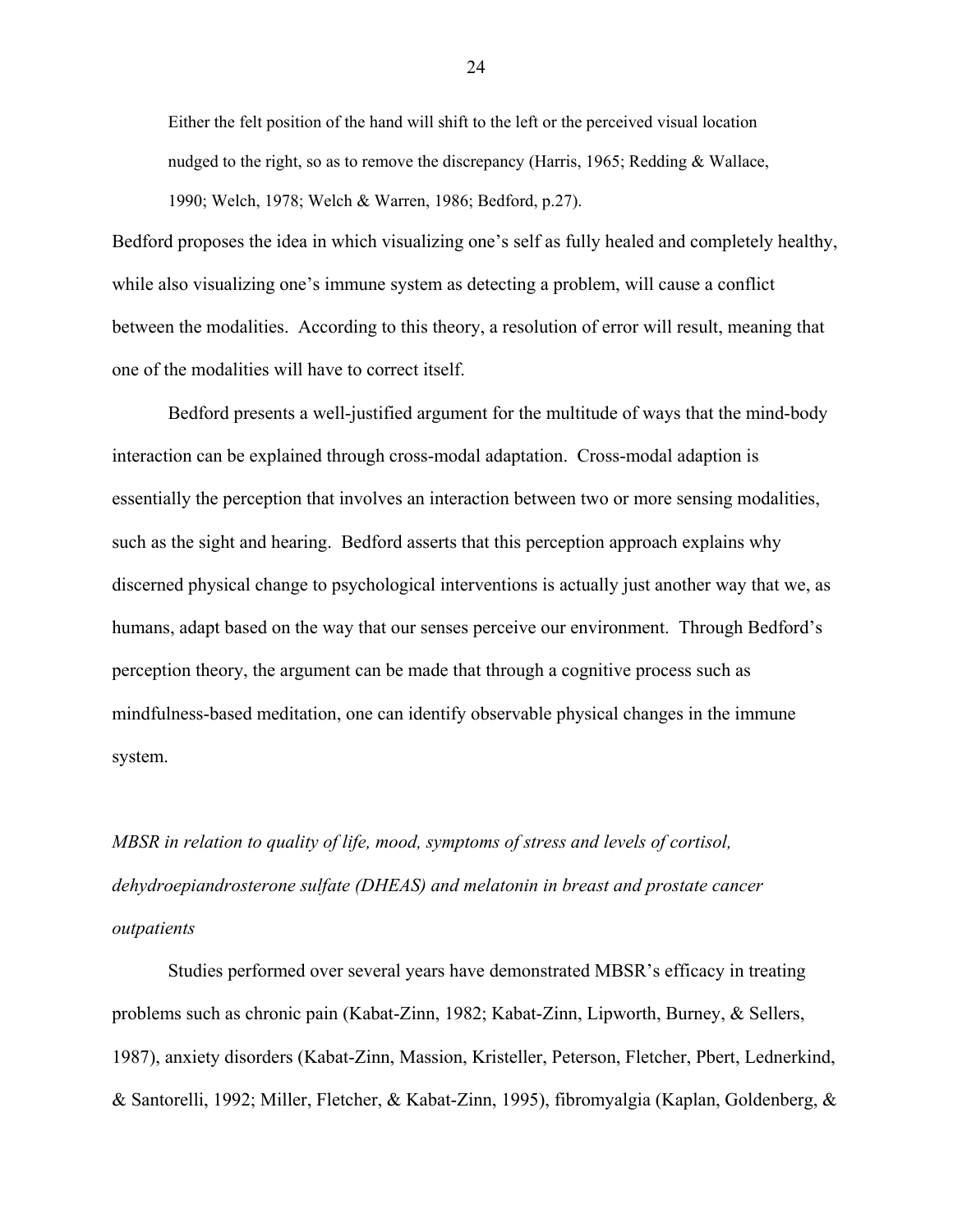Galvin-Nadeau, 1993; Singh, Berman, Hadhazy, & Creamer, 1998), epilepsy (Deepak, Manchanda, & Maheshwari, 1994), psoriasis (Kabat-Zinn, Wheeler, Light, Skillings, Scharf, Crolwy, Hosmer, & Bernhard, 1998), and hypertension (Schneider, Staggers, Alexander, Sheppard, Rainforth, Kondwani, Smith, & King, 1995). Carlson et al. (2003) performed a study that investigated MBSR's effect on quality of life, mood, symptoms of stress and levels of cortisol, dehydroepiandrosterone sulfate (DHEAS) and melatonin in breast and prostate cancer outpatients. The authors theorized that mindfulness stress reduction would provide relief to those experiencing the emotional distress of a cancer diagnosis.

The primary stress hormone, *cortisol*, is known to have immunosuppressive effects (Anderson, Kiecolt-Glaser, & Glaser, 1994; Cohen & Williamson, 1991; Spiegel, Sephton, Terr, & Sittes, 1998). Cortisol is responsible for the down-regulation of the immune system, which may lead to immunodepression, ultimately resulting in illness or disease. It has also been discovered that the hypersecretion of cortisol from the adrenal glands may cause depressed mood (Sikes & Lasley, 1989; Wolkowitz, 1994). Due to the fact that elevated cortisol levels have been identified in breast cancer patients (Aragona, Muscatello, Losi, & Panetta, 1996; van der Pompe, Antoni, & Heijnen, 1996; McEwen & Sapolsky, 1995), Carson and colleagues further investigated the relationship between the stress hormone and the effects that it has on breast cancer patients. They found abnormal patterns of cortisol secretion in up to 75% of a sample of metastatic breast and ovarian cancer patients, which may be attributed to compromised hypothalamic-pituitary-adrenal (HPA) axis functioning (Touitou, Bogdan, Levi, Benavides, & Auzeby, 1996).

Meditation, in its simplest form, has been shown to decrease cortisol levels in healthy individuals (MacLean, Walton, Wenneber, Levisky, Mandarino, Waziri, & Scheider, 1994;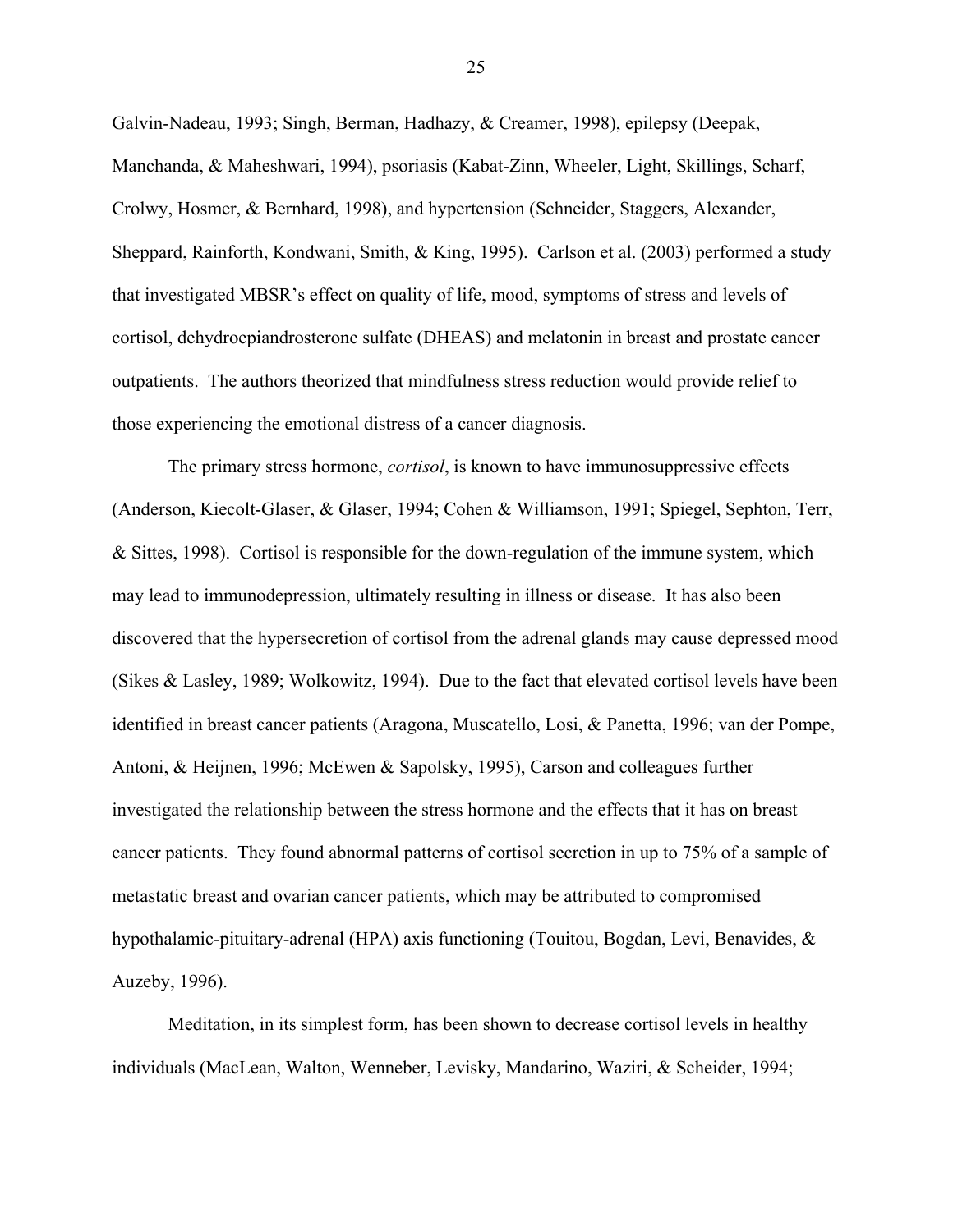Sudsuang, Chentanez, & Veluvan, 1991), though Carlson et al*.* stated that MBSR was never formally assessed with regard to its effects on cortisol in cancer patients. They performed their research on outpatients that were diagnosed with prostate or breast cancer; the participants had a diagnosis of Stage 0, I, or II breast or early (localized to the prostate) prostate cancer at any time in the past. The participants must be 18 years or older and must be a minimum of three months post-surgery (mastectomy/lumpectomy/prostatectomy/cryotherapy). Exclusion criteria included the treatment with chemotherapy, radiation therapy, or hormone therapy (except tamoxifen or goserelin) currently or within the past three months; a concurrent DSM-IV Axis I mood, anxiety, or psychotic disorder (not in full or partial remission); a concurrent autoimmune disorder; and past participation in an MBSR group. A total of 59 breast and prostate cancer patients were enrolled in the study, though due to external circumstances, only 42 participants were able to complete the study and were available for the pre—post analyses.

The authors used several forms that determined participant demographic and medical history, health behaviors, and weekly meditation practices. The *European Organization for Research and Treatment of Cancer Quality of Life Questionnaire* (EORTC QLQ- C30) (Aaronson, Ahmedzai, Bergman, Bullinger, Cull, Duez, Filiberti, Flechtner, Fleishman, de Haes, Kaasa, Klee, Osoba, Razavi, Rose, Schraub, Sneeuw, Sullivan, & Takeda, 1993) was used to assess five functional demands of quality of life (physical, role, emotional, cognitive, and social function). Affective dimensions were assessed via the *Profile of Mood States* (POMS) (McNair, Lorr, & Droppleman, 1971). The *Symptoms of Stress Inventory* (SOSI) (Leckie & Thompson, 1979) was utilized to measure physical, psychological, and behavioral responses to stressful situations.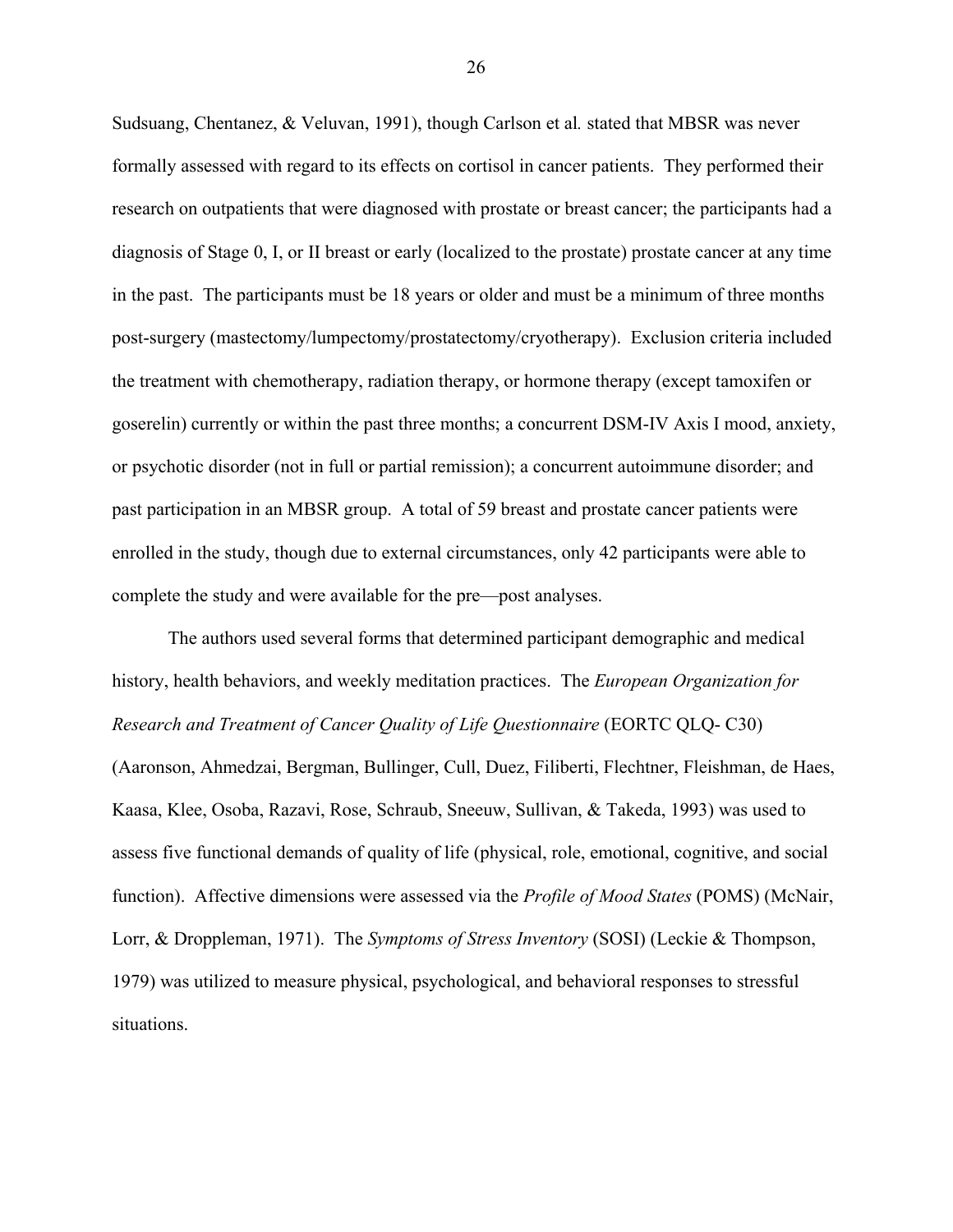The MBSR training followed the formal procedure (8-week, 90-minute group sessions, with a 3-hour silent retreat on a Saturday). The program consisted of three primary components: (1) theoretical material related to mindfulness, relaxation, meditation, yoga, and the body-mind connection, (2) experiential practice of meditation and yoga during the group meetings and home-based practice, and (3) group process focused on solving problems concerning impediments to effective practice, practical day to day applications of mindfulness, and supportive interaction between group members. The authors also supplied the participants with a 52-page booklet that contained information pertinent to each week's instruction, including a bibliography for participants that wished to delve deeper into the practice. An audiotape was included as well. The participants were instructed to practice the mediation daily.

Participants were assigned to one of four types of cortisol slope profiles at each time measured: (1) normal, which represented a continual decrease across the assessment periods from morning to evening; (2) up then down (like an inverted V-shape), which means that there was an increase from morning to afternoon followed by a decrease from afternoon to evening; (3) down then up (V-shape), meaning that the cortisol levels decreased from morning to afternoon and increased from afternoon to evening; and (4) continual up, or continually increasing levels throughout the day.

The authors collapsed the three abnormal groups and compared them to the initial "normal" group using independent samples *t-*tests. The mean cortisol slopes were compared preand post-intervention using the Chow test, which determined whether the slops of two regression equations were different. In order to evaluate the effects of the MBSR intervention, the authors used paired-samples *t-*tests.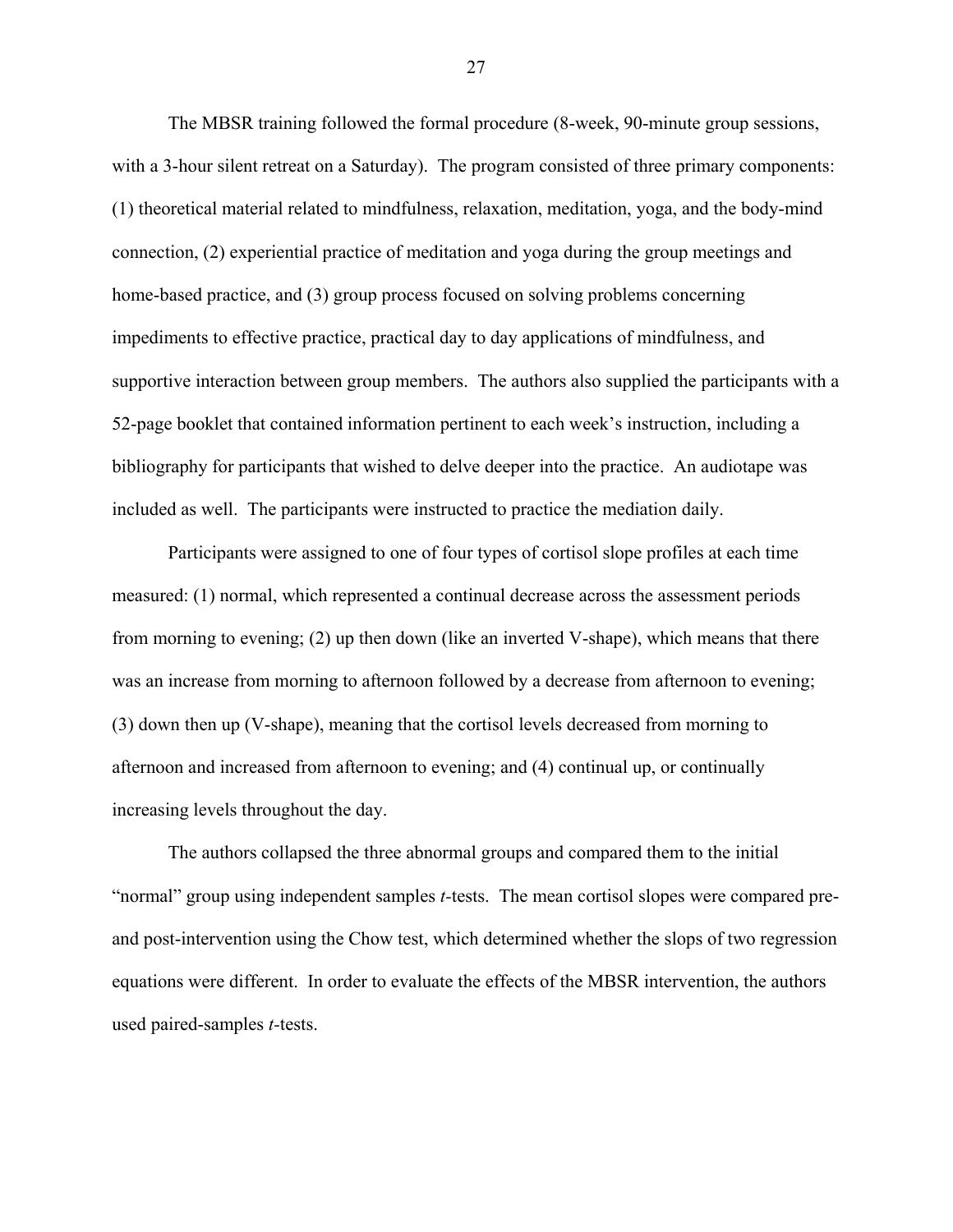The average daily mean of the three cortisol values did not change from pre- to postintervention; neither did the overall slope of the diurnal rate of change differ pre- to postintervention. Interestingly, the participants shifted between cortisol categories. For instance, the most common switch was from the "inverted-V" pattern to the "V-shaped" pattern, meaning that by afternoon, the elevation of cortisol was less prevalent after the intervention.

Results of the present study indicate that the eight-week MBSR training program was effective in decreasing symptoms of stress and improved overall quality of life in that group of breast and prostate cancer outpatients. Though, a major limitation to the study was the lack of control or comparison group. In the absence of a control or comparison group, it is unclear whether the changes were directly related to the MBSR, or whether they were a natural part of the healing process. Additionally, the authors stated that they are unclear as to what specific mechanisms within MBSR are responsible for such changes (i.e., yoga, meditation, social support). Despite the notable beneficial effects associated with the reduction of stress symptoms, the authors did not find a significant change in hormone levels (cortisol). This is in contrast with other studies performed in a similar context.

In an additional study, Carlson and colleagues (2007) sought to investigate the ongoing effects of MBSR training on these same participants six and twelve months after the initial posttest. They assessed the effects of the mindfulness-based training on patients' quality of life, symptoms of stress, mood and endocrine function, and immune and autonomic parameters. Additionally, previously unpublished blood pressure and heart rate results have been added to the present study.

The authors administered the same measures as before to evaluate the aforementioned items. Specifically, they collected demographic and health behavior information, assessed for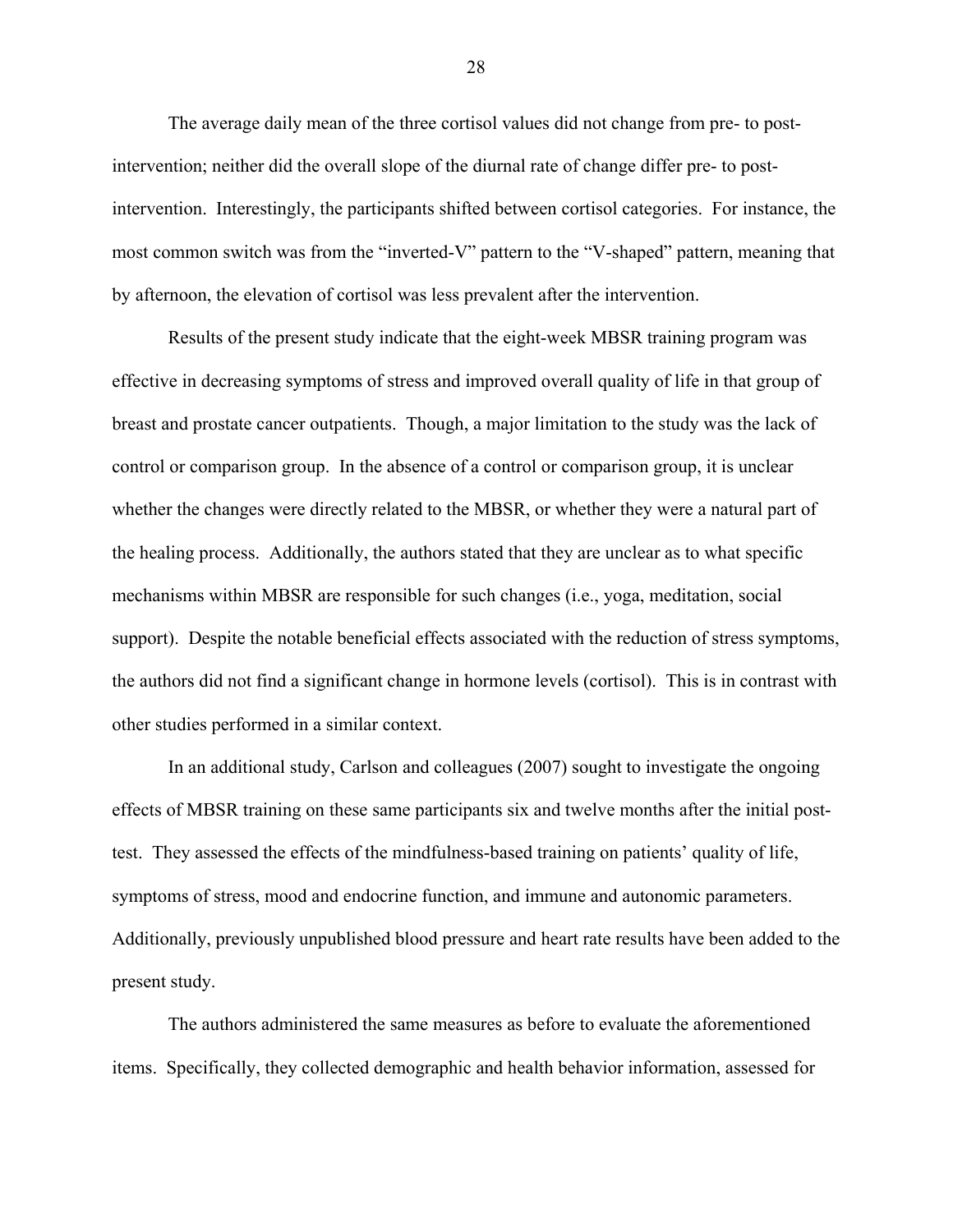quality of life using the EORTC QLQ-C30, mood using the POMS, and symptoms of stress via the SOSI. Carlson and colleagues measured immune response and cortisol levels via the same methods of their previous study (Carlson, Speca, Patel, & Goodey, 2003). Lastly, they measured blood pressure at six different times during the study using a mercury manometer (once week prior to MBSR, on the morning of the first meditation session, immediately after the last session, one week after the last session, 6-month follow up and 12-month follow up).

Carlson and colleagues used a simple mixed-effects model with a heterogeneous compound symmetry correlation structure among repeated measures (Laird & Ware, 1982) to assess the effects of the intervention pre, post, and over the follow-up. In order to determine the relationship between blood pressure and heart rate and the quality of life, mood or stress symptoms, Pearson product-moment correlations were used.

The findings were consistent with their previous study—MBSR was effective in decreasing symptoms of stress and maintaining these decreases for a year of follow-up. Cortisol levels continued to decrease and downward trends in T-cell production of pro-inflammatory cytokines were noted. The pro-inflammatory cytokines have been associated with increased stress levels (Anisman & Merali, 2003) and have been connected to patients with depression and heart disease (Joynt, Whellan, & O'Connor, 2004; O'Connor & Joynt, 2004). Many studies have found that pro-inflammatory cytokines have been linked to depression, possibly through altering the HPA axis reactivity, down regulating serotonin precursors, and impairing processes of neurogenesis (Raison et al., 2006; Hayley, Poulter, Merali, & Anisman, 2005; Hayley & Anisman, 2005; Schiepers, Wichers, Maes, 2005).

The critical limitation of this follow-up study is the lack of a control group. Future research would benefit from comparing a similar sample to a randomized control group to allow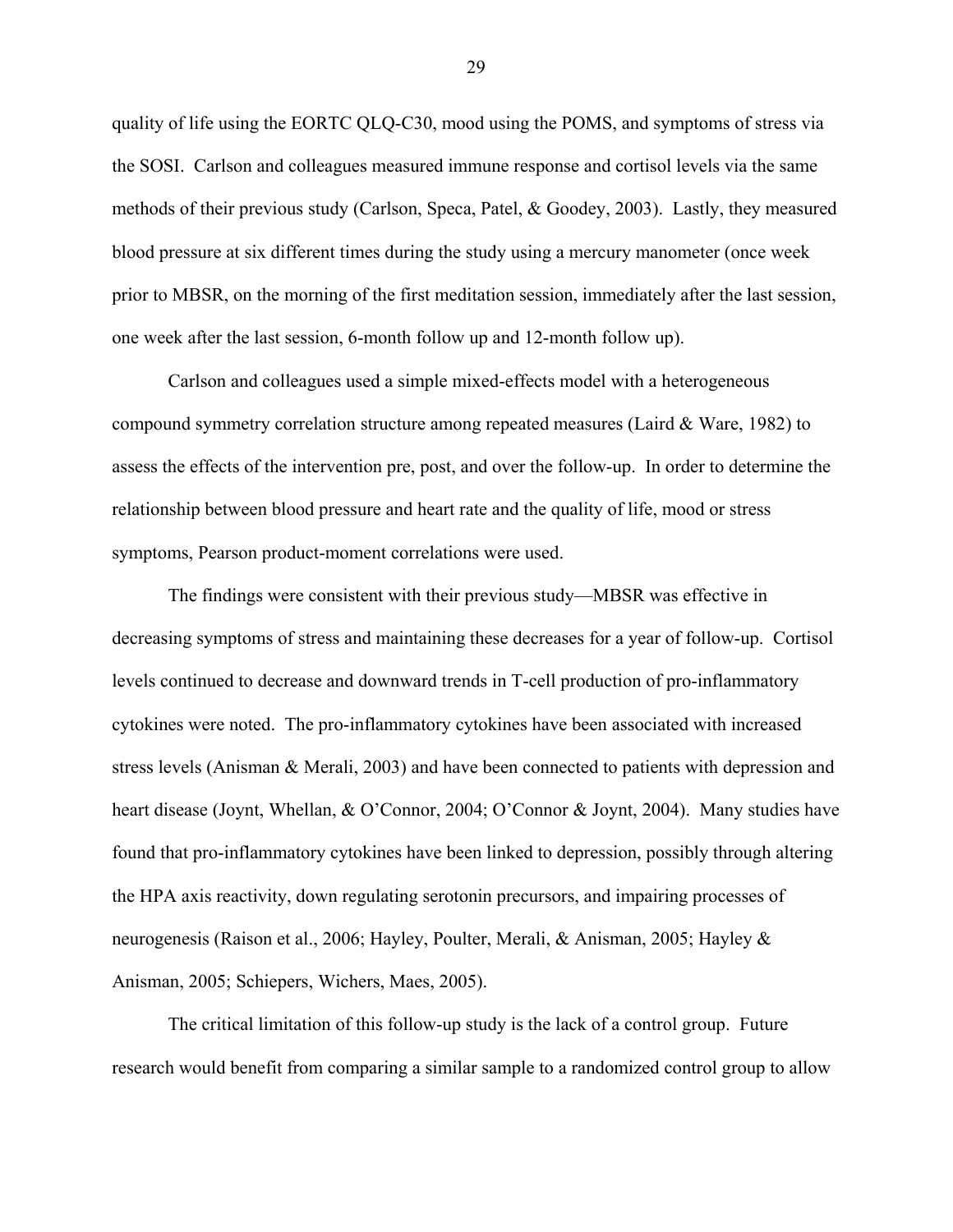for proper comparison. However, the author's findings suggest a strong relationship between MBSR and various emotional and physiological aspects of wellbeing amongst breast and prostate cancer patients.

#### *MBSR for Older Adults: Executive Function, Frontal Alpha Asymmetry & Immune Function*

Moynihan, Chapman, Klorman, Krasner, Duberstein, Brown, and Talbot (2013) performed an extensive study exploring the effects that MBSR has on executive function, frontal alpha asymmetry and immune function in older adults. The authors stated that much research has been done with regards to younger adults, though older adult samples are lacking. It is critically important to assess immune functioning in older adults, as aging is associated with decreased immune system operation (Franceschi, Bonafe, & Valensin, 2000; Ginaldi, Loreto, Corsi, Modesti, & De Martinis, 2001; Franceschi, Capri, Monti, Giunta, Olivieri, Sevini, Panourgia, Invidia, Celani, Scurti, Cevenini, Castellani, & Salvioli, 2007). A recent small trial performed by Creswell, Irwin, Burklund, Lierberman, Arevalo, Ma, Breen, and Cole (2012) found that proinflammatory gene expression decreased in association with decreased loneliness in the group receiving MBSR training.

The authors conducted a randomized controlled trial to determine MBSR's effects in individuals 65-years of age and older. The effects of the MBSR were compared to a waiting list control (WLC) group on specific objective measures of: emotional approach orientation in regard to the left prefrontal brain activity; executive function via the Trail Making Test; depression, perceived stress, and mindfulness, subjective responses; and humoral, adaptive immunity, as assessed by the immunoglobulin G (IgG) antibody response when challenged with the protein antigen keyhole limpet hemocyanin (KLH). Moynihan et al. selected KLH, as they theorized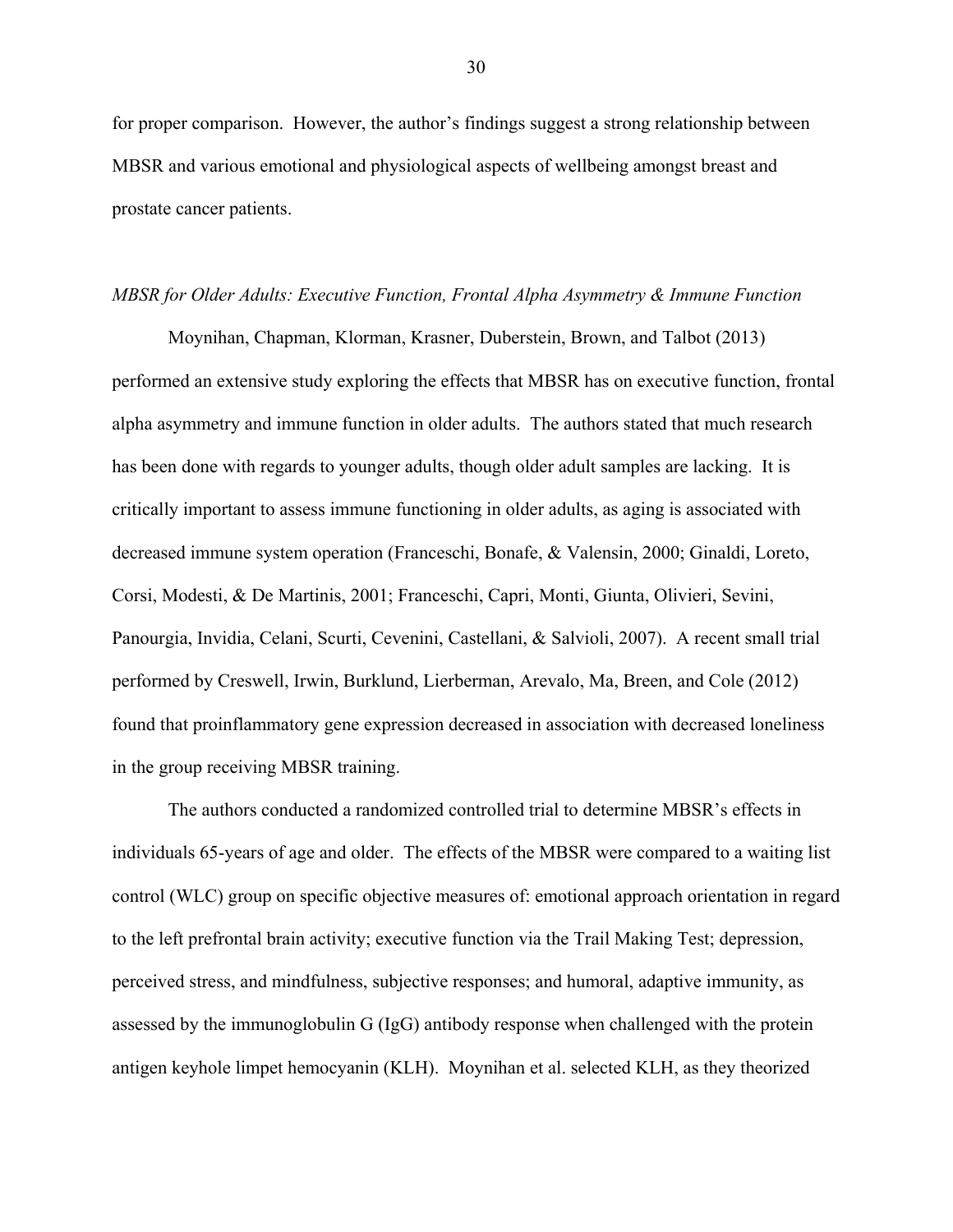that the antigen would be novel to the subjects, thus meaning that preexisting antibodies would be unlikely. They hypothesized that the MBSR participants would demonstrate a significant enhancement in each of the measured areas, as compared to the WLC participants.

They recruited men and women from the community via advertisements in local newspapers, as well as from the University of Rochester Strong Health- associated primary care offices using flyers. The authors were able to recruit a total of 228 subjects that met appropriate criteria. All but three (1 aged 63 years, 2 aged 64 years) were 65 years or older and were randomly assigned to an 8-week program of MBSR or a WLC condition. In regard to the immune reaction to the KLH antigen, a trained nurse injected the protein intradermally into the deltoid muscle of the nondominant arm. Varied amounts of the KLH substance was administered to participants, allowing the authors to hypothesize about group differences in antibody responses. Subjects were immunized with a range of doses, from 8 to 1,000 µg of KLH. Blood samples were collected immediately prior to immunization, and three- and twentyfour-weeks following immunization. The anti-KLH antibody levels in serum underwent a series of measurements and alterations, eventually resulting in appropriate measurements taken via an Opsys MR Microplate Reader.

The results of the KLH antibody response ran in the opposite direction than hypothesized; the authors had expected the baseline antibody levels to KLH (presumably a novel antigen), to be low to undetectable, though this was not the case. Surprisingly, significant preexisting anti-KLH antibody levels were present in both the MBSR and WLC groups at the time of challenge (time 2). Significantly greater baseline levels (time 2) of anti-KLH antibodies were observed in the MBSR group, which the authors speculated could explain the lower antibody count at follow-up in that group versus the WLC group. Preexisting antibodies can lead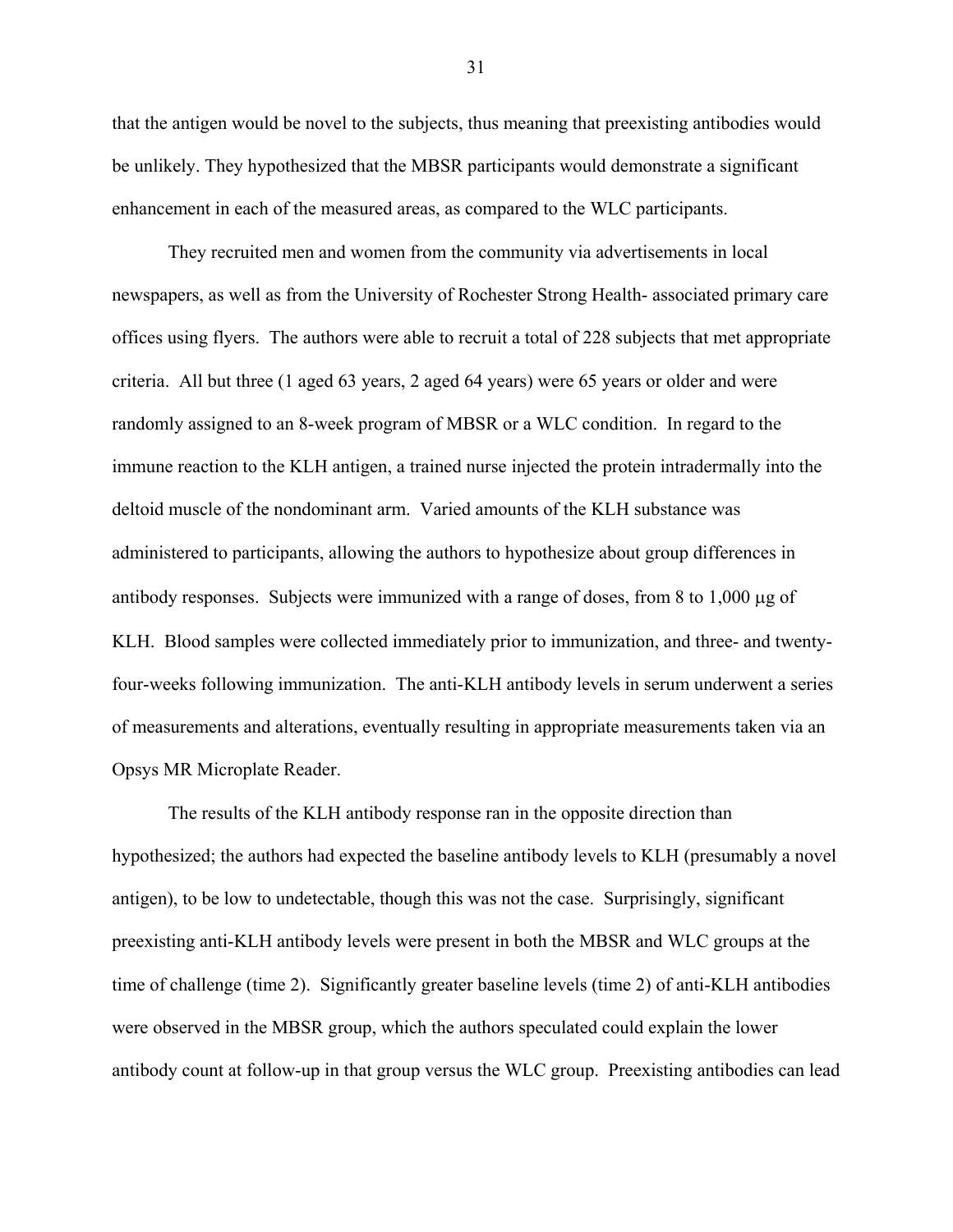to faster antigen clearance following immunization and in turn, can lower subsequent levels of antibodies following a challenge (Sasaki, He, Holmes, Dekker, Kemble, Arvin, & Greenberg, 2008). In regard to this claim, the authors stated that they are unable to definitively affirm that this process occurred, though they consider it a plausible explanation.

As discussed, several sections prior, Davidson et al.*,* found increased levels of antibodies when challenged by the influenza vaccine in young adults. Moynihan and colleagues' observations contrasted those of Davidson et al.; the authors of the present study theorized that future studies should test whether the differences between findings were attributed to the antigens chosen for challenge (flu vaccine vs. KLH), as well as the subsequent cell-mediated versus humoral immune responses.

The authors offered that a possible explanation for the preexisting antibodies in the time 2-challenge might be due to the participants' ages and the plausible likelihood that they encountered the KLH protein previously. Moynihan et al. referenced the study performed by Smith, Vollmer-Conna, Bennett, Wakefield, Hickie, and Lloyd (2004) in which they documented good baseline proliferative responses to KLH in 7/21 students between the ages of 18 and 30 years. Additionally, Smith et al*.* found considerable variability in the baseline antibody response to the KLH antigen. Moynihan et al*.*'s observations of a null effect could be explained by "the unexpected presence of baseline antibody responses to an antigen that had been presumed to be novel" (p.41).

#### *Alterations in Brain and Immune Function Produced by Mindfulness Meditation*

Davidson, Kabat-Zinn, Schumacher, Rosenkranz, Muller, Santorelli, Urbanowski, Harrington, Bonus, and Sheridan (2003) sought to investigate the enduring effects and changes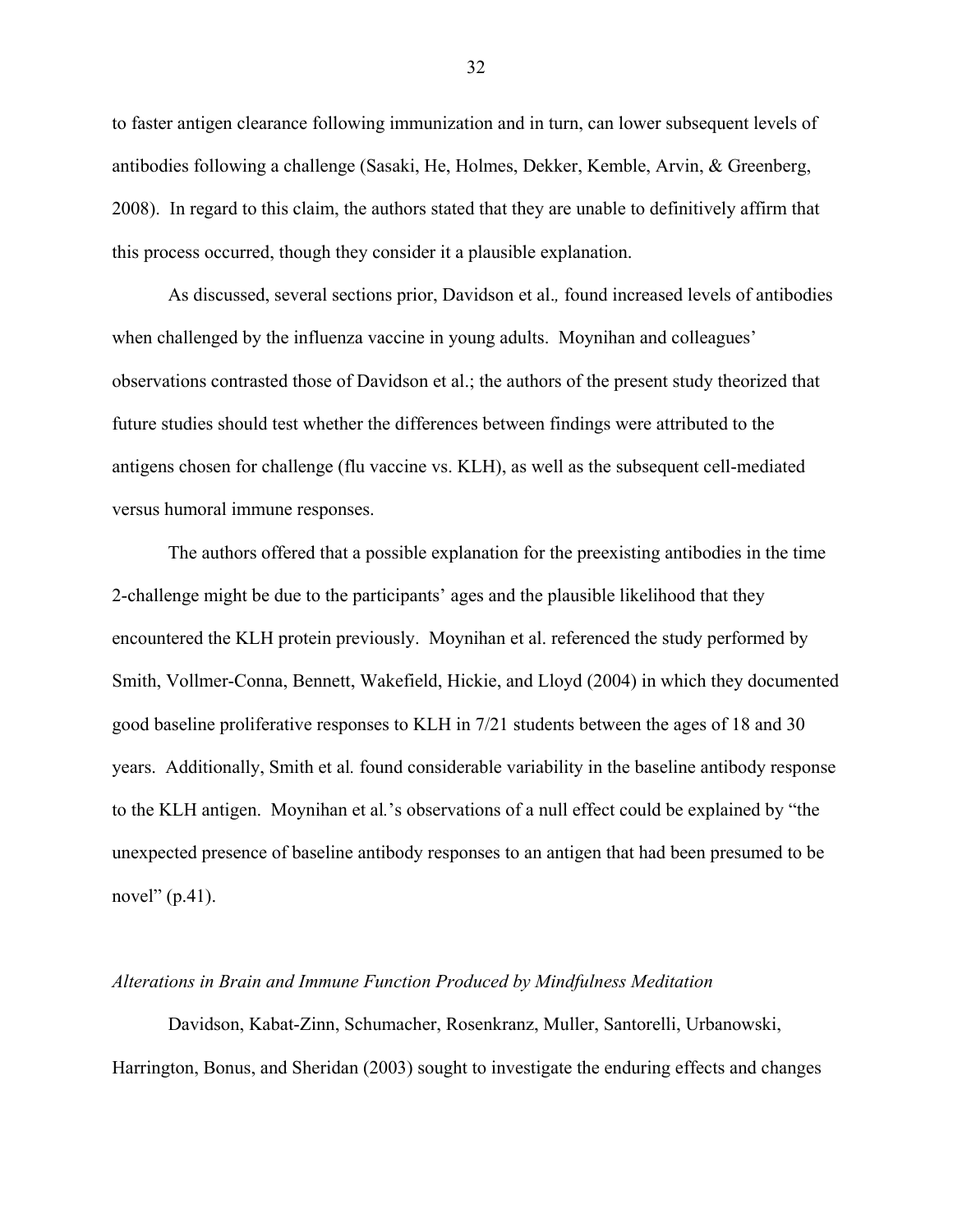that mindfulness meditation has on baseline brain function, as well as brain activity in response to emotional challenges. They argued that due to substantial evidence supporting mindfulness meditation's effects on anxiety and increased positive affect (Kabat-Zinn, Massion, Kristeller, Peterson, Fletcher, Pbert, Lenderking, & Santorelli, 1992; Miller, Fletcher, & Kabat-Zinn, 1995; Teasdale, Segal, Williams, Ridgeway, Soulsby, & Lau, 2000; Teasdale, Segal, & Williams, 1995; Beauchamp-Turner & Levinson, 1992), it is necessary to investigate the relationship between left-sided activation, which is attributed to positive affect, and mindfulness meditation. The authors hypothesized that because meditation decreases anxiety and increases positive affect, participants that practiced meditation should demonstrate increased left-sided activation in several anterior regions, compared with a wait-list control group.

Fascinating studies have recognized that greater left-sided brain activation at baseline is associated with enhanced immune function (Kang, Davidson, Coe, Wheeler, Tomarken, & Ershler, 1991; Davidson, Coe, Dolski, & Donzella, 1999). These studies measured NK activity, which are the cells that identify and attack foreign bodies. Davidson and colleagues sited past research that emphasized the negative impact of stressful life events on antibody titers in response to the influenza vaccine (Kiecolt-Glaser, Glaser, Gracenstein, Malarkey, & Sheridan, 1996). In addition to evaluating left-side activation, the authors of the present study investigated the relationship between mindfulness mediation and an immune response when faced with the influenza vaccine. They hypothesized that the meditating subjects would demonstrate greater antibody titers in response to the vaccine compared with the wait-list control group. Lastly, the authors predicted that the extent of change toward greater relative left-sided activation would be associated with a larger increase in antibody titers in response to the vaccine.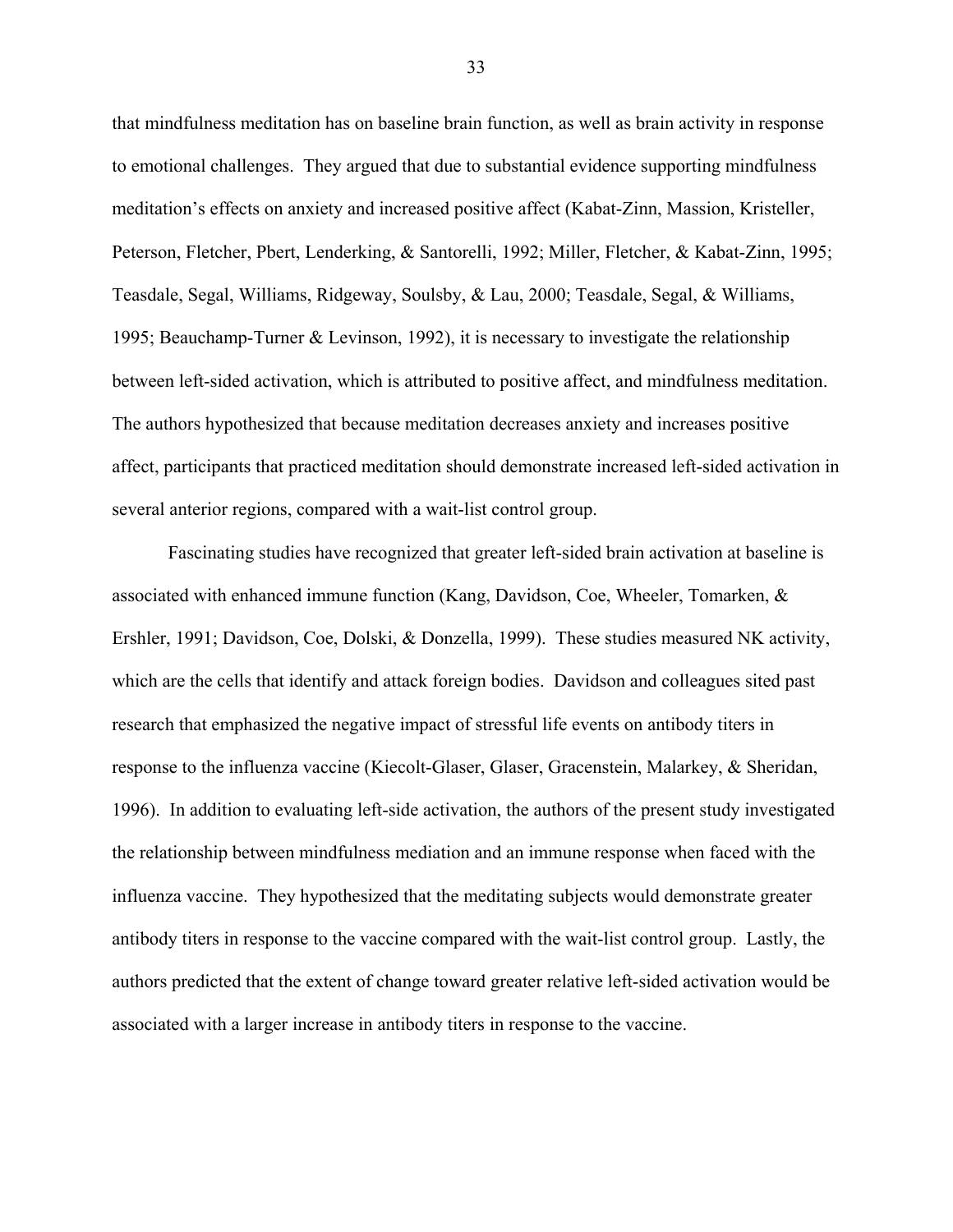Forty-eight right-handed participants were recruited from their place of employment, a biotechnical corporation in Madison, Wisconsin. Of the 48 participants, 41 completed some of the measures for at least two of the assessments. The subjects had an average age of 36, ranging from 23 to 56 years. The subjects were randomly assigned to either a meditation group ( $N = 25$ ; 19 female) or a wait-list control group (*N* = 16; 10 female). Following the final assessment, the wait-list control group received an equivalent 8-week meditation training program.

Davidson and his fellow researchers measured electrical brain activity before (Time 1) and after (Time 2) subjects were randomly assigned into one of two groups; the electrical activity was measured once more (Time 3) four months after the meditation training period ended. The researchers measured the brain activity via EEG and EOG (for correcting EEG for eye movements). The EEG was taken from 27 sites distributed across the scalp and referenced to ears for 8 1-minute baseline trials, four with eyes open and four with eyes closed. A measurement was also taken during a 1-minute period before and the 3-minute period after subjects wrote about one of three of the most positive and negative experiences in their life (the events were listed on a questionnaire administered to the participants before the start of the entire protocol). The authors continued on to explain the process of administering and recording the EEG and the logarithm utilized to evaluate activation in the brain.

Following the writing activity, each subject took the *Positive and Negative Affect Scale* (PANAS) (Watson, Clark, & Tellegen, 1988) in trait form and the *Spielberger State-Trait Anxiety Inventory* in trait form (Spielberger, Gorsuch, Lushene, Vagg, & Jacobs, 1983). The members of the meditation group were urged to submit daily reports of the frequency and number of minutes and techniques of formal meditation practice.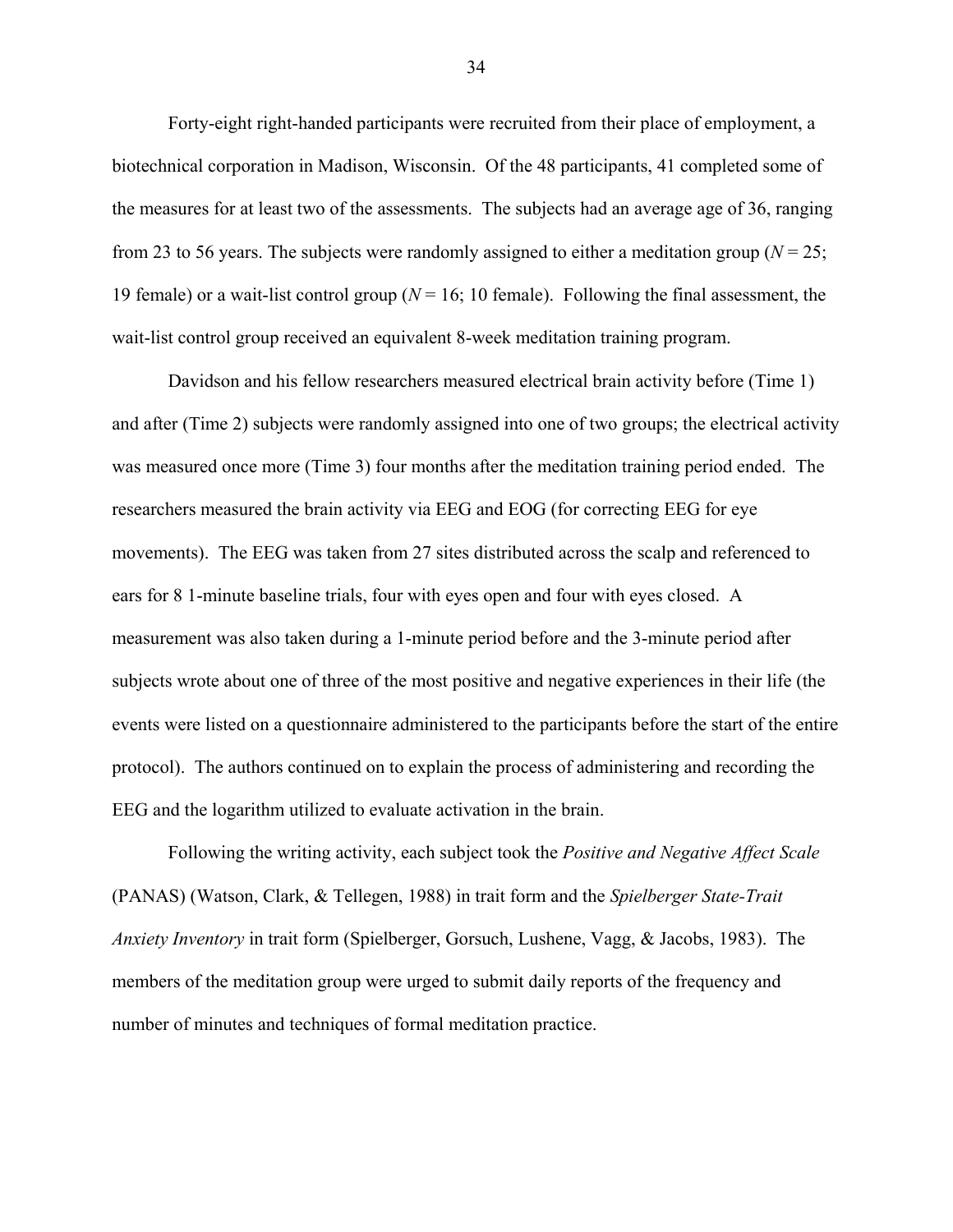In regard to assessing antibody titers' responses to the influenza vaccine, blood draws were taken at 3 to 5 weeks and at 8 to 9 weeks post vaccination. The researchers used the hemagglutination inhibition assay (Kiecolt-Glaser et al.*,* 1996).

The meditation training (MBSR) was administered by Jon Kabat-Zinn, which met weekly for two and a half to three-hour sessions. Kabat-Zinn also incorporated a seven-hour silent retreat that was held during the course's sixth week. The participants were instructed to perform home practices that involved formal and informal meditative exercises. The home practices were to be performed for 1 hour each day, 6 days per week, led by directive audiotapes.

Davidson and colleagues briefly explained their statistical techniques: the analysis focused on the interactions between groups and time. As mentioned, the first assessment took place prior to the intervention, the second occurred immediately after the 8-week meditation training, and the third assessment occurred four months after the intervention ended. MANOVAs were computed for each of the four anterior asymmetry measures contributing to the left-sided activation regions. The authors also noted that linear trends were tested, as were follow up ANOVAs on the separate time periods. The authors could have provided a bit more detail when recounting their statistical procedures.

The results section provided segments that addressed each variable assessed (Affect and Anxiety Measures, Brain Electrical Activity Measures, Influenza Vaccine Antibody Titers, and Relations Among Measures). Of particular importance was the Influenza Vaccine Antibody Titers subsection, which stated that the mediators displayed a significantly greater rise in antibody titers from the fourth to the eighth week blood draw (compared to the control groups). In order to assess the relation between the magnitude of increase in left anterior activation and the magnitude of antibody titer rise in response to the influenza vaccine between the fourth to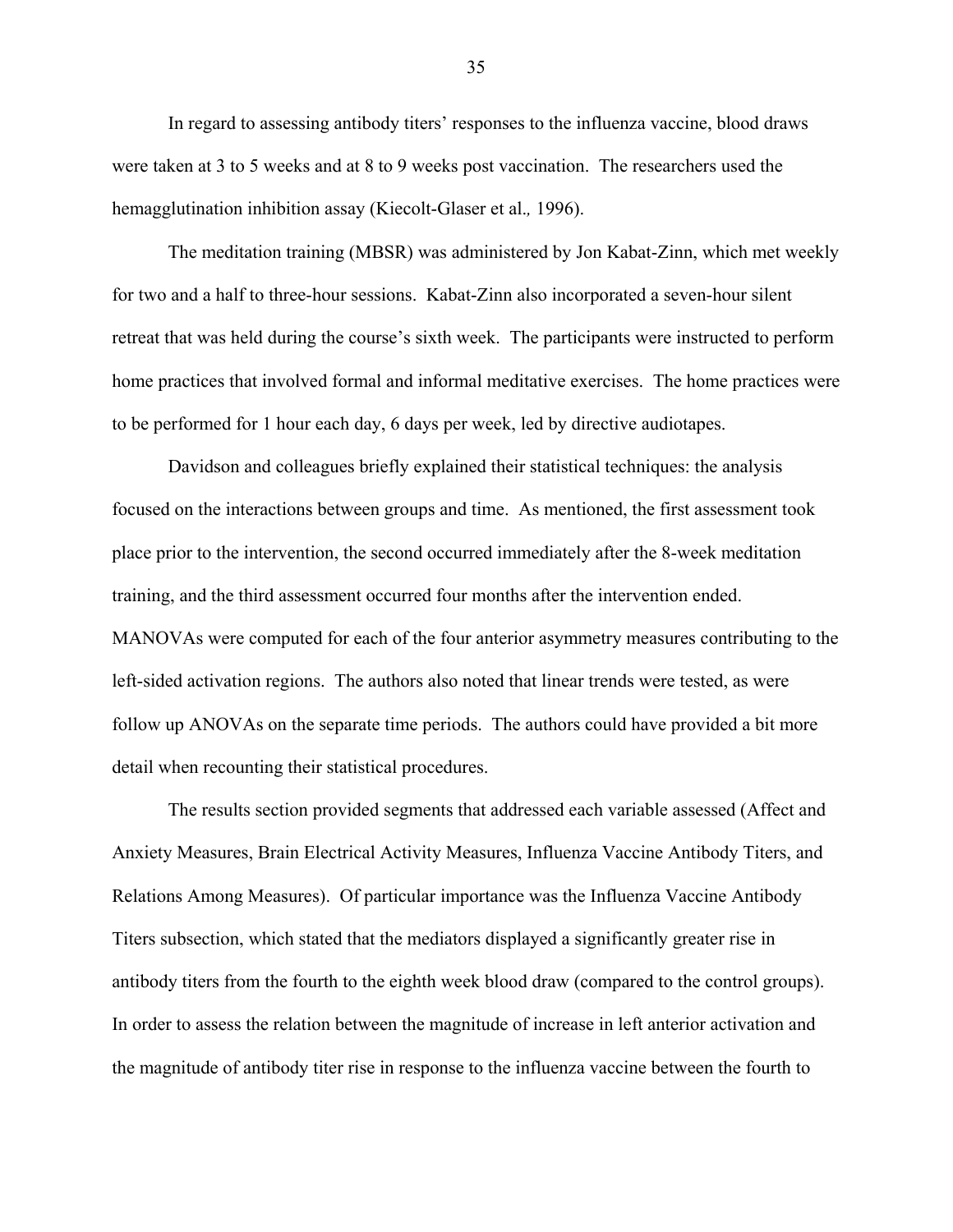eighth blood draw, the authors compared a change score for each subject across the change in activation asymmetry. This was done from Time 1 to Time 2 and Time 3, followed by a correlated change in activation asymmetry with the rise in antibody titers. Among the participants within the meditation group that demonstrated a greater increase in left-sided activation from Time 1 to Time 2 displayed a larger rise in antibody titers. There was no significant relation between these variables within the control group. Interestingly, the authors also compared the frequency and duration of reported practice and changes in the self-report and EEG measures that presented significant Group by Time interactions, as well as antibody titers to influenza vaccine, and found no significant associations. This suggests that there was no notable significance between the amount of practice and any of the biological or self-report measures.

The authors asserted that the findings from the present study are the first to suggest that meditation can actually increase left-sided anterior activation, which is associated with reductions in anxiety and negative affect, as well as increases in positive affect. Davidson and colleagues explained that the increases found in left-sided activation is part of a growing literature suggestive of neural bases of emotion regulation; left-sided anterior activation is associated with more adaptive responding to negative and/or stressful events. This is important, as is presents a seemingly new direction for future researchers to investigate a different component to the immune system in relation to brain activation.

Davidson et al. presented several limitations of their study. They stated that their relatively small sample size limited the statistical power; several of their hypothesized effects fell within the predicted direction but failed to reach a significant value. Next, they explained that the study was delivered in a demanding work environment and that future research should be conducted in a "conducive learning environment." Lastly, Davidson and colleagues admitted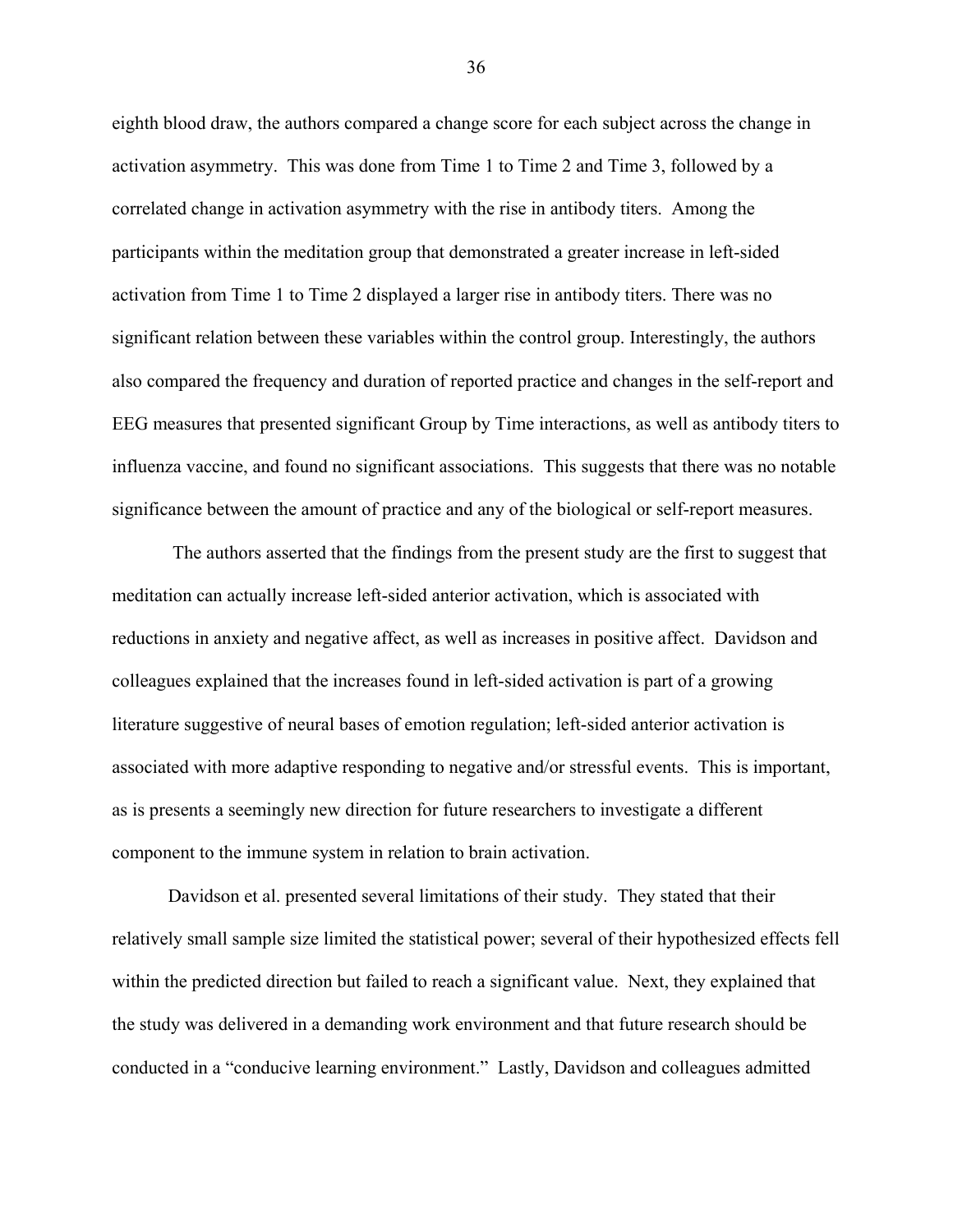that their measurements of brain function were relatively "crude." They suggest that future studies should examine the impact of MBSR using more neuroanatomically informative measures of brain function such as functional magnetic resonance imaging.

*Comparison of Mindfulness-Based Stress Reduction and an Active Control in Modulation of Neurogenic Inflammation*

Rosenkranz, Davidson, MacCoon, Sheridan, Kalin, and Lutz (2013) conducted an extensive study that sought to investigate the ability of mindfulness training to buffer the effects of psychological stress and dermal neurogenic inflammation in healthy individuals. According to the authors, although MBIs are becoming commonplace in various domains of treatment, there is relatively little known about the actual mechanisms or specificity of their effectiveness. Therefore, the Rosenkranz and colleagues produced an intricately detailed study that compared MBSR to an active comparison condition that matched MBSR in non-specific factors that promote wellbeing.

Evidently, all of the past research done on MBSR has done an adequate job describing its use as an intervention tool, though no study has primarily focused on MBSR's efficacy relative to other treatments or mindfulness' specific mechanism of change. These studies have attended to the effectiveness between pre- and post-training changes and wait-list or no treatment comparison groups, though these investigations do not provide an explanation in terms of whether MBSR is superior to other treatments or, more importantly, whether mindfulness is the active component that ultimately leads to change (MacCoon, Imel, Rosenkranz, Sheftel, Weng, Sullivan, … Lutz, 2012).

The authors of the present study highlighted psychological stress' ability to trigger inflammation (Welk, Herforth, Kolb-Bachofen, & Deinzer, 2008; Steptoe, Hamer, & Chida, 2007; Pace, Negi, Adame, Cole, Sivilli, Brown, Issa, & Raison, 2009), thus causing a substantial number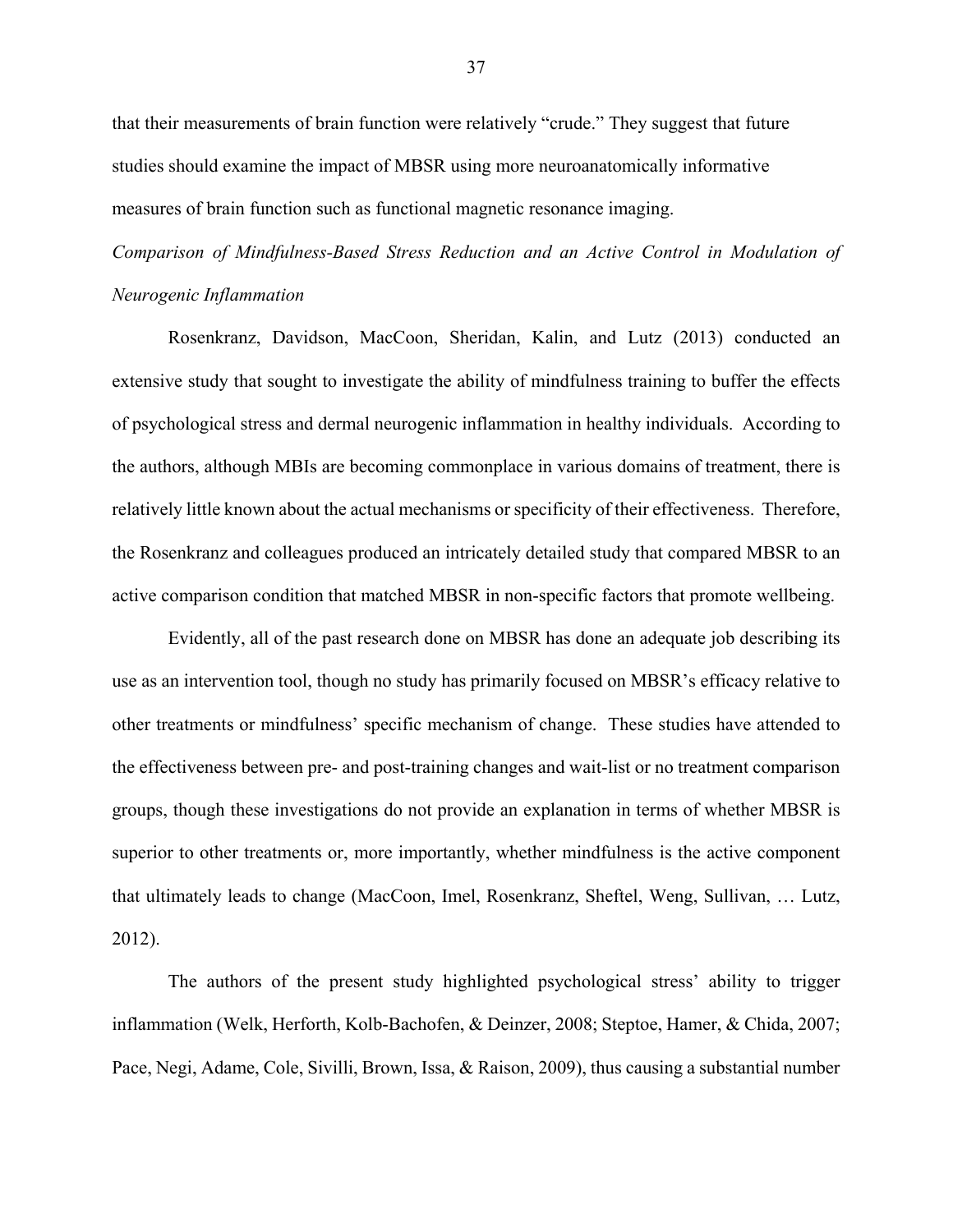of individuals whom suffer from chronic inflammatory conditions, to seek out stress reduction treatments such as MBSR. As we've previously discussed, the brain interacts with the immune system in such a way that produces an effective immune response when an antigen has been identified. Neural regulation of inflammation is very important in barrier tissues such as the skin and the gastrointestinal, respiratory, and urogenital tracts, as they are the first line of defense against an invader (Kupper & Fuhlbrigge, 2004; Cua & Tato, 2012; Hart & Kamm, 2002; Arck, Slominski, Theoharides, Peters, & Paus, 2006; Liu, Coe, Swenson, Kelly, Kita, & Busse, 2002). Rosenkranz and colleagues continue on to explain the specific components and reactivity of the skin and its relationship to the immune system. They stated that certain sensory nerves are sensitive to capsaicin, the substance that makes peppers spicy, which in conjunction with local sympathetic nerves and mast cells, have been identified as critical contributors to the relationship between psychological stress and symptom expression in inflammatory skin diseases (Rosenkranz et al.*,* 2013). Therefore, the authors created a capsaicin-induced inflammatory response and an acute laboratory stressor to investigate the interaction between the two.

The *Trier Social Stress Test* (TSST; Kirschbaum, Pirke, & Hellhammer, 1993) was used to activate stressors of day-to-day life (work-related, financial, travel-related, social/peer pressure). Rosenkranz and associates selected MBSR as the mindfulness-based intervention and hypothesized that in measures of neurogenic inflammation and physiological stress, the randomized MBSR training group would demonstrate a smaller post-training stress response than the randomized group that received the active comparison condition. Furthermore, they predicted that time spent practicing MBSR, but not the active comparison condition should predict the relative reductions in these measures. The active comparison condition, Health Enhancement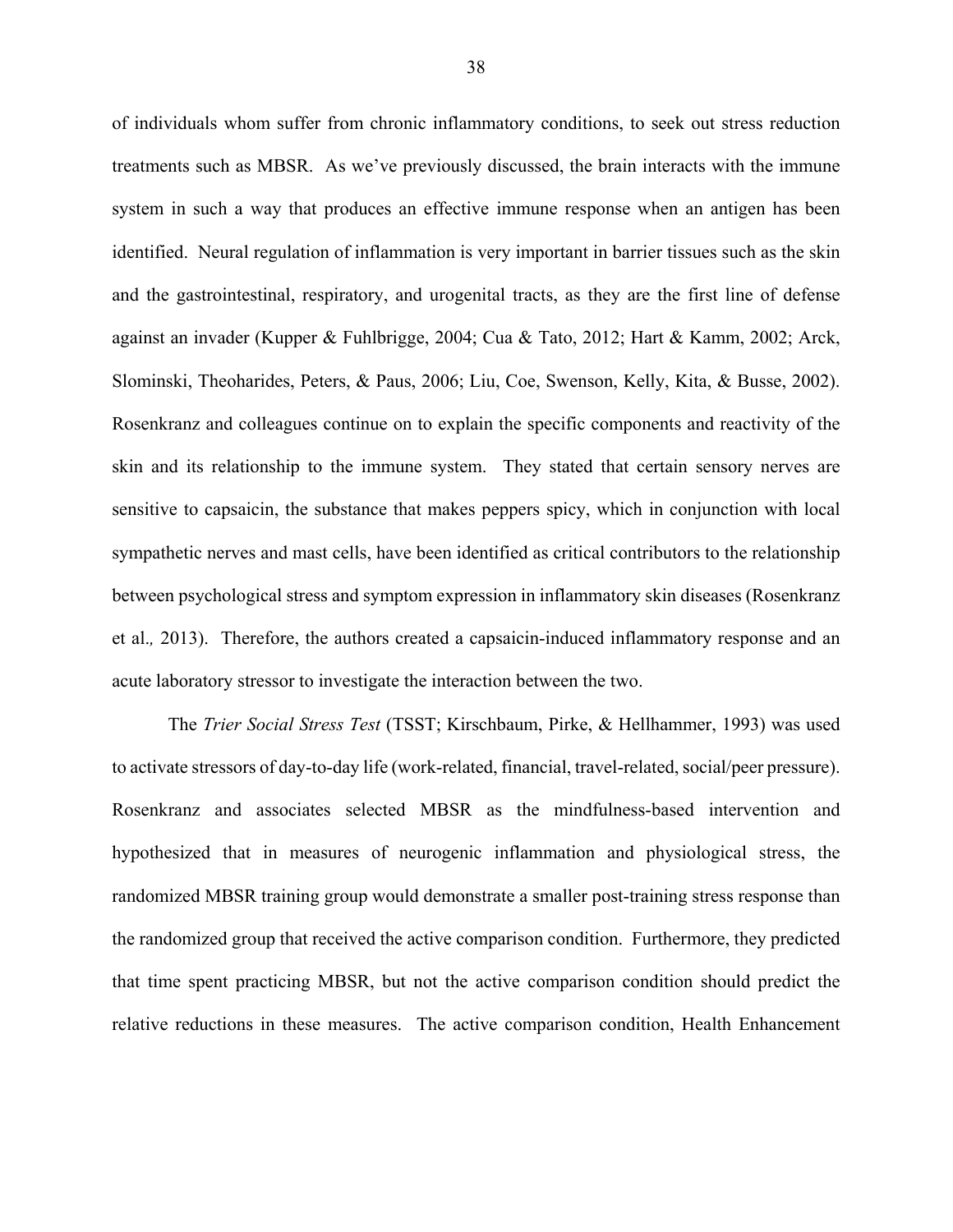Program (HEP) matched MBSR in structure, instructor expertise, and content, though these qualities are not unique to mindfulness.

Forty-nine participants (10 male) were recruited through advertisements in local newspapers and were screened for exclusion criteria such as: significant previous experience with meditation or other mind-body techniques (e.g. tai-chi, Qigong), remarkable exercise habits (engagement in moderate sport or recreational activities > 5 times per week; engagement in vigorous sports or recreational activities > 4 times per week; inability to walk), use of psychotropic or steroid drugs, night-shift work, diabetes, peripheral vascular disease or other diseases affecting circulation (e.g. Raynaud's disease), needle phobia, pregnancy, current smoking habit, alcohol or drug dependency, inability to attend weekly class and full-day group sessions. The participants were randomly assigned to the aforementioned groups (MBSR or HEP).

The subjects were given the TSST test to induce psychological stress; a local, neurogenic inflammatory response per a topical capsaicin (.1%) cream as applied to their forearms; and two self-report measures that assessed psychological and physical symptoms: Symptom Checklist-90- R (SCL-90-R; Derogatis, 1983) and Medical Symptoms Checklist (MSC; Travis, 1977). The researchers created suction blisters on the participants' forearms and soon after, collected samples of the fluid and froze them. The capsaicin cream was applied to the perimeter of the blisters and removed after 45 minutes. Finally, the remaining fluid of the blisters was extracted roughly 30 minutes following the TSST and was frozen as well.

An enzyme-linked immunosorbent assay (R & D Systems, Minneapolis, MN) was used to quantify the levels of tumor necrosis factor alpha and interleukin-8 in the fluid. These two cytokines were chosen because of their sensitivity to psychological stress (Glaser, Kiecolt-Glaser, Marucha, MacCallum, Laskowski, & Malarkey, 1999). Cortisol levels also, in order to assess the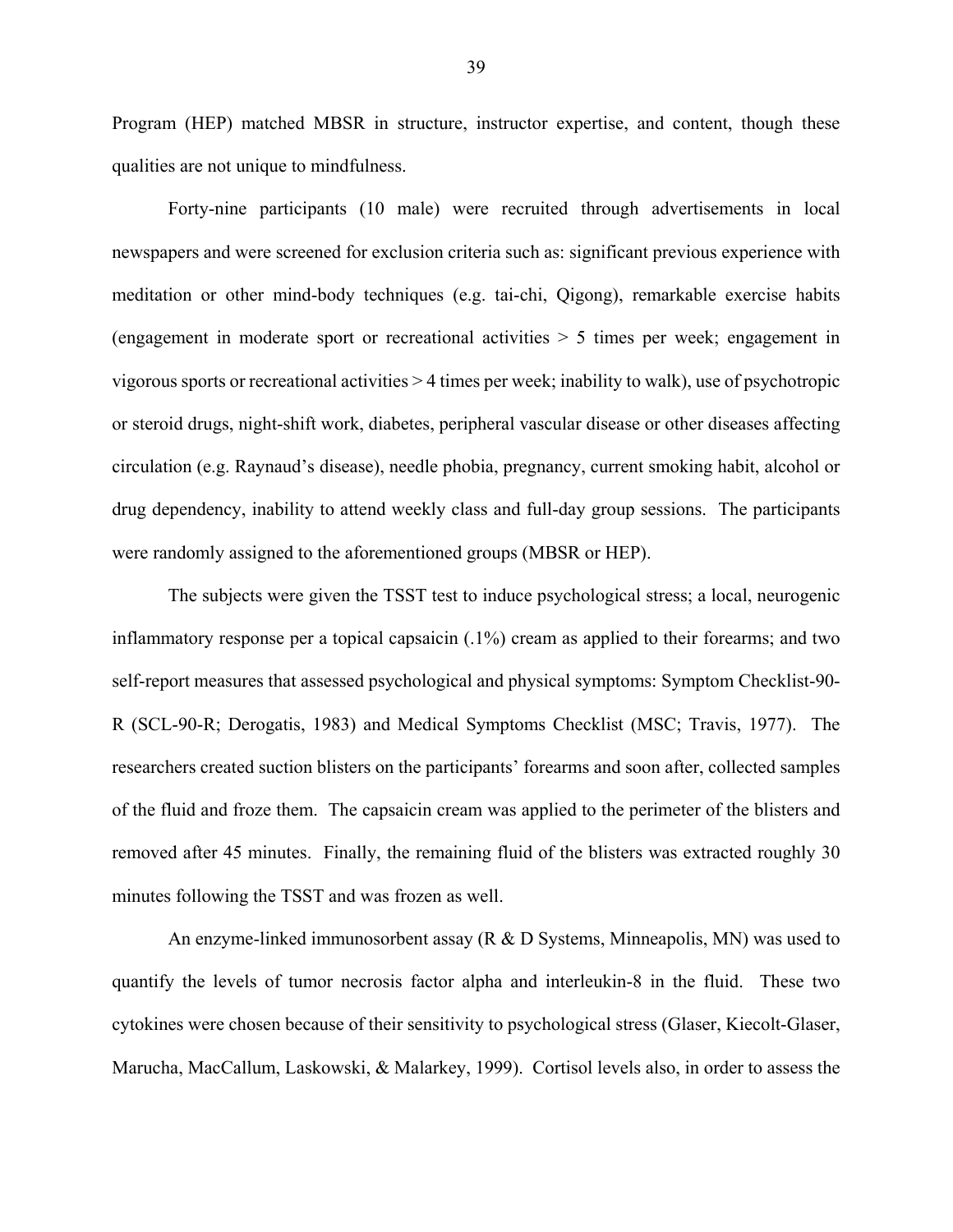magnitude of the stress response. The statistical analyses used were paired sample t-tests to determine if inflammation was successfully induced, repeated measures of analysis of variance (ANOVA) to determine the effect of MBSR and HEP interventions, blister fluid cytokine levels and cortisol response to stress, diurnal cortisol slope, total daily cortisol output, and self-reported physical and mental symptoms from test 1 to test 2.

In regard to the results found, the paired t-tests verified the effectiveness of the experimental manipulations. The repeated measures of ANOVA found a significant main effect of time and a significant group by time interaction on flare size. However, the magnitude of increase was not constant across groups, as MBSR and HEP groups were the same at T1, then MBSR slightly increased at T2 and was significantly smaller than that of the HEP group. Repeated measures of ANOVA revealed a significant main effect of challenge on blister fluid levels of IL-8, though no significant effects of time, group, or interactions among challenge, time, or group were observed. A significant main effect of time for cortisol response was revealed and the selfreport measures demonstrated a main effect of time as well. Multiple regression analyses were used to determine if practice was a good predictor of change in the outcome variables in response to either MBSR or HEP. The analyses did not produce a difference with the amount of practice reported. Secondary analyses were performed as well.

The researchers were able to determine benefits of MBSR that may be unique to mindfulness-based practices. Additionally, the present study demonstrated that MBSR might reduce the development of cutaneous neurogenic inflammation. Importantly, MBSR trained subjects presented with a smaller potentiation of the flare response and a steeper diurnal cortisol slope post-training, relative to the HEP group; these participants actually had a flattened cortisol slope. The relationship between practice and blister-fluid cytokine levels varied substantially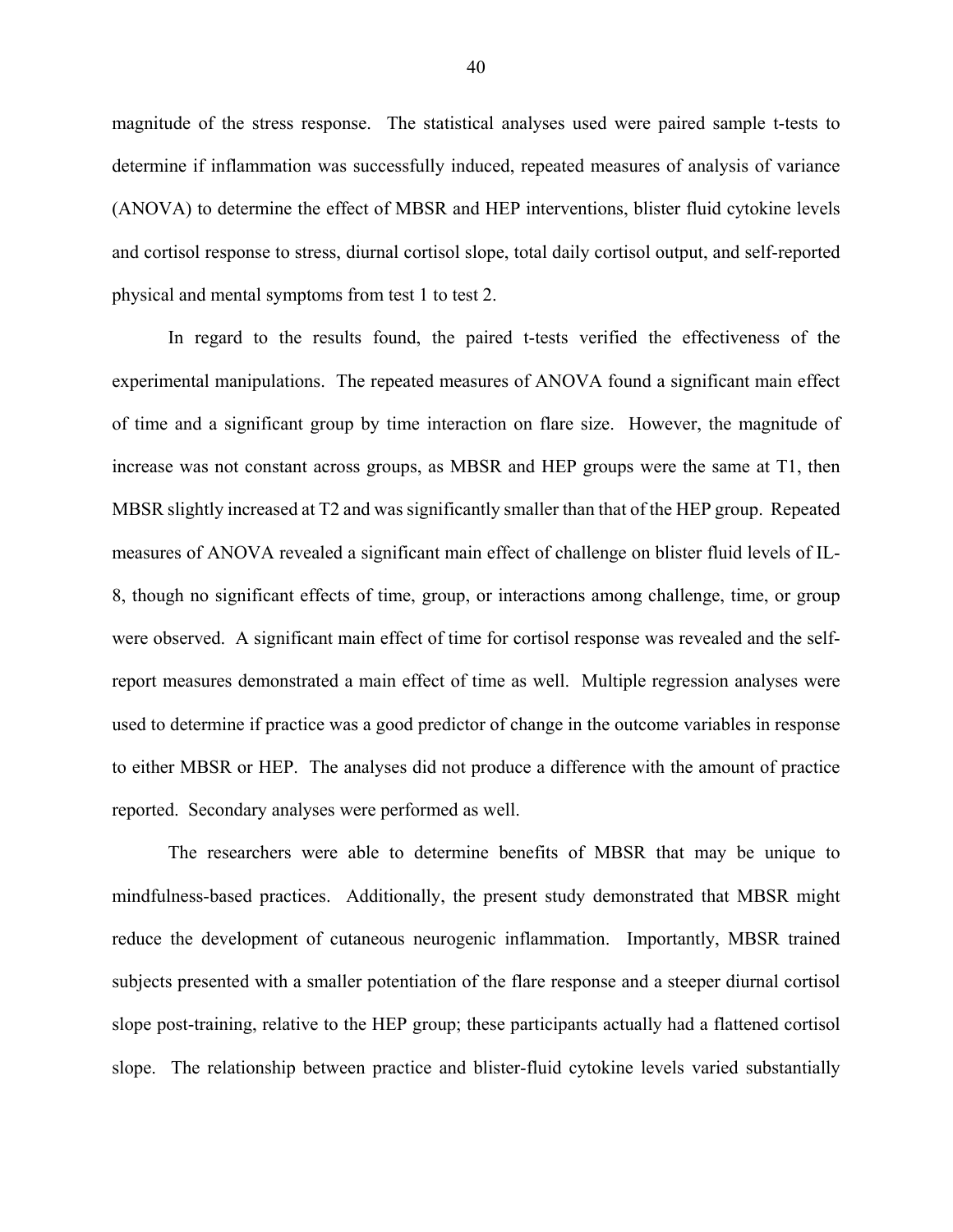between groups; greater time spent in MBSR training demonstrated lower blister-filled cytokine levels, whereas the HEP group showed the opposite pattern.

The cortisol slope pattern is very important, as steeper decline slopes are salubrious with positive mental and physical health; therefore, MBSR can be attributed to these positive outcomes. Alternatively, a flattened cortisol slope has been associated with psychological and physical problems. Rosenkranz and colleagues did not find a difference between groups in terms of change in cortisol reactivity to the TSST. This lack of change may have been attributed to a habituation to the stressor between pre- and post-training.

Although the researchers predicted an attenuated response at T2 for the MBSR group and no change for the HEP group, post-hoc examination demonstrated that the observed potentiation for the HEP group reflects such degree of skin irritability that accompanies colder, drier winter weather (Uter, Hegewald, Kränke, Schnuch, & Pfahlberg, 2008). The weather may have presented as a possible extraneous variable that impacted the findings.

The authors provided an elaborate explanation for the neurogenic inflammation, or flare response, and the interaction between the skin, nervous system, and norepinephrine (NE). They posited that a potential limitation for their study was the fact that they did not measure local release of NE, therefore their conclusions about specific mechanisms of relative flare attenuation is not complete. Another limitation was that the participants were healthy, thus clinical assumptions cannot be made for individuals suffering from inflammatory conditions. Lastly, the authors omitted a stress condition in the absence of inflammation and an inflammation conditions in the absence of stress. This is important because the authors are unable to determine the interaction between stress and inflammation, as well as the impact of the interventions on this interaction.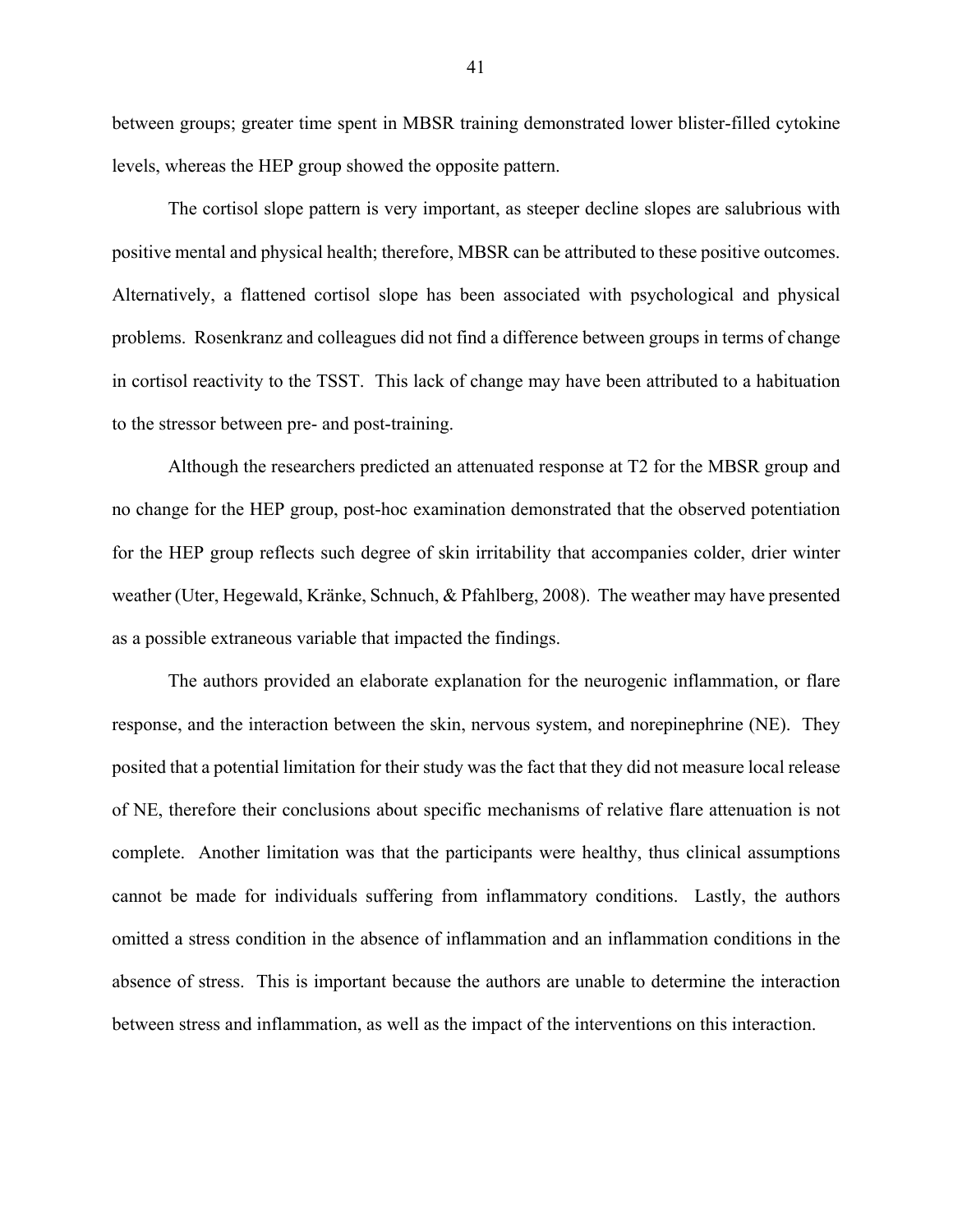*Intensive Meditation Training, Immune Cell Telomerase Activity, and Psychological Mediators*

Other studies have explored the multifaceted relationship between MBIs and physiological components, looking beyond MBSR specifically. Jacobs, Epel, Lin, Blackburn, Wolkowitz, Bridwell, Zanesco, Aichele, Sahdra, MacLean, King, Shaver, Rosenberg, Ferrer, Wallace and Saron (2010) performed a very interesting investigation exploring the effects that intensive meditation has on immune cell telomerase activity. Jacobs and colleagues argued that stress is commonly found in circumstances in which the individual feels out of control and an affinity for negative affectivity; they dubbed this dynamic "neuroticism" and compared it to perceived control. The authors operationally defined "intensive meditation" as a 3-month retreat of which mindfulness is emphasized. They also assessed whether meditation increased Mindfulness and Purpose in Life.

Thinking back to high school biology class, we can remember that telomeres are protective DNA sequences at the ends of chromosomes that ensure genomic stability during cellular replication. Telomerase is the cellular enzyme primarily responsible for telomere length and maintenance. Telomere length has recently been proposed as a helpful indicator of the link between stress and disease (Epel, 2009). Several studies have proposed that shortened telomere length and reduced telomerase predict a series of health risks and diseases (Blackburn, 2000; Serrano & Andres, 2004; Lin, Epel, & Blackburn, 2009b). More recently, researchers have found that the changes in telomeres and telomerase have been impacted by psychological stress, stress appraisals, and well-being (Epel, Blackburn, Lin, Dhabhar, Adler, Morrow, & Cawthon, 2004; Epel, Daubenmier, Moskowitz, Folkman, & Blackburn, 2009a; Ornish, Daubenmier,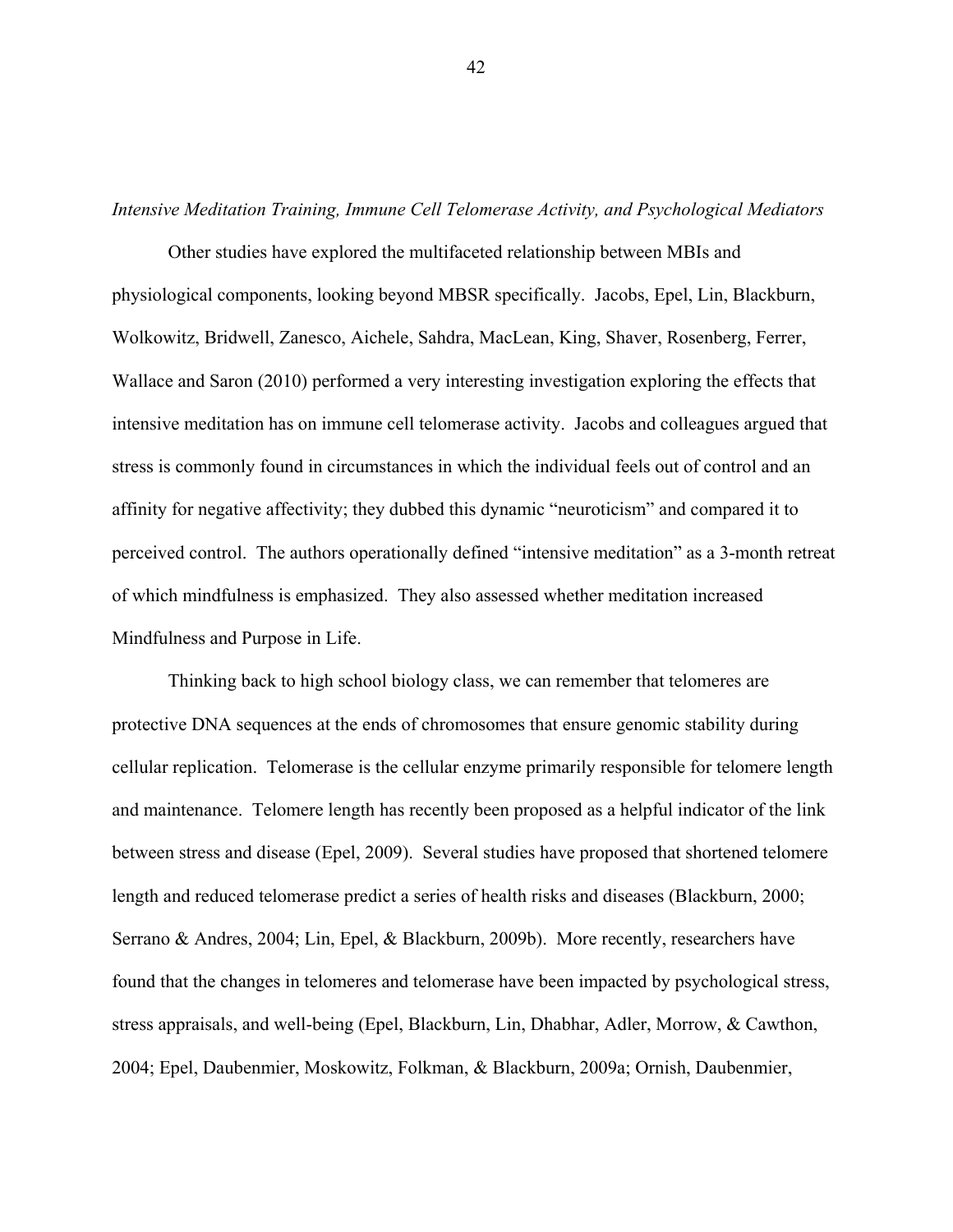Weidner, Epel, Kemp, Magnanua, Marlin, Yglecias, Carroll, & Blackburn, 2008). The authors of the current study explained that telomeres shorten each time the cell divides and shorten a bit more under conditions of oxidative stress. This process continues until cell division can no longer occur, unless counteracted by telomerase action (Blackburn, 1991). With greater perceived stress, greater negative affect, and stress-related cardiovascular risk factors, lower telomerase activity is predicted (Epel et al., 2004, Epel, Lin, Wilhelm, Wolkowitz, Cawthon, Adler, Dolbier, Mendes, & Blackburn 2006). Jacobs et al. sought to investigate whether meditation has an effect on the aforementioned telomerase activity via psychological stressors.

They predicted that the treatment group, as compared to the matched control group, would exhibit greater post-retreat telomerase activity and demonstrate increases in mindfulness, purpose in life, and perceived control and larger decreases in neuroticism. Additionally, the authors hypothesized that group differences in post-retreat telomerase activity would be mediated by meditation-influenced increases in mindfulness, purpose in life, and perceived control, and decreases in neuroticism. Lastly, they predicted that meditation-induced increases in mindfulness and purpose in life would mediate retreat-related increases in perceived control and decreases in neuroticism.

Sixty men and women were recruited based upon certain demographic information and meditation experience and were randomly assigned to either an on-site, 3-month meditation retreat, or a wait-list control group. The meditation focused on attentional skills (awareness and mindfulness) and benevolent mental states (compassion, empathy, and equanimity); the retreat was located at an isolated setting where the participants were able to practice for three full months.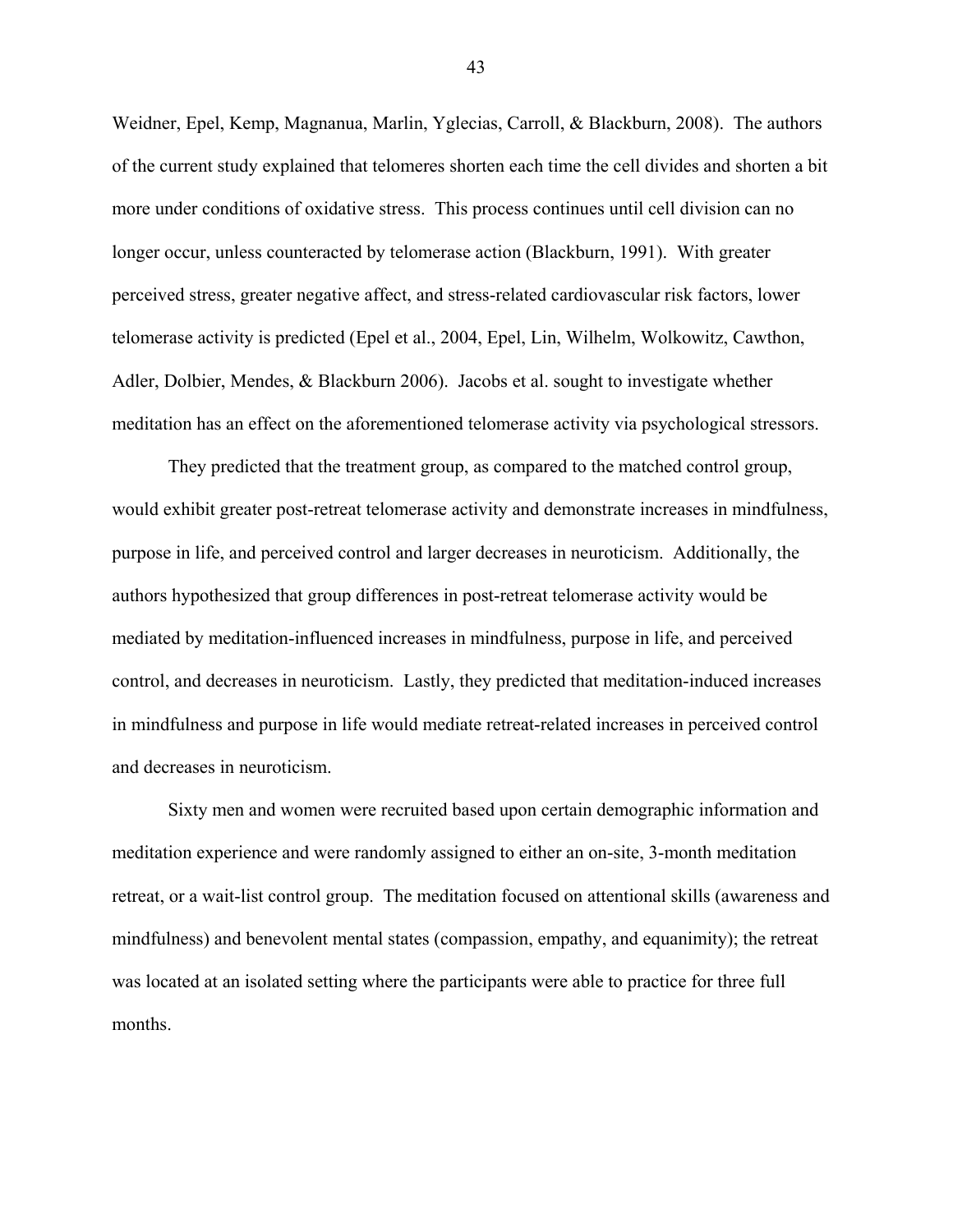Blood samples were collected from all participants prior to the retreat. Quantification of telomerase activity was measured from the extract using the *Telomeric Repeat Amplification Protocol* (TRAP) (Kim & Wu, 1997). Three psychological measures were administered pre- and post-retreat; the initial tests were given two days prior to the blood draw. The authors used the *Five Facet Mindfulness Questionnaire* (FFMQ) (Baer, Smith, Hopkins, Krietemeyer, & Toney, 2006), the *Well-Being Scale* (Ryff, 1989), and *The Big Five Inventory* (John, Donahue, & Kentel, 1991; John & Srivastava, 1999) to assess various aspects of personality types, including neuroticism.

In regard to statistical procedures, the authors used age as a covariate for analyses of psychological variables, and age and post-retreat BMI as covariates for analyses involving telomerase. Initially, ANCOVA and post hoc *t*-tests were used to identify significant differences between groups. Next, regression-based meditation analyses were used to determine whether any found change in any psychological measures mediated group differences in telomerase activity, as well as whether retreat-related changes in Mindfulness or Purpose in Life mediated group differences in changes in Perceived Control or Neuroticism.

The authors found that the retreat participants presented with greater telomerase activity, as compared to the wait-list control group. However, they did not find significant differences between post-retreat psychological measures and post-retreat telomerase activity in the combined groups. They hypothesized that this may be due to the potentially lower measurement error associated with the within-subject change scores as compared with the single post-retreat time point. The data suggest that increases in perceived control and decreases in negative affectivity contributed to an increase in telomerase activity. This is critical, as the telomerase activity has documented implications for telomere length and immune cell longevity. Also, the Purpose in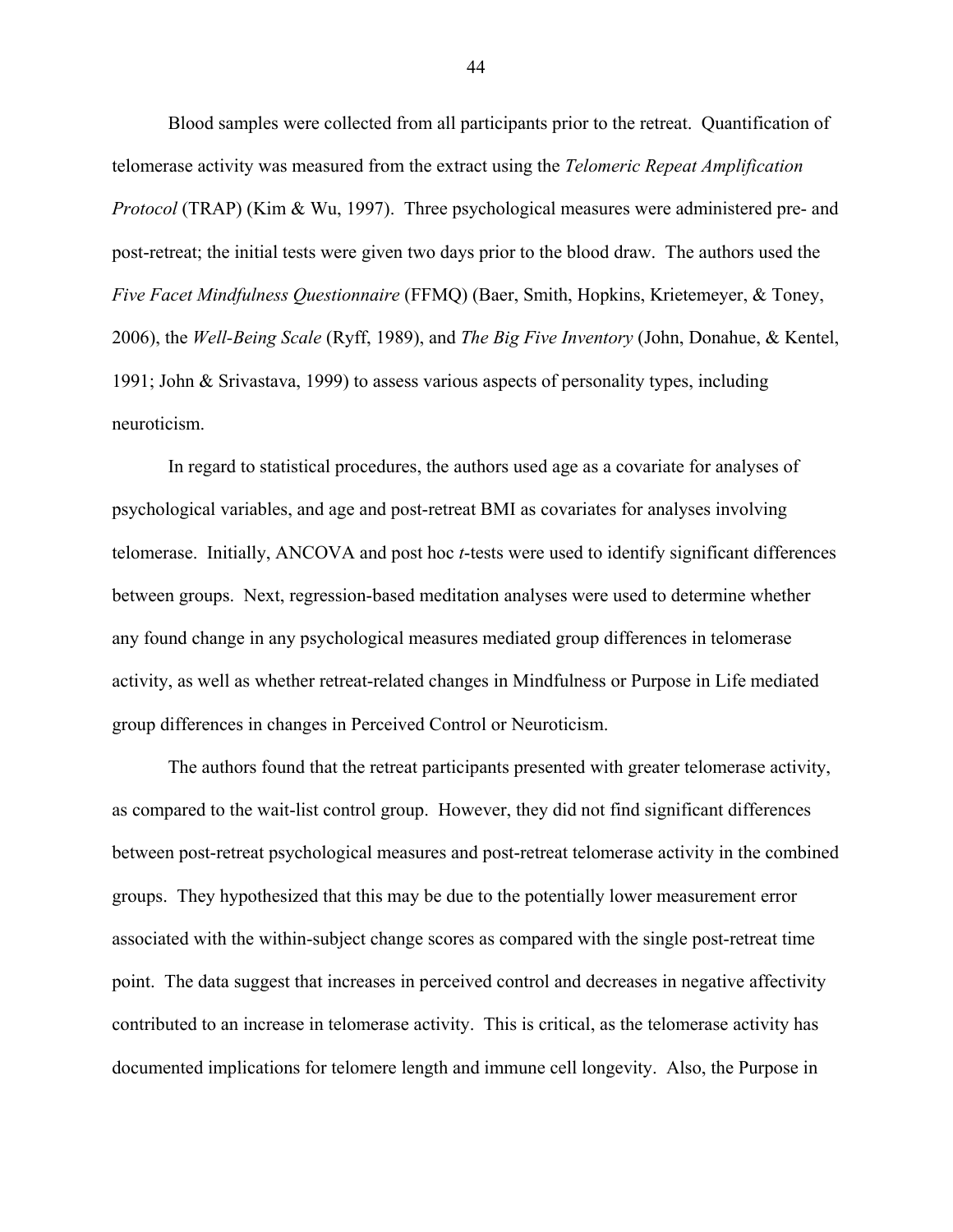Life factor was found to be influenced by meditative practice and directly affects both perceived control and negative emotionality, which indirectly affects telomerase activity.

Although this study is not directly parallel to the research previously explored, it is critical in that it presents a different but equally important measure of mindfulness-based meditative approaches and its effects on the immune system. Future investigations will likely identify additional relationships involving MBIs and the infinitely complicated immune system.

# *Tying it Together*

Circling back to Bedford's (2012) article that which described a perceptually focused means for evaluating the mind and body relationship, she highlighted some very important points that will likely lead to enhanced assessment and intervention techniques. In a section titled, *Is psychology lagging behind?* Bedford explains that several problems present as barriers between the growing psychoneuroimmunology field and psychological practice. For instance, she describes how psychological interventions such as imagery only work on medical conditions by creating an expectation of success (Kirsch, 1985). Bedford asserts that expecting something to succeed does not guarantee its victory; she provides the example of expecting her manuscript to be accepted but after several months, it has yet to be. She continues on to state that stress reduction/relaxation is similar, as it has been offered as an explanation of successful psychological methods on health, such as mindfulness-based meditation. Although stress has been proven to affect the immune system, as has been previously thoroughly discussed, a proper psychological theory of explanation for this dynamic interaction has not been explicitly defined. Bedford states that until such relationship has been properly explained through a psychological theory (i.e., psychological hypotheses), it cannot be examined. This makes complete sense when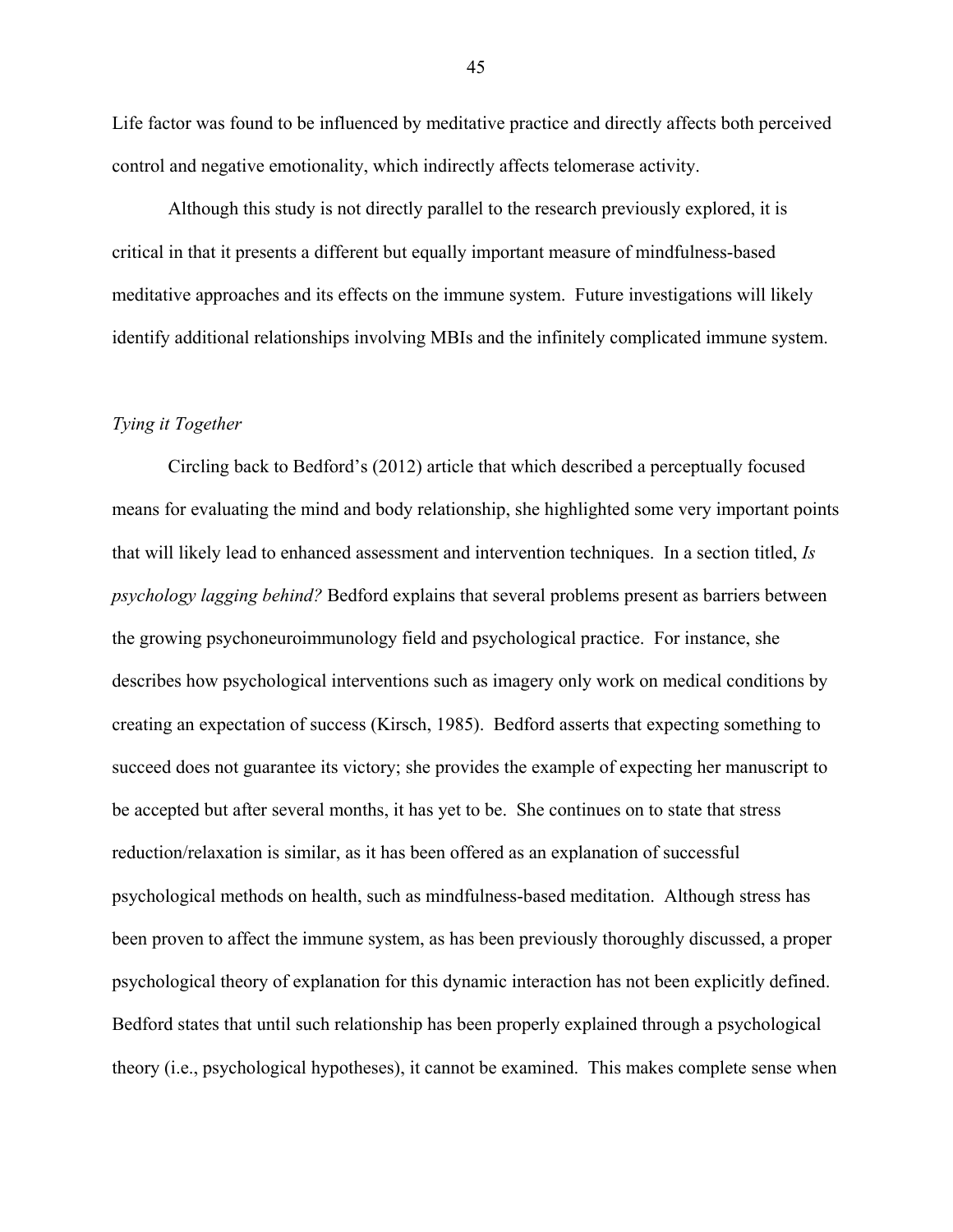considering her following example: Shapiro, Carlson, Astin, and Freedman's (2006) psychological theory of mindfulness meditation proposes that the mechanism for healing is "reperceiving." This essentially means that one must essentially alter their perception of a given situation, which lends its self to four further mechanisms (self-regulation; values clarification; cognitive, emotional, and behavioral flexibility; and exposure). This is done through the individual's intention and attentional openness, thus yielding the four resulting mechanisms, which ultimately lead to change and positive outcomes.

The previous example does not match Bedford's perception theory, which presents as a problem because the psychological theory does not explain why the mindfulness-based intervention worked. Further research in the field of mind-body interactions must connect what we understand on a biologic level with a psychological theory that can explain it.

Unfortunately, the MBSR training did not affect the level of cortisol found, though it did alter its pattern in regard to when it increased and decreased throughout the day. This is critically important, as it provides insight into the complexity of the relationship, as well as the fact that it leaves room for future research to better examine the hormone trend and its relationship with the immune system among individuals experiencing significant stress.

### *Incarcerated Youth and MBIs*

A series of researchers have found that delinquency, substance use, and mental health concerns comorbidly occur due to fundamental factors associated with chronic stress and unskillful responses to stress (Bornovalova, Tull, Gratz, Levy, & Lejuez, 2011; Cisler, Olatunji, Feldner, & Forsyth, 2010). Such factors include high impulsivity, low distress tolerance, and poor affect regulation. Dishion, Felver-Grant, Abdullaev, and Posner (2011) discovered an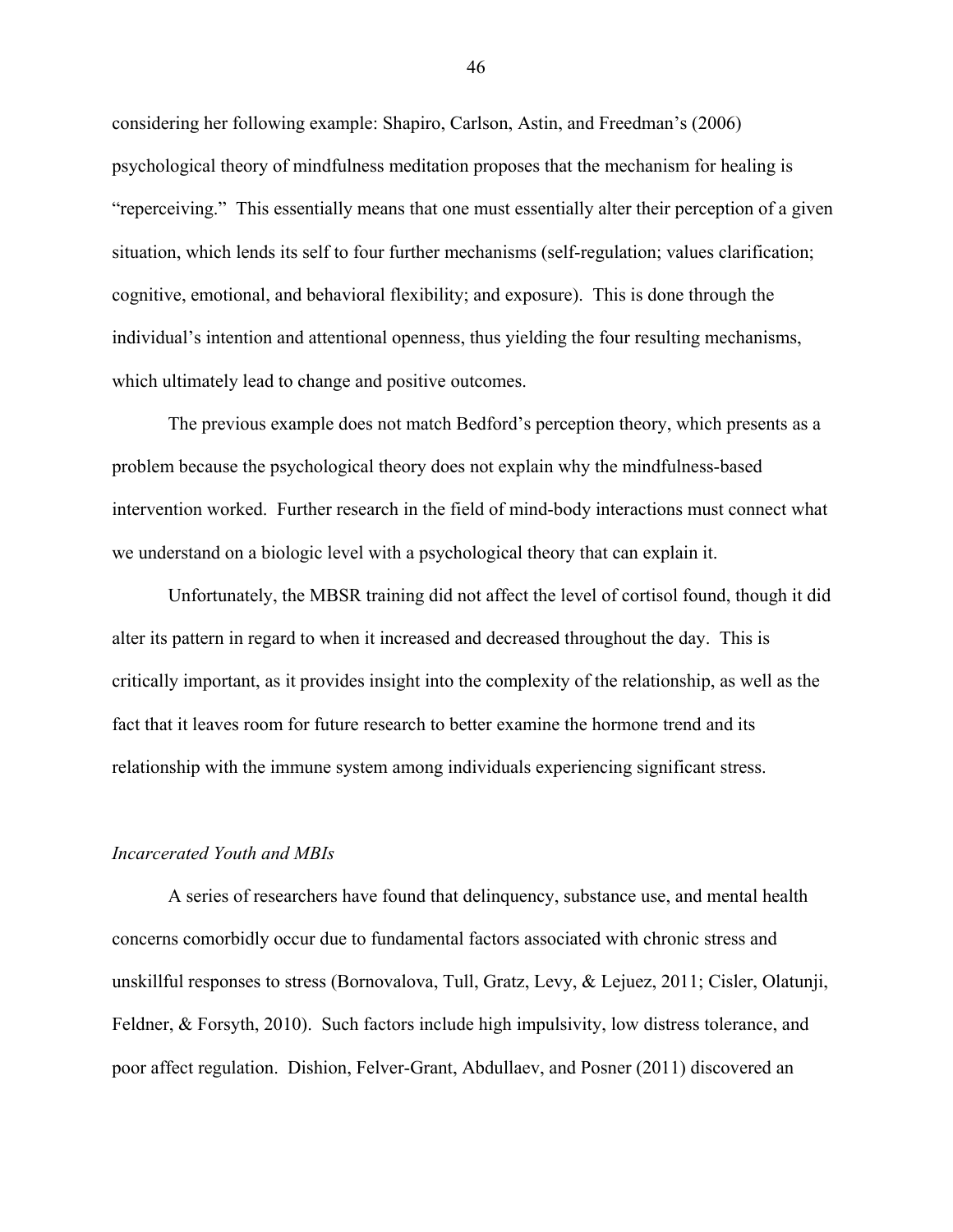observable link between poor self/emotional regulation with delinquency and substance use. In fact, Broderick and Jennings (2012) found that difficulties in emotional-regulation have been considered a principal aspect in numerous adolescent-onset behavioral and emotional problems. Further, Bornovalova and colleagues (2011) identified a significant connection between suicide attempts and problematic impulsive behaviors under distressing circumstances.

Research that focuses on the effects of meditation and other MBIs on the incarcerated youth population is very limited; however, the extant literature proposes positive results (Childs, 1973; Flinton, 1998; Himelstein, 2009; Himelstein, Hastings, Shapiro, & Heery, 2012; Le & Proulx, 2014). Childs (1973) performed a pilot study on the use of meditation on juvenile offenders. The results indicated significantly lowered anxiety and drug use, as well as a higher degree of self-regard. In the year 1998, Flinton assessed the effects of an 8-week meditation course on incarcerated youth and found that the individuals experienced significantly reduced anxiety and increased internal locus of control. Another study investigated the effects of a 10 week meditation intervention on incarcerated adolescents (Himelstein, 2009). The researcher found that the meditation program improved the youths' levels of self-regulation and decreased their perceived stress levels. Himelstein, Hastings, Shapiro, and Heery (2012) performed a similar study involving a 10-week mindfulness-based intervention, which showed a significant increase in self-regulation and significant decrease in perceived stress.

In the year 2013, Thao N. Le of the University of Hawai'i at Manoa and Jeffrey Proulx of Oregon State University conducted a study that explored the effects of mindfulness practices on incarcerated, mixed-ethnic Native Hawaiian/Pacific Islander adolescents (Le & Proulx, 2014). Le and Proulx sought to provide a concrete example of mindfulness-based training and its effects on immune functioning, stress levels, and various aspects of psychological wellbeing (Le  $\&$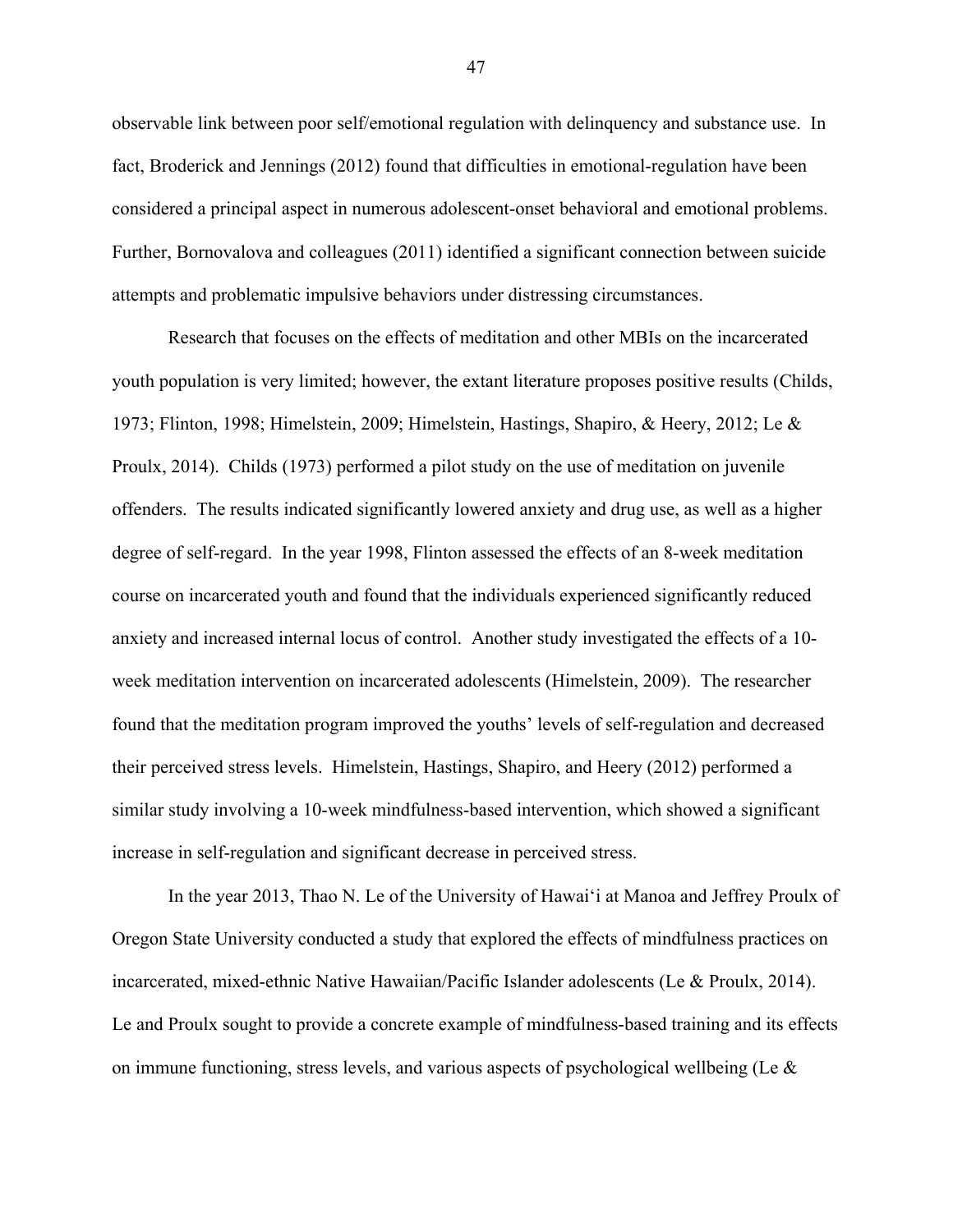Proulx, 2014). Specifically, thirty-six youth participated in the mindfulness program at the Hawai'i Youth Correctional Facility (HYCF), under Office of Youth Services (OYS) and administratively placed within the Department of Health Services. The training program was conducted twice per week, over the course of five weeks. The data collected included biomarkers for immune function (SIgA) and stress levels (cortisol), and self-report measures in survey form that assessed impulsivity, self-regulation, and perceived stress.

A sample of 36 incarcerated youth participated in a 5-week mindfulness-based training program, which attempted to increase self-regulation and SIgA, and decrease impulsivity and cortisol levels. These individuals served as an excellent population to assess, as they have heightened baseline stress levels and therefore, impacted immune functioning. Specifically, the participants were recruited by unit staff members based upon their anticipated duration of incarceration at the facility. Eligible participants were between the ages of 14-18 and had a 3 month minimum sentence. Staff members referred the 36 youth, as they demonstrated acceptable behavioral conduct and level of achievement; adolescents who presented with unstable medical or neurological conditions, or who were considered to be disruptive or noncompliant were not considered. Demographics of 34 adolescents included: 76% male, 60% Hawaiian/Part Hawaii, 12% Mixed, 12% Pacific Islander, 8% Caucasian, 6% Filipino, and 2% African American.

Le and Proulx (2014) used various measures to assess background/social history, salivary cortisol and SIgA levels, perceived stress, impulsivity, self-regulation, mind-wandering, and mindfulness. The salivary cortisol and SIgA levels were measured by collected samples via Salimetrics oral swabs (Salimetrics, State College, PA). Sample were shipped on dry ice to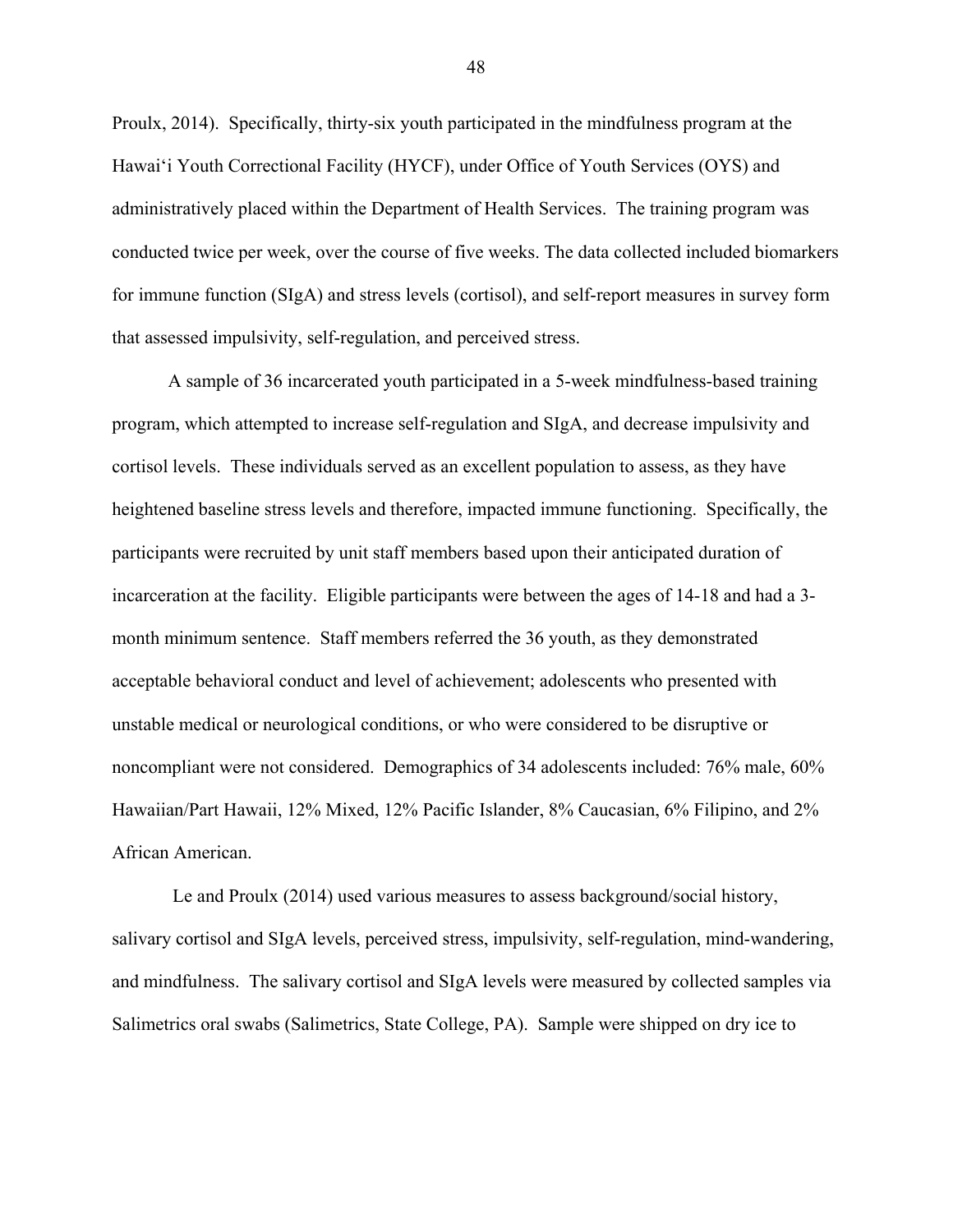Salimetrics and were assayed for SigA and cortisol using an FDA-approved enzyme immunoassay (Salimetrics, State, College, PA).

To assess perceived stress, the authors administered a 10-item self-report measure that requests participants to indicate the degree to which they felt stressed during the last month using a 5-point Likert scale ranging from 0 (never) to 4 (very often) (Cohen, Kamarck, & Mermelstein, 1983). Examples include, "How often have you felt nervous and stress" and "How often have you felt that you could not cope with all of the things that you had to do." According to Cohen et al. (1983), the scale has strong alpha coefficient and test-retest reliability. Impulsivity was measured using four items of the *Teen Conflict Survey* (Bosworth & Espelage, 1995). This measure asks about lack of self-control, difficulty sitting still, and trouble finishing things. The Teen Conflict Survey has adequate internal and test-retest reliability among school-aged ethnic minority populations (McMahon & Washburn, 2003). The authors administered the *Selfregulation* (HRS; West, 2008) measure that questioned participants about their ability to regulate their thoughts, emotions, and behaviors. It includes 12 items with a 6-point Likert scale ranging from 1 (almost never) to 6 (almost always). Examples include, "My anger comes too fast for me to stay in control," and "I am known to lose my temper." Mind wandering was assessed using a 2-item measure that assesses lack of mindfulness; the items being, "How often, in the past week, did you think about something other than what you were doing?" and "How often, in the past week, were you focused on what you were doing?" (items were reverse scored). Responses ranged from 1 (rarely), 2 (sometimes), and 3 (always/frequently). Le and Proulx (2014) noted that these items were previously used by Epel, Puterman, Lin, Blackburn, Lazaro, and Mendes (2013) to study the association between telomere aging, a biomarker of stress, and mindfulness. Lastly, the authors measured mindfulness by administering the *Child and Adolescent*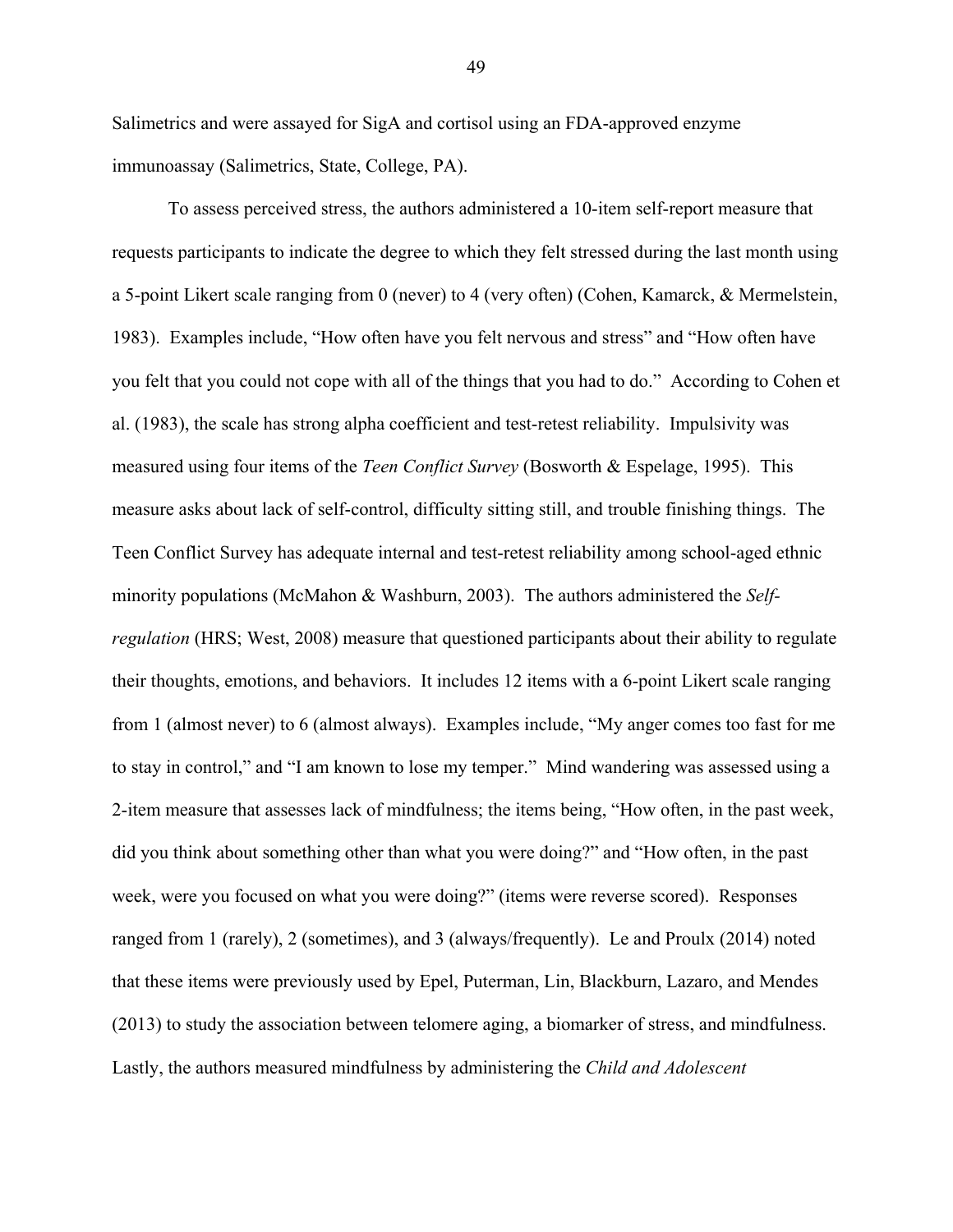*Mindfulness Measure* (Greco, Baer, & Smith, 2011). This 10-item assessment explores several facets of mindfulness such as acting with awareness and acceptance. The participants were asked to rate how often each item is true for them via a scale ranging from 0 (never) to 4 (always true).

In Le and Proulx's (2014) study, the instruments described above were collected 1 week prior to the mindfulness intervention and 1 week after the mindfulness intervention. They described the procedural steps as followed: during data collection, (a) youth were asked to provide a sample of his/her saliva by placing a cotton swab under their tongue for 2 minutes as they looked at several food item slides; (b) immediately thereafter, the participants were asked to complete several demanding cognitive tasks (Stroop, Flanker, Go-no-Go) on a laptop that lasted about 15 minutes. (This was a timed performance task with right and wrong answers and was used to evoke stress); (c) participants were asked to provide a second sample of their saliva by placing another cotton swab under their tongue for 2 minutes, 10 minutes after the performance task. The saliva samples were collected between 2:00 and 5:30 p.m. Following completion, the samples were immediately placed in a cold cooler during data collection and frozen thereafter until sent to Salimetrics in Pennsylvania.

All data collection was administered and collected by trained graduate research assistants. At the end of each session, the participants were given a personal reflection journal where they were to write their responses to two questions: "What did you learn about today's session?" and "How do you feel right now?" Their journals were then collected afterwards and kept by the first author (Le). The participants responses were subsequently typed into a word document for qualitative data analysis.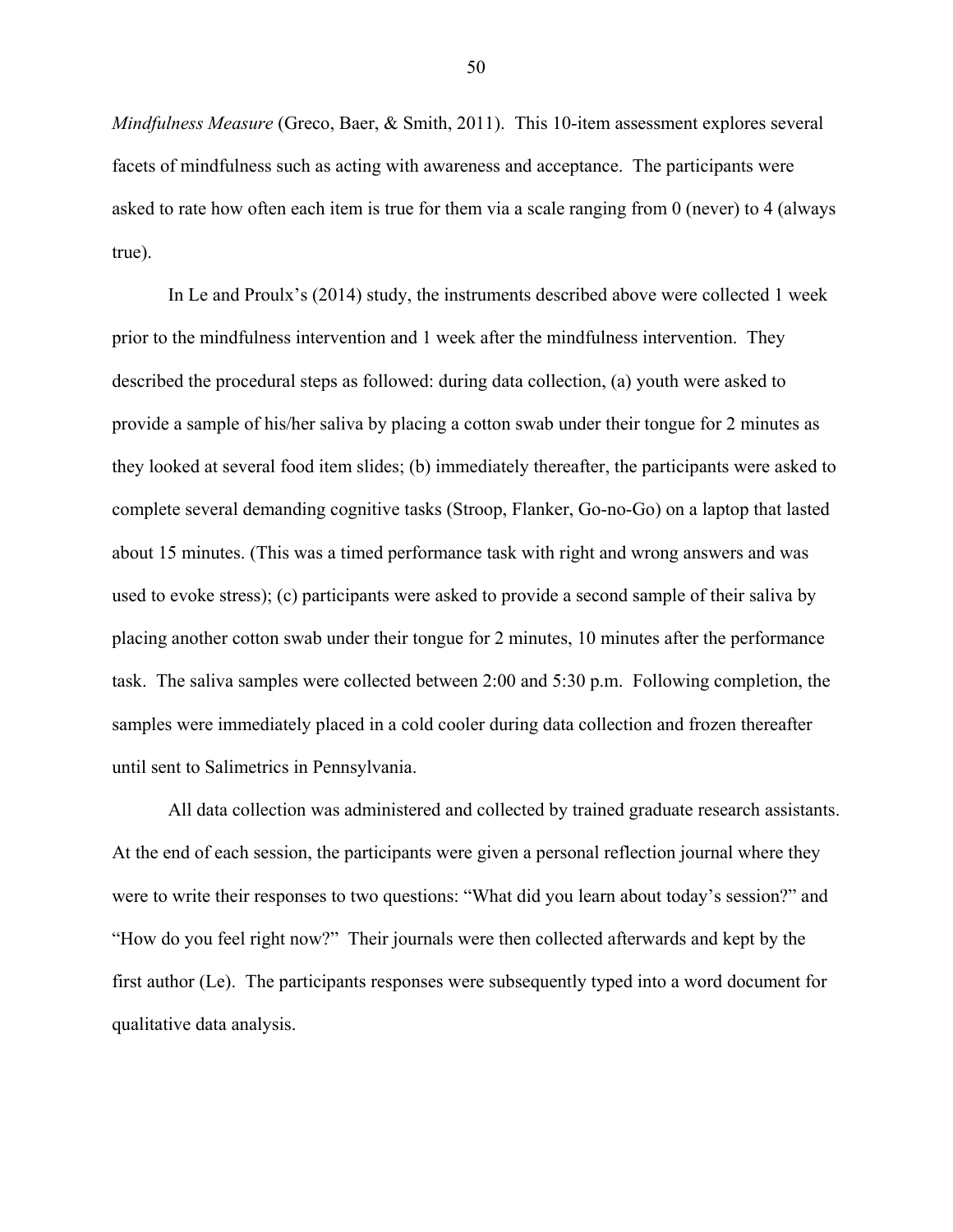The authors measured changes in cortisol and SIgA output in each individual by using measures of area under the curve with respect to ground (AUCG). They measured changes between t1 to t3, which indicates the time distance between measurements, and changes between m1 to m3, which represent individual data points of biomarker measurements. By utilizing this measurement technique, the authors were able to determine baseline cortisol levels and reactivity between measures and take advantage of the information provided from cortisol measures while avoiding the loss of degrees of freedom associated with estimating each individual cortisol/SIgA parameter. Additionally, the authors used one-tailed t tests set at .05 due to hypotheses in direction of the two analyses conducted.

To account for missing data, the authors used paired t tests and were restricted to valid (nonmissing) values of cortisol/SIgA for mean comparison. Similarly, the authors used paired t tests to analyze the survey data for participants with completed pre- and post-data. Lastly, personal reflections were analyzed using a modified grounded theory approach (Corbin & Strauss, 1990: Charmaz, 2006).

Upon examination, the results of the case file review discovered that 58% of the participants have a family member with a major substance abuse disorder; 31% have a family member with a major mental health disorder; 42% have at least one family member who was sentenced to jail/prison; 36% have a record of suspected/reported history of abuse/neglect; 22% have a record of documented/substantiated abuse/neglect history; 89% have a documented mental health problem (majority including anxiety and/or depression); 97% have a substance use record; 31% were suspended one or more times from school; 14% were expelled; and 69% failed most classes. The primary types of crimes with which participants were charged and placed into HYCF were nonviolent offenses (e.g., probation violation, status offense, drug possession,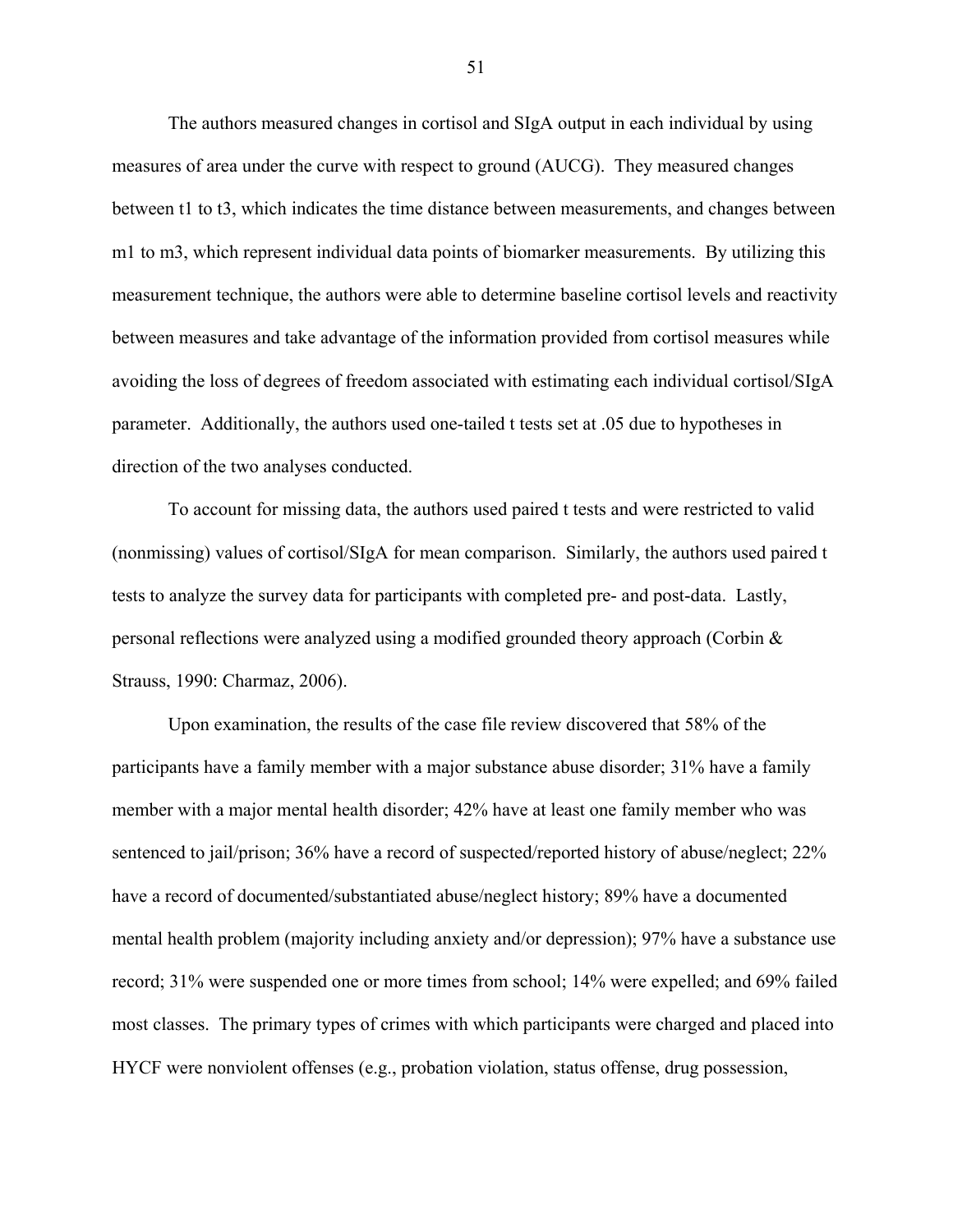breach of peace, about 62%). About a quarter had a history of escape, predominately from outof-home placements (e.g., foster care, residential treatment).

Results of the paired t tests with regard to survey measures from preintervention to postintervention revealed tendencies in the expected directions of the psychological factors examined. Specifically, they observed greater mindfulness and self-regulation, and less mind wandering and impulsivity; however, these findings did not reach statistical significance. Impressively though, perceived stress was statistically significant, with participants reporting lower perceived stress at postintervention compared to preintervention.

With regard to cortisol and SIgA levels between preintervention and postintervention, the authors found significant differences in overall mean levels; as anticipated, the direction in mean change was in opposite directions for cortisol and SIgA. The one-tailed repeated measures t tests indicated that overall cortisol levels, as were measured in the area under the curve, were lower at postintervention as compared to preintervention. For SIgA, the mean overall levels were higher at postintervention as compared to preintervention. Both demonstrated small effect.

Very interestingly, three main themes emerged from the qualitative analyses—positive emotions, ideas about mindfulness, and knowledge of self. These emergent themes were also consistent across both genders. With respect to *positive emotions*, participants reported feeling calm and love, and they were also able to connect these positive emotions to their own cultural values of *pono* (goodness, righteous) and *kokua* (extending love, aloha). They illustrated such things via a quote, "What can I do with what I learned is to always kokua and give from the heart to help others it doesn't matter on amount as long as me or my resources can help benefit one another in a positive way." The youth demonstrated ideas reflective of mindfulness per their reports of learning how to breathe and by keeping the mind clean. Lastly, under the theme of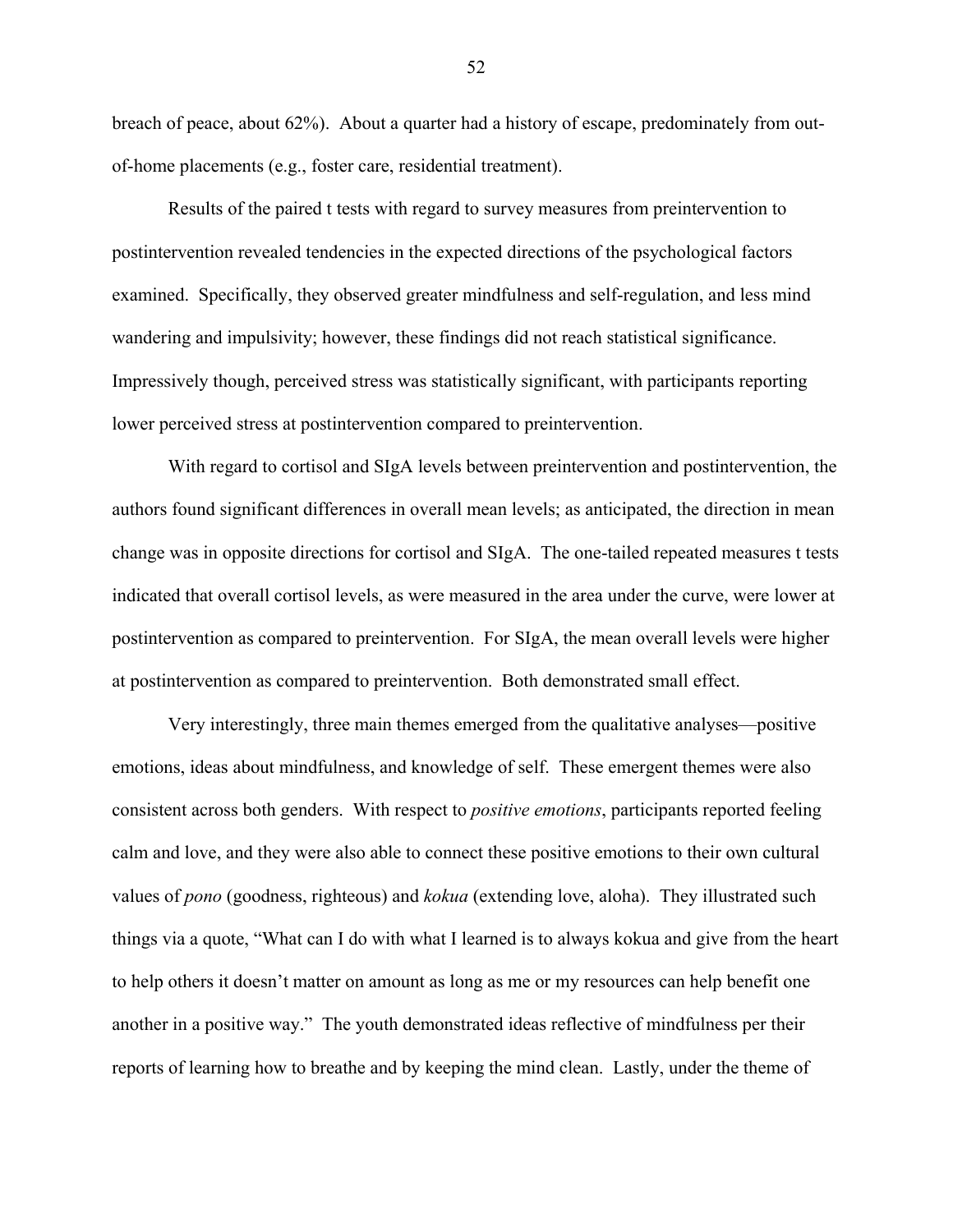knowledge of self, the participants mentioned becoming more aware of their own thoughts, as well as knowing how to recognize their feelings "but not attaching to or identifying with their feelings." Le and Proulx explained that the youths' ideas were similar to emotional regulation, as is illustrated by the quote, "I tend to get angry and upset when I'm disrespected. but I can just watch 'em now and not be'm."

Overall, the mindfulness-based intervention appeared to be beneficial for the participants, and although post hoc power analyses revealed limited power to detect statistical significance, the absence of zero in the confidence intervals for pre- and postintervention differences on cortisol and SIgA suggest that there was sufficient power to reject the null hypothesis.

The authors mentioned some limitations of the study as well. First, due to practice effects of a repeated measure design, it is possible that the study's validity was threatened, as exposure to the survey measures could have enhanced performance. Another possible limitation is that the small sample size and missing data in the postintervention condition could have affected the statistical analyses and results. Thirdly, a lack of a comparison or control group might be cause for concern as well, as the authors were unable to determine whether the observed findings were due to the actual intervention or to other factors. Similarly, due to the voluntary basis of the study, it is possible that the participants experienced a placebo effect to the intervention, as they knew that they were receiving services and attention from various adults. Another possible limitation is that the mindfulness measure itself might not entirely valid itself. Fifthly, there was no follow-up assessment and given the small effect size, it is unclear whether the intervention would yield long-term results. Lastly, due to the mixed-ethnic sample of predominantly Native Hawaiian/Pacific Islander youth, the effects/intervention might not be generalizable to other cultures/ethnicities/backgrounds.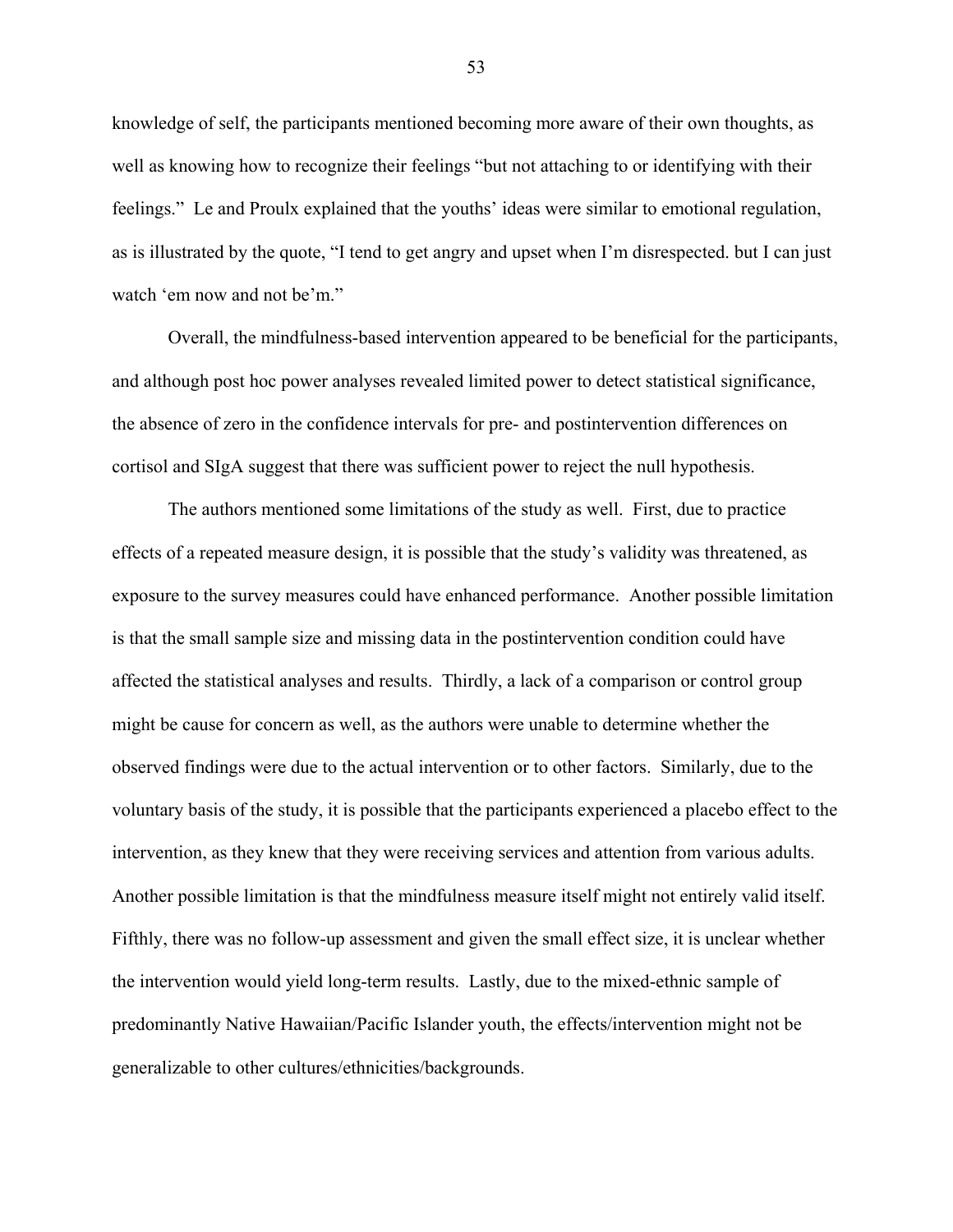# *Conclusion*

The review of the available literature demonstrated that a directional relationship does exist between the stress hormone, cortisol and its effect on the immune system. More importantly, MBIs have been found to affect the levels of cortisol produced in the body, as well as various aspects of an immune response. Specifically, MBIs have been found to increase the activation of numerous immunoglobulins (antibodies), which serve as protective forces to fend off pathogens.

Although limited research has been performed on the effects of various types of MBIs on the immune system, cortisol levels, and other psychological factors with regard to the incarcerated youth population, the extant literature suggests that a relationship does exist and that it yields positive results. It is important to note, however, that majority of the abovementioned studies do not seem to utilize a complete or complex mindfulness-based intervention; rather, they focus almost exclusively on meditation. Nonetheless, juvenile offenders have been deemed atrisk in terms of their baseline levels of perceived stress, increased cortisol levels, and susceptible immune systems, thus making them a crucial population for a mindfulness-based intervention program.

# **Mindful Moments: A Mindfulness-Based Training Program for Incarcerated Youth**

## *Introduction*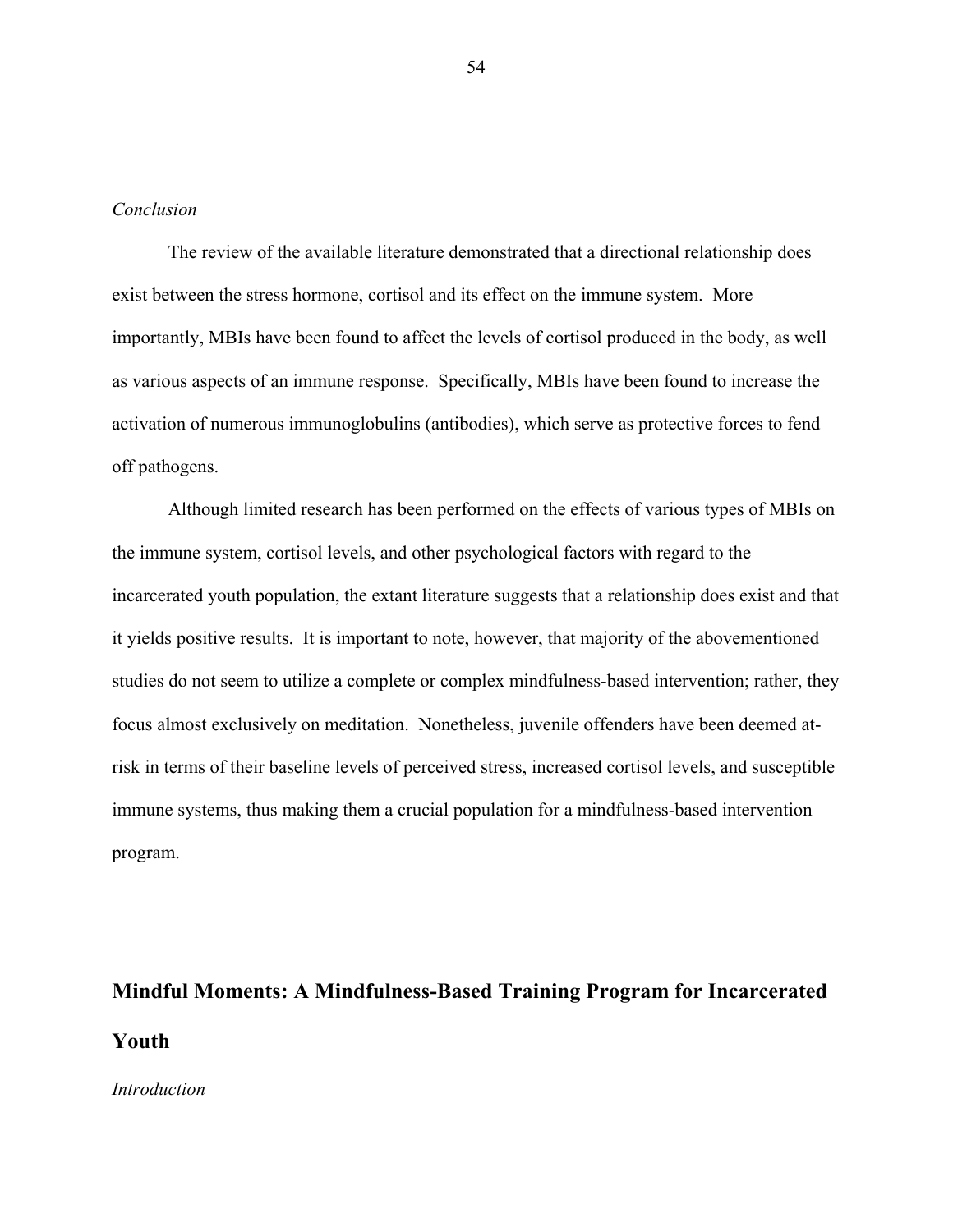As has been discussed, incarcerated youth experience a heightened degree of stress on a daily basis, and as is being increasingly better understood, elevated stress levels have deleterious effects on the immune system, causing immunodepression. The majority of incarcerated youth have been found to lack critical competencies as well, such as self/emotional regulation, impulse control, and distress tolerance (Loeber & Farrington, 2000). In adolescence, humans experience significant neurobiological changes such as increased limbic reactivity (i.e., increased activation of brain's emotional center), development of reasoning, and amplified self-conscious perceptions (Casey & Caudle, 2013; Luna, Paulsen, Padmanabhan, & Geier, 2013; Somerville, 2013). However, with individuals experiencing a pattern of heightened stress levels, their brain regions responsible for such changes, namely the prefrontal cortex areas, are negatively affected. This impacts their ability to appropriately regulate emotions and make healthy decisions. Due to these factors, incarcerated youth represent a vitally important and well deserving population to receive a mindfulness-based intervention program.

The purpose of this Clinical Research Project was to provide a theoretical treatment program for incarcerated youth utilizing MBIs per their beneficial effects on immune functioning and various psychological factors. As was formerly stated, this study's intervention program is extremely important, as it aims to perpetuate the beneficial effects of MBIs on a vulnerable population.

# *Theoretical Foundations*

The theoretical foundations of the program, Mindful Moments: A Mindfulness-Based Training Program for Incarcerated Youth, are based on the extant literature indicating that MBIs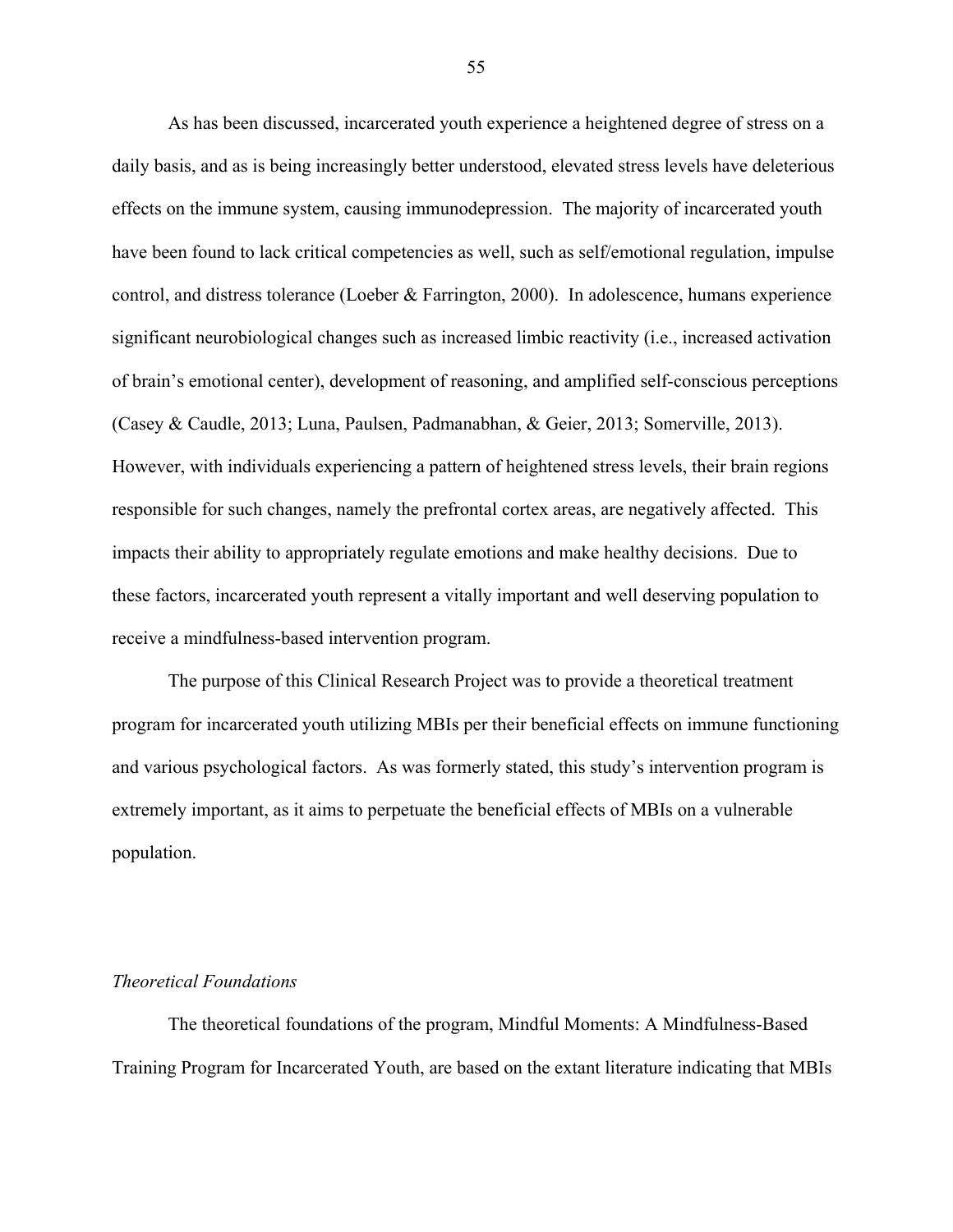serve to improve various aspects of psychological, emotional, and physiological health. This program utilizes various components of formerly established and evaluated mindfulness-based interventions. Such components include meditation, body scanning, relaxation, yoga, breathing exercises, journaling, and supportive interactions between group members.

Mindful Moments assumes that by utilizing components of reputable MBIs, similar benefits will be detectable in the recipients. Specifically, the incarcerated youth that receive this intervention will assumedly experience lower levels of cortisol, self-perceived stress, and impulsivity, and higher levels of SIgA and self/emotion-regulation. In order to evaluate the effectiveness of said program, as well as to monitor participants' progress, certain evaluative assessments will be utilized.

As the extant literature has illustrated, MBIs have been consistently recognized as effective means for treating a myriad of physiological and psychological disorders; however, the exact mechanisms for change have yet to be determined. That being said, a probable explanation for Mindful Moment's process of change is that previous studies focusing on MBSR have found a decrease in symptoms of stress, which was maintained following a one-year follow-up. More specifically, they found that cortisol levels decreased and a downward trend in T-cell production of proinflammatory cytokines was apparent. As has been formerly discussed, pro-inflammatory cytokines have been associated with increased stress levels (Anisman & Merali, 2003) and have been connected to patients with depression and heart disease (Joynt, Whellan, & O'Connor, 2004; O'Connor & Joynt, 2004). Thus, reductions in pro-inflammatory cytokines are linked with decreases in the aforementioned maladies. However, it is important to note that the Mindful Moments program is not an exact replica of MBSR, so the effects might be slightly different.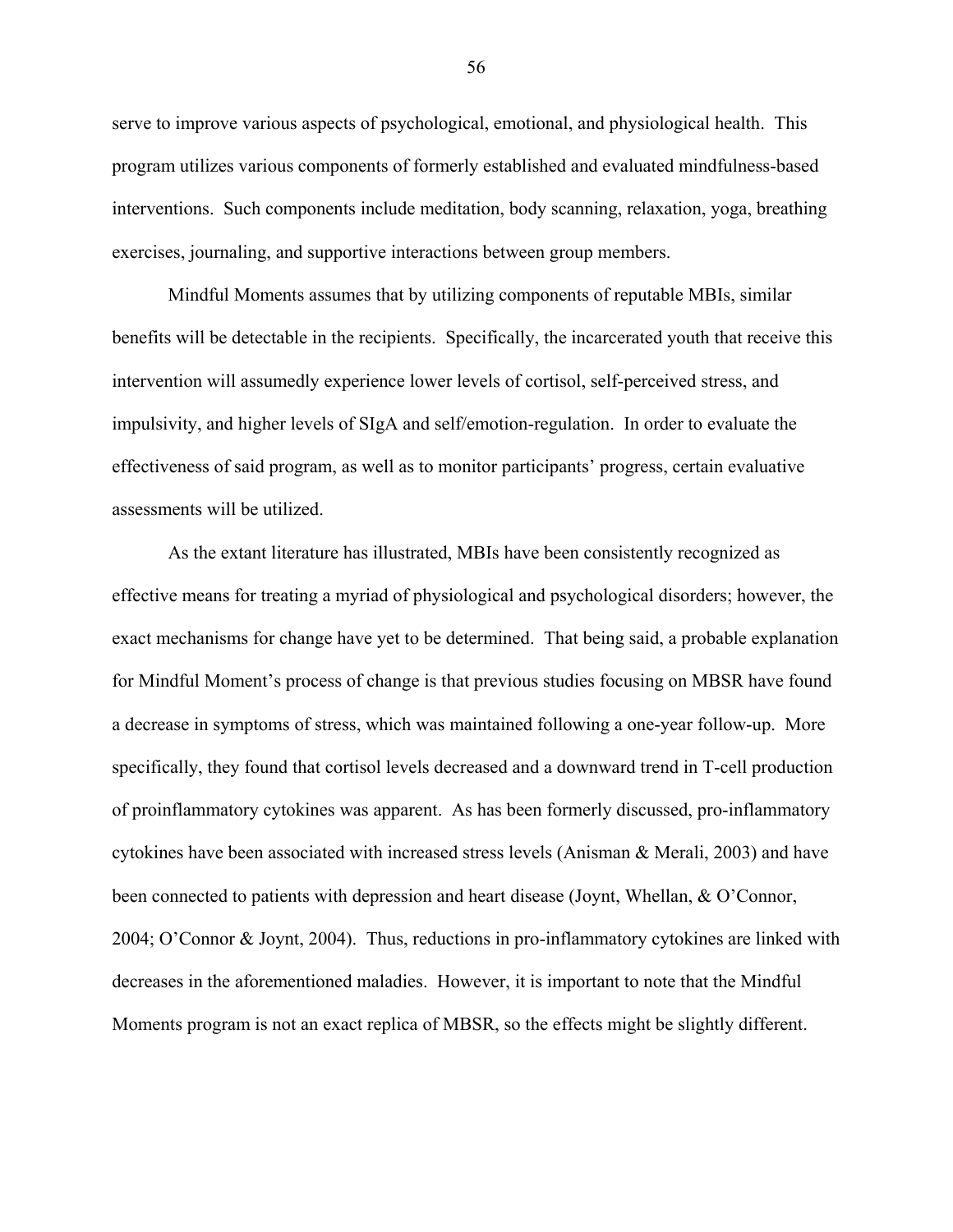Although this is the case, Mindful Moments utilizes the identified key pieces of MBSR that which make it an effective intervention tool.

Considering the process of change for the various psychological factors mentioned previously, mindfulness-based interventions have been found to increase and reinforce experiences of mindful-awareness, relaxation, and emotion-regulation. The mechanism of change for these improvements appears to be due to an objective and nonevaluative awareness of one's internal and external experiences. Once this awareness has been harnessed, the individual's prefrontal cortex, which allows for executive functioning skills, is more accessible. This accessibility will likely engender improved decision-making, organization, and emotion/self-regulation skills.

#### *Rationale for Mindful Moments Program*

Ample research has been performed on the relationship between MBIs and various aspects of psychological and physiological health. These investigations continue to delineate the beneficial effects of such interventions, as well as highlight the importance for future research and utilization of past findings.

When considering the incarcerated youth population specifically, otherwise considered "at-risk" youth, important information has been generated. As has been discussed formerly, researchers have found that delinquency, substance use, and mental health concerns comorbidly occur due to fundamental factors associated with chronic stress and unskillful responses to stress (Bornovalova et al., 2011), observable links have been identified between poor self/emotional regulation and delinquency and substance use (Dishion et al., 2011), and difficulties in emotional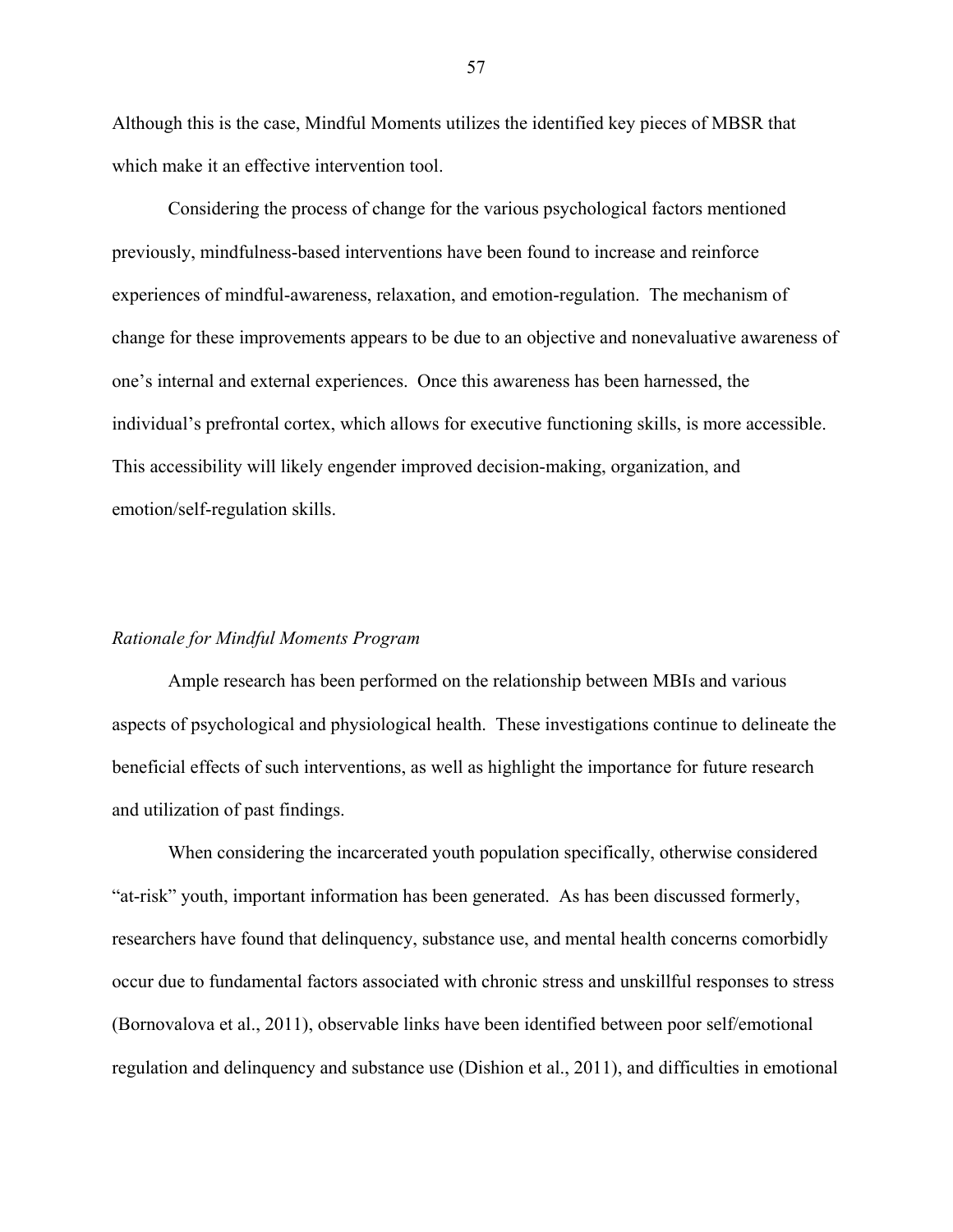regulation have been considered a principal aspect in numerous adolescent-onset behavioral and emotional problems (Broderick & Jennings, 2012). Perhaps most troublesome, a significant connection has been found to exist between suicide attempts and problematic impulsive behaviors under distressing circumstances (Bornovalova et al., 2011).

Considering these alarming discoveries, it is vital that empirically supported interventions be utilized and disseminated, so as to change and ultimately improve the lives of these individuals, their families, and the community at large. Furthermore, little research has been done in this area, as has been noted previously, thus by creating a structured program for incarcerated youth, future investigations can be more easily facilitated.

## *Program Fundamentals*

The structure of the Mindful Moments intervention closely mimics the empiricallysupported Mindfulness-Based Stress Reduction program with regard to length, session protocol, and supplemental activities/engagements.

Mindful Moments takes place over the course of eight weeks and is taught by certified trainers/facilitators. Each week, the intervention program provides 90-minute group sessions, as well as a 3-hour silent retreat on a Saturday; this retreat will take place between weeks six and seven. It is important to note that although some MBSR protocol call for 2.5-hour weekly session and a 7-hour silent retreat, a brief procedure is likely better suited for individuals experiencing impulsivity and assumedly shorter attention spans. Homework will be provided each day, which takes roughly 45-minutes to complete.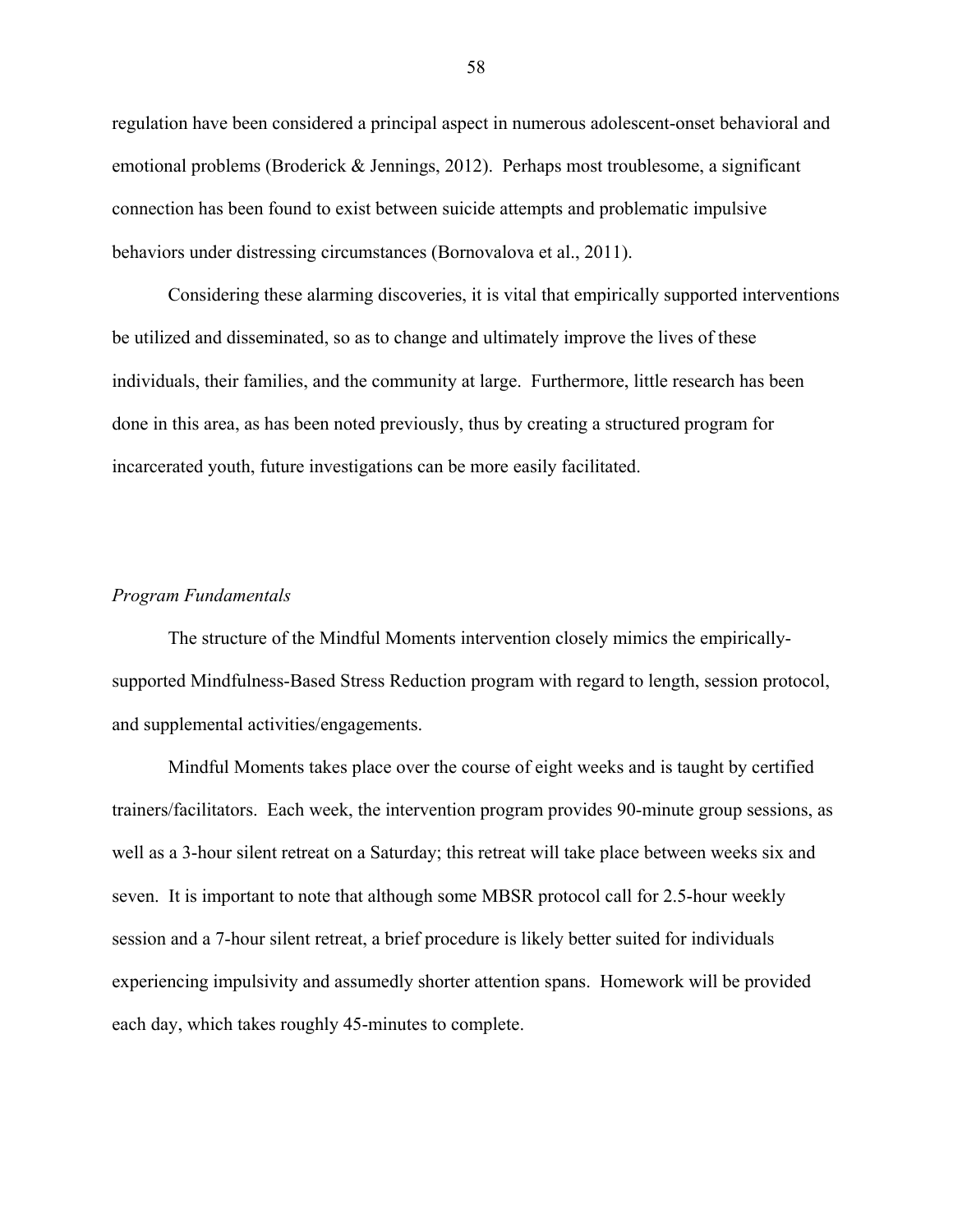This program targets the following subject areas/topics: body scanning, mindfulness meditation, simple yoga postures, and problem-solving skills. Each subject area is provided via in-person and audiotaped verbal instruction by certified trainers.

Body scanning is the first prolonged formal mindfulness technique taught during the initial four weeks of the program. As was previously detailed, body scanning entails quietly sitting or lying and focusing one's attention on successive parts of the body, beginning with the left foot and eventually ending with the head (Kabat-Zinn, 2005). This exercise allows the meditator to become mindful of the precise feelings and sensations present throughout his/her entire body.

The mindfulness meditation portion of Mindful Moments focuses specifically on attentional skills, such as awareness and mindfulness, as well as on benevolent mental states including compassion, empathy, and equanimity. In attending to such altruistic conditions, participants develop/foster prosocial skills, which serve to engender/perpetuate empathy and helping behaviors. Mindful awareness as a skill is considered a muscle that strengthens with consistent use, thus participants are expected to carry out daily 45-minute homework assignments that include meditations practice, mindful yoga and applying mindfulness to situations in everyday life.

Yoga is an important component of mindfulness-based interventions; thus, it plays a critical role in the Mindful Moments program. Kundalini yoga was selected due to its efficacious ability to reconnect one with their natural flow of energy, while also serving to improve various aspects of health and well-being. The yoga techniques that are incorporated into Mindful Moments focus on mindful awareness, breathing, and stretching via select yoga postures. Specially, Mindful Moments will utilize the following Kundalini yoga poses: Cross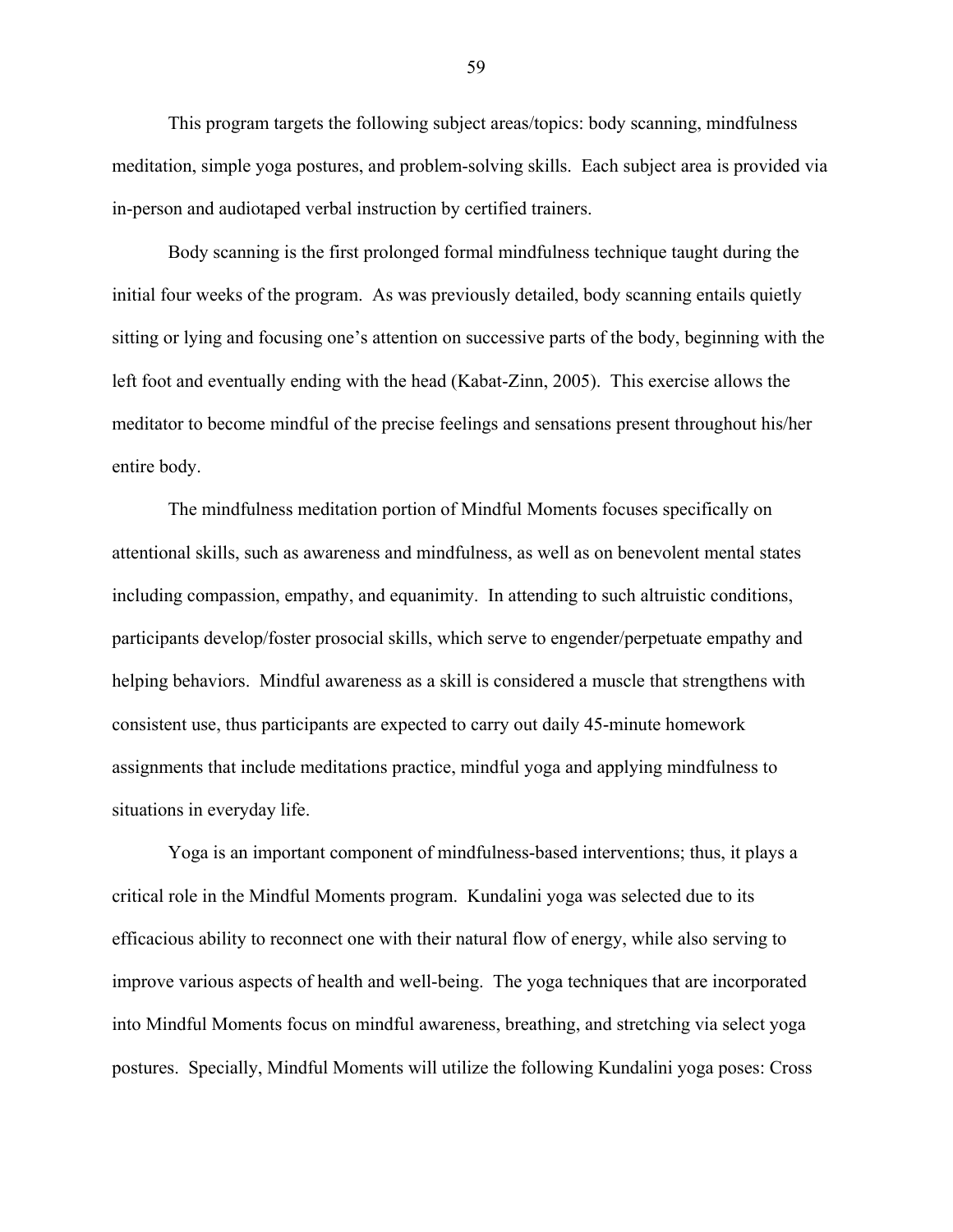Crawl; variation of Downward-Facing Dog Pose; Cobra Pose; Yoga Crunch; Stretch Pose; Child's Pose; Savasana. The aforementioned postures were selected because of their easy-toperform natures, as well as their effective body-mind activation. Pose descriptions are available in Appendix A.

Lastly, engaging in Mindful Moments in a group atmosphere provides the opportunity to develop problem solving skills in a supportive environment. The group setting provides the youth participants a space for learning to effectively mitigate situations and problems and build prosocial skills. Formal MBSR trainings highlight the group process as focusing on solving problems concerning impediments to effective practice, practical day-to-day applications of mindfulness, and supportive interactions between group members. Mindful Moments' group sessions attend to similar issues and the participants will therefore benefit from the tangible skills training and social development aspects.

## *Membership of Mindful Moments*

As has been discussed in detail, Mindful Moments is appropriately tailored for incarcerated youth. There is extensive literature depicting the risk factors specifically experienced by this population of individuals, ranging from physiological and medical conditions to various elements affecting emotional, psychological, cognitive, and behavioral functioning. Mindfulness-based interventions in general have been an effective means for addressing similar health issues, particularly through the focus on mindful awareness, improvements to immune functioning, and emotion-regulation. The risk factors found to affect the incarcerated youth population would be both directly and indirectly addressed via a structured mindfulness-based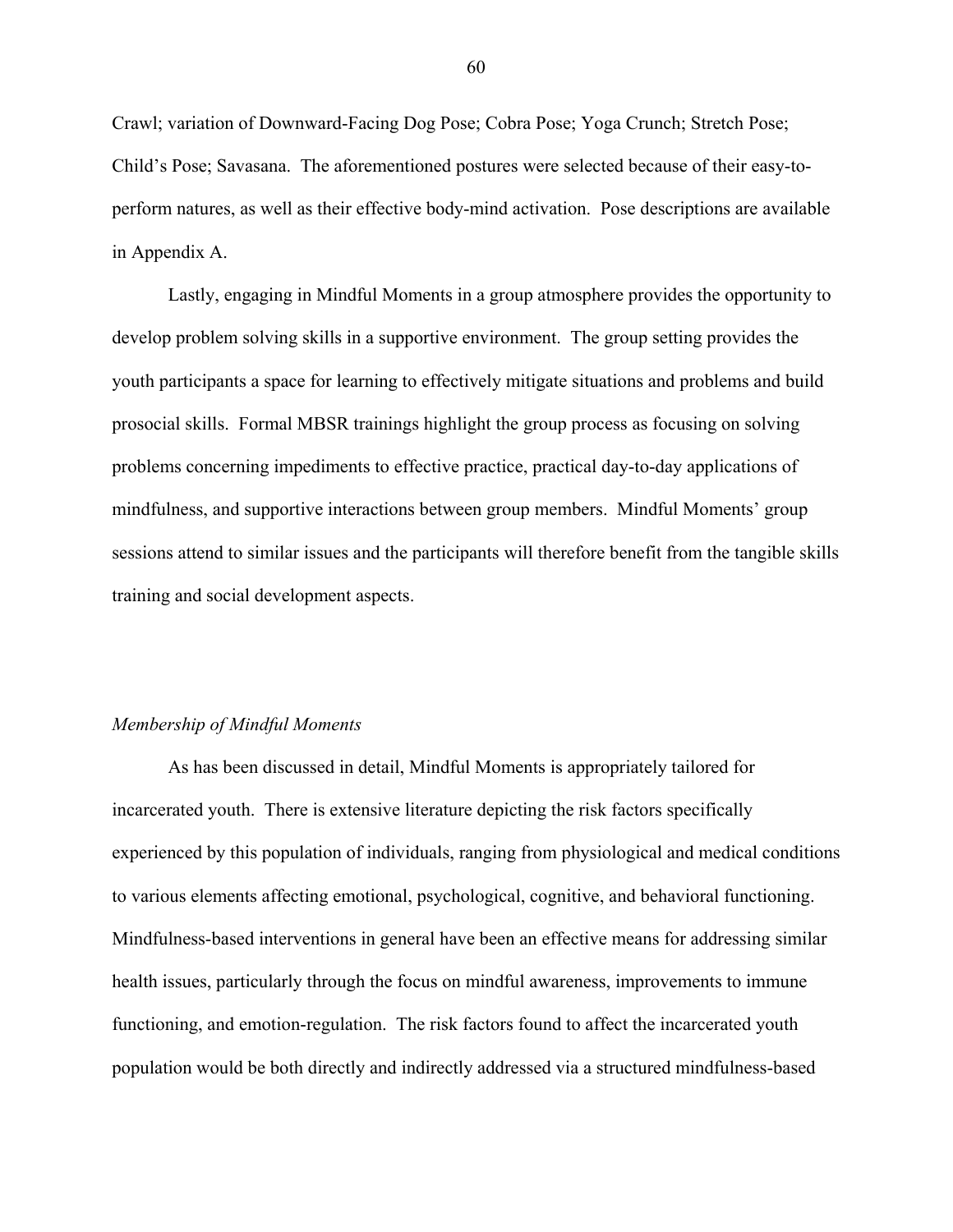intervention program. Importantly, this program would additionally target emotion/selfregulation and prosocial skills.

To gain the most from the Mindful Moments program, eligibility requirements for participants are such that they must be between the ages of eleven and seventeen, serve a sentence of at least ten weeks, and have undergone a formal forensic assessment to determine diagnosis, history, current functioning, and safety issues. Individuals whom are not eligible for Mindful Moments are those that are under the influence of a controlled substance, actively psychotic, experiencing present suicidal and/or homicidal ideation, and are uncontrollably aggressive/violent towards themselves or others.

The screening process for determining eligible participants requires the involvement of multiple entities. Primarily, the correctional facility staff must perform a formal psychological assessment in order to determine if the individual is suitable. With the staff's consent and participant's assent, the adolescent will then complete various self-report measures to assess selfperceived stress levels (10-item measure using 5-point Likert scale to indicate stress levels; Cohen *et al.*, 1983), impulsivity (Teen Conflict Survey; Bosworth & Espelage, 1995), selfregulation (HRS; West, 2008), and mindfulness (Child and Adolescent Mindfulness Measure; Greco *et al.*, 2011). Regardless of the results indicated via the aforementioned measures, youth meeting the eligibility requirements are appropriate recipients of the Mindful Moments program. Outcomes of the measures serve as evaluative tools for determining the effectiveness of the program, thus they will also be administered following the completion of the intervention.

#### *Role of Facilitator*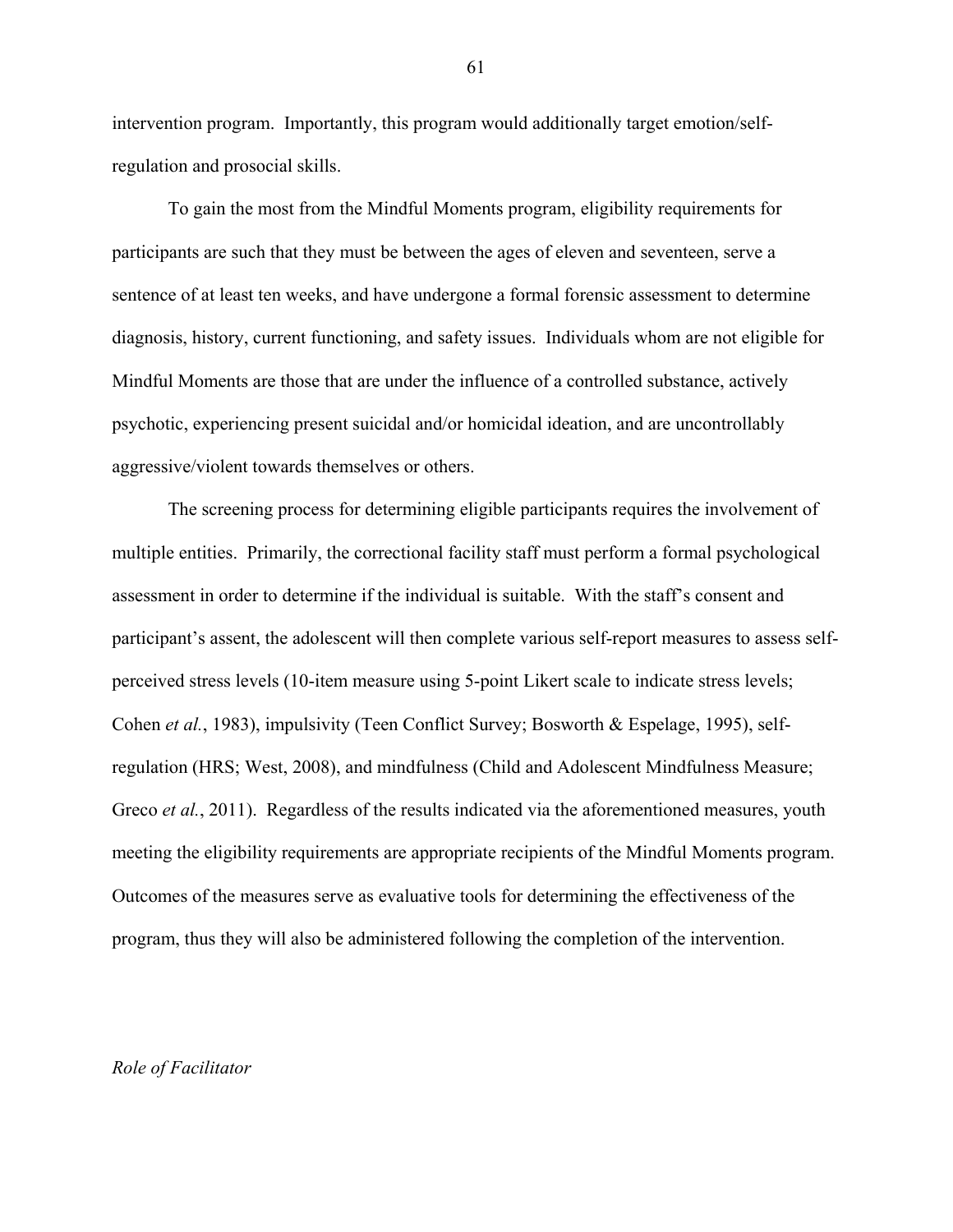The program facilitator's general responsibility is to help participants across the Mindful Moments training through the use of assessment and intervention delivery skills. Specifically, the facilitator must assess the varying abilities, personalities, and safety and ethical issues of the youth participants on an ongoing basis. The facilitator's role is like that of a teacher, rather than a therapist or interventionist—meaning, the facilitator provides instruction, explanation/clarification, encouragement/support, and disciplinary action when necessary.

He/she/they are expected to possess strong competencies in interpersonal relations, creativity, technological skills, and attention to detail. The facilitator is expected to travel to a variety of work sites, to deliver training and skills development workshops, and generally work 40 hours each week.

## *Facilitator Training*

Mindful Moments focuses on physiological and psychological health and wellness via a myriad of treatment approaches, thus, the duties of the facilitator require extensive education and training. He/she/they must have, at minimum, a graduate degree in behavioral/psychological sciences, or education, and experience working in a facilitator position and/or with incarcerated youth.

A candidate for the facilitator role, as stated, must go through extensive training. Primarily, facilitators would be trained in and must adhere to the clinical psychology's ethical principles and codes of conduct. Training for a facilitator position involves a strong emphasis on mindfulness, meditation, body scanning, and the incarcerated youth population, particularly the various risk factors impacting these individuals. Other topics addressed are stress and cortisol,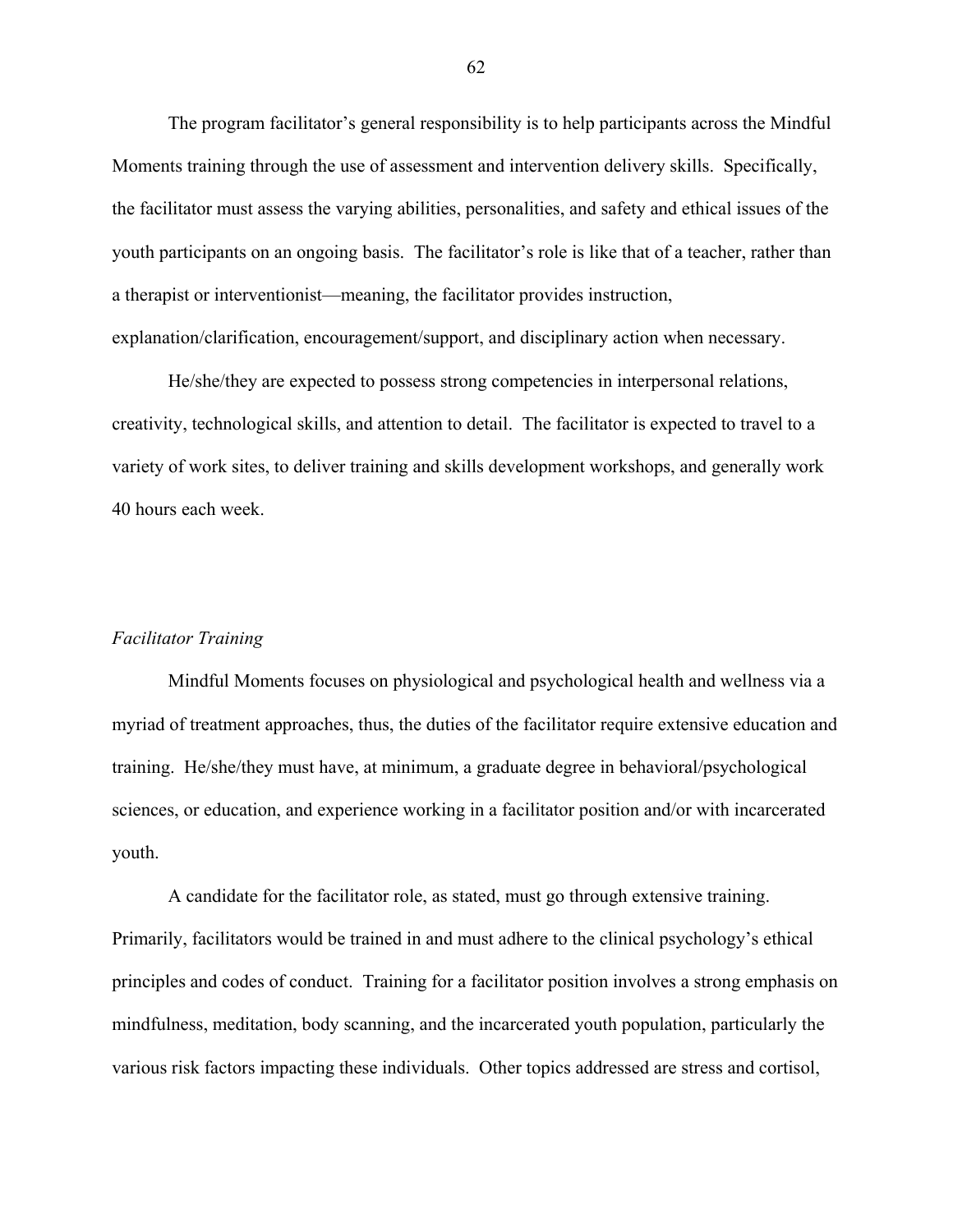immunology, and Kundalini yoga. It is encouraged that prospective facilitators engage in a formal mindfulness-based training program, such as Mindfulness-Based Stress Reduction, prior to commencing.

## *Ethical Issues*

Unsurprisingly, working with children/adolescents and incarcerated individuals presents an abundance of possible ethical concerns. A pertinent issue specifically is that of assent versus consent. Those under the age of 18 are unable to provide consent, as they are under the legal responsibility of their parents or guardians. Similarly, those in the corrections system are legally represented by the state in which they are incarcerated. Mindful Moments by nature, serves a doubly sensitive population, as the recipients are both underage and wards of the state. As was previously stated, the correctional facility staff provides assent for the youth's involvement, if the eligibility criteria are met. It is important highlight, however, that continued involvement in Mindful Moments is left to each participant, thus should the individual at any point no longer wish to remain, he/she/they are welcome to terminate their enrollment/participation.

Facilitators must work within their scope of competence and appropriately mitigate situations in which proper delegation is necessary. Safety is of the utmost concern for participants and facilitators. Many of the recipients of Mindful Moments likely have a history of trauma, thus additional precautions must be made. For instance, facilitators must refrain from making personal contact with all participants. It is also likely that numerous participants have a history of violent behavior and/or a conduct-related disorder. These types of factors present lots of opportunities for ethical situations to occur, thus careful attention must be made throughout the program's entirety.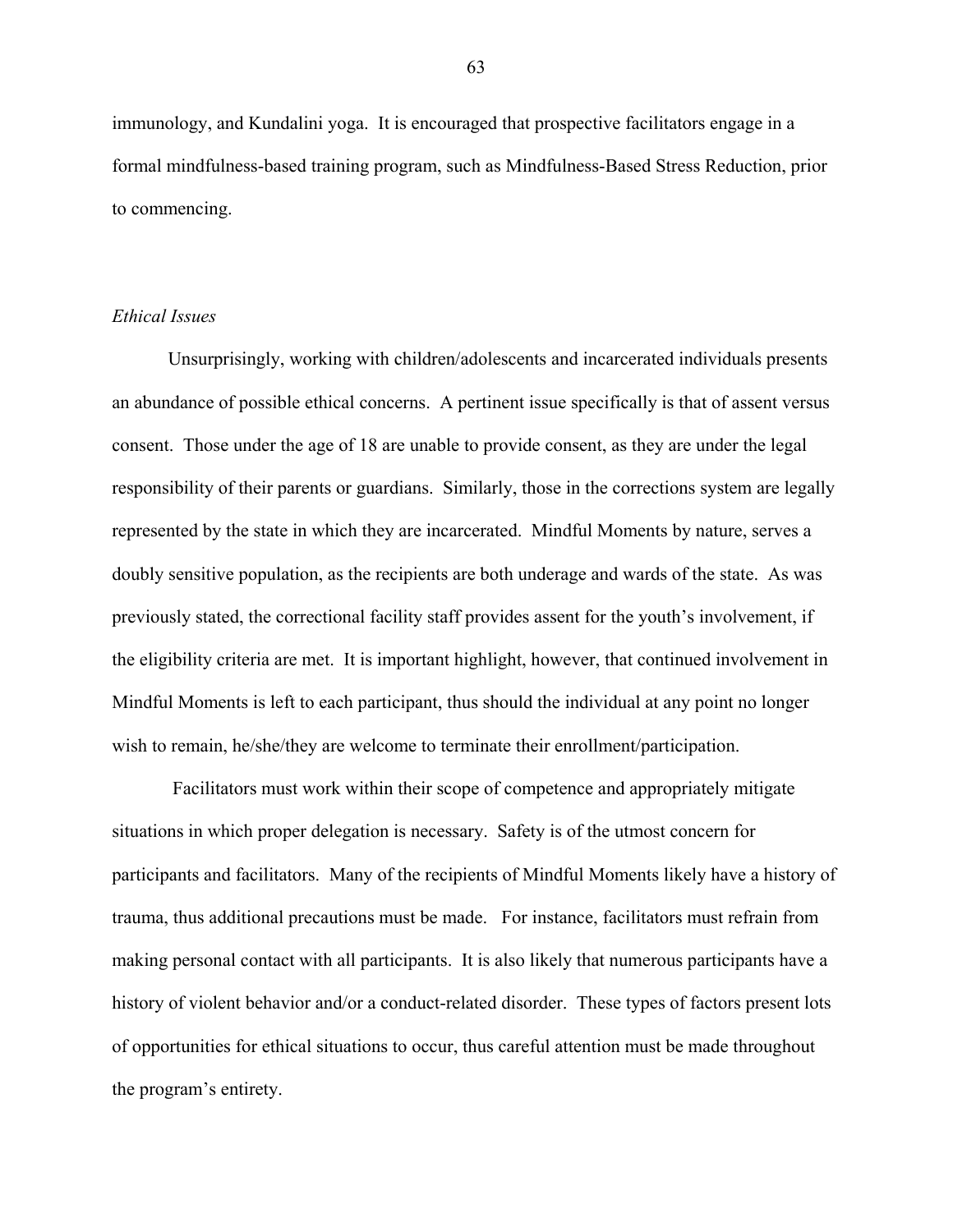If an ethical issue were to arise, the program facilitator would take immediate action to rectify the situation. Documentation would be instantaneously pursued, as would any necessary consultation with other professionals, facility staff, or legal representatives. Mindful Moments sessions would solely take place in supervised locations on the correctional facility grounds, so as to further safety measures for participants and program facilitators.

#### *Program Evaluation*

The CIPP Evaluation Model, developed by Daniel Stufflebeam and colleagues in the 1960's, is a comprehensive framework for guiding evaluations of programs, projects, products, and so forth (Stufflebeam, 2007). CIPP is an acronym for Context, Input, Process, and Product Evaluation and was developed to provide an analytic and rational basis for program decisionmaking. The four components of the CIPP acronym address, What needs to be done? How should it be done? Is it being done? Did it succeed?

The model's complete checklist is aimed at assessing a program's efficacy and implementing its long-term sustainability. However, for the purposes of evaluating Mindful Moments, as a program that's need and beneficiaries have already been delineated, only select parts of the original CIPP Evaluation Model will be utilized. Said components are included in this Clinical Research Project for reference and future utilization.

Mindful Moments will employ the evaluation criteria/checklist that concentrates on the "Is it being done?" and "Did it succeed?" questions. By monitoring the program continuously, the decision-makers are able to learn how well it is following the plans and guidelines, conflicts that arise, staff support, strengths and weaknesses of materials, and delivery and budgeting issues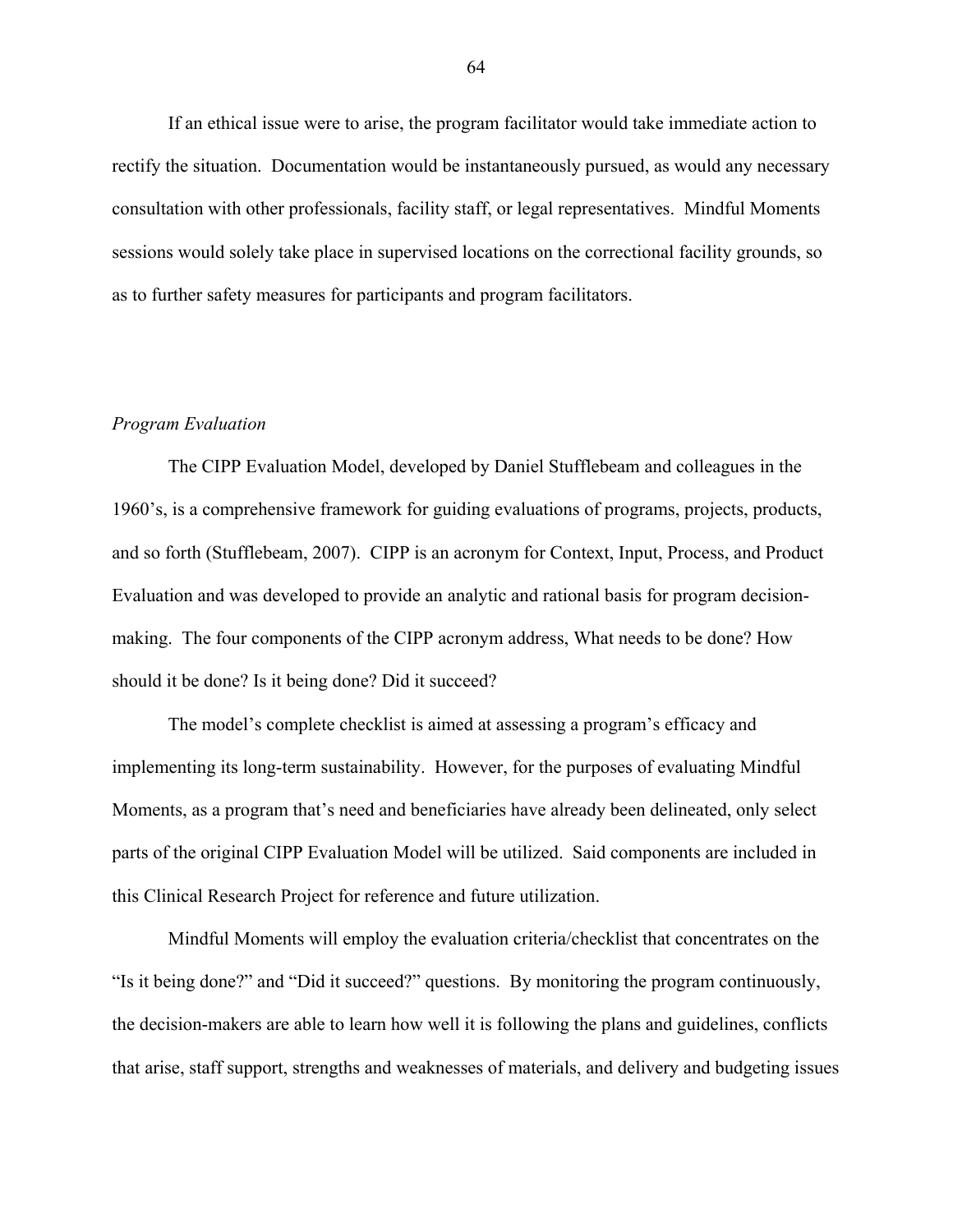(Stufflebeam, 2007). Thereafter, in observing and measuring the outcomes, the decision-makers are able to better determine the program's future with regard to necessary modifications and its overall effectiveness (Stufflebeam, 2007).

An additional method for evaluating Mindful Moments is to reassess the youth's functioning following the program's completion. As was discussed formerly, each participant completed various self-report measures at the outset of the program; these scales assessed selfperceived stress levels (10-item measure using 5-point Likert scale to indicate stress levels; Cohen *et al.*, 1983), impulsivity (Teen Conflict Survey; Bosworth & Espelage, 1995), selfregulation (HRS; West, 2008), and mindfulness (Child and Adolescent Mindfulness Measure; Greco *et al.*, 2011). These screeners will be re-distributed once the youth have completed the Mindful Moments program in order to measure any possible changes and/or improvements. This is a helpful and necessary means for evaluating the program, largely because the results come from the participants rather than a stakeholder, whose intensions could be compromised.

#### *Summary*

Previous sections outlined the elemental breakdown of Mindful Moments: A Mindfulness-Based Training Program for Incarcerated Youth, its sole purpose being to provide a treatment program for youth in the corrections system, which employs MBIs to address psychological, emotional, and physiological health. As we have come to appreciate, the incarnated youth population are subject to a myriad of biopsychosocial risk factors and thus, it is imperative that empirically supported interventions be utilized and propagated, in order to improve the lives of these individuals, their families, and the community.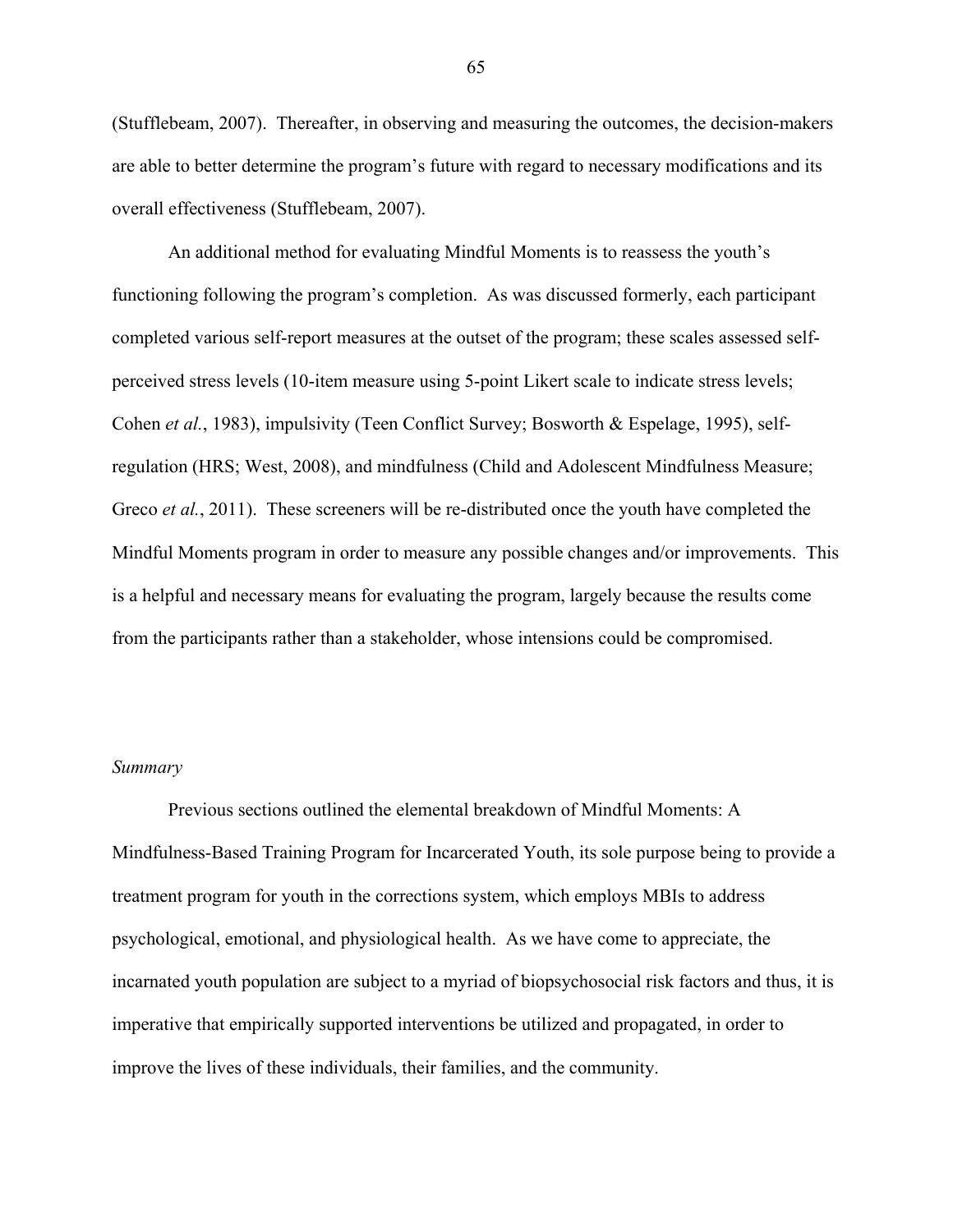The 8-week program applies meditation, body scanning, relaxation, yoga, breathing exercises, journaling, and prosocial skill building via group sessions to lower levels of cortisol, self-perceived stress, and impulsivity, and raise levels of SIgA and self/emotion-regulation. Once the correctional facility staff provides assent for an individual's involvement per the eligibility requirements, he/she/they engages in 90-minute group sessions, a 3-hour retreat, and weekly homework assignments.

Due to the highly sensitive nature of the recipient population, the facilitators must be highly trained and equipped to manage the various safety and ethical concerns listed above. These facilitators, once deemed qualified, will undergo extensive training on the many aspects of the Mindful Moments program, and as noted, will be expected to be well-versed in the ethical code of clinical psychologists, so as to appropriately mitigate safety and ethical issues. After all, the purpose of this program is to improve the lives of these youth and to keep them safe.

Following the program's completion, it is important to evaluate its effectiveness and long-term sustainability. These issues will be assessed via the CIPP Evaluation Model (Stufflebeam,2007) and by re-administering various self-report measures to the youth participants.

## **Discussion**

# *Discussion of Findings*

The Mindful Moments program, intended to holistically address the health needs of incarcerated youth, is a theoretically-designed intervention based on the extant literature around mindfulness-based interventions, immunology, stress-related illnesses, and the risk factors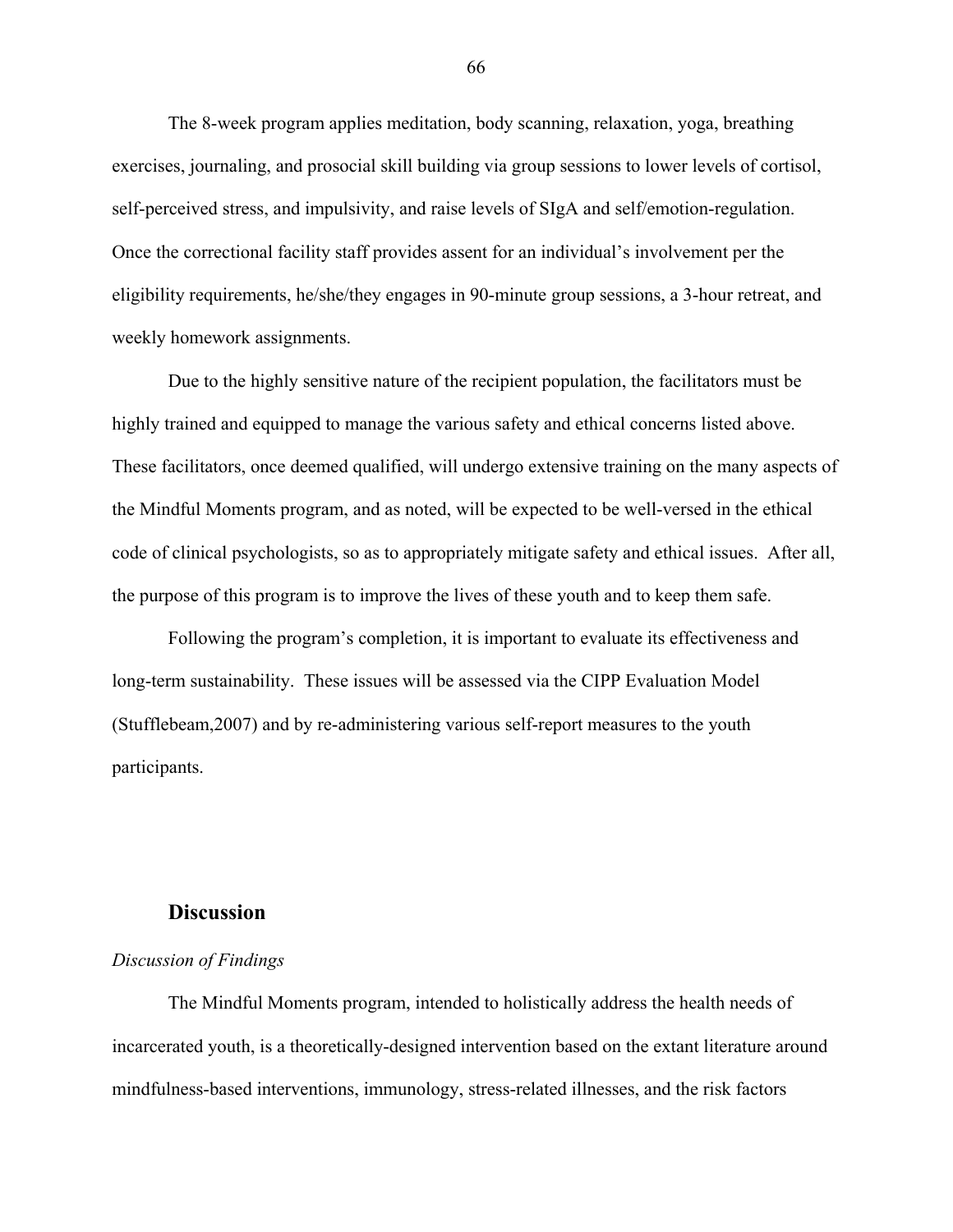affecting adolescent prisoners. Due to its hypothetical nature, the findings of Mindful Moments are also grounded in what is known and understood about the aforementioned topic areas.

In referencing the research performed on MBIs and their effects on the immune system, cortisol levels, and psychological factors such as self-perceived stress, the Mindful Moments program will likely serve to improve various aspects of psychological and physical health. Looking at immune function, the antibody or immunoglobulin called SIgA, which is concentrated in body fluids such as tears, saliva, secretions of respiratory tract and digestive tract, and acts as the guards that prevent entrance into the body, will increase. The significance of this increase is that in the face of illness, the body's natural defense team will be better able to ward off invaders. This is very important when attending to the mal-effects of stress on the body.

The primary stress hormone, cortisol, has been found to have immunosuppressive effects—it is responsible for the down-regulation of the immune system, which may lead to immunodepression, ultimately resulting in illness or disease. It has also been discovered that the hypersecretion of cortisol from the adrenal glands may cause depressed mood. Therefore, it is brutally apparent just how important this relationship is with regard to whole-body wellness, and the necessity of an intervention for a group of people that live under extremely stressful life circumstances.

Of similar importance, the current literature has shed ample light on "at-risk" populations, namely incarcerated youth, with regard to the comorbidity of delinquency, substance use, and mental health concerns with chronic stress and unskillful responses to stress. These individuals also struggle with poor emotion regulation and consequent elevated rates of suicidality. Given the improvements that MBIs have on various psychological factors, it can be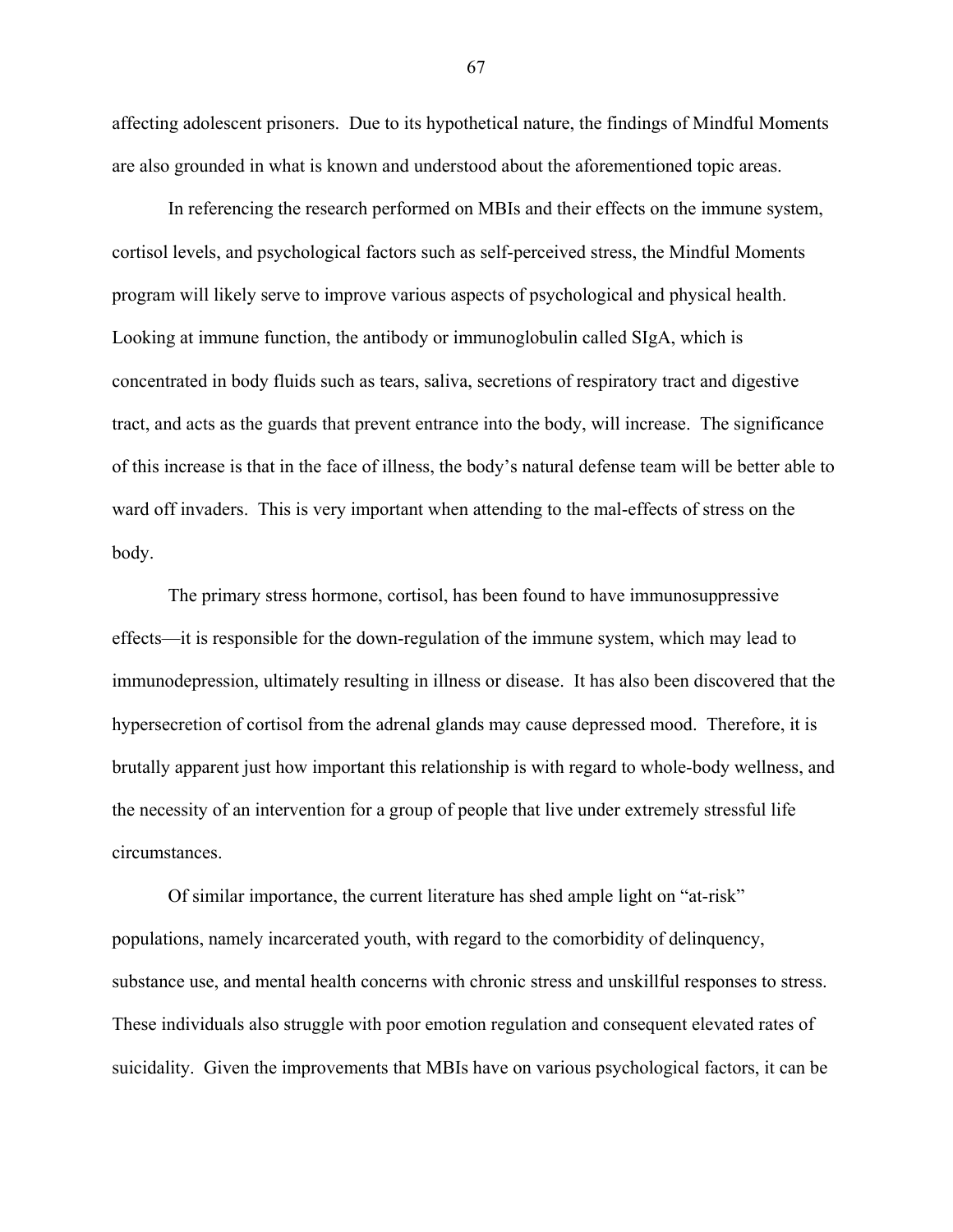expected that the recipients of the Mindful Moments program, will likely experience improvements in emotion/self-regulation and lowered self-perceived stress levels and impulsivity. It can also be presumed that the youth participants will develop prosocial skills due to the supportive and dynamic nature of the group sessions.

## *Clinical Implications*

The perpetually important clinical implications of the Mindful Moments program are immense and far-reaching. In the following paragraphs, the various stakeholders in the Mindful Moments intervention will be examined closely, as the consequences of such program impact a myriad of individuals, as well as the psychological field in totality.

As has been mentioned several times before, receiving an effective treatment approach, that addresses various aspects of mind and body wellness, would greatly improve the lives of the youth themselves, as well as their families and their communities. It frequently seems to be the case that conduct disorders in adolescents/children is a broader systemic issue. Meaning, impudent behaviors often occur in families that have a history of problematic actions such as substance use, domestic and/or sexual abuse, and so forth. These maladaptive patterns continue to typically perpetuate through generations, thus constituting a systemic problem. By instituting an empirically-based intervention that's shown effectiveness can improve many aspects of the aforementioned cycle, the participants/youth themselves will experience a significant improvement in overall functioning; plus, this improvement will serve to improve their family systems and communities as well.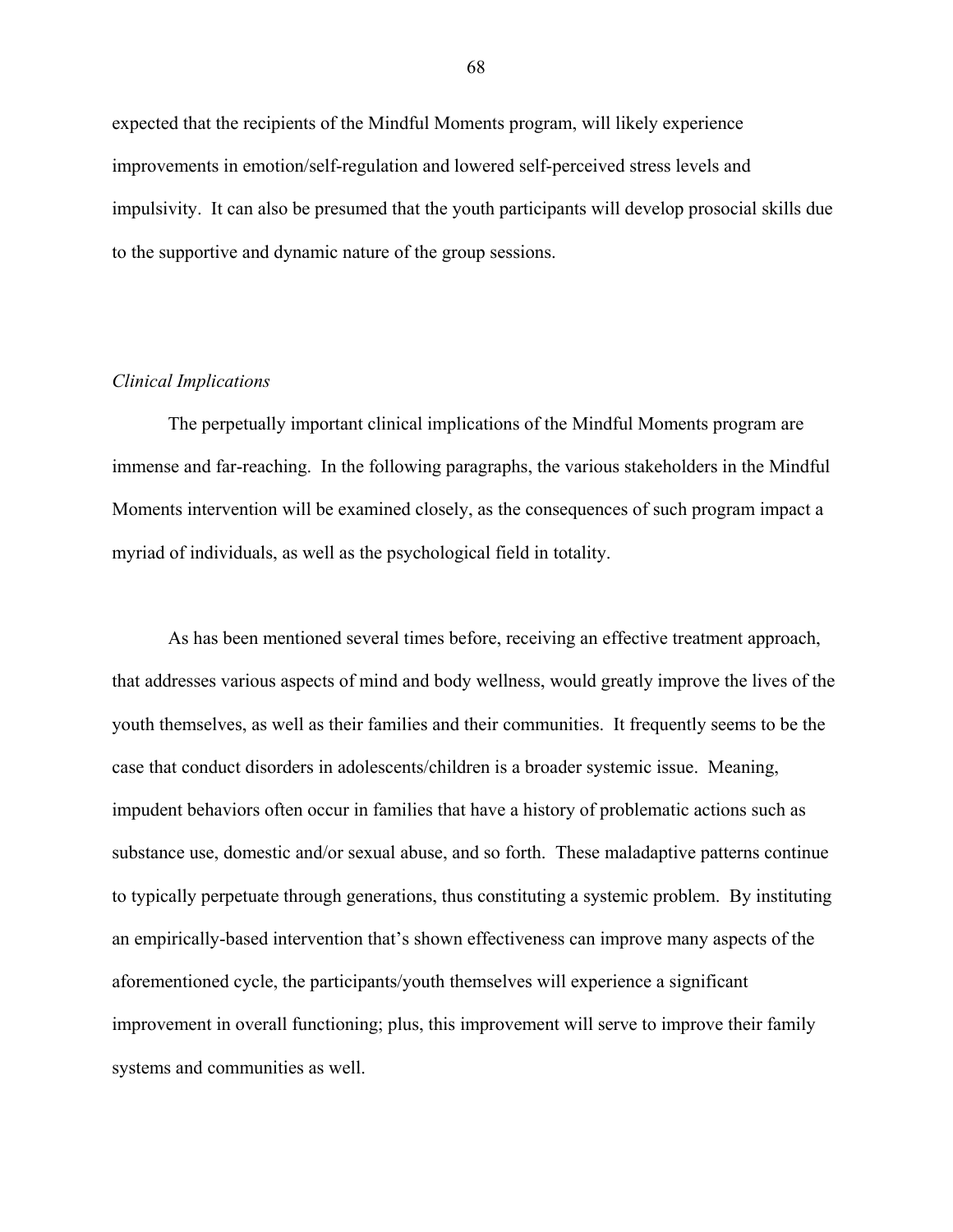With safety at the forefront of clinical and ethical practice, improved functioning for atrisk adolescents will subsequently lessen the safety concerns for the participants and others. Considering the correlative relationship between poor emotion-regulation and high rates of suicidality, providing these individuals with more adaptive coping skills, better physiological tolerance of stress, and community support will presumably decrease self-harm behaviors. Similarly, imparting such elements will also improve the safety of our communities, as dangerous behaviors like violence and substance use subside.

Treating providers in the mental health field are expected to continually further their knowledge of evidence-based practices. *Evidence-based practices/treatments* in psychology focus on the research aspects of treatment and case formulation, as well as on clients' values and culture (Levant & Sperry, 2016). In providing such treatments, providers must utilize *clinical expertise,* which sets the precedence that practitioners must manage their personal biases and filters, so as to prevent motivated reasoning and unfairness. Clinical expertise also encompasses a collection of proficiencies such as, diagnostic competence, case formulation, and treatment planning; clinical decision making, treatment implementation, and monitoring of progress; interpersonal skills; continual self-reflection and incorporation of new knowledge and skills; and understanding the influence of individual and cultural differences on treatment (Levant & Sperry, 2016, p. 21).

Evidenced-based practices are arguably important, as they promote the integration of available research, clinical expertise, and monitoring and modifying treatments as appropriate. These types of interventions have been proven to employ a collectivistic approach by accounting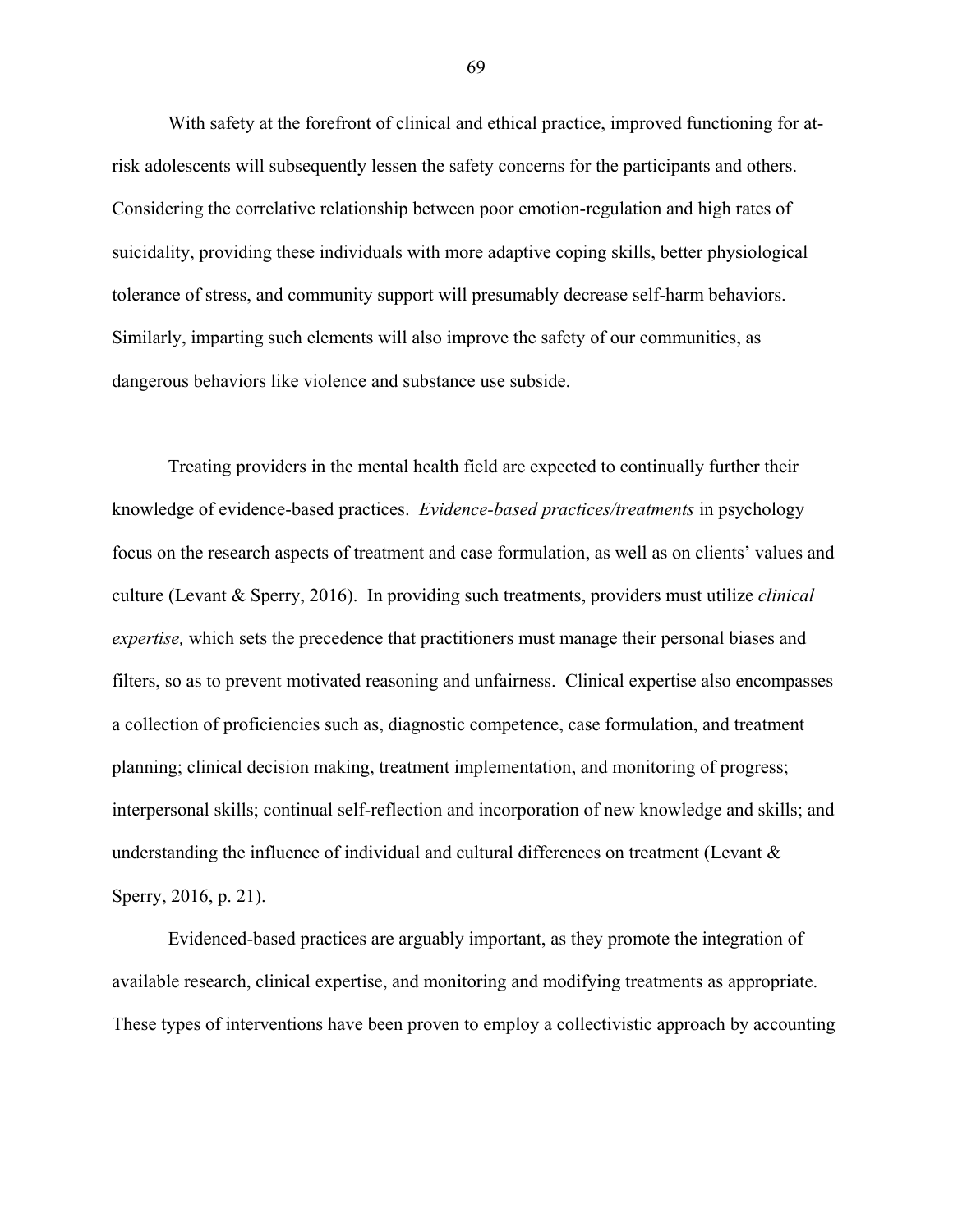for underserved and underrepresented groups via the focus on the best available research and clinical expertise.

Multiple types of research designs have been utilized to formulate evidence-based treatments, which include clinical observation, qualitative research, systematic case studies, single-case experimental designs, epidemiological research, ethnographic research, processoutcome studies, cost-effectiveness, cost-benefit analysis, treatment utilization, effectiveness research, efficacy research, and meta-analysis (Levant & Sperry, 2016, p. 20).

Due to the fact that the Mindful Moments Program has been based upon empiricallysupported interventions, it meets all of the aforementioned criteria with regard to an emphasis on research, bias management, emphasis on safety and patient care, and cultural sensitivity. As providers, there is a professional and ethical responsibility to offer patients treatment methodologies that have been found to be effective, and Mindful Moments delivers such an approach.

#### *Recommendations for Future Research*

It is important to further research-driven literature, as new discoveries are constantly being made. Much investigation has been performed on the effects of mindfulness-based interventions with respect to various aspects of health, and yet, heaps of unmapped domains endure. Explicitly, little research has focused on MBIs with regard to the incarcerated youth community, and even less attention has been given to the long-term sustainability of such effects.

Because Mindful Moments is a structured program and has been specifically developed for individuals who will presumably remain monitored by corrections staff or state agencies for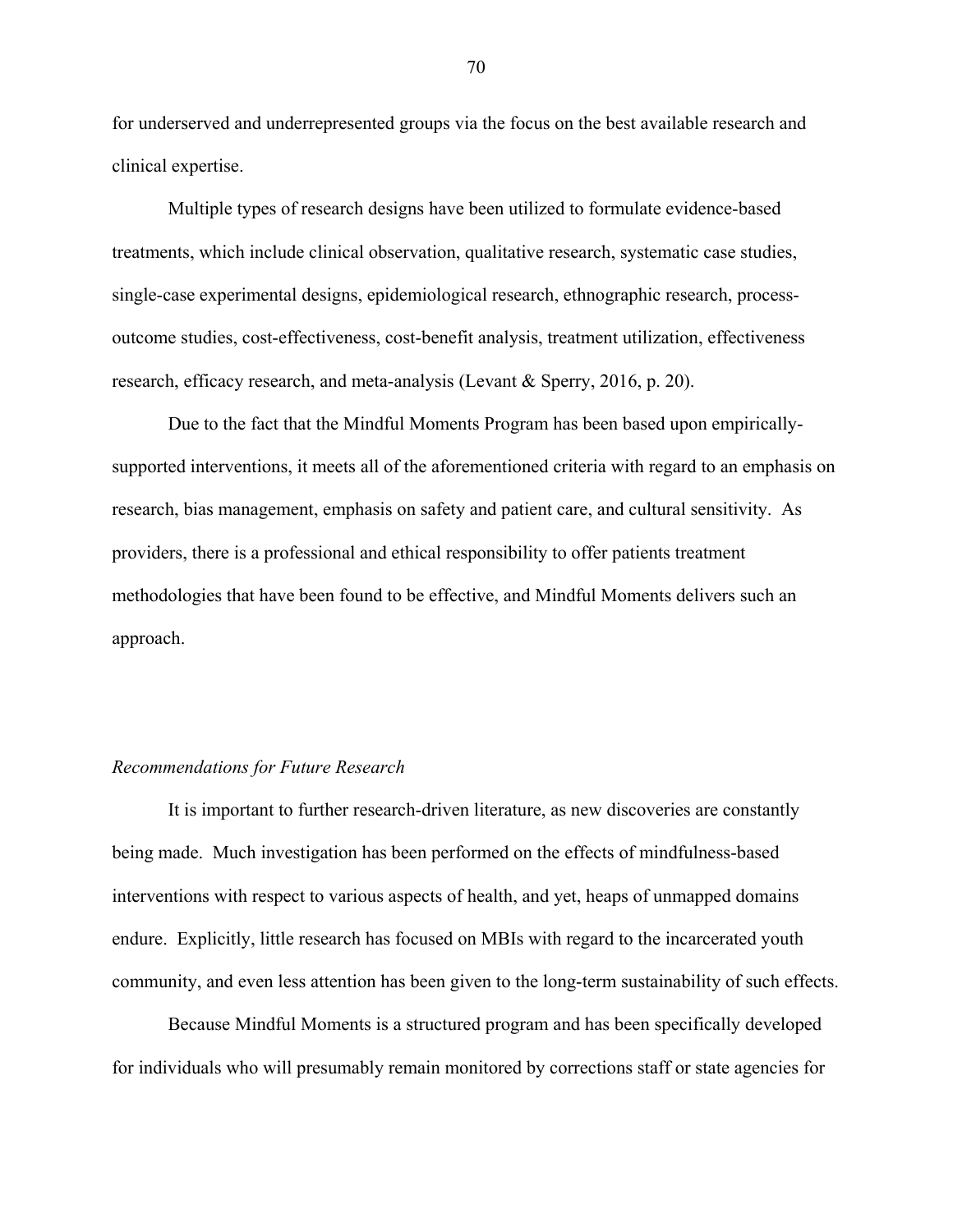several months post-program, future research ought to survey any lasting impressions. It is essential that forthcoming investigators explore the participants' physical and psychological functioning in order to determine the enduring effects of this treatment model.

Another crucial aspect for future research to address is the training methods that the facilitators undergo. This is a conceivable limitation that the Mindful Moments program presents, as it is impossible to deem beforehand the appropriate training and qualifications necessary for facilitators to be the most effective in deliverance. Thus, future attention can be given to the "best" types of training, previous qualifications, and facilitator temperament/personality when working with incarcerated youth and providing a structured mindfulness-based program.

#### *Conclusion*

The purpose of this study was to provide a theoretical treatment program for incarcerated youth utilizing MBIs per their beneficial effects on immune functioning and various psychological factors. As the available research has consistently demonstrated, these individuals experience a significant amount of stress daily, which consequently affects a myriad of biological, psychological, and emotional factors. Given the successes of similar programs, Mindful Moments: A Mindfulness-Based Intervention Program for Incarcerated Youth will presumably reveal comparable benefits with regard to enhanced immune function, lowered stress levels per self-report and biomarker assessment, decreased impulsivity, improved self/emotionregulation, and increased prosocial behaviors.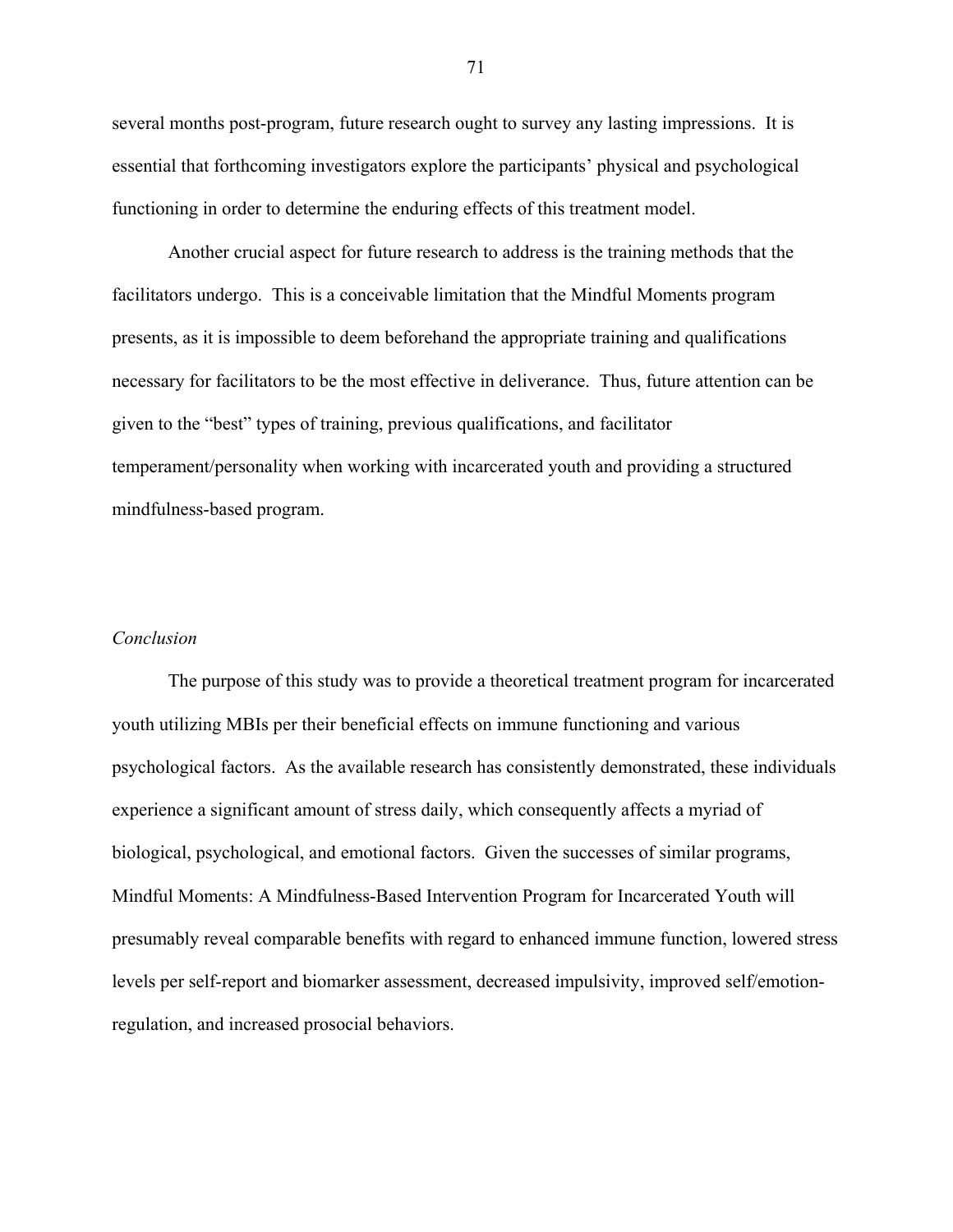Developing a structured program that is empirically-supported meets the needs of an "atrisk" population of individuals. The dynamic elements of mindfulness-based interventions have been extensively evaluated and consistently shown to be effective treatments for a multitude of psychological and physical conditions. Mindful Moments will provide a helpful tool for treating a vulnerable group, as well as contribute to the perpetually advancing body of psychological knowledge.

Although this program has its limitations, these shortcomings provide opportunities for future research. Currently, the available data investigating the long-term, sustainable effects of MBIs on incarcerated youth is extremely limited, which is also the case with the present study. Thus, upcoming researchers will prospectively examine these aspects of a structured mindfulness-based program in order to continually advance their efficacy. Likewise, future research might also further survey the facilitators' qualifications and training protocol with respect to their ability to effectively and appropriately lead the Mindful Moments intervention. As previously stated, the current body of psychological knowledge will continually advance just as consistently as new voids in data are discovered. The Mindful Moments intervention program provides the following: an opportunity for therapeutic help for its recipients; a valuable contribution to the psychological field of research; and through such contribution, boundless possibilities for future exploration.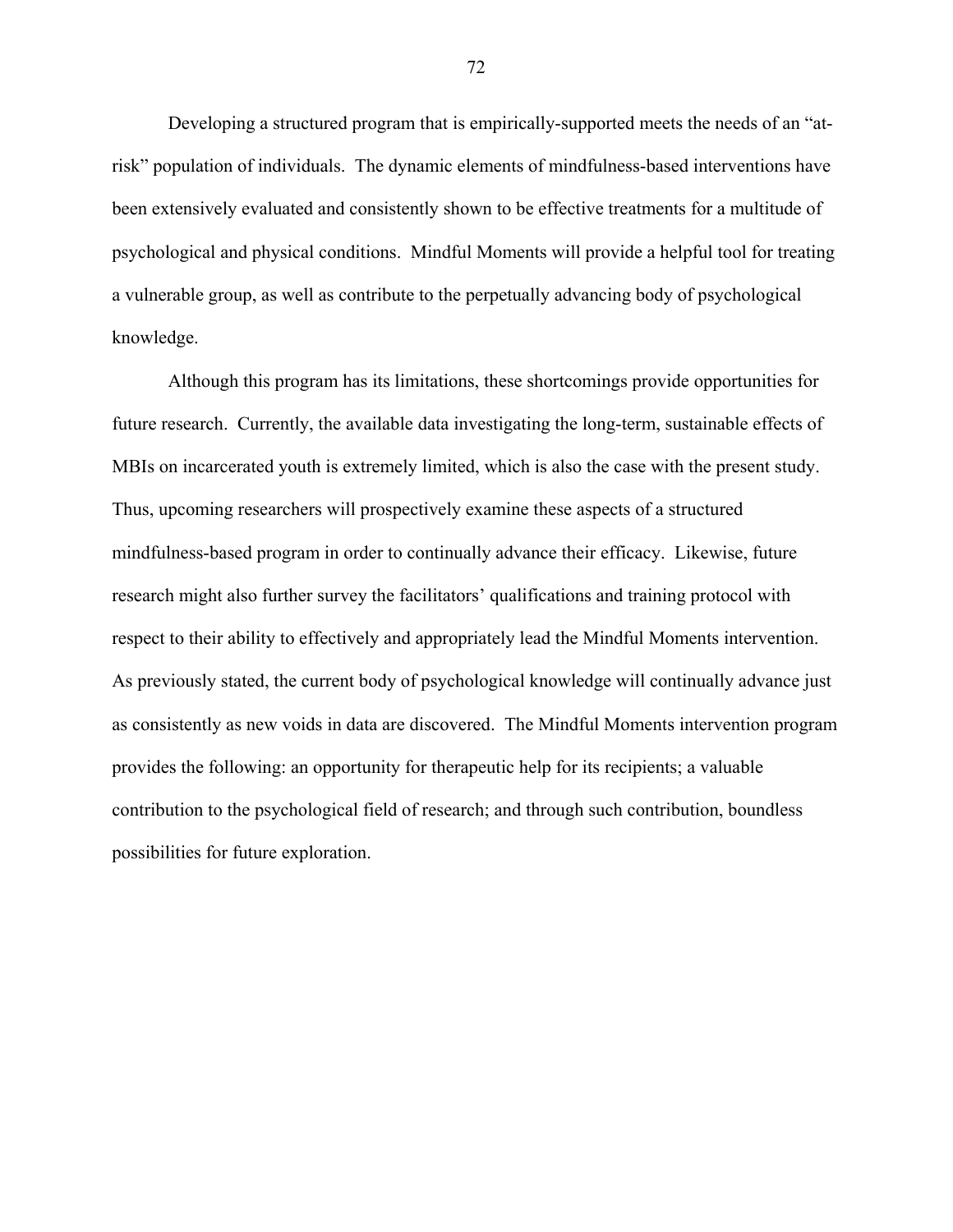#### References

- Aaronson, N.K., Ahmedzai, S., Bergman, B., Bullinger, M., Cull, A., Duez, N.J., Filiberti, A., Flechtner, H., Fleishman, S.B., deHaes, J.C.J.M., Kaasa, S., Klee, M., Osoba, D., Razavi, D., Rofe, P.B., Schraub, S., Sneeuw, K., Sullivan, M., Takeda, F., 1993. The European Organization for Research and Treatment of Cancer QLQ-C30: a quality-of-life instrument for use in international clinical trials in oncology. *Journal of national cancer institute., 85*, 365-376.
- Ader, R., & Cohen, N. (1975). Behaviorally conditioned immunosuppression. *Psychosomatic Medicine, 37,* 333-340.
- American Psychiatric Association. (2010). *American psychiatric association practice guideline for the treatment of patients with major depressive disorder.* 3<sup>rd</sup> Ed. Arlington, VA: American Psychiatric Publishing.
- Anderson, B.L., Kiecolt-Glaser, J.K., Glaser, R., 1994. A biobehavioral model of cancer stress and disease course. *American Psychologist, 49*(5), 389-404.
- Anisman, H., & Merali, Z. (2003). Cytokines, stress, and depressive illness: brain-immune interactions. *Annals of Medicine, 35*(1), 2-11.
- Aragona, M., Muscatello, M. R., Losi, E., Panetta, S., La Torre, F., Pastura, G., Bertolani, S., & Mesiti, M. (1996). Lymphocyte number and stress parameter modifications in untreated breast cancer patients with depressive mood and previous life stress. *Journal of Experimental Therapeutics & Oncology*, *1*(6), 354-360.
- Baer, R. A., Smith, G. T., Hopkins, J., Krietemeyer, J., & Toney, L. (2006). Using self-report assessment methods to explore facets of mindfulness. *Assessment*, *13*(1), 27-45.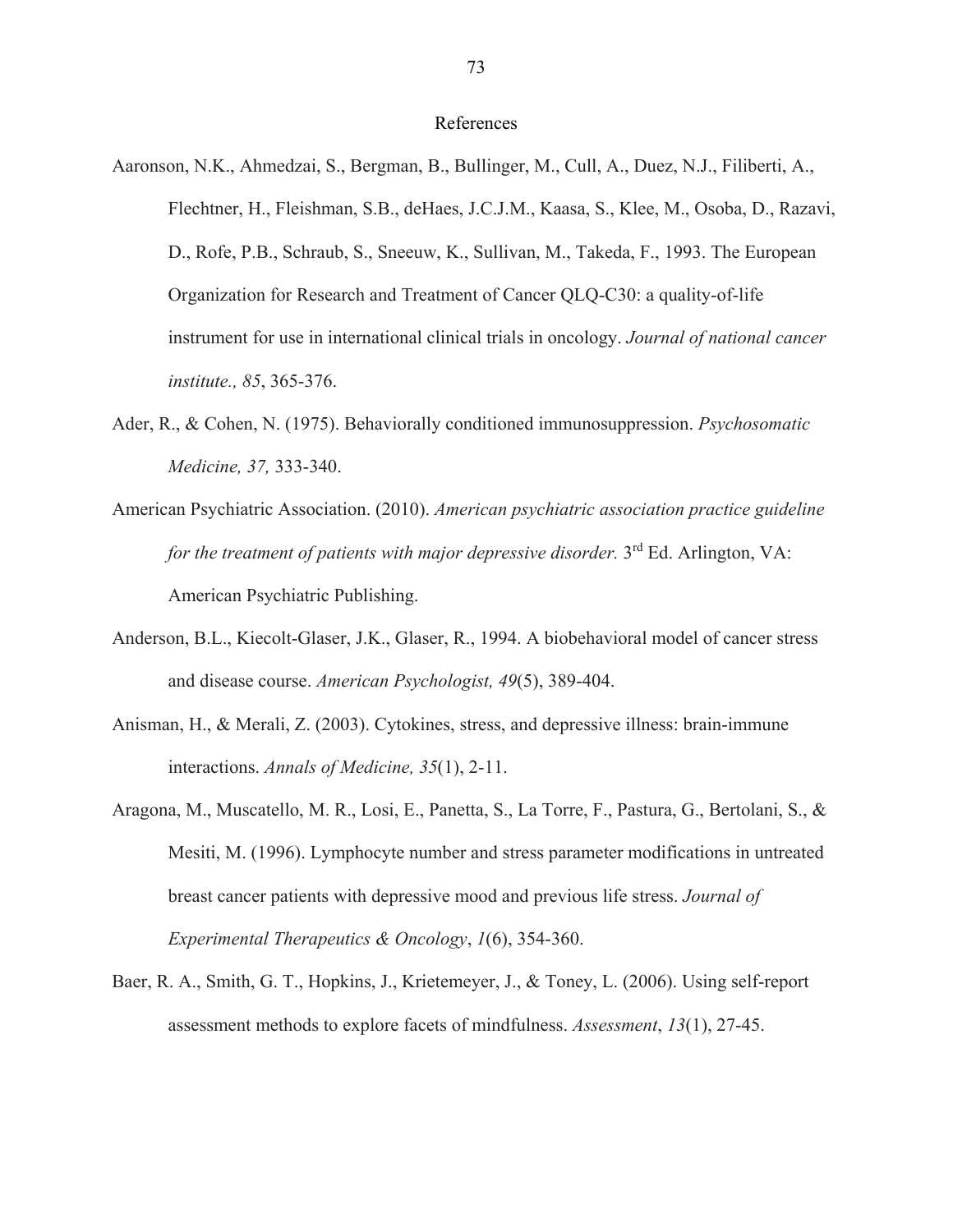- Bhajan, Y. (1997). *The master's touch: On being a sacred teacher for the new age.* Espanola, NM: Kundalini Research Institute Publications.
- Barnert, E. S., Himelstein, S., Herbert, S., Garcia‐Romeu, A., & Chamberlain, L. J. (2014). Exploring an intensive meditation intervention for incarcerated youth. *Child and Adolescent Mental Health*, *19*(1), 69-73.
- Bedford, F.L. (1993a). Perceptual and cognitive spatial learning; *Journal of Experimental Psychology. Human Perception and Performance, 19,* 517-530. doi: 10.1037/0096- 1523.19.3.517
- Bedford, F.L. (1993b). Perceptual learning. In G.H. Bower (Ed.), *The psychology of learning and motivation: Advances in research and theory* (Vol. 30, pp. 1-60). Hillsdale, NJ: Erlbaum.
- Bedford, F.L. (1995). Constraints on perceptual learning: Objects and dimensions. *Cognition, 54,*  253-297. doi: 10.1016/0010-0277(94)00637-Z
- Bedford, F.L. (1999). Keeping perception accurate. *Trends in Cognitive Sciences, 3,* 4-11. doi: 10.1016/S1364-6613(98)01266-2
- Bedford, F.L. (2001). Towards a general law of numerical/object identity. *Cahiers de Psychologie Cognitive/Current Psychology of Cognition, 20,* 113-175.
- Bedford, F.L. (2004). Analysis of a constraint on perception, cognition, and development: One object, one place, one time. *Journal of Experimental Psychology. Human Perception and Performance, 30,* 907-912. doi: 10.1037/0096-1523.30.5.907
- Bedford, F. L. (2012). A perception theory in mind–body medicine: guided imagery and mindful meditation as cross-modal adaptation. *Psychonomic Bulletin & Review*, *19*(1), 24-45.
- Blackburn, E. H. (1991). Structure and function of telomeres. *Nature*, *350*(6319), 569.
- Blackburn, E.H. (2000). Telomere states and cell fates. *Nature, 408,* 53-36.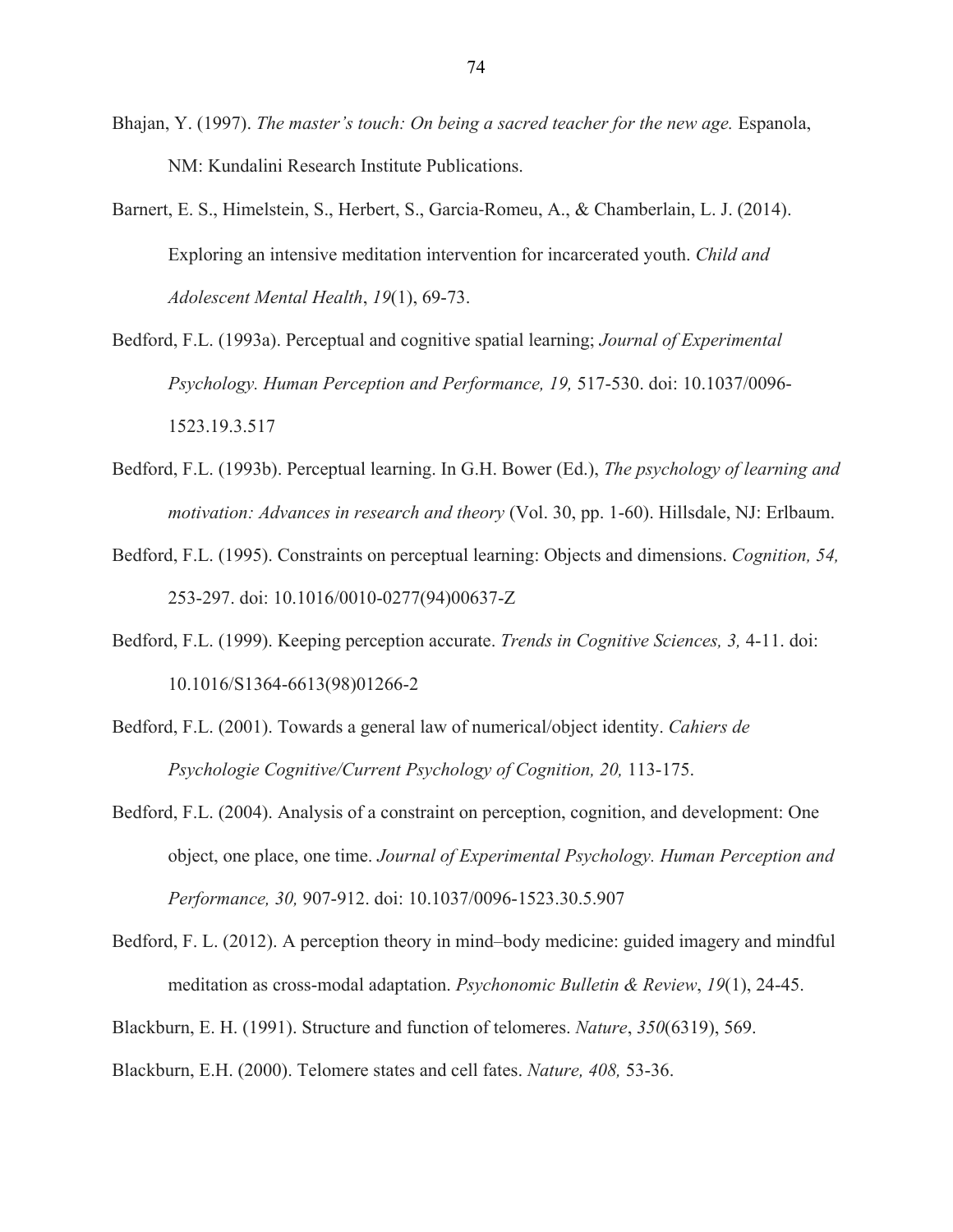- Blalock, J.E. (1989). A molecular basis for bidirectional communication between the immune and neuroendocrine systems. *Physiological Reviews, 69,* 1-32.
- Bosworth, K., & Espelage, G. (1995). *Teen conflict survey*. Bloomington, IN: Indiana University Center for Adolescent Studies.
- Bornovalova, M. A., Tull, M. T., Gratz, K. L., Levy, R., & Lejuez, C. W. (2011). Extending models of deliberate self-harm and suicide attempts to substance users: Exploring the roles of childhood abuse, posttraumatic stress and difficulties controlling impulsive behavior when distressed. *Psychological Trauma: Theory, Research, Practice, and Policy*, *3*, 349–359. http://dx.doi.org/10.1037/a0021579
- Broderick, P. C., & Jennings, P. A. (2012). Mindfulness for adolescents: A promising approach to supporting emotion regulation and preventing risky behavior. *New Directions for Youth Development: Theory, Practice, Research, 2012*(136), 111–126. http://dx.doi.org/10.1002/yd.20042
- Casey, B., & Caudle, K. (2013). The teenage brain: Self-control. *Current Directions in Psychological Science, 22*, 82– 87. http://dx.doi.org/ 10.1177/0963721413480170
- Capuron, L., Lamarque, D., Dantzer, R., & Goodall, G. (1999). Attentional and mnemonic deficits associated with infectious disease in humans. *Psychological medicine*, *29*(2), 291-297.
- Carlson, L. E., Speca, M., Patel, K. D., & Goodey, E. (2003). Mindfulness‐based stress reduction in relation to quality of life, mood, symptoms of stress, and immune parameters in breast and prostate cancer outpatients. *Psychosomatic Medicine*, *65*(4), 571-581.
- Charmaz, K. (2006). *Constructing grounded theory: A practical guide through qualitative analysis*. London, UK: Sage.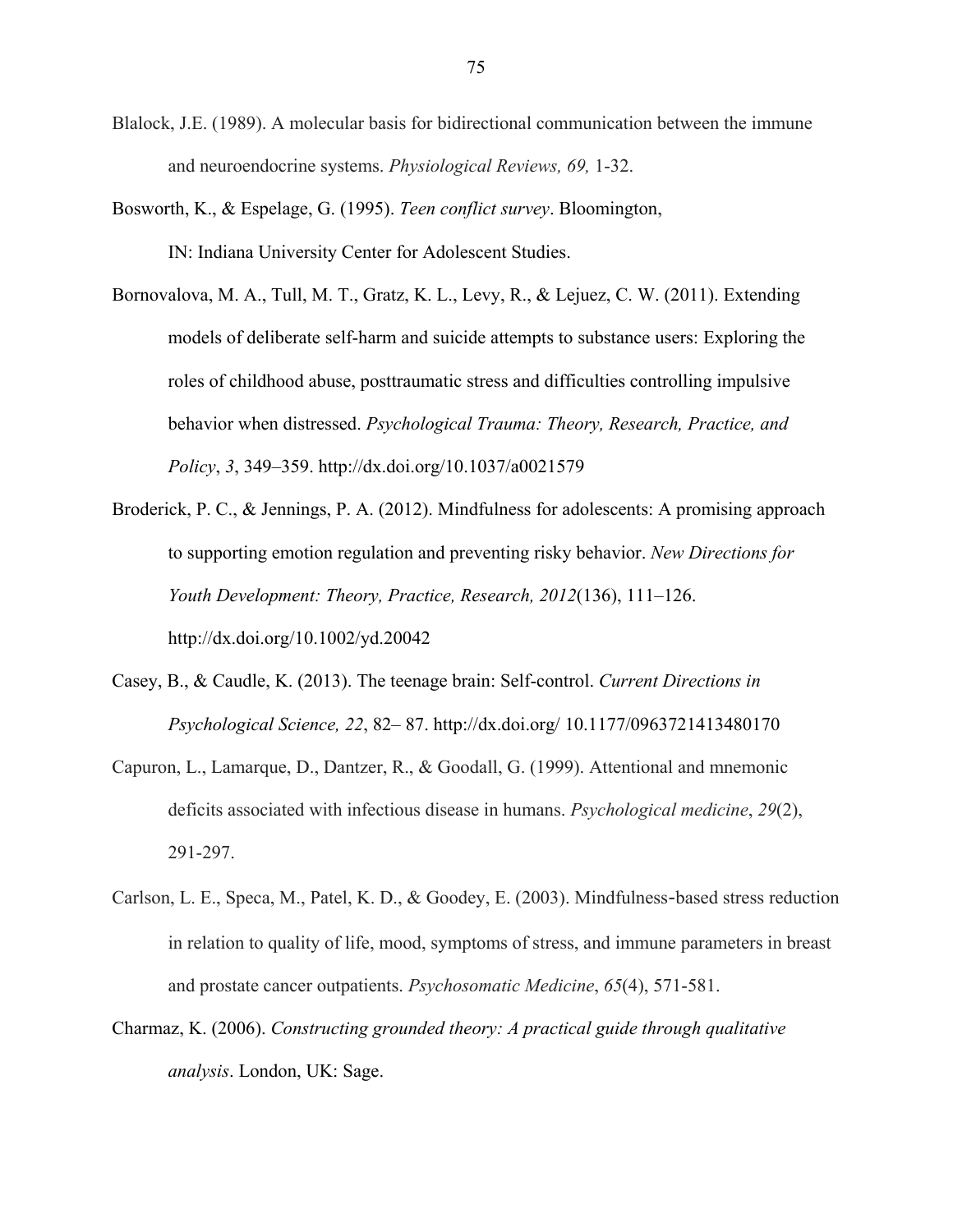- Childs, J. P. (1973). *The Use of Transcendental Meditation as Therapy with Juvenile Offenders: A Dissertation Presented to the Graduate Council of the University of Tennessee: In Partial Fulfillment of the Requirements for the Degree Doctor of Education*. University of Tennessee.
- Cisler, J. M., Olatunji, B. O., Feldner, M. T., & Forsyth, J. P. (2010). Emotion regulation and the anxiety disorders: An integrative review. *Journal of Psychopathology and Behavioral Assessment, 32*, 68–82. http://dx.doi.org/10.1007/s10862-009-9161-1
- Cohen, S., Kamarck, T., & Mermelstein, R. (1983). *A global measure of perceived stress. Journal of Health and Social Behavior, 24*, 385-396. http://dx.doi.org/10.2307/2136404
- Cohen, S., Kamarck, T., & Mermelstein, R. (1994). Perceived stress scale. *Measuring stress: A Guide for Health and Social Scientists*, 235-283.
- Cohen, S., Miller, G. E., & Rabin, B. S. (2001). Psychological stress and antibody response to immunization: a critical review of the human literature. *Psychosomatic medicine*, *63*(1), 7-18.
- Cohen, S., & Williamson, G. M. (1991). Stress and infectious disease in humans. *Psychological Bulletin*, *109*(1), 5.
- Corbin, J., & Strauss, A. (1990). Grounded theory research: Procedures, canons, and evaluative criteria. *Qualitative Sociology, 13*, 3–21. http://x.doi.org/10.1007/BF00988593
- Cua, D. J., & Tato, C. M. (2010). Innate IL-17-producing cells: the sentinels of the immune system. *Nature Reviews Immunology*, *10*(7), 479-489.
- Deepak, K. K., Manchanda, S. K., & Maheshwari, M. C. (1994). Meditation improves clinicoelectroencephalographic measures in drug-resistant epileptics. *Biofeedback and Self-Regulation*, *19*(1), 25-40.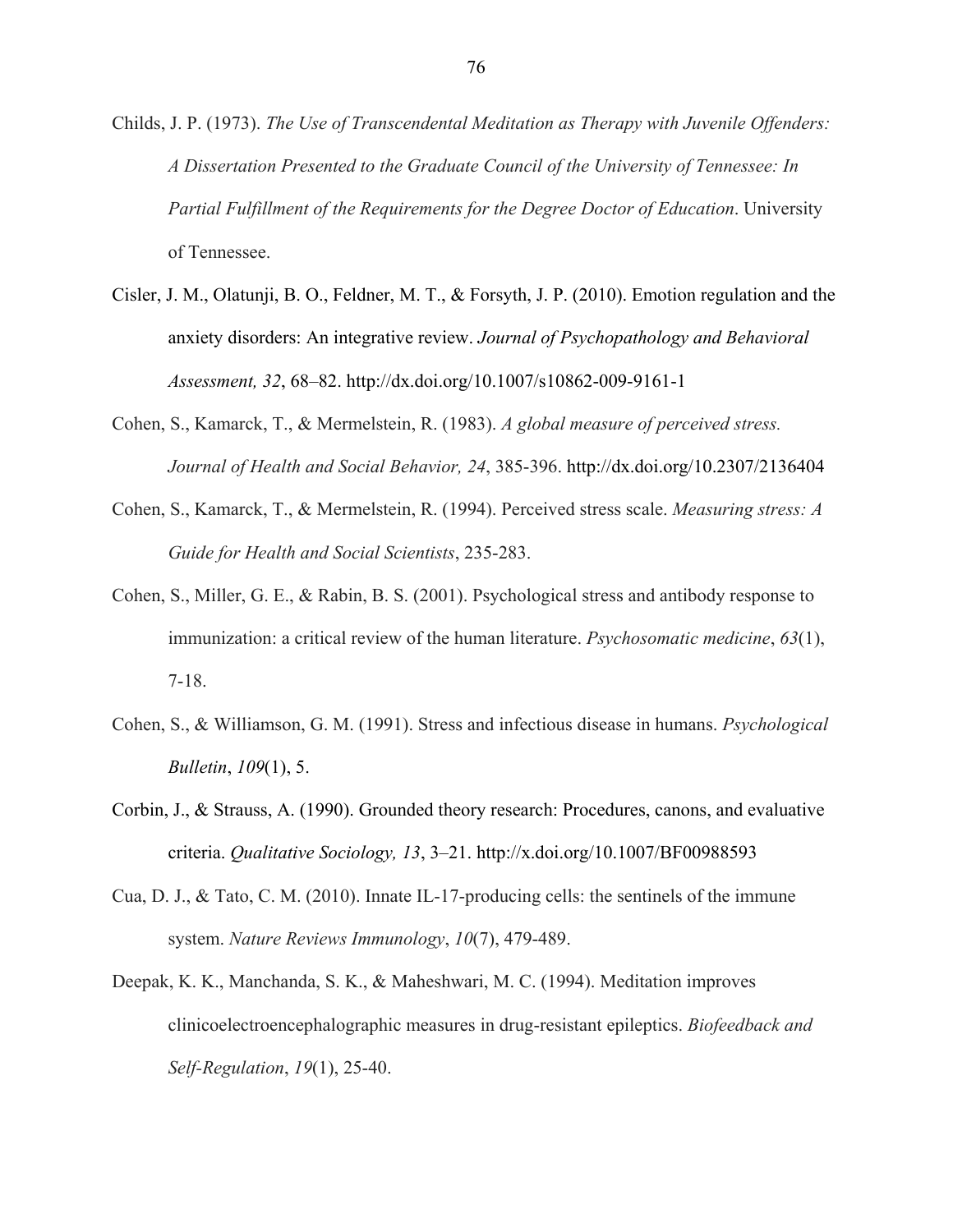- Derogatis, L. R., 1983. SCL-90-R administration, scoring, and procedures manual II. *Clinical Psychometric Research: Towson, MD, USA Google Scholar*.
- Dishion, T. J., Felver-Gant, J. C., Abdullaev, Y., & Posner, M. I. (2011). Self-regulation and adolescent drug use: Translating developmental science and neuroscience into prevention practice. In M. T. Bardo, D. H. Fishbein, & R. Milich (Eds.), *Inhibitory control & drug abuse prevention* (pp. 281–301). New York: Springer.
- Eliade, M. (1978). *The forge and the crucible: The origins and structures of alchemy* (S. Corbin, Trans.). Chicago, IL: University of Chicago Press. (Original work published 1956)
- Epel, E. S., Blackburn, E. H., Lin, J., Dhabhar, F. S., Adler, N. E., Morrow, J. D., & Cawthon, R. M. (2004). Accelerated telomere shortening in response to life stress. *Proceedings of the National Academy of Sciences of the United States of America*, *101*(49), 17312-17315.
- Epel, E. S., Lin, J., Wilhelm, F. H., Wolkowitz, O. M., Cawthon, R., Adler, N. E., Dolbier, C., Mendes, W.B., & Blackburn, E. H. (2006). Cell aging in relation to stress arousal and cardiovascular disease risk factors. *Psychoneuroendocrinology*, *31*(3), 277-287.
- Epel, E. S. (2009). Telomeres in a life-span perspective: A new "psychobiomarker"? *Current Directions in Psychological Science*, *18*(1), 6-10.
- Epel, E., Daubenmier, J., Moskowitz, J. T., Folkman, S., & Blackburn, E. (2009). Can meditation slow rate of cellular aging? Cognitive stress, mindfulness, and telomeres. *Annals of the New York Academy of Sciences*, *1172*(1), 34-53.
- Epel, E. S., Puterman, E., Lin, J., Blackburn, E., Lazaro, A., & Mendes, W. B. (2013). Wandering minds and aging cells. *Clinical Psychological Science, 1*, 75–83. http://dx.doi.org/10.1177/2167702612460234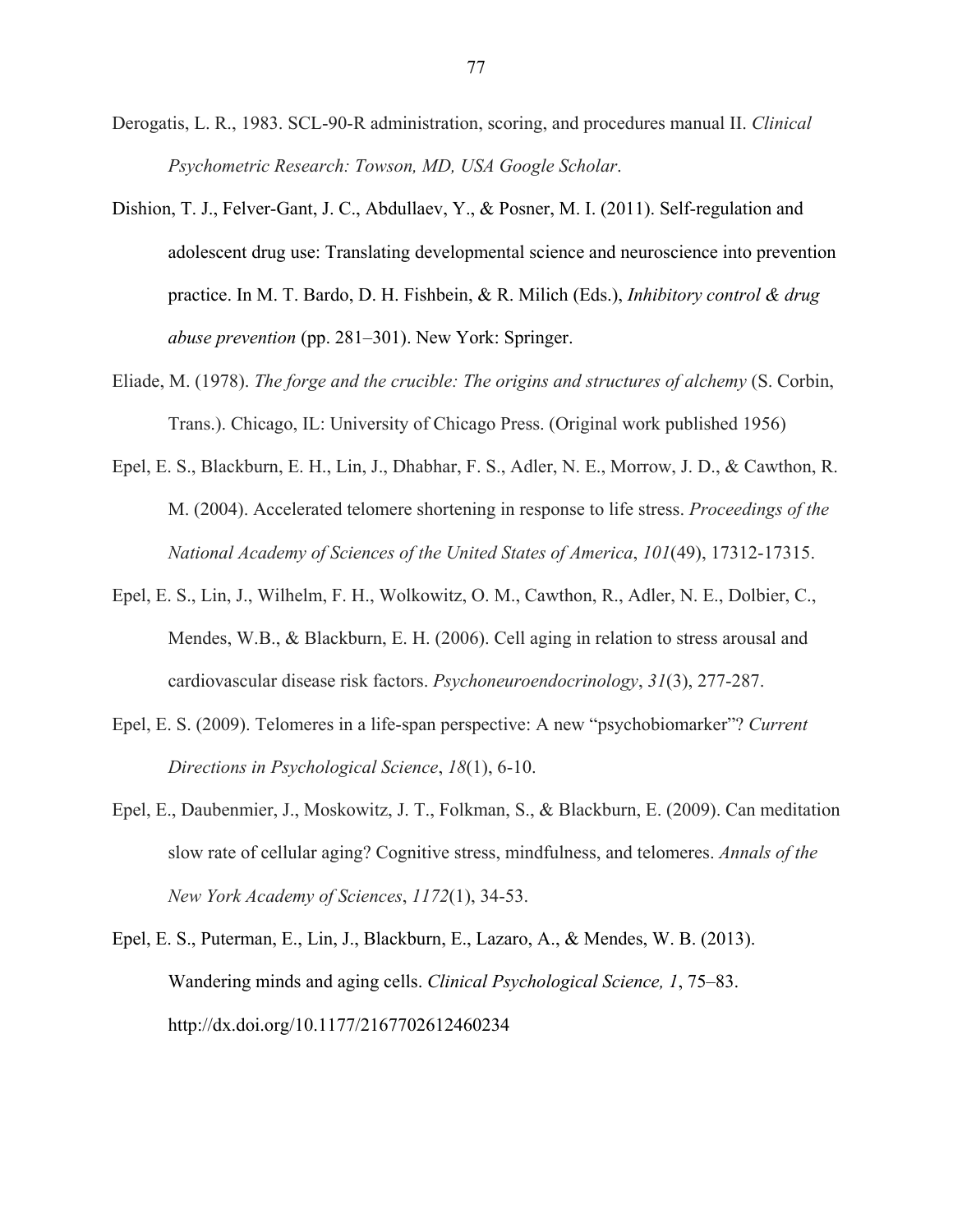Flinton, C.A. (1998). The effects of meditation techniques on anxiety and locus of control in juvenile delinquents. *Dissertation Abstracts International: Section B: The Sciences and Engineering, 59,* 0871.

- Glaser, R., Kiecolt-Glaser, J. K., Marucha, P. T., MacCallum, R. C., Laskowski, B. F., & Malarkey, W. B. (1999). Stress-related changes in proinflammatory cytokine production in wounds. *Archives of General Psychiatry*, *56*(5), 450-456.
- Greco, L. A., Baer, R. A., & Smith, G. T. (2011). Assessing mindfulness in children and adolescents: Development and validation of the *Child and Adolescent Mindfulness Measure (CAMM).* Psychological Assessment,23, 606–614. http://dx.doi.org/10.1037/a0022819
- Grossman, P., Niemann, Schmidt, & Wallach, H. (2004). Mindfulness-based stress reduction and health benefits: a meta-analysis. *Journal of Psychosychosomic Research, 57*, 35-43.
- Gupta, S. (2015). *Fire in the depths of Kundalini yoga and alchemy: A depth psychological guide to transformation*. Pacifica Graduate Institute.
- Hall, S., & Smith, A. (1996). Investigation of the effects and aftereffects of naturally occurring upper respiratory tract illnesses on mood and performance. *Physiology & behavior*, *59*(3), 569-577.
- Harris, C.S. (1965). Perceptual adaptation to inverted, reversed, and displaced vision. *Psychological Review, 72,* 419-444. doi: 10.1037/h0022616
- Hart, A., & Kamm, M. A. (2002). Mechanisms of initiation and perpetuation of gut inflammation by stress. *Alimentary Pharmacology & Therapeutics*, *16*(12), 2017-2028.
- Hayes, S., Strosahl, K., & Wilson, K. (1999). *Acceptance and Commitment Therapy.* New York: Guildford Press.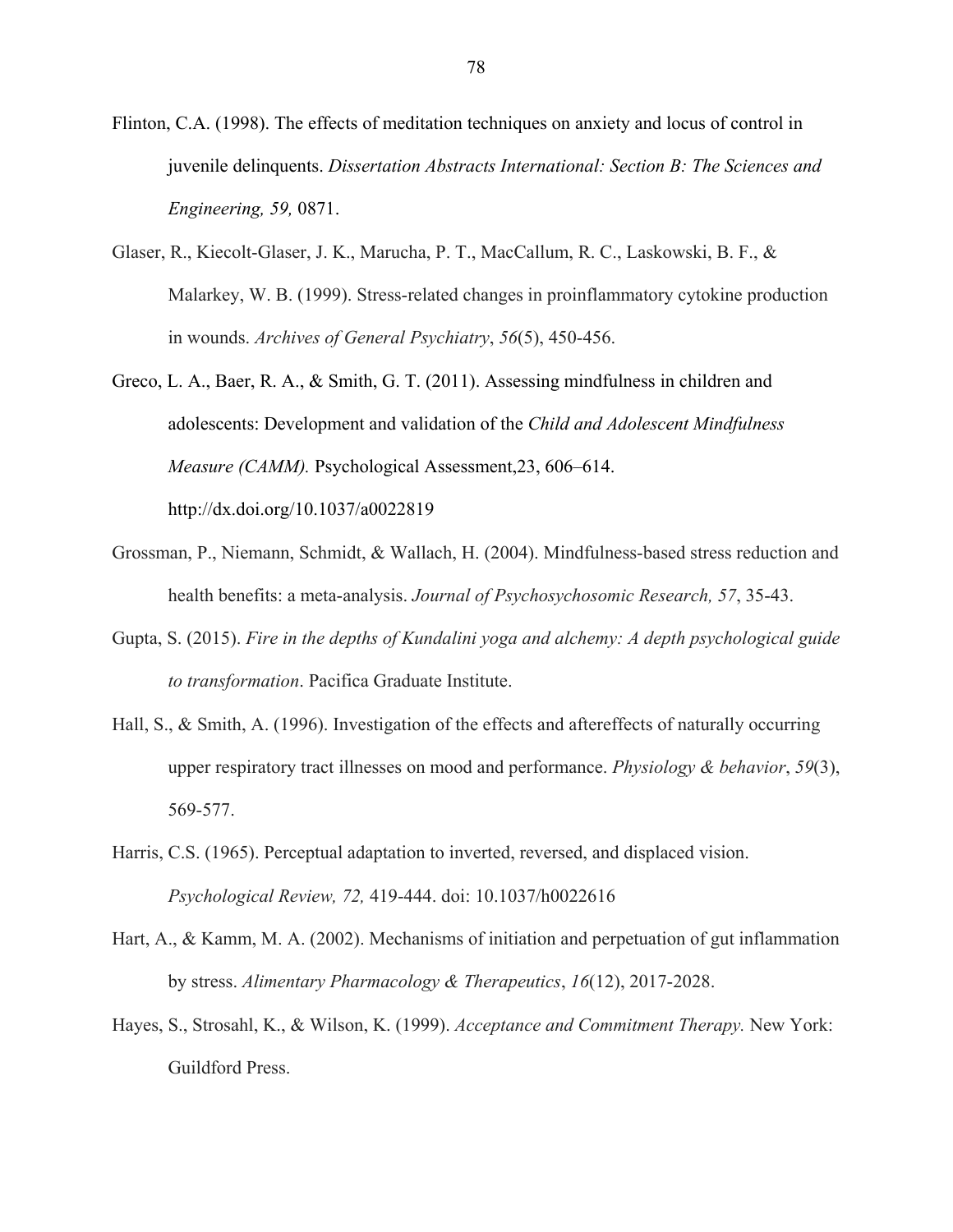- Hayley, S., & Anisman, H. (2005). Multiple mechanisms of cytokine action in neurodegenerative and psychiatric states: neurochemical and molecular substrates. *Current Pharmaceutical Design*, *11*(8), 947-962.
- Hayley, S., Poulter, M. O., Merali, Z., & Anisman, H. (2005). The pathogenesis of clinical depression: stressor-and cytokine-induced alterations of neuroplasticity. *Neuroscience*, *135*(3), 659-678.
- Head, H., & Holmes, H.G. (1911-1912). Sensory disturbances from cerebral lesions. *Brain, 34,*  102-254.
- Hilgard, E.R., & Marquis, D.G. (1940). *Conditioning and Learning.* New York: Appleton-Century.
- Himelstein, S. (2009). A mixed method study of a mindfulness-based intervention on incarcerated youth. Unpublished Doctor of Philosophy in Clinical Psychology, Institute of Transpersonal Psychology, Palo Alto, CA.
- Himelstein, S., Hastings, A., Shapiro, S., & Heery, M. (2012). A qualitative investigation of the experience of a mindfulness-based intervention with incarcerated adolescents. *Child and Adolescent Mental Health*. Advanced online publication. doi: 10.1111/j.1475- 3588.2011.00647.x
- Hull, C.L. (1934). Learning II: The factor of the conditioned reflex. In *A handbook of general experimental psychology* (Vol. xii, pp. 382-455). Worcester, MA: Clark University Press.
- Irwin, M.R. (2008). Human psychoneuroimmunology: 20 years of discovery. *Brain, Behavior, and Immunity, 22,* 129-139. doi: 10.1016/j.bbi.2007.07.013
- Jacobs, T. L., Epel, E. S., Lin, J., Blackburn, E. H., Wolkowitz, O. M., Bridwell, D. A., Zanesco, A.P., Aichele, S.R., Sahdra, B.K., MacLean, K.A., King, B. G., Shaver, P.R., Rosenberg,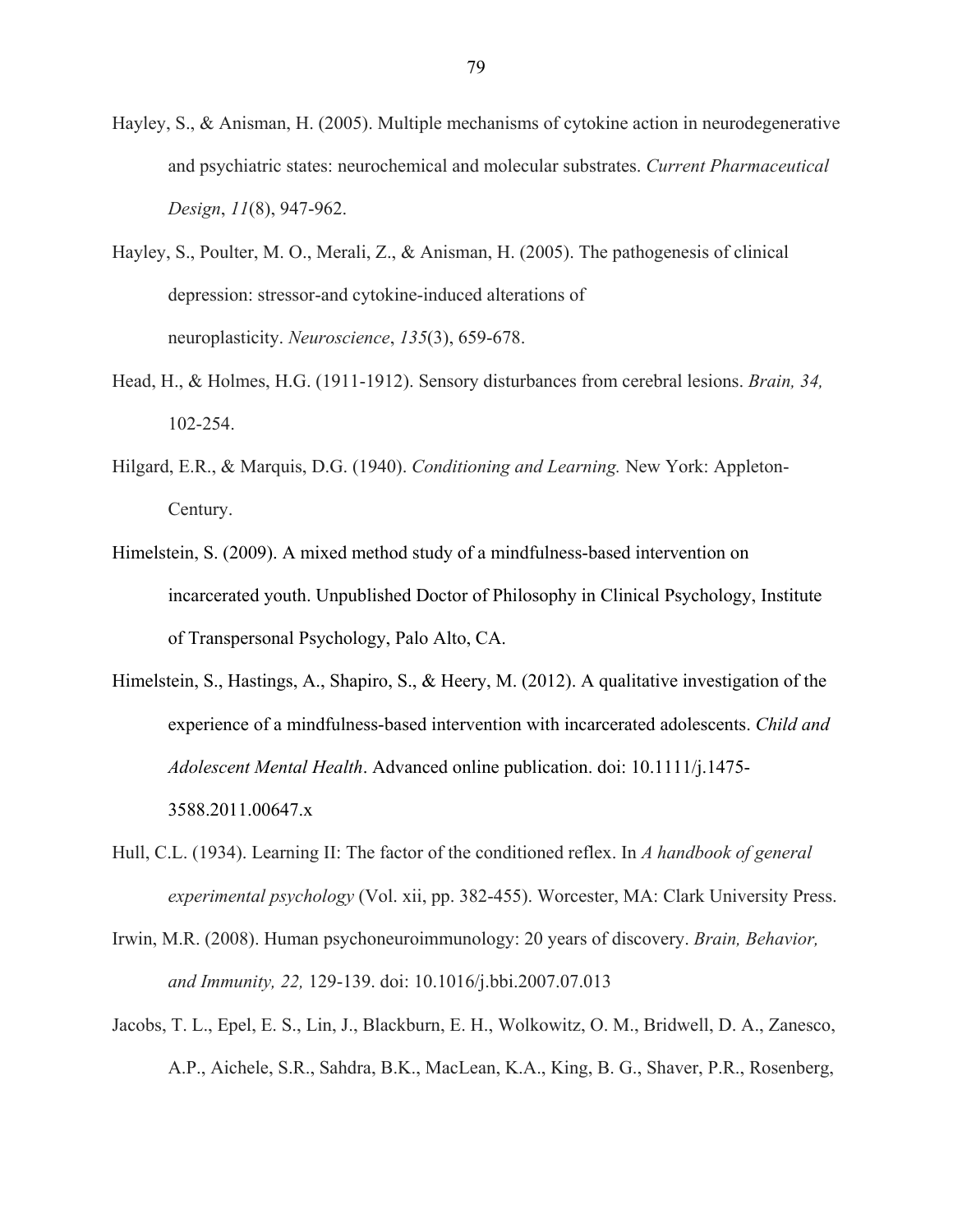E.L., Ferrer, E., Wallace, B.A., & Saron, C. (2011). Intensive meditation training, immune cell telomerase activity, and psychological mediators. *Psychoneuroendocrinology*, *36*(5), 664-681.

- Janeway, C., & Travers, P. (1999). *Immunobiology: The Immune System in Health and Disease*   $(4<sup>th</sup>$  ed.). London: Current Biology.
- Janeway, C.A., Travers, P., Walport, M., & Schlomchik, M. (2001). *The Immune System in Health and Disease* (5<sup>th</sup> ed.). New York: Garland Science.
- John, O. P., Donahue, E. M., & Kentle, R. L. (1991). The big five inventory: Versions 4a and 54, institute of personality and social research. *University of California, Berkeley, CA*.
- John, O. P., & Srivastava, S. (1999). The Big Five trait taxonomy: History, measurement, and theoretical perspectives. *Handbook of Personality: Theory and Research*, *2*(1999), 102- 138.
- Johnston, L.R. & Bauman, W. (2014). Science and religion: One planet, many possibilities. London, UK: Routledge.
- Joynt, K. E., Whellan, D. J., & O'Connor, C. M. (2004). Why is depression bad for the failing heart? A review of the mechanistic relationship between depression and heart failure. *Journal of Cardiac Failure*, *10*(3), 258-271.
- Judith, A. (2004). *Eastern body, Western mind: Psychology and the chakra system as a path to the self.* Berkley, CA: Celestial Arts.
- Jung, C.G. (1996). *The psychology of Kundalini yoga: Notes of the seminar given in 1932 by C.G. Jung* (S. Shamdasani, Ed). Princeton, NJ: Princeton University Press.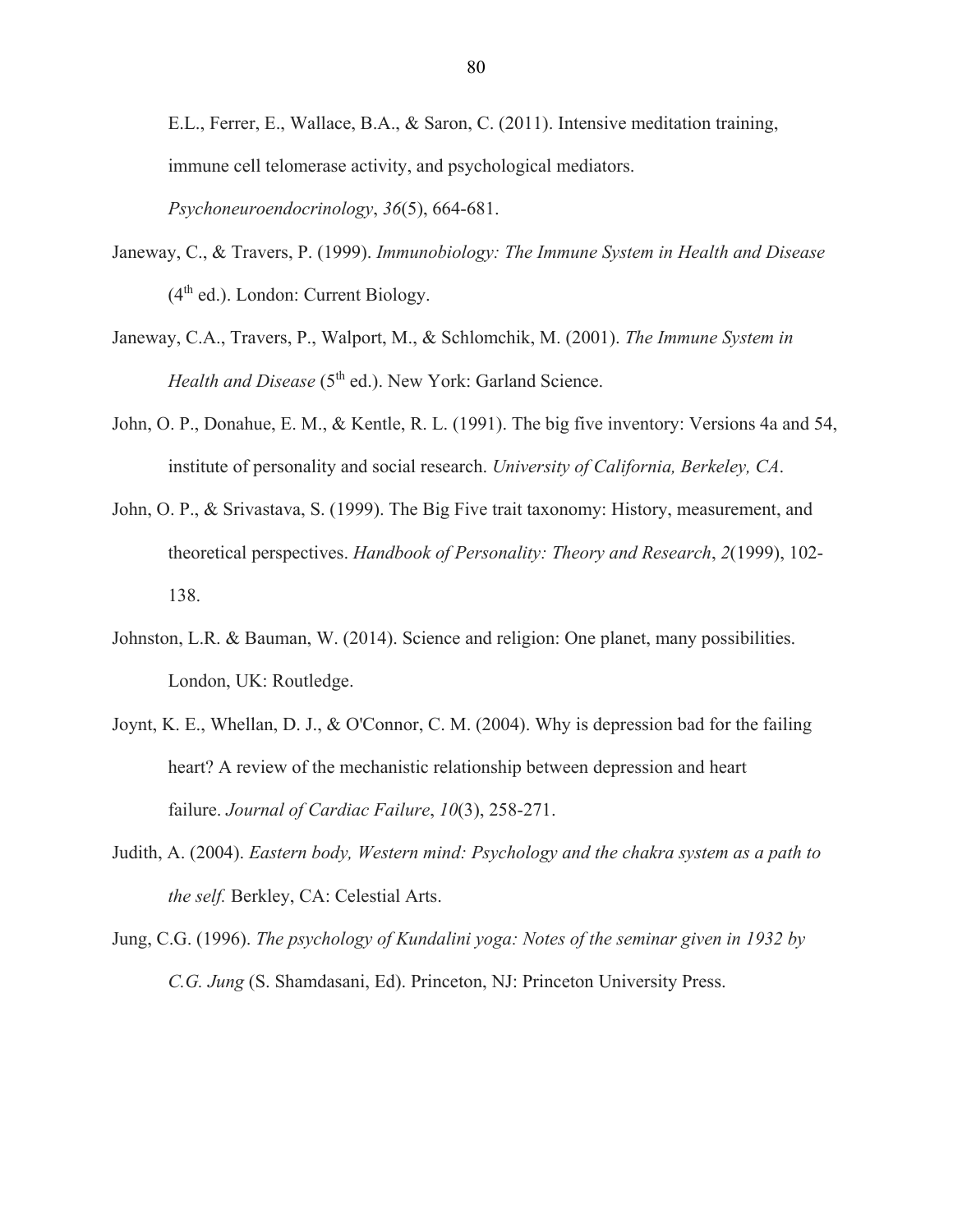Kabat-Zinn, J. (1982). An outpatient program in behavioral medicine for chronic pain patients based on the practice of mindfulness meditation: Theoretical considerations and preliminary results. *General Hospital Psychiatry*, *4*(1), 33-47.

- Kabat-Zinn, J., Lipworth, L., Burney, R., & Sellers, W. (1987). Four-year follow-up of a meditation-based program for the self-regulation of chronic pain: treatment outcomes and compliance. *The Clinical Journal of Pain*, *3*(2), 159-173.
- Kabat-Zinn, J. (1990). *Full catastrophe living: Using the wisdom of your body and mind to face stress, pain and illness.* New York: Delacorte.
- Kabat-Zinn, J., Wheeler, E., Light, T., Skillings, A., Scharf, M.J., Croplwy, T.G., Hosmer, D., & Bernhard, J.D. (1998). Influence of a mindfulness meditation-based stress reduction intervention on rates of skin clearing in patients with moderate to severe psoriasis undergoing phototherapy (UVB) and photochemotherapy (PUVA). *Psychosomatic Medicine, 60*, 625-632.
- Kabat-Zinn, J., Massion, A.O., Kristeller, J., Peterson, L.G., Fletcher, D.E., Pbert, O., Lenderkind, W.R., & Santorelli, S.F. (2002). Effectiveness of a meditation-based stress reduction program in the treatment of anxiety disorders. *American Journal of Psychiatry, 149* (7), 943-963.
- Kaplan, K.H., Goldenberg, D.L., Galvin-Nadeau, M. (1993). The impact of a meditation-based stress reduction program on fibromyalgia. *General Hospital Psychiatry 15* (5), 284-289.
- Kegan, R. (1982). *The evolving self: Problem and process in human development*. Cambridge, MA: Harvard University Press.
- Kirsch, J. (1985). Response expectancy as a determinant of experience and behavior. *American Psychologist, 40,* 1189-1202.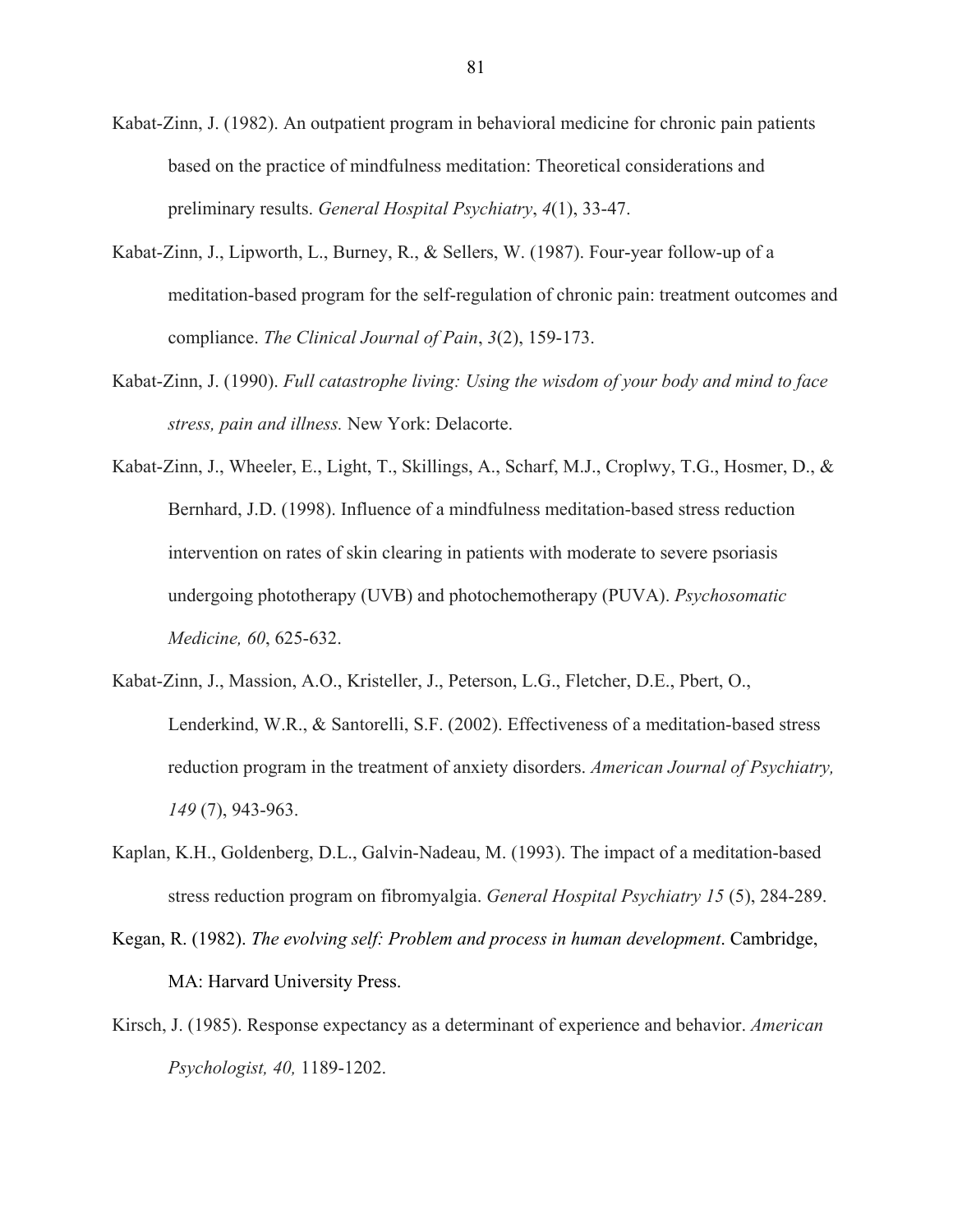- Kirschbaum, C., Pirke, K. M., & Hellhammer, D. H. (1993). The 'Trier Social Stress Test'–a tool for investigating psychobiological stress responses in a laboratory setting. *Neuropsychobiology*, *28*(1-2), 76-81.
- Kupper, T. S., & Fuhlbrigge, R. C. (2004). Immune surveillance in the skin: mechanisms and clinical consequences. *Nature Reviews Immunology*, *4*(3), 211-222.
- Laird, N.M., & Ware, J.H. (1982). Random effects models for longitudinal data. *Biometrics, 38,*  963-974.
- Le, T. N., & Proulx, J. (2015). Feasibility of mindfulness-based intervention for incarcerated mixed-ethnic Native Hawaiian/Pacific Islander youth. *Asian American Journal of Psychology*, *6*(2), 181.
- Leckie, M.S. & Thompson, E. (1979). *Symptoms of Stress Inventory*. Seattle: University of Washington.
- Levant, R. F., & Sperry, H. A. (2016). Components of evidence-based practice in psychology.
- Linehan, M. (1993). *Cognitive behavioral treatment of borderline personality disorder.* New York: Guildford Press.
- Liu, L. Y., Coe, C. L., Swenson, C. A., Kelly, E. A., Kita, H., & Busse, W. W. (2002). School examinations enhance airway inflammation to antigen challenge. *American Journal of Respiratory and Critical Care Medicine*, *165*(8), 1062-1067.
- Lin, J., Epel, E. S., & Blackburn, E. H. (2009). Telomeres, telomerase, stress, and aging. *Handbook of Neuroscience for the Behavioral Sciences*.
- Loeber, R., & Farrington, D. P. (2000). Young children who commit crime: Epidemiology, developmental origins, risk factors, early interventions, and policy implications.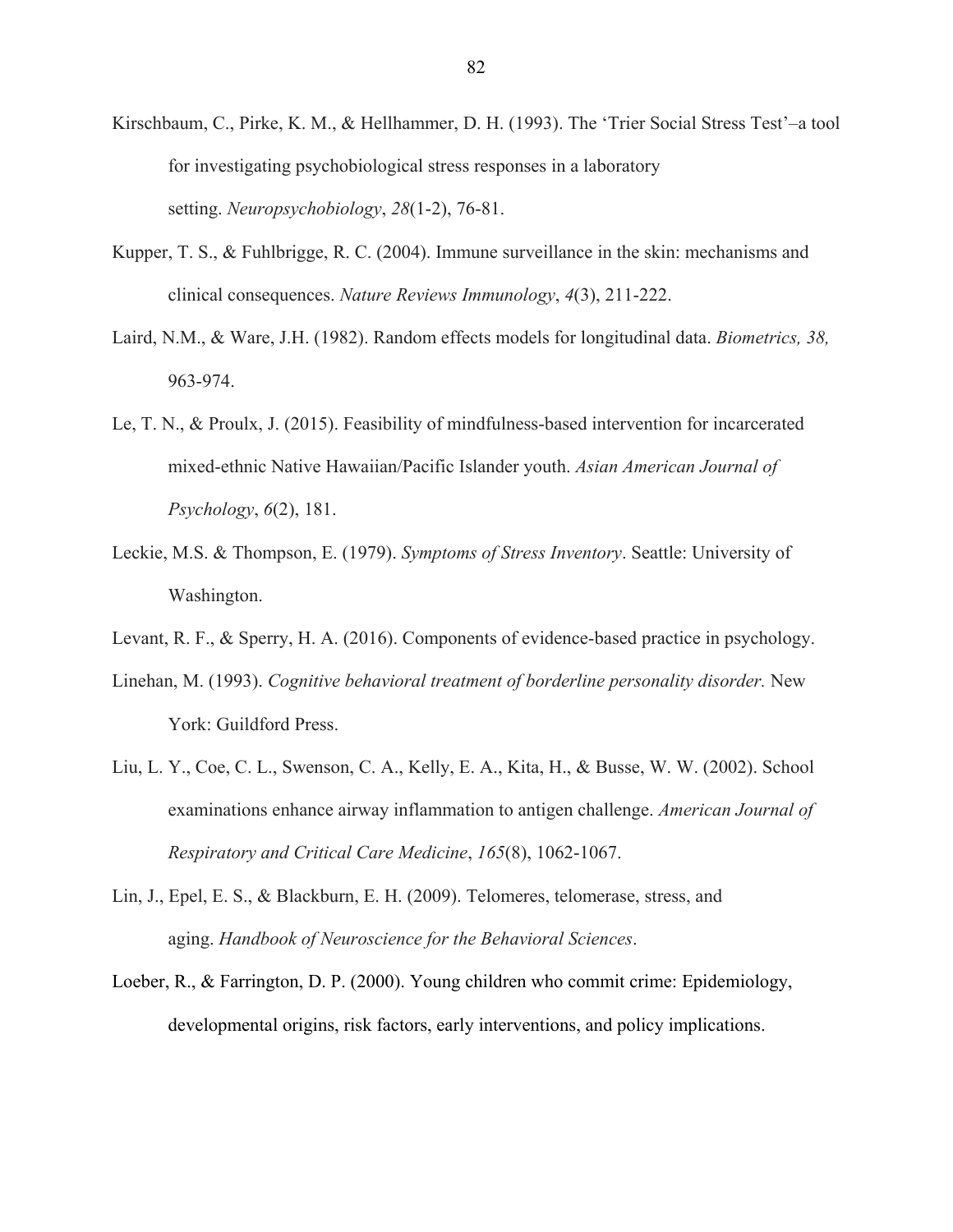*Development and Psychopathology, 12*, 737–762. http://dx.doi.org/10.1017/S0954579400004107

- Luna, B., Paulsen, D. J., Padmanabhan, A., & Geier, C. (2013). The teenage brain: Cognitive control and motivation. *Current Directions in Psychological Science, 22*, 94–100. http://dx.doi.org/10.1177/0963721413478416
- MacCoon, D.G., Imel, Z.E., Rosenkranz, M.A., Sheftel, J.G., Weng, H.Y., Sullivan, J.C., Bonus, K.A., Stoney, C.M., Salomons, T.V., Davidson, R.J., & Lutz, A., (2012). The validation of an active control intervention for mindfulness based stress reduction (MBSR). *Behaviour Research and Therapy, 50*(1), 3-12.
- MacLean, C.R., Walton, K.G., Wenneberg, S.R., Levitsky, D.K., Mandarino, J.P., Waziri, R., & Schneider, R.H. (1994). Altered responses of cortisol, GH, TSH and testosterone to acute stress after four months' practice of transcendental meditation ™. *Annals of the New York Academy of Sciences*, *746*(1), 381-384.
- McEwen, B.S. & Sapolsky, R.M. (1995). Stress and cognitive function. *Current opinion in Neurobiology*, *5*(2), 205-216.
- McMahon, S. D., & Washburn, J. J. (2003). Violence prevention: An evaluation of program effects with urban African American students. *The Journal of Primary Prevention, 24*, 43– 62. http://dx.doi.org/10.1023/A:1025075617356
- McNair, D.A., Lorr, M., & Droppelman, L.F. (1971). Profile of mood states. *Educational and Industrial Testing Service,* San Diego.
- Miller, J.J., Fletcher, K., Kabat-Zinn, J. (1995). Three-year follow-up and clinical implications of a mindfulness meditation-based stress reduction intervention in the treatment of anxiety disorders. *General Hospital Psychiatry, 17,* 192-200.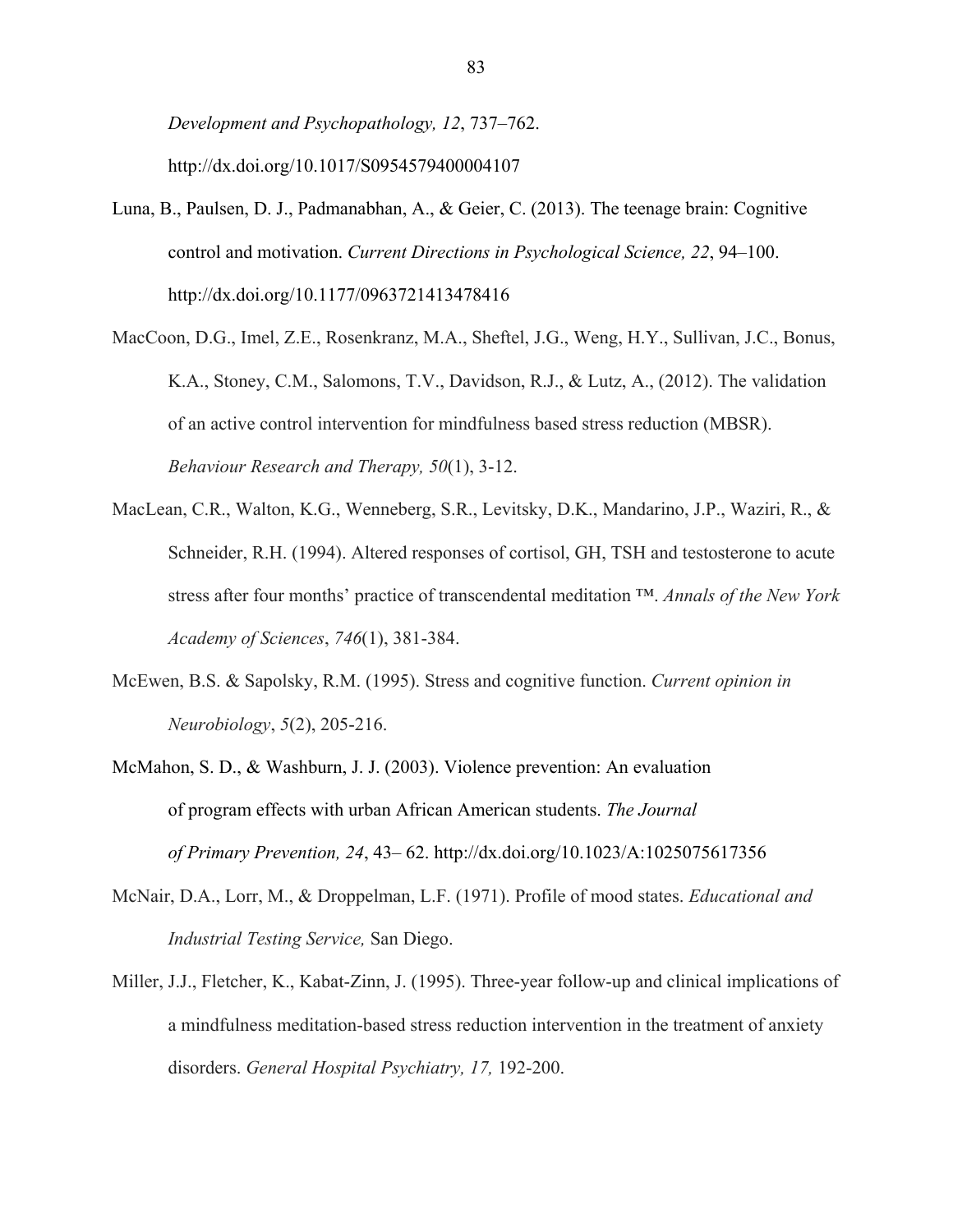- National Institute for Health and Clinical Excellence (NICE). (2009). *Depression: management of depression in primary and secondary care.* London: NICE.
- O'Connor, C.M., & Joynt, K.E. (2004). Depression: Are we ignoring an important comorbidity in heart failure? *Journal of the American College of Cardiology, 43*(9), 1550-1552.
- Ornish, D., Lin, J., Daubenmier, J., Weidner, G., Epel, E., Kemp, C., ... & Blackburn, E. H. (2008). Increased telomerase activity and comprehensive lifestyle changes: A pilot study. *The Lancet Oncology*, *9*(11), 1048-1057.
- Oxford University Press, 2018
- Pace, T. W., Negi, L. T., Adame, D. D., Cole, S. P., Sivilli, T. I., Brown, T. D., & Raison, C. L. (2009). Effect of compassion meditation on neuroendocrine, innate immune and behavioral responses to psychosocial stress. *Psychoneuroendocrinology*, *34*(1), 87-98.

Paliwal, B.B. (2006). *Message of the Vedas.* New Delhi, India: Diamond Pocket Books.

- Pert, C.B., Dreher, H.E., & Ruff, M.R. (1998). The psychosomatic network: Foundations of mind-body medicine. *Alternative Therapies in Health and Medicine, 4,* 30-41.
- Raison, C.L., Capuron, L., Miller, A.H. (2006). Cytokines sing the blues: Inflammation and the pathogenesis of depression. *Trends in Immunology, 27*(1), 24-31.
- Redding, G.M., & Wallace, B. (1990). Effects of prism adaptation of duration and timing of visual feedback during pointing. *Journal of Motor Behavior, 22,* 209-224.
- Rosenkranz, M. A., Davidson, R. J., MacCoon, D. G., Sheridan, J. F., Kalin, N. H., & Lutz, A. (2013). A comparison of mindfulness-based stress reduction and an active control in modulation of neurogenic inflammation. *Brain, Behavior, and Immunity*, *27*, 174-184.
- Ryff, C. D. (1989). Happiness is everything, or is it? Explorations on the meaning of psychological well-being. *Journal of Personality and Social Psychology*, *57*(6), 1069.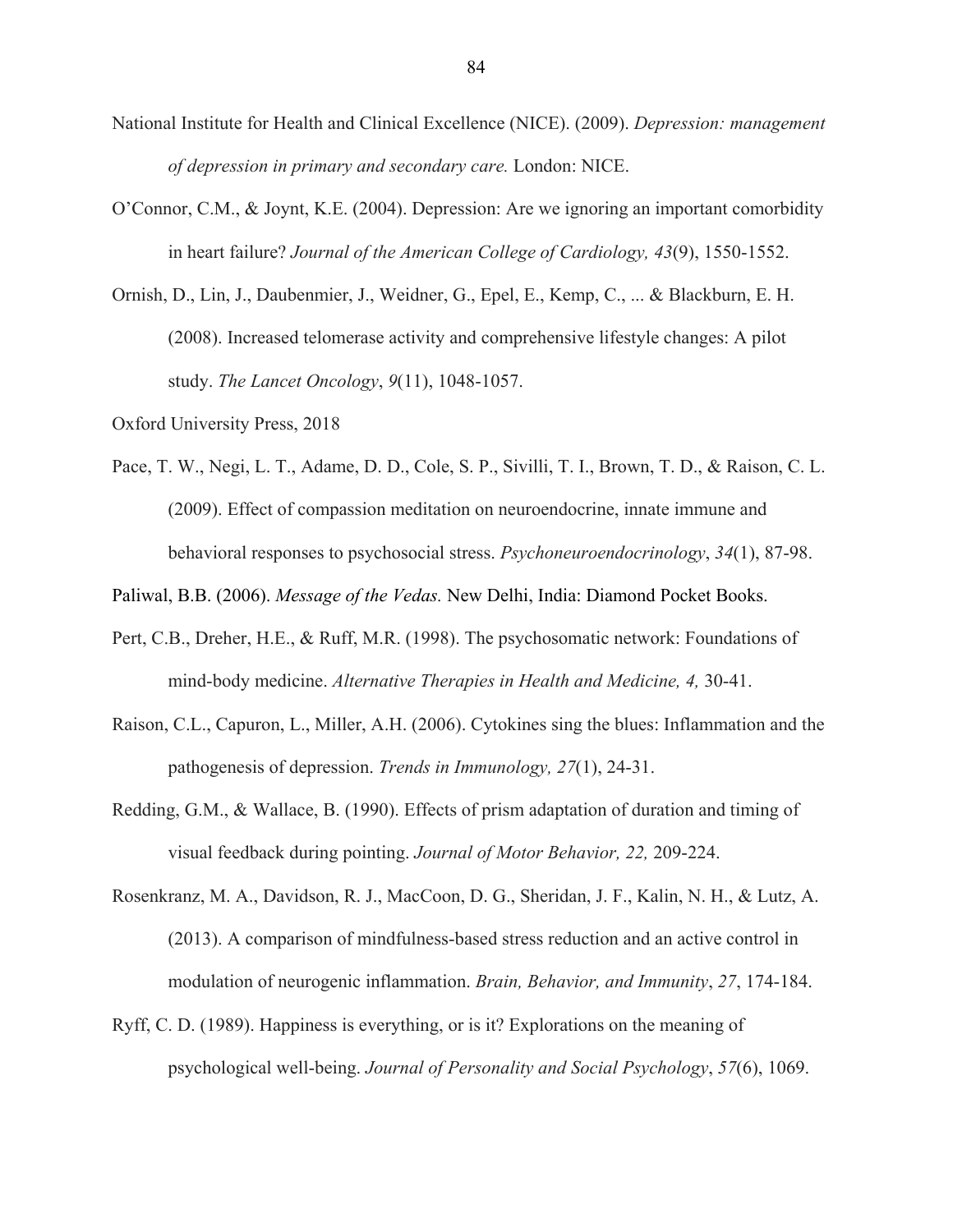- Sarvepalli, R. (1957). A source book in Indian philosophy. Princeton, NJ: Princeton University Press.
- Schiepers, O. J., Wichers, M. C., & Maes, M. (2005). Cytokines and major depression. *Progress in Neuro-Psychopharmacology and Biological Psychiatry*, *29*(2), 201-217.
- Schneider, R.H., Staggers, F., Alexander, C.N., Sheppard, W., Rainforth, M., Kondwani, K., Smith, S., & King, C.G. (1995). A randomized controlled trial of stress reduction for hypertension in older African Americans. *Hypertension, 26* (5), 820-827.

Scott, M. (2006). *Kundalini concept: Its origin and value.* London, UK: Routledge.

- Serrano, A. L., & Andrés, V. (2004). Telomeres and cardiovascular disease. *Circulation Research*, *94*(5), 575-584.
- Shannahoff-Khalsa, D. S. (1991). Stress technology medicine: a new paradigm for stress and considerations for self-regulation. *Stress: neurobiology and neuroendocrinology.* New York: Marcel Dekker.
- Shannahoff-Khalsa, D. S. (2004). An introduction to Kundalini yoga meditation techniques that are specific for the treatment of psychiatric disorders. *The Journal of Alternative & Complementary Medicine*, *10*(1), 91-101.
- Shapiro, S. L., Carlson, L. E., Astin, J. A., & Freedman, B. (2005). Mechanisms of mindfulness. *Journal of Clinical Psychology, 62*, 373–386. http://dx.doi.org/10.1002/jclp20237
- Shonin, E., Van Gordon, W., & Griffiths, M. (2013). Mindfulness-based interventions: Towards mindful clinical integration. *Frontiers in Psychology*, *4*, 194.
- Sikes, C.R.A. & Lasley, B.J. (1989). Cognitive sequelae of hypothalamic-pituitary-adrenal (HPA) dysregulation in depression. *Biological Psychiatry, 25,* 148A-149A.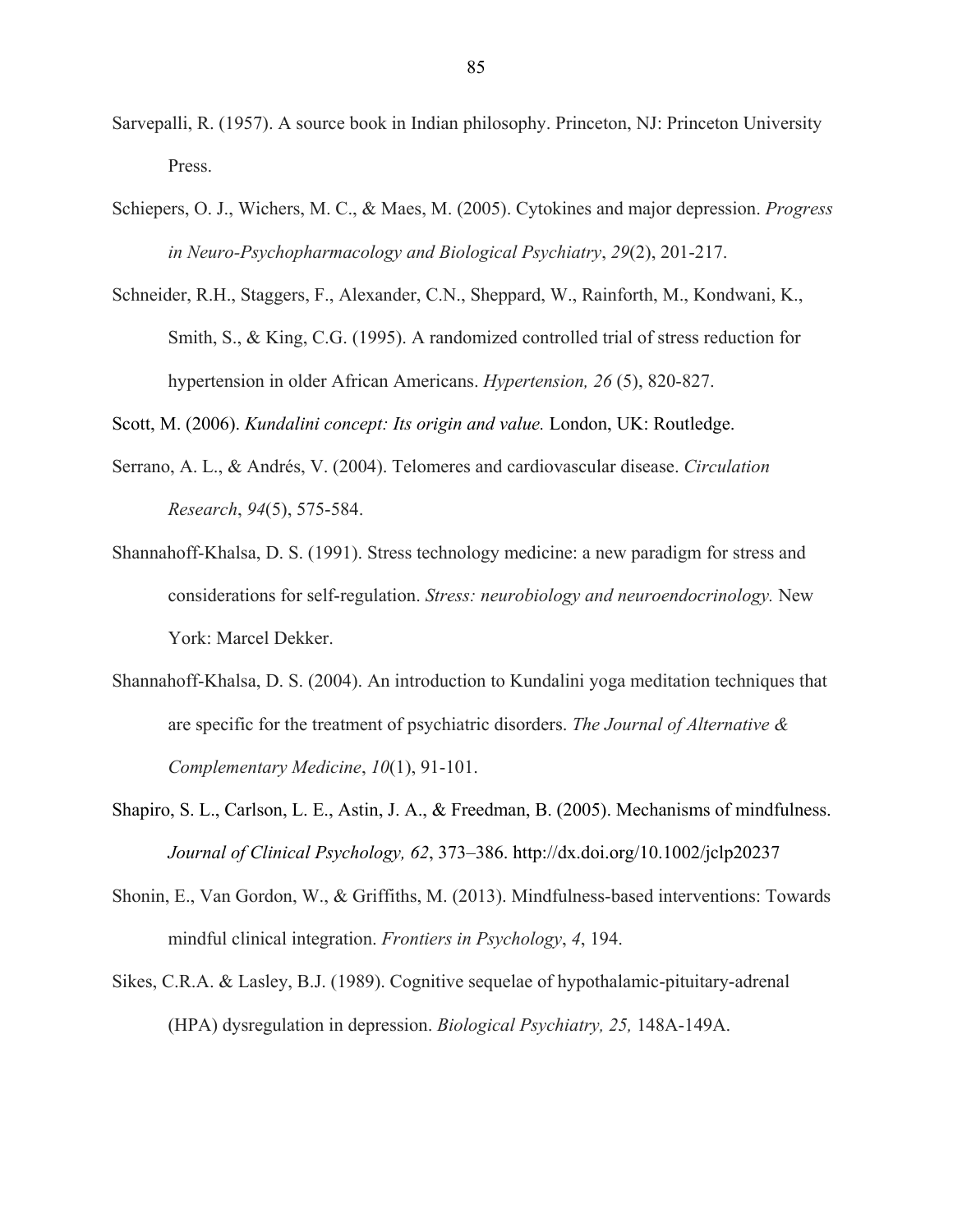- Singh, B.B., Berman, B.M., Hadhazy, V.A., Creamer, P., 1998. A pilot study of cognitive behavioral therapy in fibromyalgia. *Alternative Therapies in Health and Medicine*, *4*(2), 67-70.
- Smith, A., Thomas, M., Kent, J., & Nicholson, K. (1998). Effects of the common cold on mood and performance. *Psychoneuroendocrinology*, *23*(7), 733-739.

Somerville, L. H. (2013). Special issue on the teenage brain: Sensitivity to social evaluation. *Current Directions in Psychological Science, 22*, 121–127. http://dx.doi.org/10.1177/0963721413476512

- Spector, N.H. (2011). A tribute to Elena Korneva: Reversal of aging and cancer by Pavlovian conditioning: Neuroimmunomodulation—Some history. *Neuroscience and Behavioral Physiology, 41,* 102-116. doi: 10.1007/s11055-010-9386-1
- Spiegel, D., Sephton, S. E., Terr, A. I., & Stites, D. P. (1998). Effects of psychosocial treatment in prolonging cancer survival may be mediated by neuroimmune pathways. *Annals of the New York Academy of Sciences*, *840*(1), 674-683.
- Steptoe, A., Hamer, M., & Chida, Y. (2007). The effects of acute psychological stress on circulating inflammatory factors in humans: a review and meta-analysis. *Brain, Behavior, and Immunity*, *21*(7), 901-912.

Stufflebeam, D. L. (2007). CIPP evaluation model checklist. *Retrieved January*, *8*, 2012.

Sudsuang, R., Chentanez, V., & Veluvan, K. (1991). Effect of Buddhist meditation on serum cortisol and total protein levels, blood pressure, pulse rate, lung volume and reaction time. *Physiology & Behavior*, *50*(3), 543-548.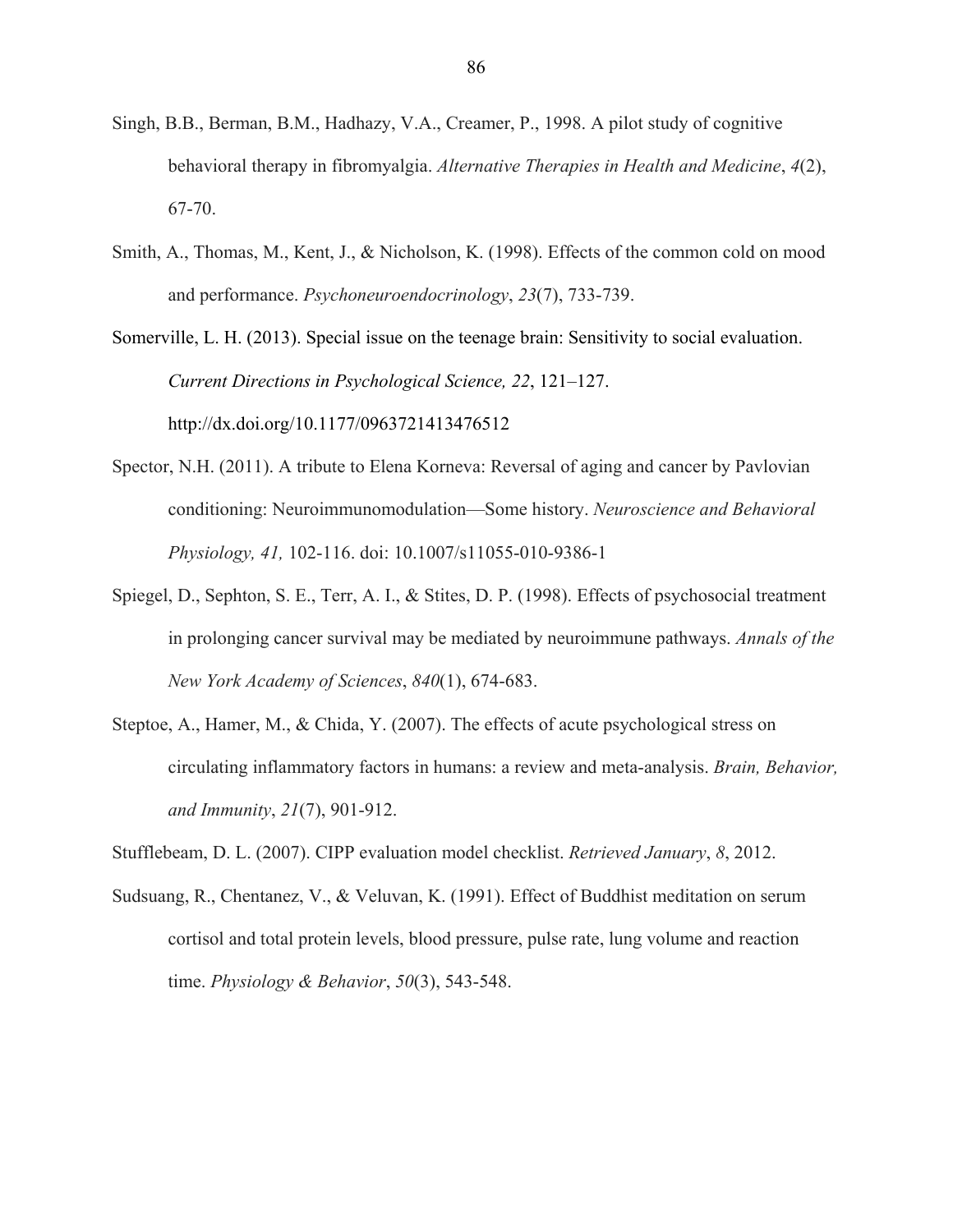- Touitou, Y., Bogdan, A., Levi, F., Benavides, M., & Auzeby, A. (1996). Disruption of the circadian patterns of serum cortisol in breast and ovarian cancer patients: relationships with tumour marker antigens. *British Journal of Cancer*, *74*(8), 1248.
- Travis, J. W. (1977). *Wellness workbook: A guide to attaining high level Wellness for health professionals*. Wellness Resource Center. New York: Crown Publishing House.
- Uter, W., Hegewald, J., Kränke, B., Schnuch, A., Gefeller, O., & Pfahlberg, A. (2008). The impact of meteorological conditions on patch test results with 12 standard series allergens (fragrances, biocides, topical ingredients). *British Journal of Dermatology*, *158*(4), 734- 739.
- Van Der Pompe, G., Duivenvoorden, H. J., Antoni, M. H., Visser, A., & Heijnen, C. J. (1997). Effectiveness of a short-term group psychotherapy program on endocrine and immune function in breast cancer patients: an exploratory study. *Journal of Psychosomatic Research*, *42*(5), 453-466.
- Vedhara, K., & Irwin, M.R. (Eds.). (2005). *Human psychoneuroimmunology* (1st ed.). New York: Oxford University Press.
- Weik, U., Herforth, A., Kolb-Bachofen, V., & Deinzer, R. (2008). Acute stress induces proinflammatory signaling at chronic inflammation sites. *Psychosomatic Medicine*, *70*(8), 906-912.
- Welch, R.B. (1978). *Perceptual modification: Adapting to altered sensory environments.* New York: Academic Press.
- Welch, R.B., Warren, D.H. (1986). Intersensory interactions. In K.R. Boff & L. Kaufman (Eds.), *Handbook of perception and human performance: Sensory processes and perception, cognitive processes and performance* (pp. 25. 1-25. 36). New York: Wiley.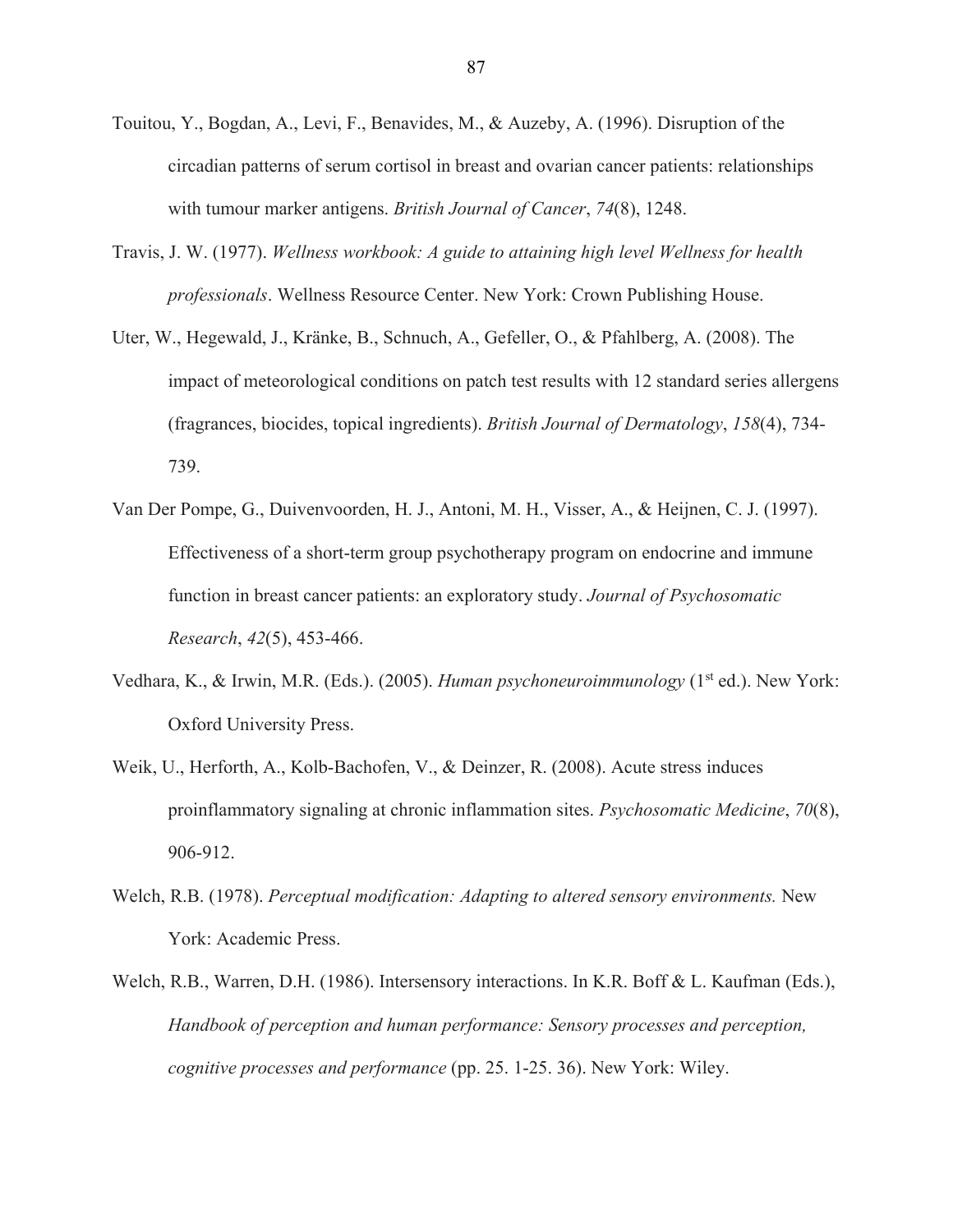West, A. M. (2008). *Mindfulness and well-being in adolescence: An exploration of four mindfulness measures with an adolescent sample* (Doctoral dissertation). Retrieved from ProQuest (304824868).

Wolkowitz, O. M. (1994). Prospective controlled studies of the behavioral and biological effects of exogenous corticosteroids. *Psychoneuroendocrinology*, *19*(3), 233-255.

Worthington, V. (1982). *A history of yoga.* London, UK: Routledge.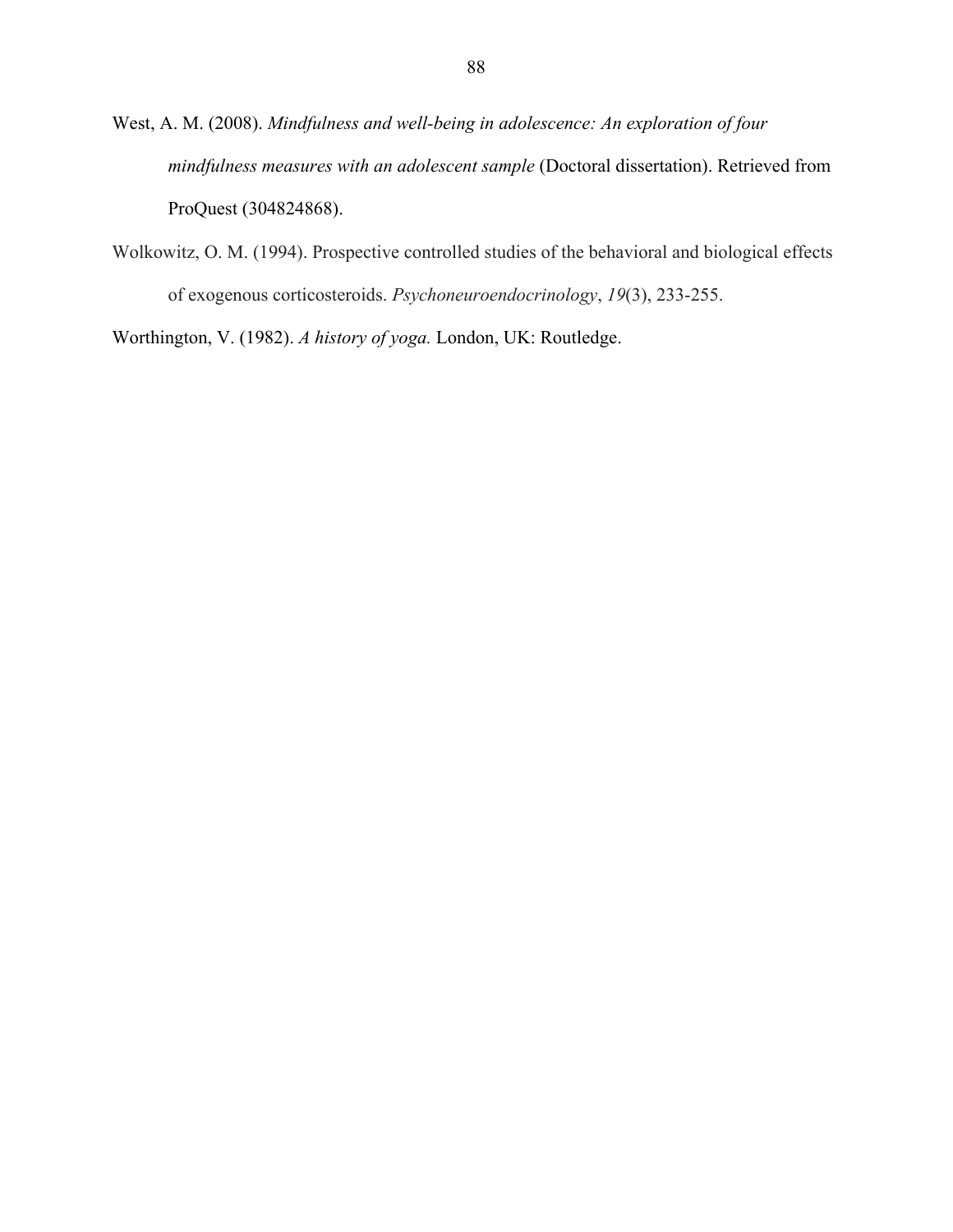#### Appendix A

#### **Kundalini Yoga Poses**

Pose #1 Cross Crawl

Lie down on back, with legs out in front and arms by sides. Inhale and bend left knee into chest while bringing right arm up over head. Exhale and straighten left knee, lowering leg and right arm back to the floor. Switch sides and continue to alternate, using long, deep breaths, for three minutes.

Pose #2 Downward-Facing Dog Pose, Variation (Adho Muhka Svanasana, Variation)

Come into a variation of Downward-Facing Dog Pose with thumbs touching and fingers angled slightly out (place hands shoulder-distance apart if experiencing shoulder injury). Keep feet hipdistance apart. Engage the core to draw the hips up and back and lift weight out of the shoulders. Take long, deep breaths for three minutes. (This pose, essentially an inversion, allows energy to flow toward the brain.)

Pose #3 Cobra Pose (Bhujangasana)

Lie on belly. Place hands under shoulders, fingers spread wide; grounding down through the pelvis and the tops of the feet, firm legs and reach the tailbone toward the heels. Inhale and lift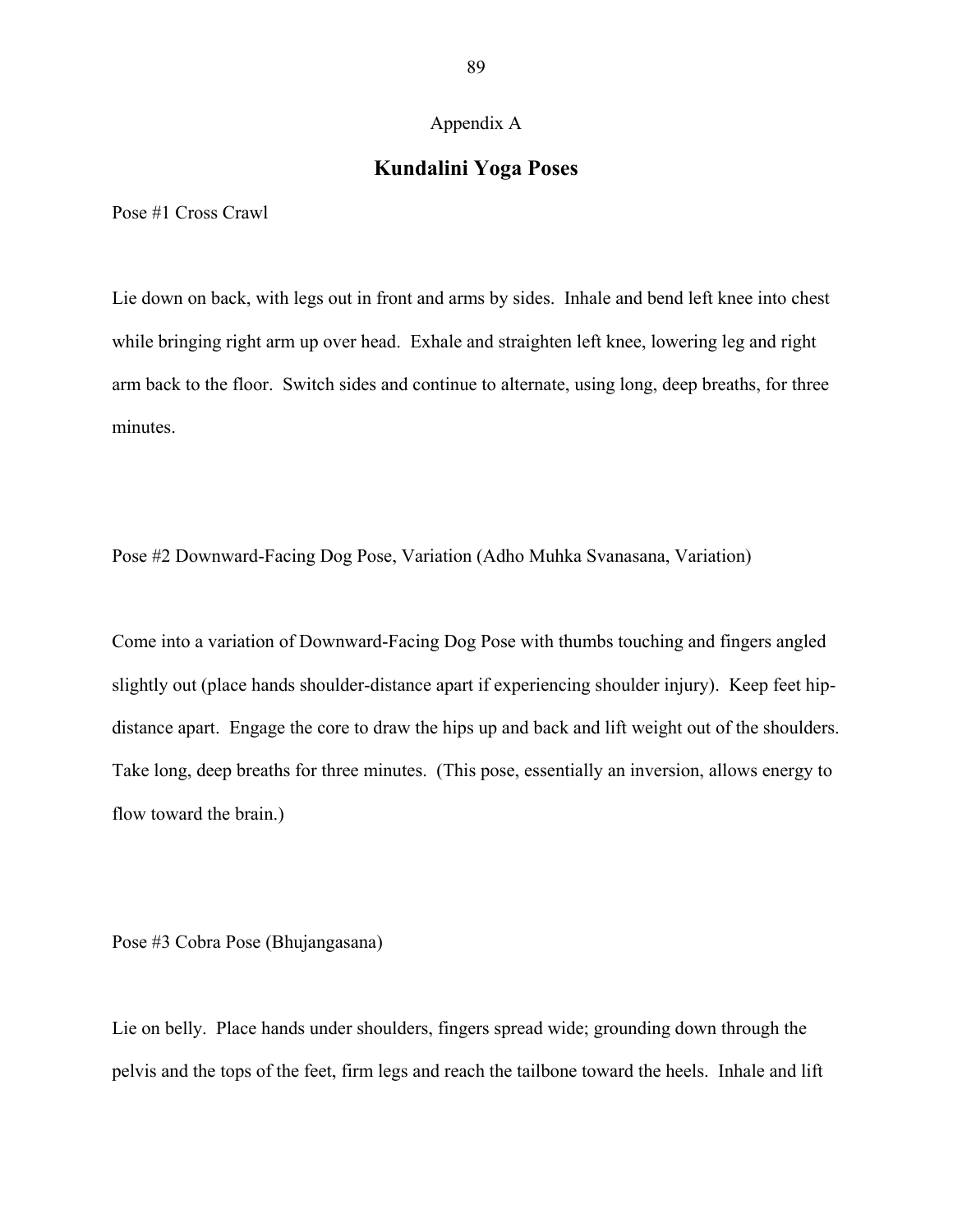the chest, keeping a slight bend in the elbows, the chest open, and the shoulders relaxed. Hold for two minutes, taking deep breaths. (This pose draws energy toward the spine and opens the chest.)

Pose #4 Yoga Crunch

Lie on back, bend knees, and place feet on the floor hip-distance apart. Interlace hands behind the head with elbows spread wide. Exhale and count to six while moving into a crunch, pulling the low belly in. Inhale to the count of six while slowly lowering back down. Repeat for two minutes.

Pose #5 Stretch Pose

Extend legs forward, arms resting by sides; lengthen back of neck. Lift upper chest, head, and arms off the ground and draw the chin in. Direct fingers and gaze at toes. Keep lower back flat against the floor while lifting legs six inches off the floor, toes pointed. (If experiencing lower back problems, keep the heels lightly resting on the ground or place hands underneath the sacrum or sitting bones.) Hold for two minutes while doing the *Breath of Fire*: First inhale by relaxing the upper abdominal muscles, allowing air to fill the lungs. Then exhale by quickly drawing the navel point and solar plexus in and up toward the spine while forcing breath out. Take even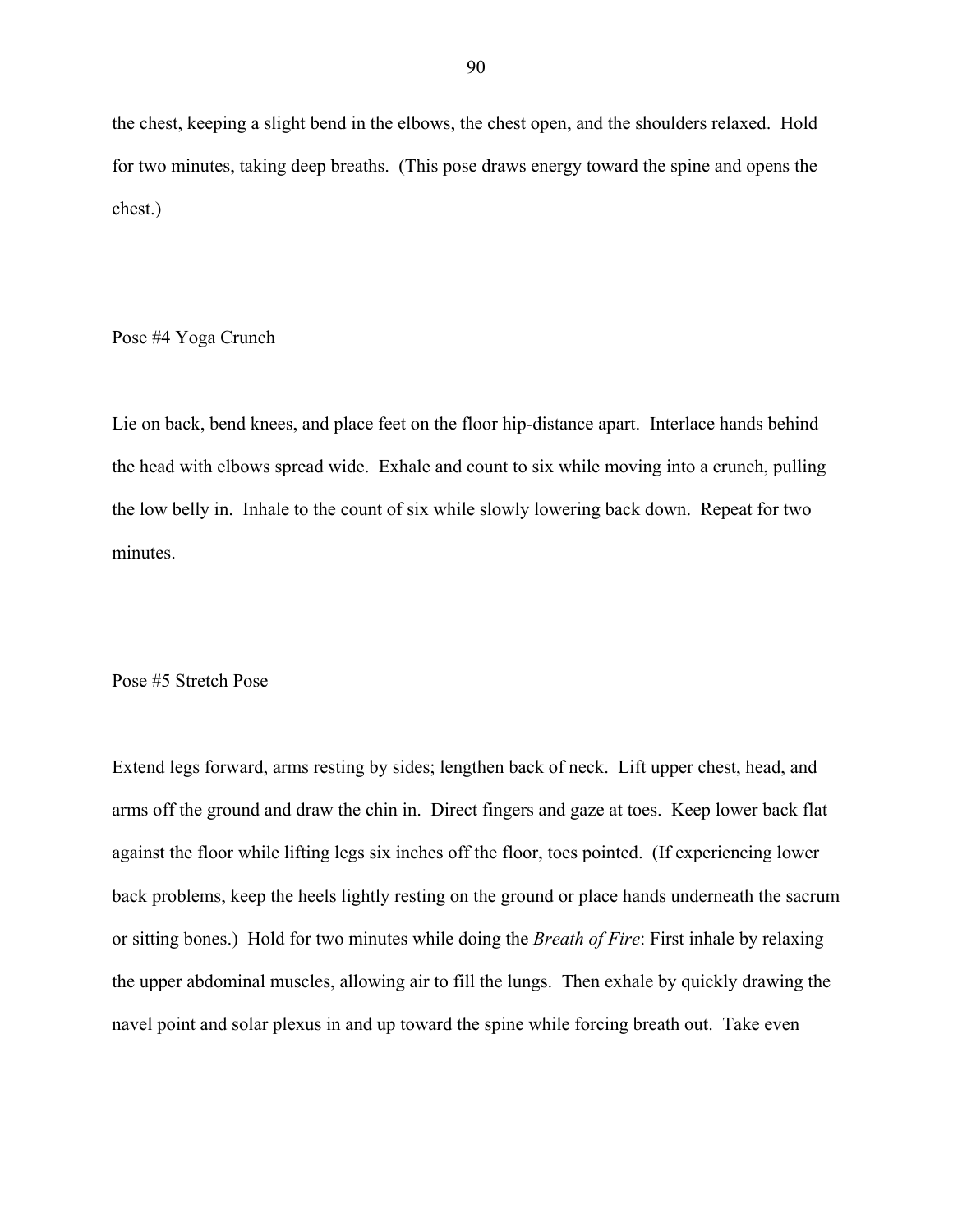inhales and exhales and build two to three cycles per second. (Do not do Breath of Fire if pregnant or menstruating.) (Stretch Pose with Breath of Fire can be calming and rejuvenating.)

Pose #6 Child's Pose (Balasana)

Press back into Child's Pose with knees together, hips on heels, and forehead on the ground. Extend and rest arms in front with hands shoulder-distance apart. Relax here for one minute, returning to natural rhythm of breath. Then, bring arms alongside body; relax here for one minute, letting breath return to normal.

Pose #7 Savasana

Lie on back with legs extended forward. Let palms turn up and arms and legs relax. (This pose allows the body to integrate energy of the practice and resets the nervous system.) Stay in position for five to seven minutes.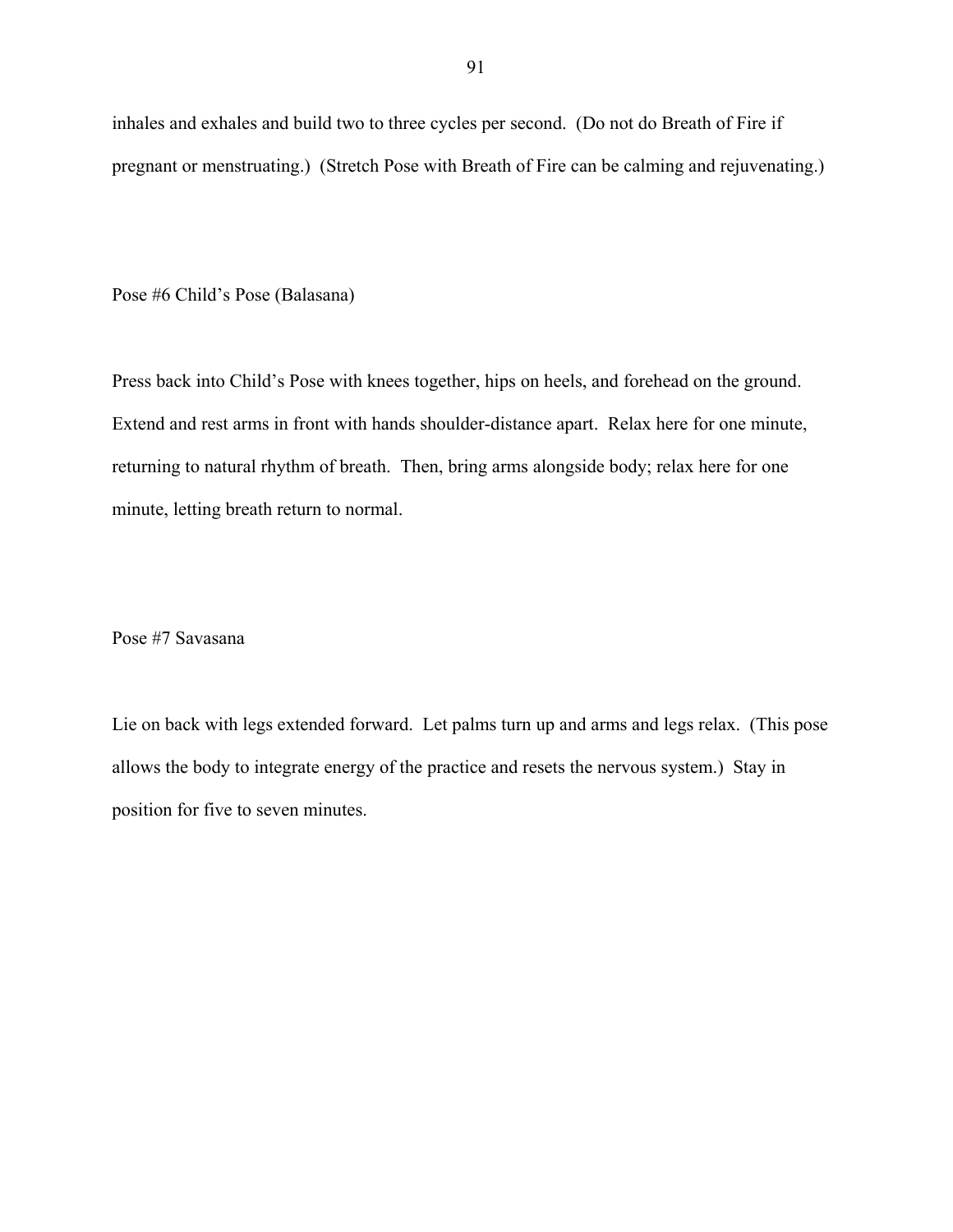## Appendix B

## **CIPP Checklists**

| <b>4. PROCESS EVALUATION</b>                                                              |                                                        |  |
|-------------------------------------------------------------------------------------------|--------------------------------------------------------|--|
| Process evaluations monitor, document, and assess program activities. (Is it being done?) |                                                        |  |
| <b>Evaluator Activities</b>                                                               | <b>Client/Stakeholder Activities-Managing and</b>      |  |
|                                                                                           | Documenting                                            |  |
| Engage an evaluation team member to monitor,                                              | Use the process evaluation findings to coordinate and  |  |
| observe, maintain a photographic record of, and                                           | strengthen staff activities.                           |  |
| provide periodic progress reports on program                                              |                                                        |  |
| implementation.                                                                           |                                                        |  |
| In collaboration with the program's staff, maintain a                                     | Use the process evaluation findings to strengthen the  |  |
| record of program events, problems, costs, and                                            | program design.                                        |  |
| allocations.                                                                              |                                                        |  |
| Periodically interview beneficiaries, program leaders,                                    | Use the process evaluation findings to maintain a      |  |
| and staff to obtain their assessments of the program's                                    | record of the program's progress.                      |  |
| progress.                                                                                 |                                                        |  |
| Maintain an up-to-date profile of the program.                                            | Use the process evaluation findings to help maintain a |  |
|                                                                                           | record of the program's costs.                         |  |
| Periodically draft written reports on process evaluation                                  | Use the process evaluation findings to report on the   |  |
| findings and provide the draft reports to the client and                                  | program's progress to the program's financial sponsor, |  |
| agreed-upon stakeholders.                                                                 | policy board, community members, other developers,     |  |
|                                                                                           | etc.                                                   |  |
| Present and discuss process evaluation findings in                                        |                                                        |  |
| feedback workshops.                                                                       |                                                        |  |
| Finalize each process evaluation report (possibly                                         |                                                        |  |
| incorporated into a larger report) and associated visual                                  |                                                        |  |
| aids and provide them to the client and agreed-upon                                       |                                                        |  |
| stakeholders.                                                                             |                                                        |  |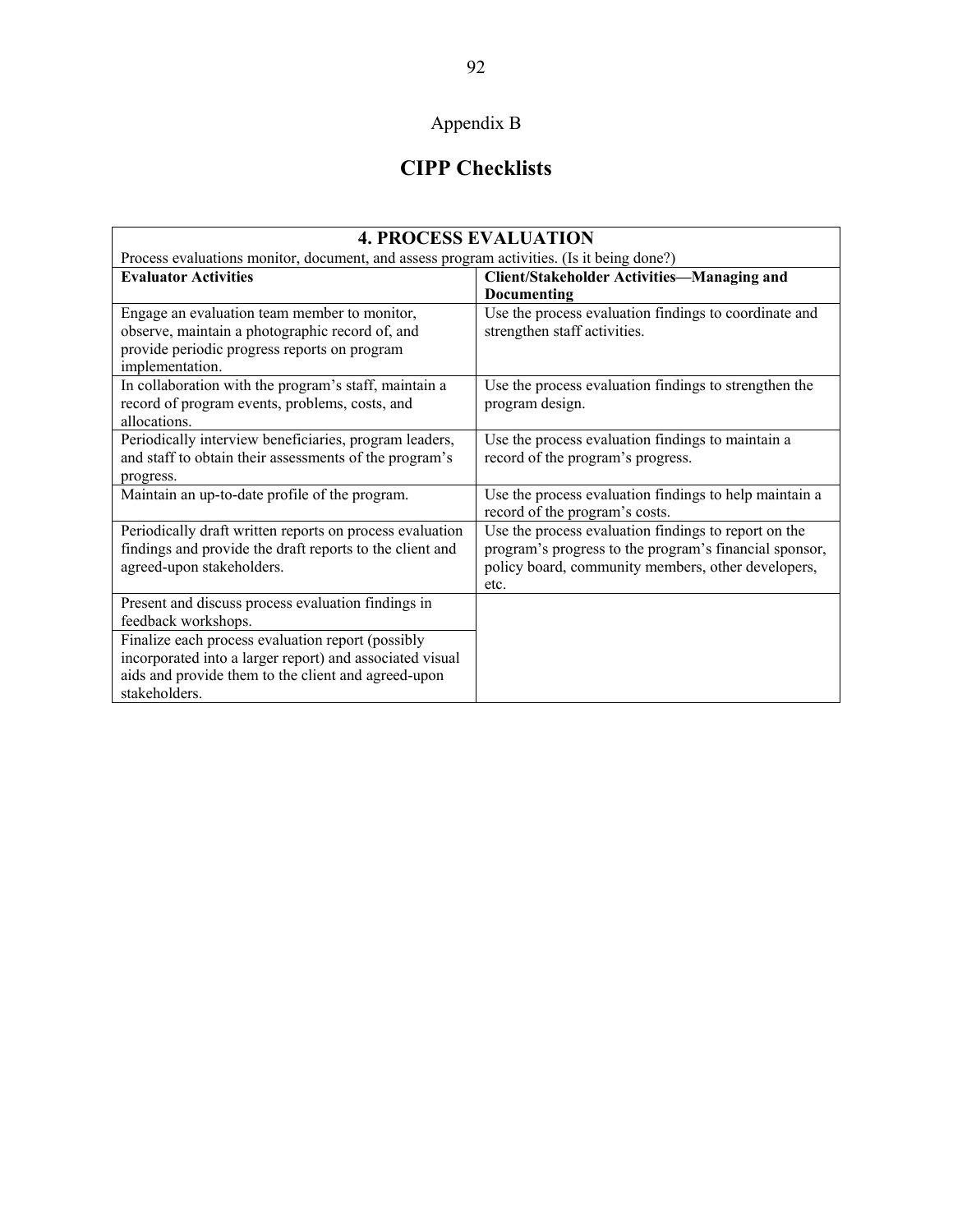| <b>5. IMPACT EVALUATION</b>                                                            |                                                            |  |
|----------------------------------------------------------------------------------------|------------------------------------------------------------|--|
| Impact evaluation assesses a program's reach to the target audience. (Did it succeed?) |                                                            |  |
| <b>Evaluator Activities</b>                                                            | Client/Stakeholder<br><b>Activities-Controlling</b><br>Who |  |
|                                                                                        | <b>Gets Served</b>                                         |  |
| Engage the program's staff and consultants and/or an                                   | Use the impact evaluation findings to assure that the      |  |
| evaluation team member to maintain a directory of                                      | program is reaching intended beneficiaries.                |  |
| persons and groups served; make notations on their                                     |                                                            |  |
| needs and record program services they received.                                       |                                                            |  |
| Assess and make a judgment of the extent to which the                                  | Use the impact evaluation findings to assess whether the   |  |
| served individuals and groups are consistent with the                                  | program is reaching or did reach inappropriate             |  |
| program's intended beneficiaries.                                                      | beneficiaries.                                             |  |
| Periodically interview area stakeholders, such as                                      | Use the impact evaluation findings to judge the extent to  |  |
| community leaders, employers, school and social                                        | which the program is serving or did serve the right        |  |
| programs personnel, clergy, police, judges, and                                        | beneficiaries.                                             |  |
| homeowners, to learn their perspectives on how the                                     |                                                            |  |
| program is influencing the community.                                                  |                                                            |  |
| Include the obtained information and the evaluator's                                   | Use the impact evaluation findings to judge the extent to  |  |
| judgments in a periodically updated program profile.                                   | which the program addressed or is addressing important     |  |
|                                                                                        | community needs.                                           |  |
| Determine the extent to which the program reached an                                   | Use the impact evaluation findings for accountability      |  |
| appropriate group of beneficiaries.                                                    | purposes regarding the program's success in reaching       |  |
| Assess the extent to which the program inappropriately                                 | the intended beneficiaries.                                |  |
| provided services to a nontargeted group.                                              |                                                            |  |
| Draft an impact evaluation report (possibly incorporated                               |                                                            |  |
| into a larger report) and provide it to the client and                                 |                                                            |  |
| agreed-upon stakeholders.                                                              |                                                            |  |
| As appropriate, discuss impact evaluation findings in                                  |                                                            |  |
| feedback sessions.                                                                     |                                                            |  |
| Report the impact evaluation findings to the client and                                |                                                            |  |
| agreed-upon stakeholders.                                                              |                                                            |  |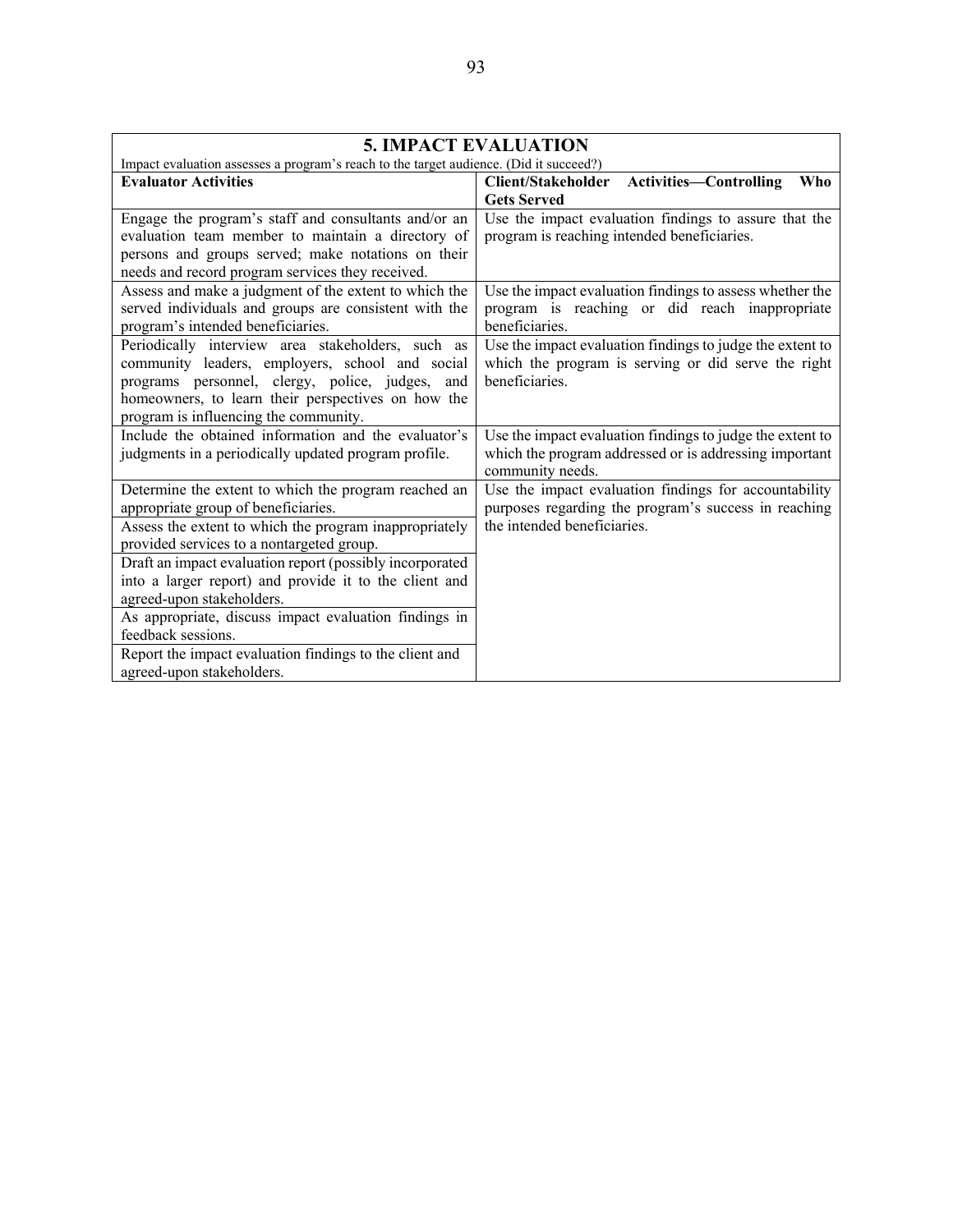| <b>6. EFFECTIVENESS EVALUATION</b><br>Effectiveness evaluation documents and assesses the quality and significance of outcomes. (Did it succeed?)                                                                       |                                                                                                                                                                                                                                    |  |
|-------------------------------------------------------------------------------------------------------------------------------------------------------------------------------------------------------------------------|------------------------------------------------------------------------------------------------------------------------------------------------------------------------------------------------------------------------------------|--|
| <b>Evaluator Activities</b>                                                                                                                                                                                             | <b>Client/Stakeholder Activities-Assessing/Reporting</b><br><b>Outcomes</b>                                                                                                                                                        |  |
| Interview key stakeholders, such as community<br>leaders, beneficiaries, program leaders and staff, and<br>other interested parties, to determine their assessments<br>of the program's positive and negative outcomes. | $\Box$ Use effectiveness evaluation findings to gauge the<br>program's positive and negative effects on beneficiaries.                                                                                                             |  |
| □ As feasible and appropriate, conduct in-depth case<br>studies of selected beneficiaries.                                                                                                                              | $\Box$ As relevant, use the effectiveness evaluation findings<br>to gauge the program's positive and negative effects on<br>the community/pertinent environment.                                                                   |  |
| $\Box$ Engage an evaluation team member and program staff<br>to supply documentation needed to identify and confirm<br>the range, depth, quality, and significance of the<br>program's effects on beneficiaries.        | $\Box$ Use the effectiveness evaluation findings to sort out<br>and judge important side effects.                                                                                                                                  |  |
| $\Box$ As appropriate, engage an evaluation team member to<br>compile and assess information on the program's effects<br>on the community.                                                                              | $\Box$ Use the effectiveness evaluation findings to examine<br>whether program plans and activities need to be<br>changed.                                                                                                         |  |
| $\Box$ Engage a goal-free evaluator4 to ascertain what the<br>program actually did and to identify its full range of<br>effects-positive<br>and<br>negative,<br>intended<br>and<br>unintended.                          | $\square$ Use the effectiveness evaluation findings to prepare<br>and issue program accountability reports.                                                                                                                        |  |
| $\Box$ Obtain information on the nature, cost, and success of<br>similar programs conducted elsewhere and judge the<br>subject program's effectiveness in contrast to the<br>identified "critical competitors."         | $\Box$ Use the effectiveness evaluation findings to make a<br>bottom-line assessment of the program's success.                                                                                                                     |  |
| $\Box$ Compile effectiveness evaluation findings in a draft<br>report (that may be incorporated in a larger report) and<br>present it to the client and agreed-upon stakeholders.                                       | $\Box$ Use needs assessment data (from the context<br>evaluation findings), effectiveness evaluation findings,<br>and contrasts with similar programs elsewhere to make<br>a bottom-line assessment of the program's significance. |  |
| Discuss effectiveness evaluation findings in a<br>feedback session.                                                                                                                                                     |                                                                                                                                                                                                                                    |  |
| $\Box$ Finalize the effectiveness evaluation report and<br>present it to the client and agreed-upon stakeholders.                                                                                                       |                                                                                                                                                                                                                                    |  |
| $\Box$ Incorporate the effectiveness evaluation findings in<br>an updated program profile and ultimately in the final<br>evaluation report.                                                                             |                                                                                                                                                                                                                                    |  |

#### 94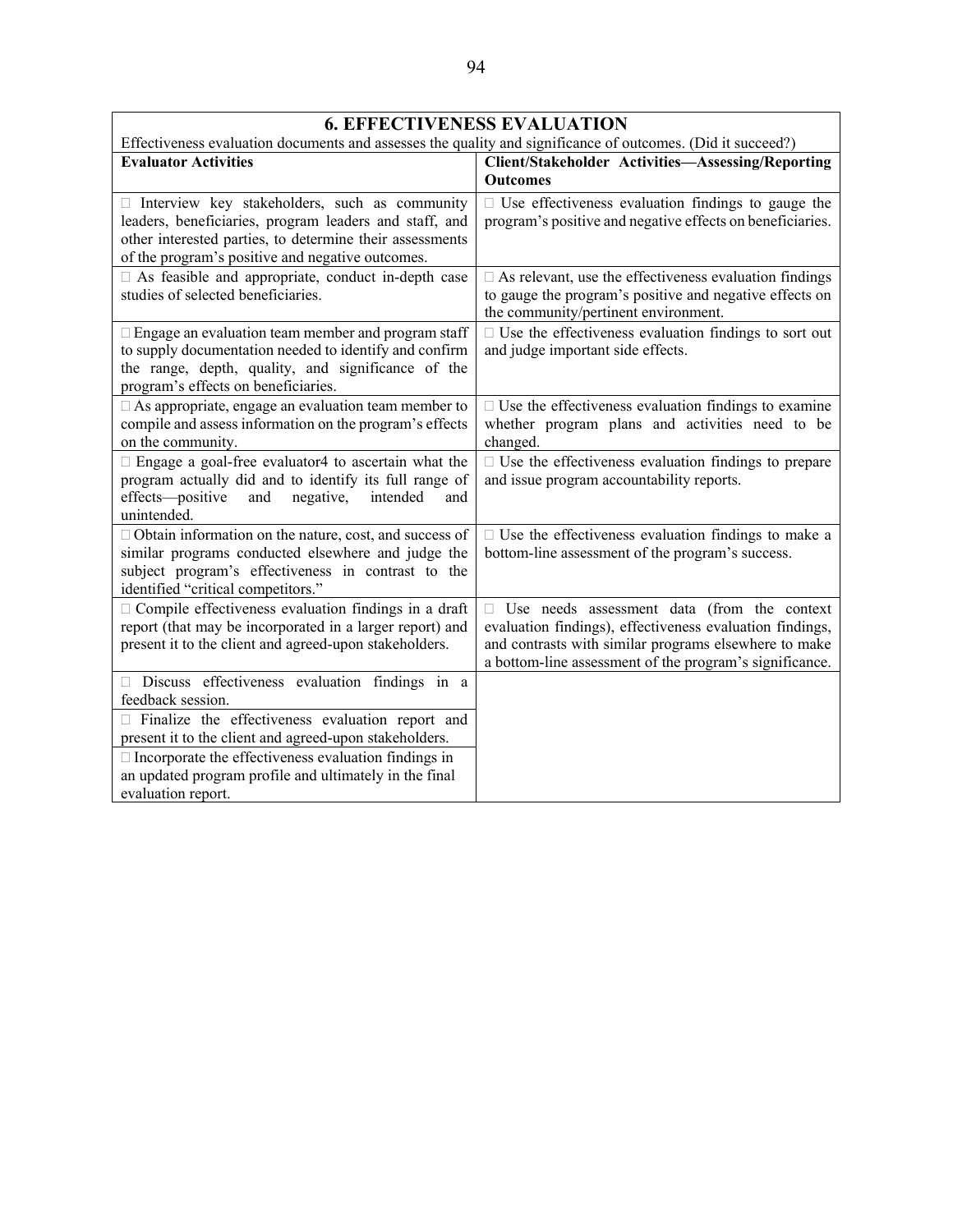| Sustainability evaluation assesses the extent to which a program's contributions are institutionalized successfully<br>and continued over time. (Did it succeed?)         |                                                                                                                                                                      |  |
|---------------------------------------------------------------------------------------------------------------------------------------------------------------------------|----------------------------------------------------------------------------------------------------------------------------------------------------------------------|--|
| <b>Evaluator Activities</b>                                                                                                                                               | <b>Client/Stakeholder Activities: Continuing</b><br><b>Successful Practices</b>                                                                                      |  |
| $\Box$ Interview program leaders and staff to identify their<br>judgments about what program successes should be<br>sustained.                                            | $\Box$ Use the sustainability evaluation findings to<br>determine whether staff and beneficiaries favor<br>program continuation.                                     |  |
| $\Box$ Interview program beneficiaries to identify their<br>judgments about what program successes should and<br>could be sustained.                                      | $\Box$ Use the sustainability findings to assess whether<br>there is a continuing need/demand and compelling case<br>for sustaining the program's services.          |  |
| $\Box$ Review the evaluation's data on program<br>effectiveness, program costs, and beneficiary needs to<br>judge what program activities should and can be<br>sustained. | $\Box$ Use the sustainability findings as warranted to set<br>goals and plan for continuation activities.                                                            |  |
| $\Box$ Interview beneficiaries to identify their<br>understanding and assessment of the program's<br>provisions for continuation.                                         | $\Box$ Use the sustainability findings as warranted to help<br>determine how best to assign authority and<br>responsibility for program continuation.                |  |
| □ Obtain and examine plans, budgets, staff<br>assignments, and other relevant information to gauge<br>the likelihood that the program will be sustained.                  | $\Box$ As appropriate, use the sustainability findings (along<br>with other relevant information on the program) to help<br>plan and budget continuation activities. |  |
| $\Box$ Periodically revisit the program to assess the extent<br>to which its successes are being sustained.                                                               |                                                                                                                                                                      |  |
| $\Box$ Compile and report sustainability findings in the<br>evaluation's progress and final reports.                                                                      |                                                                                                                                                                      |  |
| $\Box$ In a feedback session, discuss sustainability findings<br>plus the possible need for a follow-up study to assess<br>long-term implementation and results.          |                                                                                                                                                                      |  |
| $\Box$ Finalize the sustainability evaluation report and<br>present it to the client and agreed-upon stakeholders.                                                        |                                                                                                                                                                      |  |

#### **7. SUSTAINABILITY EVALUATION**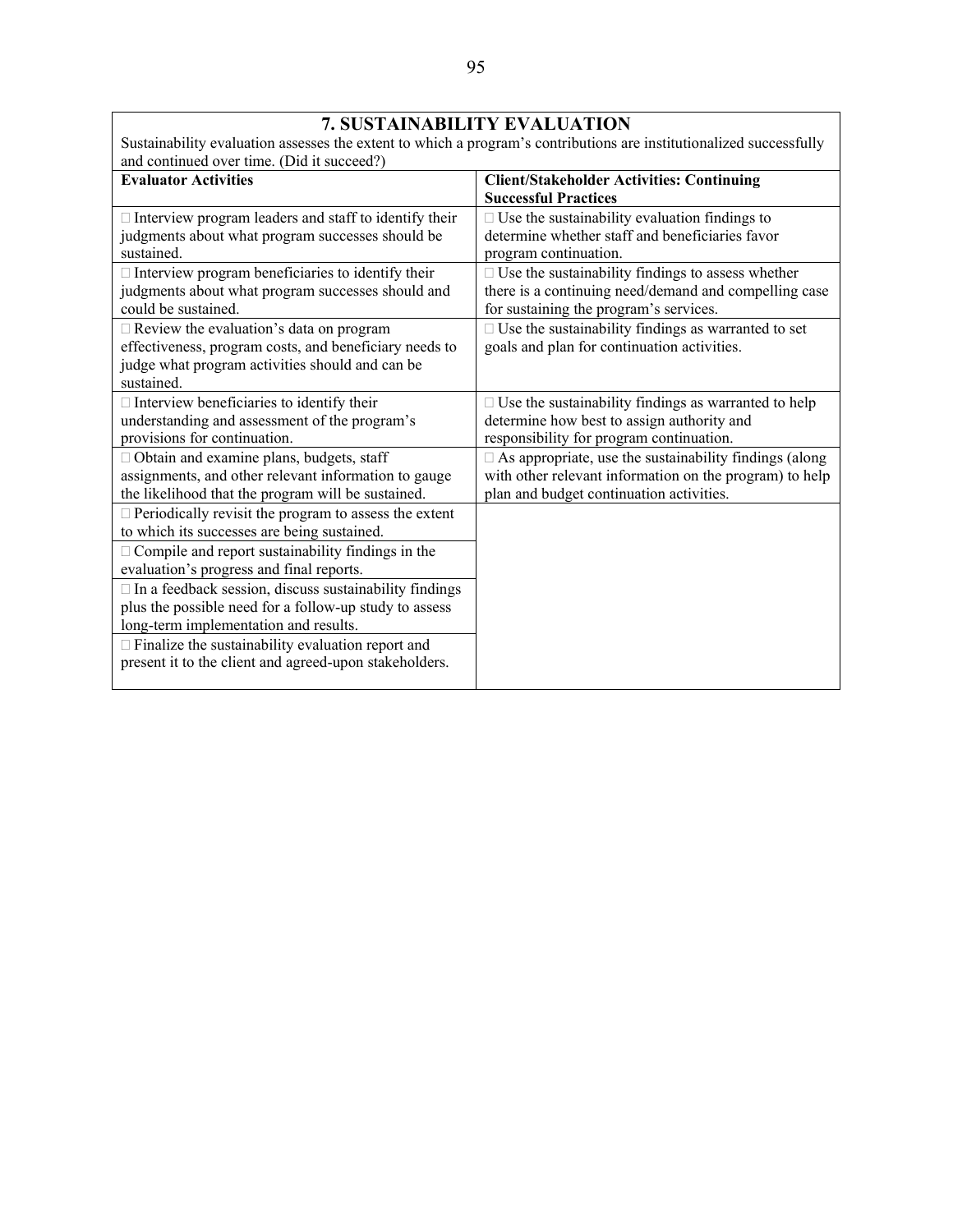#### **8. TRANSPORTABILITY EVALUATION**

Transportability evaluation assesses the extent to which a program has (or could be) successfully adapted and applied elsewhere. (This is an optional component of a CIPP evaluation. It should be applied when the client or some other authorized party desires and arranges for such a study. Sometimes such a transportability evaluation is an apt subject for a doctoral dissertation.) (Did it succeed?)

| <b>Evaluator Activities</b>                                                                                                                                                                                                                                                                                                                                                                       | <b>Client/Stakeholder Activities-Dissemination</b>                                                                                     |
|---------------------------------------------------------------------------------------------------------------------------------------------------------------------------------------------------------------------------------------------------------------------------------------------------------------------------------------------------------------------------------------------------|----------------------------------------------------------------------------------------------------------------------------------------|
| $\Box$ Engage the program staff in identifying actual or<br>potential adopters of the program by keeping a log of                                                                                                                                                                                                                                                                                 | $\Box$ Use the transportability evaluation findings to assess<br>the need for disseminating information on the program.                |
| inquiries, visitors, and adaptations of the program.                                                                                                                                                                                                                                                                                                                                              |                                                                                                                                        |
| $\Box$ If relevant, survey a representative sample of potential<br>adopters. Ask them to (1) review a description of the<br>program and a summary of evaluation findings; (2)<br>judge the program's relevance to their situation; (3)<br>judge the program's quality, significance, and<br>replicability; and (4) report whether they are using or<br>plan to adopt all or parts of the program. | $\Box$ Use the transportability evaluation findings to help<br>determine audiences for information on the program.                     |
| $\Box$ Visit and assess adaptations of the program.                                                                                                                                                                                                                                                                                                                                               | $\Box$ Use the transportability evaluation findings to help<br>determine what information about the program should<br>be disseminated. |
| Compile and report transportability evaluation<br>$\mathbf{L}$<br>findings in draft reports.                                                                                                                                                                                                                                                                                                      | $\Box$ Use the transportability evaluation findings to gauge<br>how well the program worked elsewhere.                                 |
| $\Box$ Discuss transportability evaluation findings in a<br>feedback session.                                                                                                                                                                                                                                                                                                                     |                                                                                                                                        |
| $\Box$ Finalize the transportability evaluation report and<br>associated visual aids and present them to the client<br>and agreed-upon stakeholders.                                                                                                                                                                                                                                              |                                                                                                                                        |